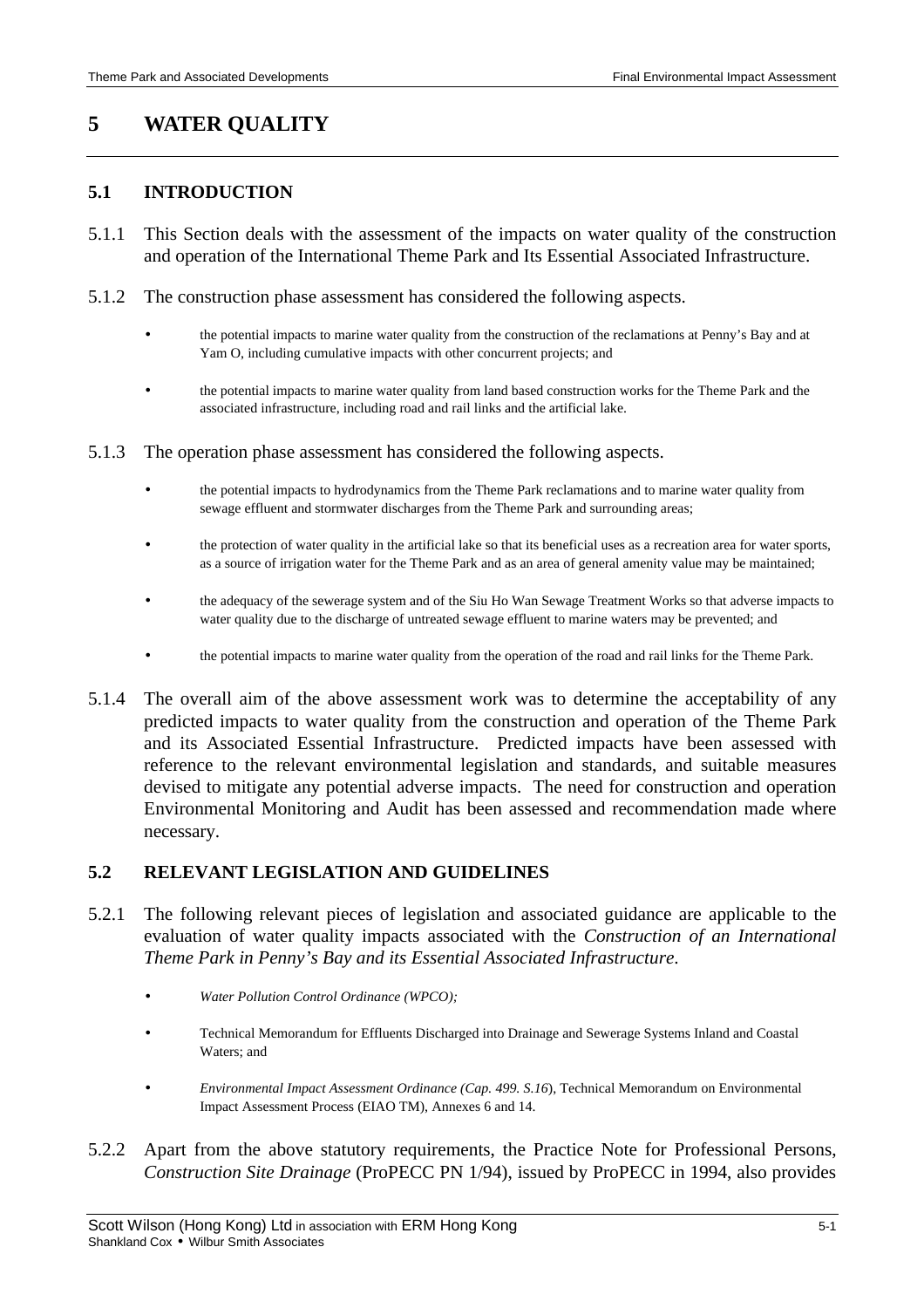useful guidelines on the management of construction site drainage and prevention of water pollution associated with construction activities.

5.2.3 The Drainage Services Department (DSD) *Sewerage Manual* provides design standards for sewerage systems and is used in the assessment of the adequacy of the sewerage system serving the Theme Park and associated developments.

## *Water Pollution Control Ordinance*

- 5.2.4 The *Water Pollution Control Ordinance* (*WPCO*) is the legislation for the control of water pollution and water quality in Hong Kong. Under the *WPCO*, Hong Kong waters are divided into 10 Water Control Zones (WCZs). Each WCZ has a designated set of statutory Water Quality Objectives (WQOs). The WQOs set limits for different parameters that should be achieved in order to maintain the water quality within the WCZs. The Theme Park will be located within the Southern WCZ, and discharges from the construction and operation of the Theme Park and associated developments will also fall within the Western Buffer and North Western WCZs. The locations of the WCZs are shown on *Figure 5.2a*.
- 5.2.5 The WQOs for the Western Buffer, the Southern and the North Western WCZs, which are presented in *Tables D1a, D1b* and *D1c* respectively, are applicable as evaluation criteria for assessing compliance of any effects from the construction and operation of the Theme Park and associated developments.

## *Technical Memorandum for Effluent Discharges*

5.2.6 All discharges during both the construction the operational phases of the Project are required to comply with the *Technical Memorandum for Effluents Discharged into Drainage and Sewerage Systems, Inland and Coastal Waters* (TM) issued under Section 21 of the *WPCO*. The TM defines discharge limits to different types of receiving waters. Under the TM, effluents discharged into the drainage and sewerage systems, inshore and coastal waters of the WCZs are subject to pollutant concentration standards for particular discharge volumes. Any new discharges within a WCZ are subject to licence conditions and the TM acts as a guideline for setting discharge standards for the licence.

## *EIAO TM*

5.2.7 *Annexes 6* and *14* of the EIAO TM provide general guidelines and criteria to be used in assessing water quality issues.

## **5.3 EXISTING ENVIRONMENT/SENSITIVE RECEIVERS**

5.3.1 The majority of the Theme Park development and associated infrastructure will be constructed on a reclamation at Penny's Bay, on the south eastern side of the northern tip of Lantau Island. A small reclamation for the construction of Road P2 on the opposite shoreline of Lantau Island in Yam O Wan is also proposed. The sewage effluent from the Theme Park and its associated developments will be conveyed to the Siu Ho Wan Sewage Treatment Works for treatment and discharge via a submarine outfall.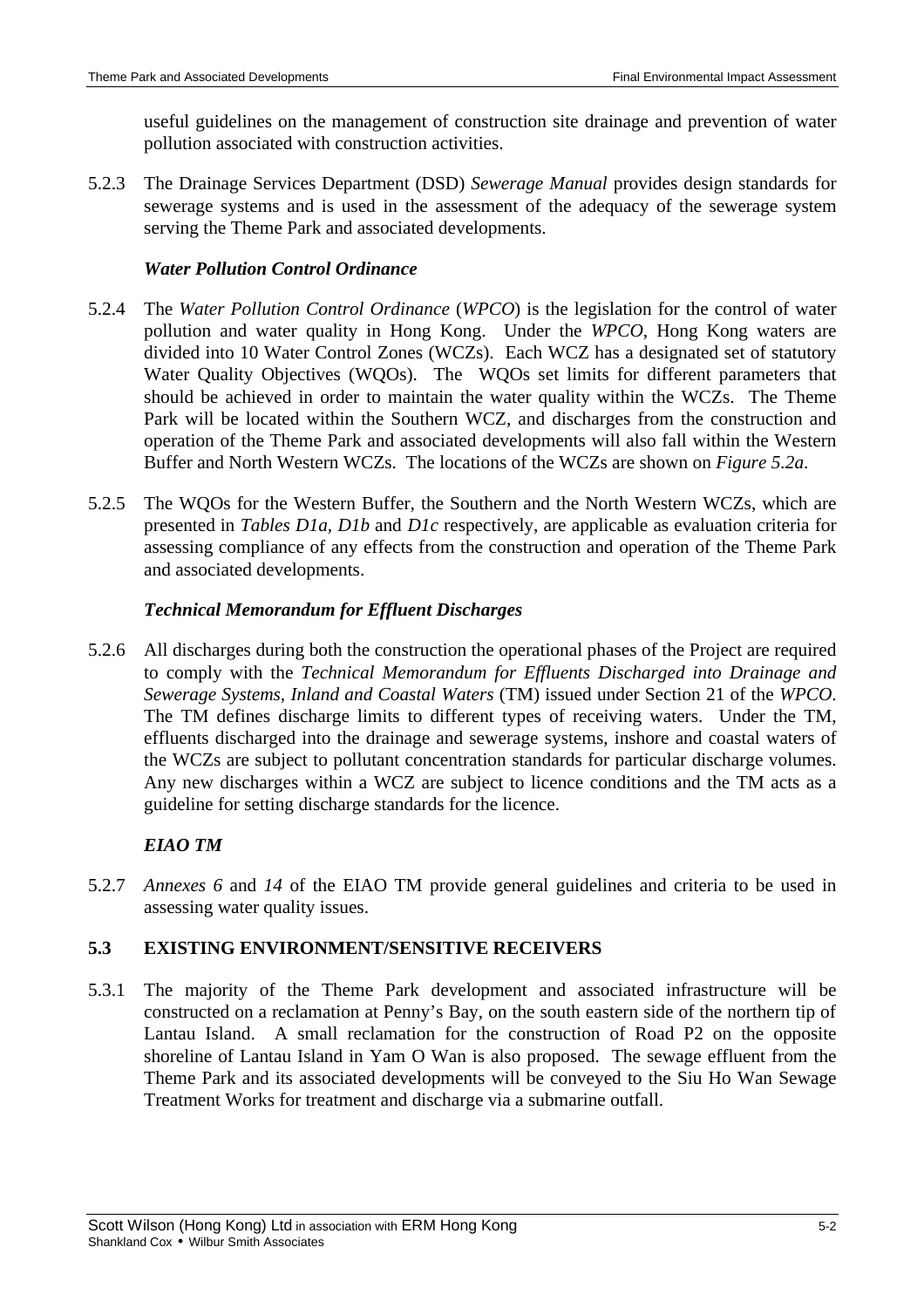## *Hydrodynamic Conditions*

- 5.3.2 Kap Shui Mun, which is the channel between the northern tip of Lantau Island and Ma Wan Island, forms one of the main flow channel between the waters of the North West New Territories and the Western Harbour. The other flow channel is on the northern side of Ma Wan Island, the Ma Wan Channel. Tidal current speeds through Kap Shui Mun are generally high, greater than 1 m  $s^{-1}$  for the ebb phase of the tidal cycle for spring tides. In the vicinity of the reclamation at Yam O Wan, tidal currents are lower due to the sheltering effect of the headlands to north east and south west. Further offshore, currents are stronger, up to 0.6 m  $s^{-1}$ , with the main flows from the Pearl Estuary converging in this area before bifurcating around Ma Wan Island.
- 5.3.3 On the Penny's Bay side tidal currents are much lower, less than  $0.3 \text{ m s}^{-1}$ . This is because the main flows to and from Kap Shui Mun are along the East and West Lamma Channels.
- 5.3.4 The areas potentially affected by the Project will exhibit seasonal differences in terms of salinity and temperature stratification. To the west of Ma Wan in the wet season strong salinity and temperature stratification is to be found due to the outflow from the Pearl Estuary. To the east of Ma Wan the stratification will be less strong due to the turbulence in the Ma Wan Channel and Kap Shui Mun causing a partial degradation in the stratification. In the sheltered bay along the southern Lantau Island coastline, stratification may be present due to localised run-off and heating of the relatively stagnant surface waters.

## *Water Quality Conditions*

5.3.5 The Project area is within three WCZ's: the Southern WCZ, the Western Buffer and North Western WCZs. There are three routine EPD water quality monitoring stations (one for each WCZ) located in the vicinity of the Project area; the locations of these stations are shown in *Figure 5.2a.* A summary of water quality data for each of the stations is presented in *Table*  5.3a. These data were measured in 1998 (most recently published data<sup>(1)</sup>).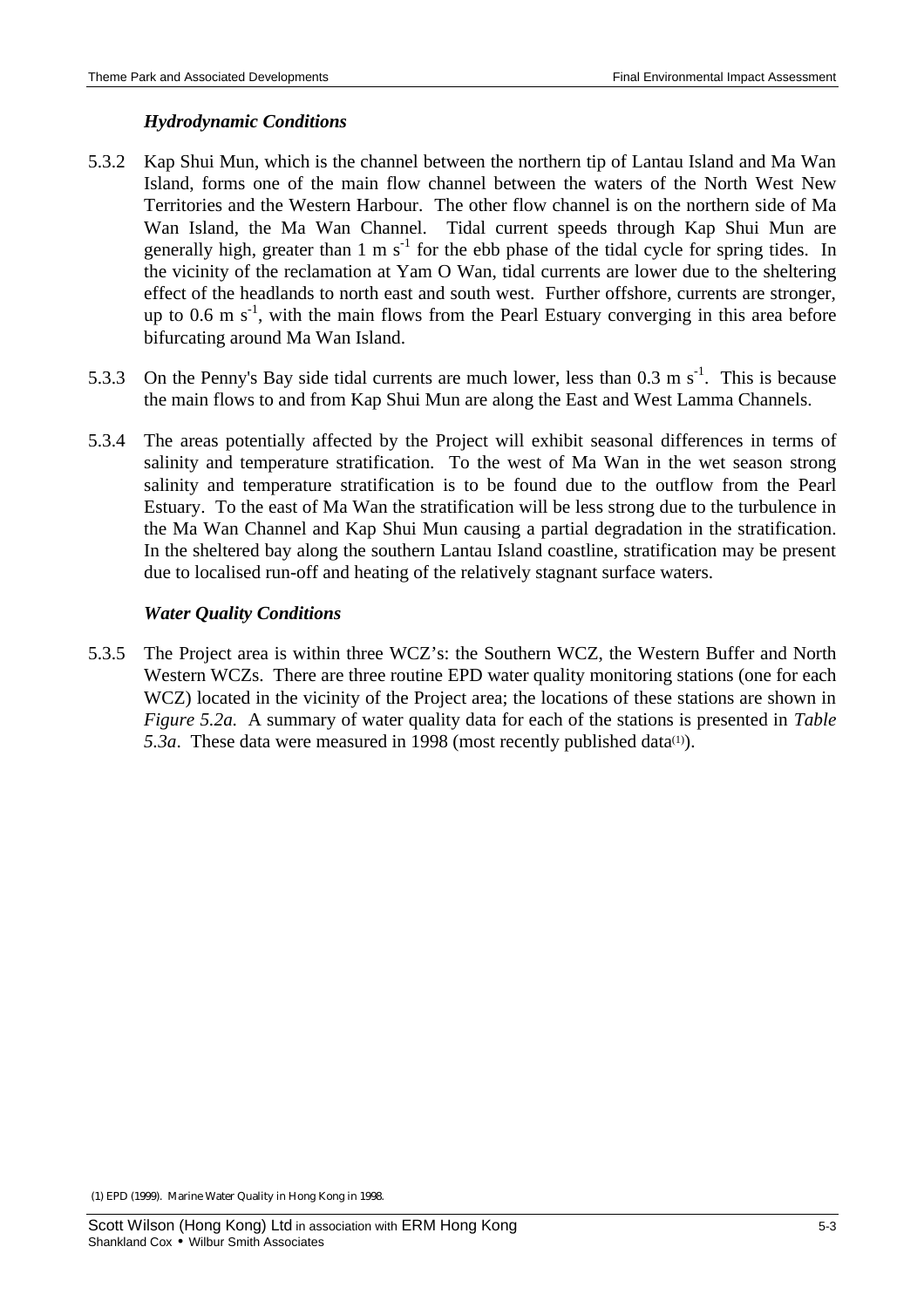| <b>WO Parameter</b>                     | WM4               | <b>SM10</b>       | NM1               |
|-----------------------------------------|-------------------|-------------------|-------------------|
| Temperature $(^{\circ}C)$               | 23.4              | 23.4              | 23.6              |
|                                         | $(16.7 - 27.7)$   | $(16.3 - 27.2)$   | $(18.2 - 26.8)$   |
| Salinity (ppt)                          | 30.9              | 30.2              | 29.3              |
|                                         | $(25.9 - 33.6)$   | $(26.9 - 33.4)$   | $(21.9 - 32.5)$   |
| Dissolved Oxygen (mg $L^{-1}$ )         | 3.2               | 4.0               | 3.5               |
|                                         | $(2.9 - 8.1)$     | $(3.2 - 7.2)$     | $(3.2 - 8.4)$     |
| Dissolved Oxygen Bottom $(mg L^{-1})$   | 2.6               | 4.3               | 2.9               |
|                                         | $(2.2 - 8.1)$     | $(3.9 - 7.2)$     | $(2.7 - 8.3)$     |
| 5-Day Biochemical Oxygen Demand         | 0.7               | 0.9               | 0.9               |
| $(mg L^{-1})$                           | $(0.2 - 1.5)$     | $(0.1 - 1.8)$     | $(0.2 - 2.0)$     |
| Suspended Solids (mg $L^{-1}$ )         | 7.6               | 6.9               | 4.0               |
|                                         | $(1.2 - 17.4)$    | $(4.1 - 9.9)$     | $(1.1 - 6.7)$     |
| Total Inorganic Nitrogen (mg $L^{-1}$ ) | 0.29              | 0.27              | 0.43              |
|                                         | $(0.17 - 0.42)$   | $(0.14 - 0.43)$   | $(0.24 - 0.66)$   |
| Unionised Ammonia (mg $L^{-1}$ )        | 0.005             | 0.003             | 0.005             |
|                                         | $(0.002 - 0.007)$ | $(0.001 - 0.009)$ | $(0.002 - 0.007)$ |
| E.coli (cfu $100mL^{-1}$ )              | 510               | 9                 | 110               |
|                                         | $(42 - 1,900)$    | $(2 - 300)$       | $(6 - 570)$       |

**Table 5.3a - EPD Routine Water Quality Monitoring Data in the Vicinity of the Project Area**

Notes:

1. Data presented are depth averaged, except as specified.

2. Data presented are annual arithmetic mean except for *E. coli* which are geometric means and dissolved oxygen which are  $10<sup>th</sup>$  percentile.

3. Data enclosed in brackets indicate the ranges.

4. Shaded cells indicate non-compliance with the WQOs.

- 5.3.6 The EPD monitoring report  $(2)$  states that there were non-compliances with the WQOs for depth averaged dissolved oxygen at all three stations, although compliance was achieved with the bottom dissolved oxygen WQO at the stations. This is a deterioration from data collected in 1997, which showed compliance with both the depth averaged and bottom dissolved oxygen WQO<sup>(3)</sup>. A review of unpublished data for 1999<sup>(4)</sup> determined that compliance with the depth averaged dissolved oxygen WQO was achieved. It may therefore be concluded that it is premature to assess that the dissolved oxygen concentrations in the study area are deteriorating based on the 1998 data alone.
- 5.3.7 The total inorganic nitrogen WQO is exceeded at Station SM10. The exceedance of the total inorganic nitrogen WQO at Station SM10 has been recorded for the last ten years. It is worth noting that the WQO for total inorganic nitrogen is not exceeded at Station WM4, even though the average concentration is higher than that at Station SM10. This is because of the different WQO for total inorganic nitrogen in the Western Buffer WCZ, which is higher compared with that of the Southern WCZ.
- 5.3.8 The WQO for *E. coli* at Station SM10, which is in a Secondary Contact Recreation Subzone, is achieved and the levels are low enough to satisfy the WQO for bathing beaches. Stations WM4 and NM1 are somewhat influenced by sewage effluent discharges, as shown by the higher *E. coli* concentrations. This is possibly because these stations are in one of the main

(2) EPD (1999). Op cit.

(3) EPD (1998). Marine Water Quality in Hong Kong in 1997.

(4) Data provided by EPD.

Scott Wilson (Hong Kong) Ltd in association with ERM Hong Kong 5-4 Shankland Cox • Wilbur Smith Associates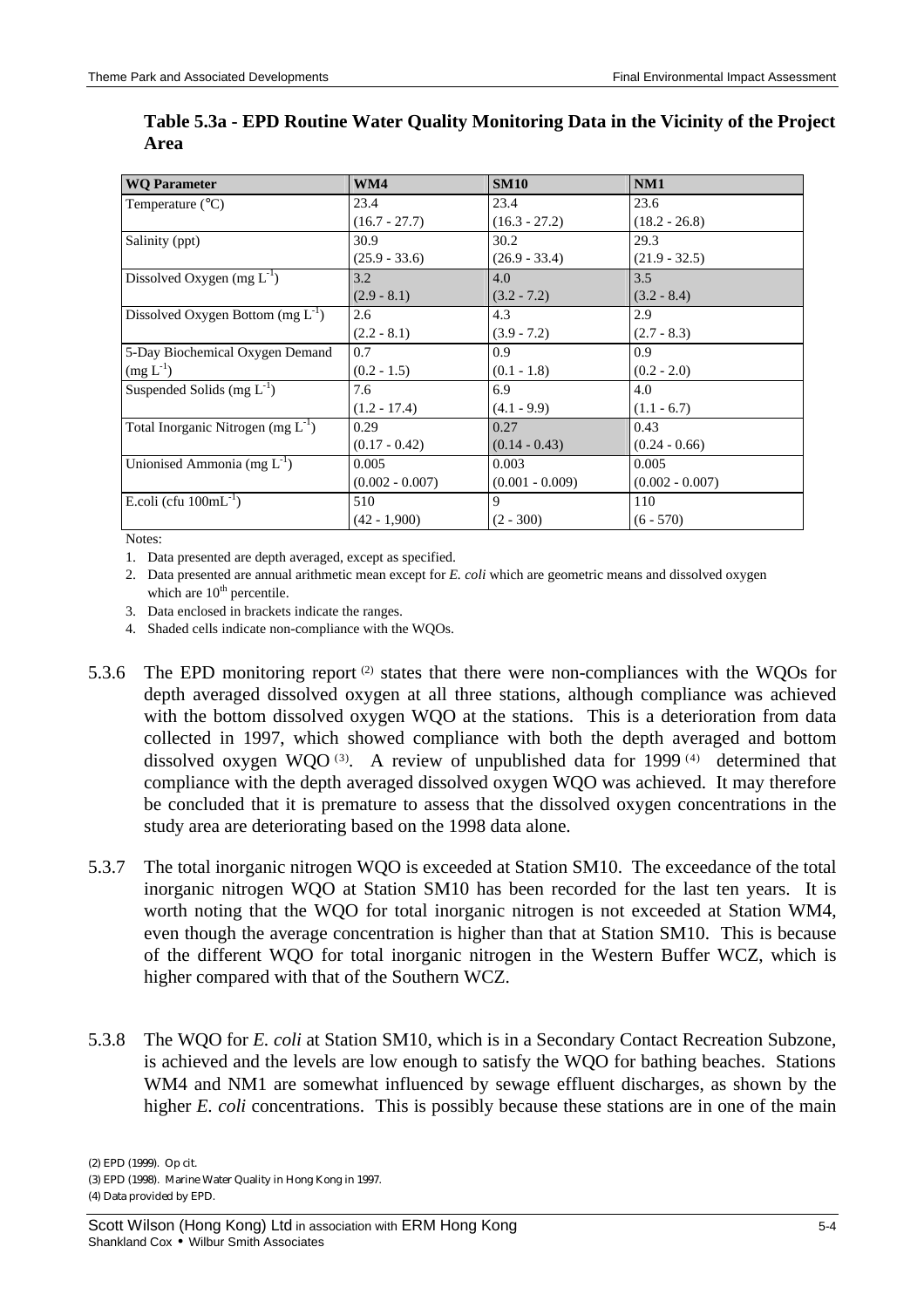flow paths between the waters of the North West New Territories and Victoria Harbour and will therefore receive dilute discharges of sewage from these areas.

5.3.9 The data for temperature, salinity and dissolved oxygen show a wide variation, which indicates seasonal changes. These are most pronounced at Station NM1, which is the station most influenced by the discharges from the Pearl River estuary.

## *Identification of Sensitive Receivers*

- 5.3.10 The construction and operation of the Theme Park and associated infrastructure will have the potential to directly affect water quality in the waters along the southern and northern sides of Lantau Island. The Penny's Bay reclamation and small Yam O reclamation may also change tidal current patterns around Ma Wan, which could in turn cause water quality effects in the East and West Lamma Channels, the Rambler Channel and in the western end of Victoria Harbour. Sensitive receivers have been identified in these potentially affected areas under the broad designations of gazetted and non-gazetted bathing beaches, water intakes, fish culture zones, sites of ecological value and recreational areas. The identified sensitive receivers in each of these categories are as follows:
	- **Gazetted Bathing Beaches:** Butterfly, Castle Peak, Kadoorie, Cafeteria Old, Cafeteria New, Golden, Gemini, Hoi Mei Wan, Casam, Lido, Ting Kau, Approach, Tung Wan (Ma Wan), Silvermine Bay, Tung Wan (Cheung Chau), Kwun Yam Wan, Hung Shing Yeh and Lo So Shing;
	- **Non-Gazetted Beaches:** Dragon and Discovery Bay;
	- **Water Intakes:** Castle Peak Power Station cooling water intake, Chek Lap Kok cooling water intake, Tsuen Wan Water Supplies Department (WSD) intake, Tsing Yi WSD intake, Cheung Sha Wan WSD intake, Yau Ma Tei WSD intake, Sheung Wan WSD intake, Kennedy Town WSD intake, Queen Mary Hospital/Sha Wan Drive intake and Wah Fu Estate intake ;
	- **Fish Culture Zones:** Ma Wan (South and North), Cheung Sha Wan, Lo Tik Wan and Sok Kwu Wan;
	- **Sites of Ecological Interest**: Sha Chau, Tung Chung Bay, The Brothers, Yam O Wan, Kau Yi Chau, Green Island, Pak Kok, Shek Kok Tsui and Luk Chau; and
	- **Recreational Uses:** Discovery Centre at Sze Pak Wan.
- 5.3.11 In addition to the identified sensitive receivers, there are a number of open water monitoring stations which have been considered in this study to assess water quality in the marine waters potentially affected by Project construction and operational activities. The locations of the above sensitive receivers and open water monitoring stations are shown in *Figure 5.3a*. It should be noted that the Anglers Beach, which is currently a gazetted bathing beach, is not included as a sensitive receiver. This is because the beach will be lost when the construction of the proposed Sham Tseng Further Reclamation commences in 2004.
- 5.3.12 The WQOs presented in *Annex D1* are considered to be suitable as assessment criteria at the identified sensitive receivers and monitoring stations. A number of the sensitive receivers are Water Supplies Department (WSD) sea water intakes. The WSD has a set of standards for the quality of abstracted water (see in *Table 5.3b*). Water quality at the WSD sea water intakes has been assessed against these standards, in addition to the WQOs.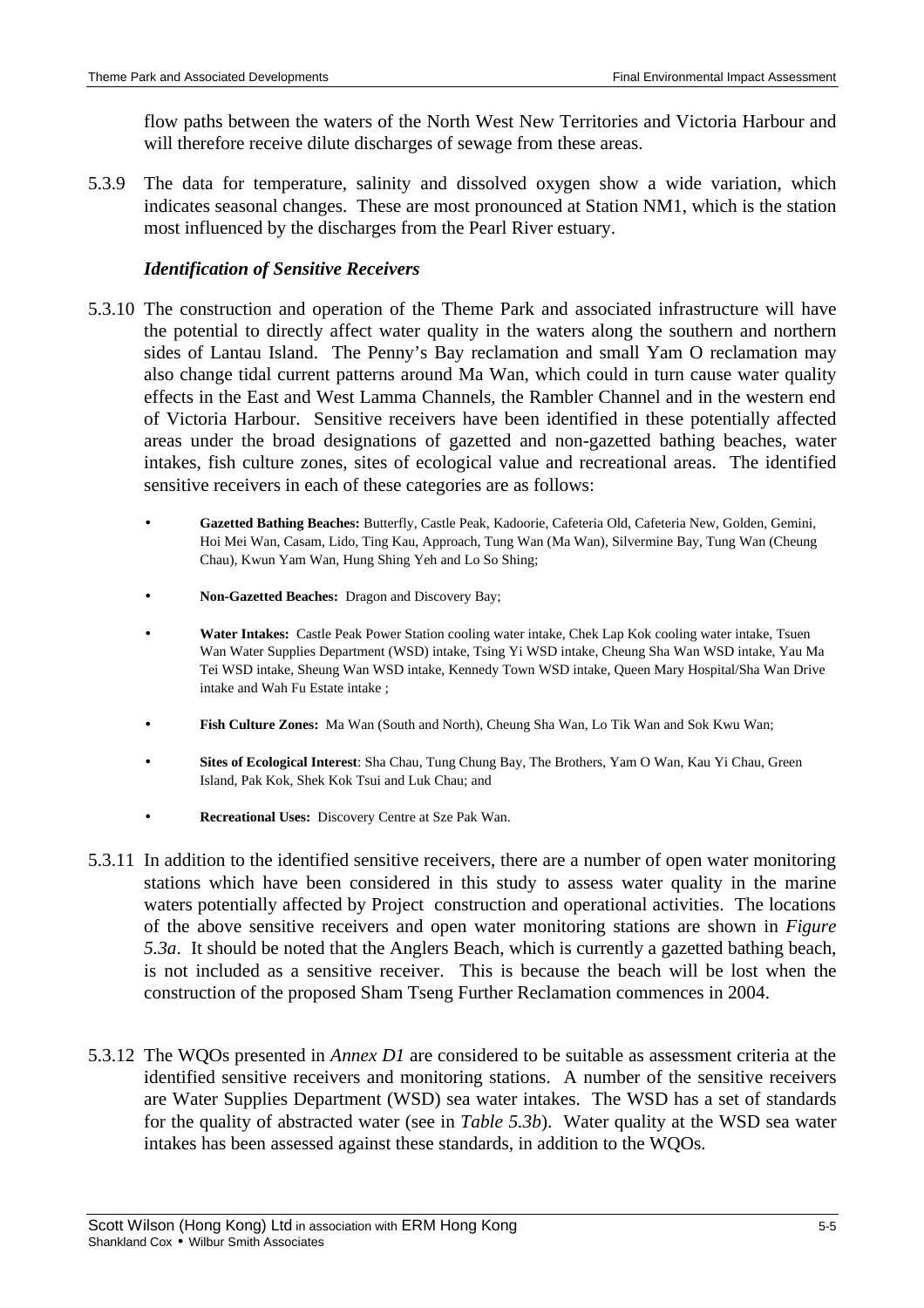## **Table 5.3b - WSD Water Quality Criteria for Abstracted Seawater**

| <b>Parameter</b>                               | <b>Criterion</b> |
|------------------------------------------------|------------------|
| Colour (HU)                                    | $<$ 20           |
| Turbidity (NTU)                                | <10              |
| Threshold Odour No.                            | < 100            |
| Ammoniacal Nitrogen (mg $L^{-1}$ )             | $<$ 1            |
| Suspended Solids (mg $L^{-1}$ )                | <10              |
| Dissolved Oxygen (mg $L^{-1}$ )                | >2               |
| 5-day Biochemical Oxygen Demand (mg $L^{-1}$ ) | <10              |
| Synthetic Detergents (mg $L^{-1}$ )            | $<$ 5            |
| E. coli (cfu $100mL^{-1}$ )                    | $<$ 20,000       |

## **5.4 ASSESSMENT METHODOLOGY - CONSTRUCTION**

5.4.1 The assessment of impacts to water quality during the construction phase has been divided into two aspects, formation of the reclamation and land based construction activities, including those for the Theme Park and for the road and rail links.

#### **RECLAMATION FORMATION**

#### *General Methodology*

- 5.4.2 Impacts to water quality during the construction of a reclamation at Penny's Bay were assessed as part of the studies for Container Terminals  $10 \& 11^{(5)(6)}$ . In these two studies, computer modelling of the dispersion of fine sediment in suspension from the dredging and filling works was carried out. The modelling predicted increases in suspended sediment concentrations in the marine waters adjacent to the works area and at sensitive receivers and to predicted increases in siltation on the sea bed. The results of the modelling were also analysed to determine the effects of predicted increased suspended sediment concentrations on dissolved oxygen and nutrient levels in the receiving waters. The computer modelling carried out for the *Design of Reclamation and Edge Structures for Container 10 and 11 and Back-up Areas*<sup>(7)</sup> was the most comprehensive and detailed of the two studies and has been used in the assessment of construction phase impacts for this EIA Study. The EIA report for this study was previously approved and is placed under *Section 15(1)(f)* of the *EIAO*. It is appropriate to make reference to the results of the computer modelling from this previous study because the modelling simulated the impacts to water quality from the construction of a reclamation at Penny's Bay, which is the concern for this Study. The main difference between this Study and the previous study is the programme for reclamation construction and it is for this reason that the assessment is being carried out for this Study, instead of simply quoting the conclusions from the previous study.
- 5.4.3 The construction programme for the Penny's Bay reclamation has been analysed to determine the maximum likely rates of loss of fine sediment to suspension during dredging and filling works. The maximum loss rates have then been compared with those presented in the *Design of Reclamation and Edge Structures for Container 10 and 11 and Back-up*

(7) Maunsell Consultants Asia Ltd (1995). *Op cit.*

<sup>(5)</sup> Halcrow Asia Partnership Ltd (1994). Lantau Port Development - Stage 1. Container Terminals No. 10 & 11 Ancillary Works (Design). Environmental Impact Assessment. Final Report.

<sup>(6)</sup> Maunsell Consultants Asia Ltd (1995). Lantau Port Development Stage 1. Design of Reclamation and Edge Structures for Container Terminals 10 and 11 and Back-up Areas. Environmental Impact Assessment. Final Report.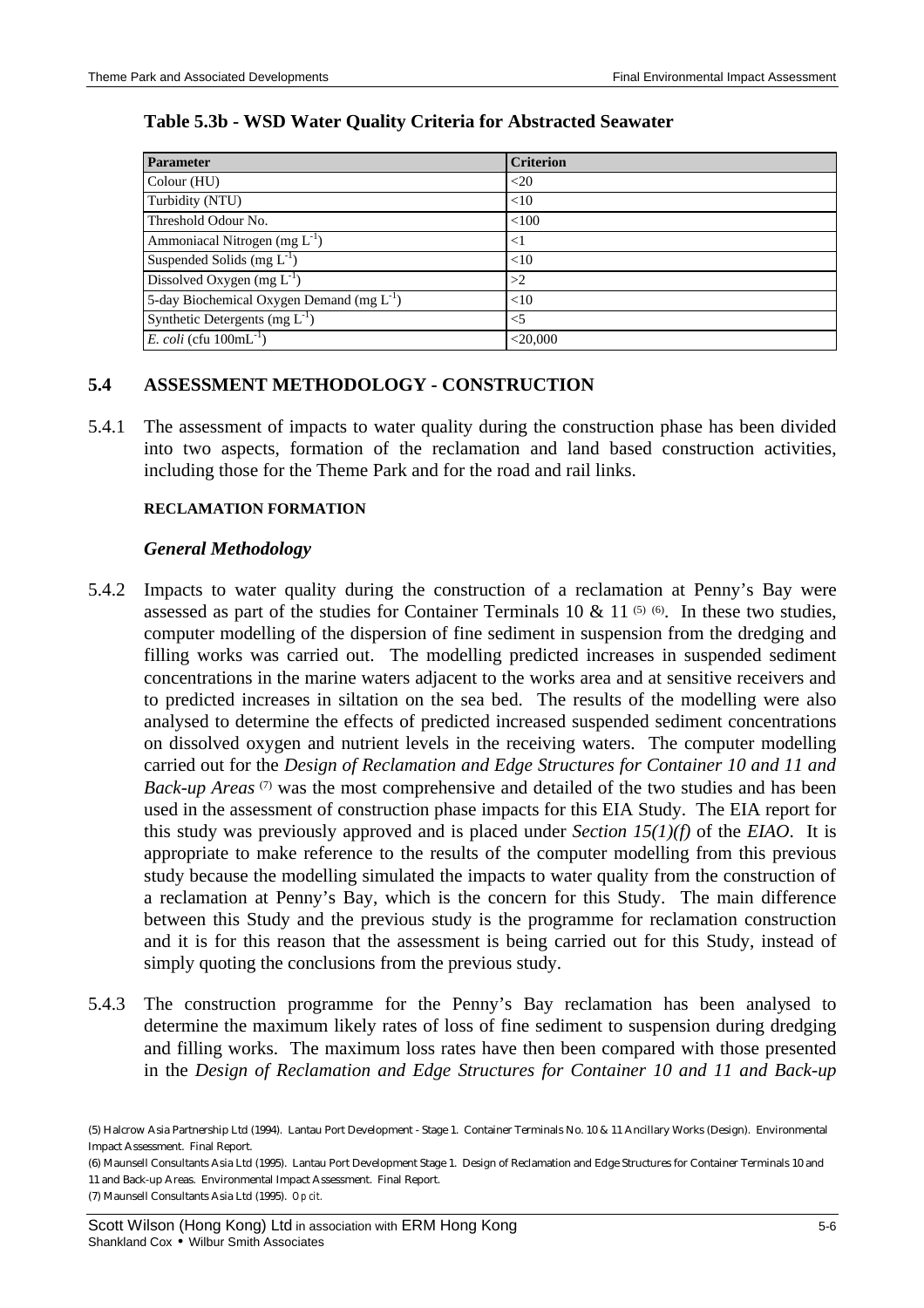*Areas*. Increases in suspended sediment concentrations and deposition rates for this Project have been calculated on a pro-rata basis using the ratio of the loss rates for this Project and those in the previous study. Impacts to dissolved oxygen and nutrient concentrations have been estimated based on the sediment quality in the area of Penny's Bay to be dredged, the calculated increases in suspended sediment concentrations from this Project and the predicted impacts to these two water quality parameters from the previous study. The calculated increases in suspended sediment concentrations have then compared with the Water Quality Objectives to determine the acceptability of the predicted impacts. The calculated effects on dissolved oxygen and nutrient concentrations have been compared with background concentrations to determine compliance with the relevant Water Quality Objectives. The potential release of contaminants to the water column have been calculated based upon sediment quality data and suspended sediment concentrations. The potential for release has been assessed for metals of concern, PAHs, PCBs and TBT. The predicted deposition have been compared with threshold of impact criteria for ecological sensitive receivers to determine whether the impacts will be acceptable.

- 5.4.4 Along the northern shore of Lantau Island there will be a small 10 ha reclamation (see *Figure 2.3a*) constructed to provide land for the construction of part of Road P2 to the north of the new rail station. No previous predictive modelling of impacts associated with the construction of a reclamation in this area have been carried out. The rates of construction for this Yam O reclamation are likely to be much slower than those for the Penny's Bay reclamation for the Theme Park and the construction plant requirements considerably lower.
- 5.4.5 A near field model of sediment dispersion has therefore been used (8) to assess the impacts from suspended sediment plumes formed during the construction of this small Yam O reclamation. This is the same approach as was adopted for the assessment of near field sediment plumes during the study *Design of Reclamation and Edge Structures for Container*  10 and 11 and Back-up Areas<sup>(9)</sup>. In this model the depth averaged suspended sediment concentrations are calculated at varying distances from the source of the suspended sediments. This model has been used to predict suspended sediment concentrations with distance from the works and hence determine at what distance compliance with the Water Quality Objective will be achieved. The predicted suspended sediment concentrations in association with sediment quality data have also been used to calculate the effects of sediment plumes on dissolved oxygen concentrations, nutrients and the release of pollutants from the sediments, such as metals, PAHs, PCBs and TBT.
- 5.4.6 Concurrent projects which have the potential to result in cumulative impacts have been identified. The assessment of cumulative impacts from concurrent projects has been conducted by making use of computer modelling predictions of the transport of fine sediments in suspension from previous studies which simulated the impacts of these projects. The predicted locations of the suspended sediment plumes for each of the above identified projects which could occur concurrently with the construction of this Project have been examined to determine whether the plumes would overlap with those from the construction of the Penny's Bay and Yam O reclamations. Where plumes from any of the concurrent projects were found to overlap with those from the Penny's Bay and Yam O reclamation, cumulative impacts at sensitive receivers have been assessed by summing the

<sup>(8)</sup> R E Wilson. A Model for the Estimation of the Concentrations and Spatial Extent of Suspended Sediment Plumes. Estuarine and Marine Coastal Science (1979), Vol 9, pp 65-78. (9) Maunsell Consultants Asia Ltd (1995). *Op cit*.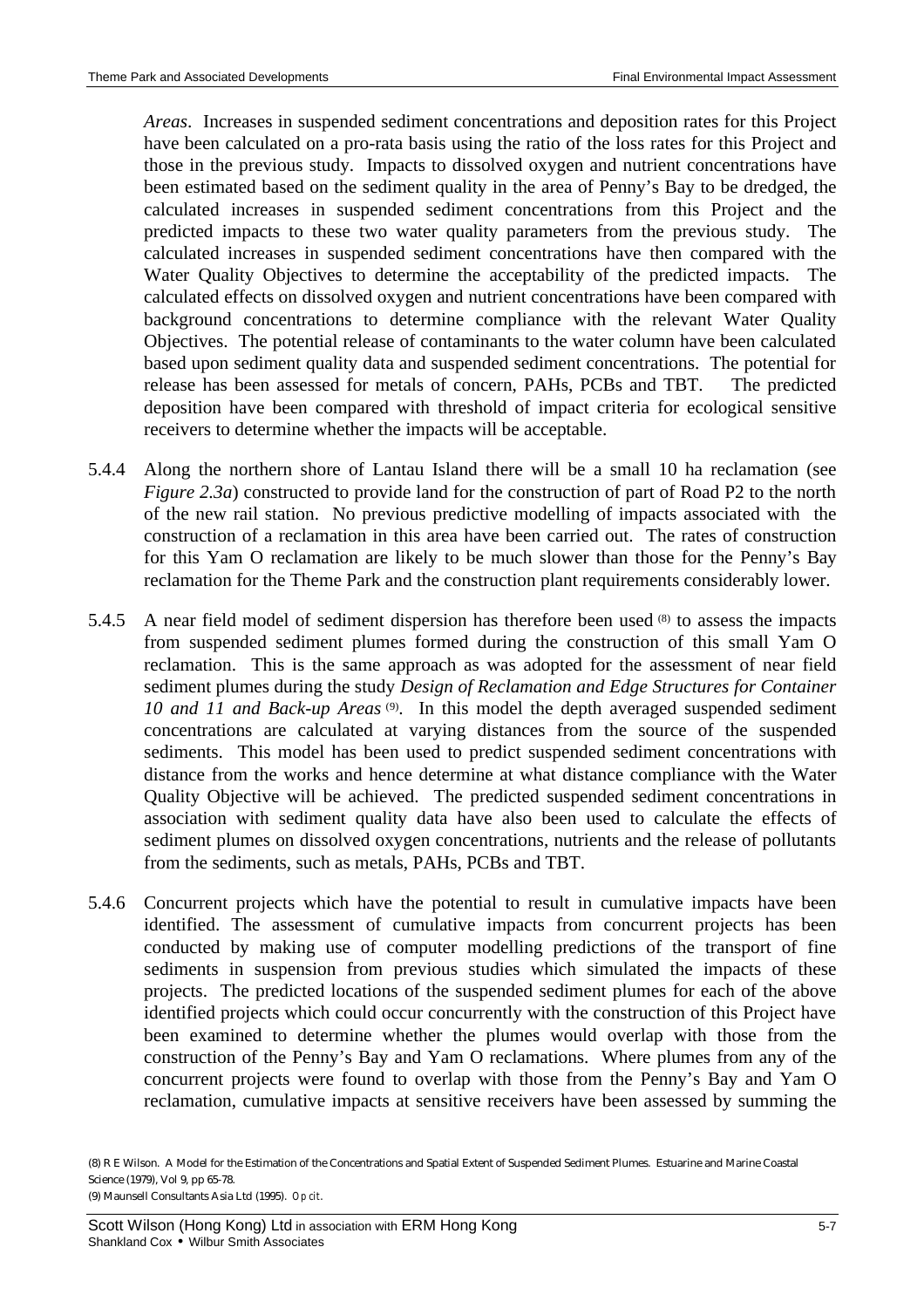predicted elevations in suspended sediment concentrations at the sensitive receivers from each of the concurrent projects with those from the Penny's Bay and Yam O reclamations. The predicted elevations in suspended sediment concentrations have then been compared with the relevant Water Quality Objective.

## *Uncertainties in Assessment Methodology*

- 5.4.7 Quantitative uncertainties in the assessment of the impacts from suspended sediment plumes should be considered when drawing conclusions from the assessment. In carrying out the assessment, realistic worst case assumptions have been made in order to provide a conservative assessment of environmental impacts including:
	- The assessment is based on previous modelling results which input the sediment lost to suspension at the water surface to minimise local settling and, therefore, would predict higher concentrations remote from the works area;
	- The assessment is based on the peak dredging and filling rates, which will only occur for short periods of time; and
	- The calculations of loss rates of sediment to suspension are based on conservative estimates for the types of plant and methods of working.

#### **LAND BASED CONSTRUCTION ACTIVITIES**

5.4.8 The assessment of the potential impact of land based construction activities on water quality has been undertaken in a qualitative manner. Consideration has been given to controlling potentially harmful impacts from site works and to the use of 'best' practice measures to minimise the potential for discharges of pollutants to nearby receiving water courses in vicinity of the Project site and the coastal waters of Penny's Bay and Yam O Wan. The land based construction activities which have been considered include those for the Theme Park, the artificial lake and those for the road and rail links.

## **5.5 IDENTIFICATION OF ENVIRONMENTAL IMPACTS - CONSTRUCTION**

5.5.1 The identification of potential water quality impacts during the construction phase has been divided into two aspects, formation of the reclamation and land based construction activities, including those for the Theme Park and for the road and rail links.

#### **RECLAMATION FORMATION**

#### *Suspended Sediment*

5.5.2 During dredging and filling for the construction of the reclamations, fine sediment will be suspended into the water column, which may then be transported away from the works area by tidal currents to form sediment plumes. The quantities of fine sediment lost to suspension during dredging and filling will primarily depend on dredging and filling rates and methods. Impacts from suspended sediment may be caused by sediment plumes being transported to sensitive areas, such as fish culture zones, bathing beaches, water intakes, areas of ecological value and recreational areas.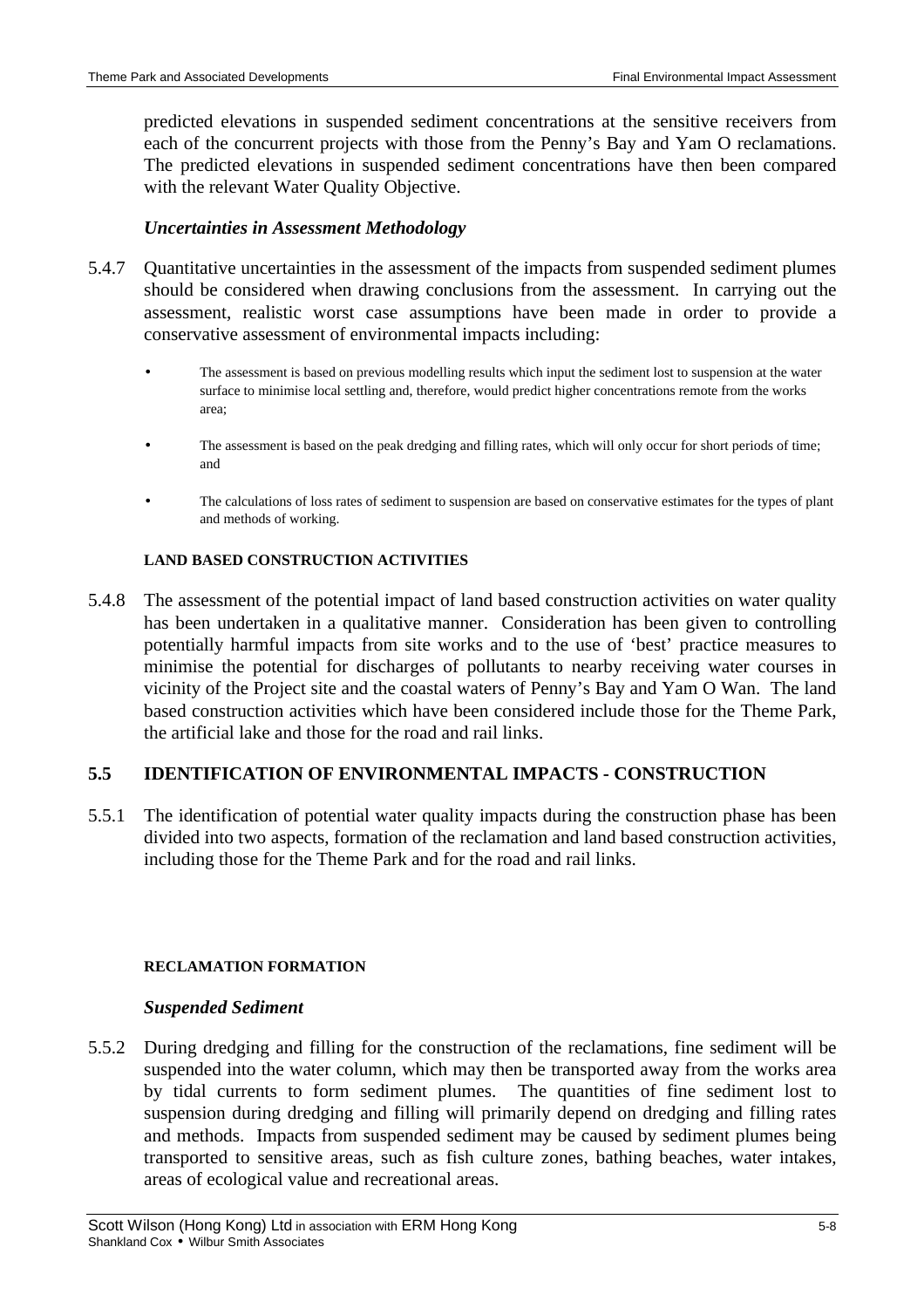- 5.5.3 A review of the computer modelling of dispersion of fine sediment in suspension from the study Design of Reclamation and Edge Structures for Container Terminals<sup>(10)</sup> has been carried out to determine the extent of sediment plumes from dredging and filling activities at Penny's Bay. This review has determined that only a small number of the sensitive receivers identified in *Section 5.3.3* could potentially experience elevated suspended sediment concentrations. These sensitive receivers, the locations of which are shown in *Figure 5.3a*, are defined as follows
	- Ma Wan Fish Culture Zone (North and South);
	- Tung Wan Beach, Ma Wan;
	- Sze Pak Wan;
	- Discovery Bay Beach;
	- Kau Yi Chau; and
	- Silvermine Bay Beach.
- 5.5.4 The closest identified sensitive receiver to the reclamation at Yam O is the point marked as Yam O Wan. This point has been positioned to determine the operational water quality within the bay following completion of the Theme Park developments as concerns regarding potential stagnation of the bay have been identified. This location has not therefore been considered as a sensitive receiver for the assessment of Yam O reclamation construction impacts; the nearest other sensitive receiver is the Ma Wan Fish Culture Zone, which is already included above.
- 5.5.5 Suspended sediment plumes passing over a sensitive receiver will cause the ambient suspended sediment concentrations to be elevated; the level of elevation will determine whether the impact is adverse. The determination of the acceptability of elevations in suspended sediment concentrations has been based on the Water Quality Objectives. The WQO for suspended sediments for the Southern, Western Buffer and North Western WCZs is defined as being an allowable elevation of 30% above the background. The Environmental Protection Department (EPD) maintains a flexible approach to the definition of ambient levels, preferring to allow definition on a case-by-case basis rather than designating a specific statistical parameter as representing ambient. It was agreed in a previous study of the environmental impacts of released suspended sediments <sup>(11)</sup> that the ambient value may be represented by the  $90<sup>th</sup>$  percentile of reported concentrations. EPD routine monitoring data has been used as the source of the reported concentrations, with the monitoring station nearest to each of the identified sensitive receivers being defined as representative of that location. EPD monitoring data and allowable elevations in suspended sediment concentrations are summarised in *Table 5.5a*.

**Table 5.5a - Ambient and Tolerance Values for Suspended Sediment Concentrations (mg L-1 ) in the Vicinity of Sensitive Receivers**

| <b>Sensitive Receiver</b>                                      | <b>Drv Season</b>           |                      | <b>Wet Season</b>            |               |  |
|----------------------------------------------------------------|-----------------------------|----------------------|------------------------------|---------------|--|
| (Relevant EPD)<br><b>Monitoring Station</b>                    | 90 <sup>th</sup> Percentile | <b>30% Tolerance</b> | 190 <sup>th</sup> Percentile | 30% Tolerance |  |
| Ma Wan Fish Culture<br>Zone<br>Tung Wan Beach, Ma<br>Wan (WM4) | 15.0                        | 4.5                  | 10.7                         | 3.2           |  |

(10) Maunsell Consultants Asia Ltd (1995). *Op cit.*

<sup>(11)</sup> ERM (1997). Environmental Impact Assessment for the Disposal of Contaminated Mud in the East Sha Chau Marine Borrow Pit. Final Report.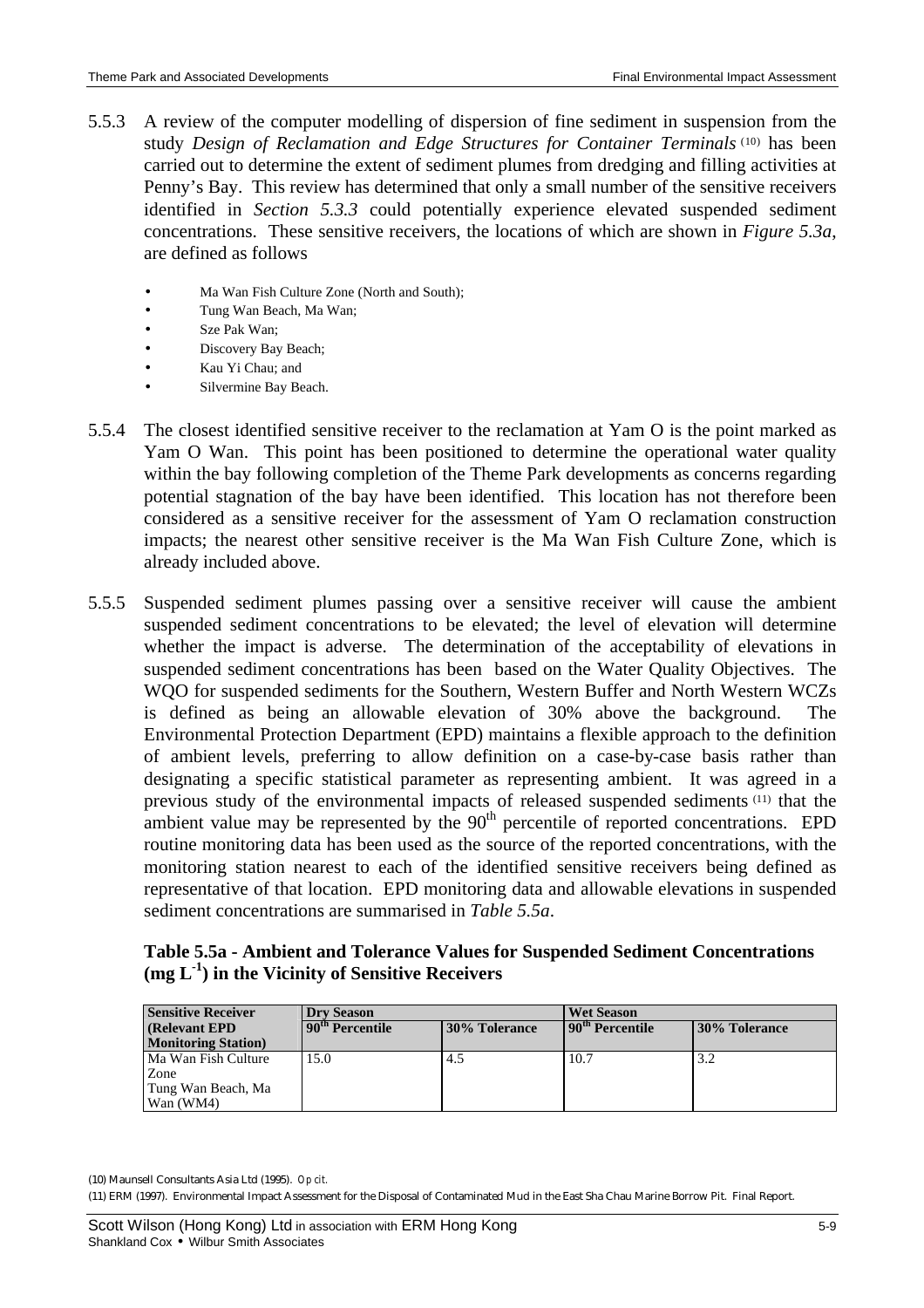| <b>Sensitive Receiver</b>                                                                          | <b>Dry Season</b> |     | <b>Wet Season</b> |      |
|----------------------------------------------------------------------------------------------------|-------------------|-----|-------------------|------|
| Sze Pak Wan<br>Discovery Bay Beach<br>(SM10)                                                       | 12.5              | 3.8 | 11.0              | 3.3  |
| Kau Yi Chau<br>(SM9)                                                                               | 12.6              | 3.8 | 35.2              | 10.6 |
| Silvermine Bay Beach<br>(SM11)<br>$\mathbf{M}$ $\mathbf{L}$ $\mathbf{M}$ $\mathbf{M}$ $\mathbf{M}$ | 12.6              | 3.8 | 18.0              | 5.4  |

Notes :All values are depth averaged.

- 5.5.6 The allowable elevation in suspended sediment concentration as defined by the WQO for a particular site corresponds to the 30% tolerance level. The calculated maximum suspended sediment concentrations from the dredging and filling have been compared with the 30% tolerance values in the above table to determine the acceptability of the impacts.
- 5.5.7 At the Yam O reclamation site it will also be necessary to determine the distance from the dredging operation at which compliance with the WQO is achieved. The closest station to the works is NM1, where the  $90<sup>th</sup>$  percentile suspended sediment concentrations in the wet and dry seasons were 7.6 mg  $L^{-1}$  and 10.6 mg  $L^{-1}$  respectively. The allowable increases in suspended sediment concentrations are therefore 2.3 mg  $L^{-1}$  and 3.2 mg  $L^{-1}$  for the wet and dry seasons respectively. These allowable increases have then been compared to the calculated suspended sediment concentrations to determine the distance from the dredging operations at which compliance with the WQOs will be achieved.

### *Sediment Deposition*

5.5.8 Impacts from the formation of suspended sediment plumes may also be related to the settling of sediment onto the seabed and smothering any organisms present. A deposition rate of 0.2 kg  $m<sup>-2</sup>$  day<sup>-1</sup> has been determined as a level of concern for corals. Further discussion of the selection of this value is contained in *Section 8.5* (marine ecological impact assessment). The calculated rates of deposition have been compared to this level of concern at those sensitive receivers at which it is applicable to determine whether the predicted impacts would be acceptable.

## *Water Quality*

5.5.9 The loss of sediment to suspension during dredging and filling may have chemical effects on the receiving waters. This is because the sediment may contain organic and chemical pollutants. As part of this Project laboratory testing of sediment samples was undertaken. The results of the testing found that a small proportion of the sediment would be classed as contaminated (Class C) in both Penny's Bay and Yam O Bay, according to EPD's *Technical Circular No 1-1-92*, based on high levels of copper. Other parameters of concern have been identified as PAHs, PCBs and TBT. Further discussion of the sediment classification and methods of disposal of dredged sediments is contained in *Section 6*, which assesses waste management. The results of the sediment quality testing, which have relevance to the water quality assessment are summarised in *Table 5.5b*.

|  |  |  | Table 5.5b - Summary of Sediment Quality Testing |  |
|--|--|--|--------------------------------------------------|--|
|  |  |  |                                                  |  |

| <b>Testing Parameter</b>                       | Penny's Bay | Yam O  |
|------------------------------------------------|-------------|--------|
| Chemical Oxygen Demand (mg kg <sup>-1</sup> )  | 35,100      | 51,900 |
| Ammoniacal Nitrogen (mg kg <sup>-1</sup> )     | 40          | 78     |
| Total Kjeldahl Nitrogen (mg kg <sup>-1</sup> ) | 1,590       | 1.040  |
| Copper $(mg kg^{-1})$                          | 85          | 502    |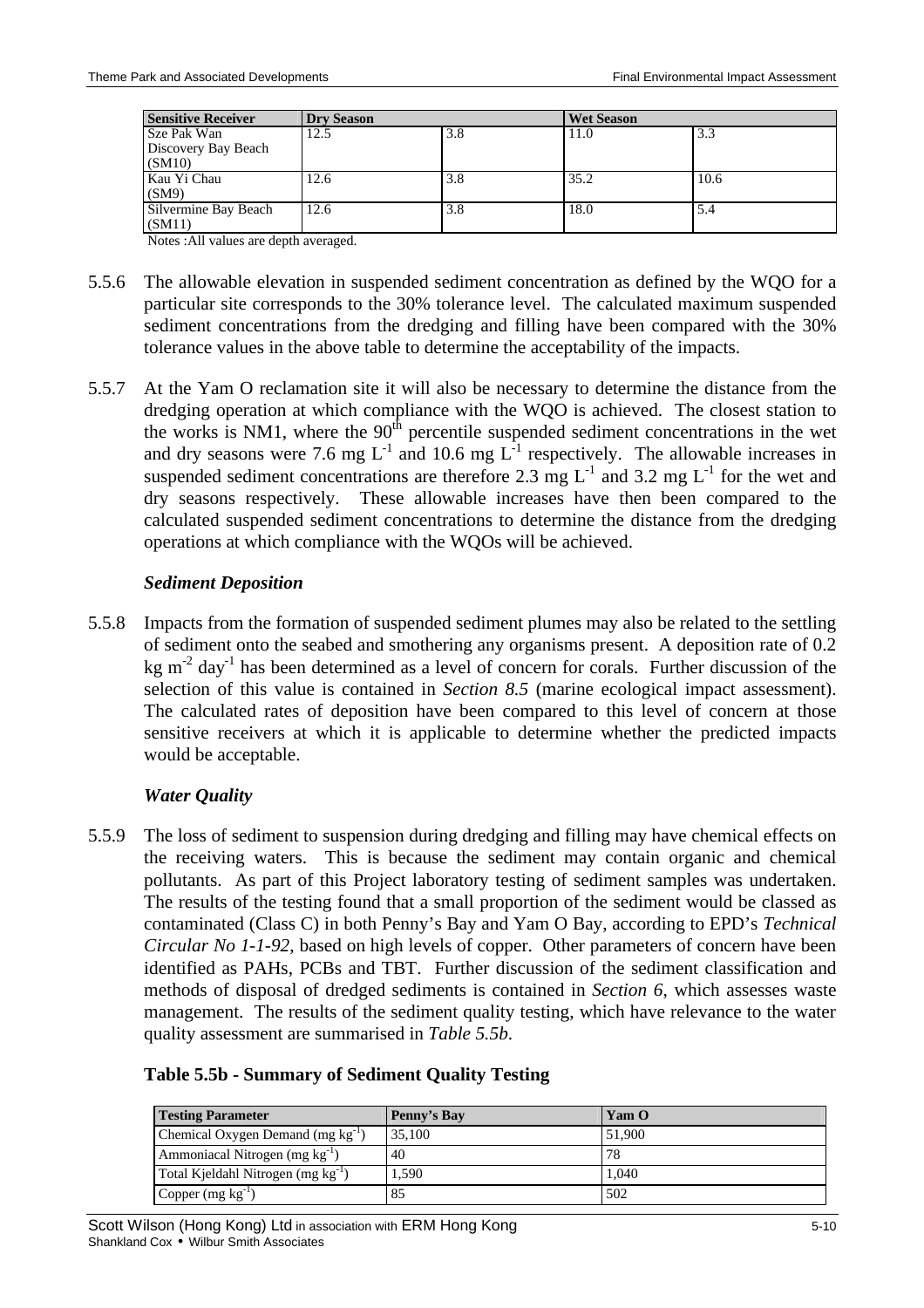| <b>Testing Parameter</b>        | Penny's Bay | Yam O   |
|---------------------------------|-------------|---------|
| Total PAHs $(\mu g kg^{-1})$    | < 8.000     | < 8.000 |
| Total PCBs $(\mu g \, kg^{-1})$ | < 100       | <100    |
| TBT $(\mu g kg^{-1})$           |             | 39      |

- 5.5.10 The sediment oxygen demand was used to determine the reductions in dissolved oxygen concentration, based on the calculated suspended sediment concentrations resulting from the dredging and filling at the Penny's Bay and Yam O reclamations. The reductions were then compared with the ambient levels at Stations SM10, WM4 and NM1 from the EPD routine monitoring data to determine the relative effects of the increases in suspended sediment concentrations on dissolved oxygen.
- 5.5.11 At Stations SM10, WM4 and NM1 the WQO for depth averaged dissolved oxygen concentrations was breached in 1998, with values of only 3.9 mg  $L^{-1}$ , 3.2 mg  $L^{-1}$  and 3.5 mg L<sup>-1</sup> being exceeded on 90% of the sampling occasions respectively. An examination of the routine EPD water quality monitoring data for the years 1999 to 1995<sup>(12)</sup> found that the values measured in 1998 represented abnormally low dissolved oxygen values and in 1999 the values had increased to be in compliance with the WQO, although they were still lower than in previous years. It is proposed that the assessment of impacts be based on the background values in 1999 as these are more likely to be representative of the area surrounding the Theme Park reclamations, rather than the unrepresentative values measured in 1998. In 1999 the concentrations of dissolved oxygen, which were exceeded on 90% of the sampling occasions, were 4.2 mg L<sup>-1</sup>, 4.9 mg L<sup>-1</sup> and 4.6 mg L<sup>-1</sup> at Stations WM4, SM10 and NM1 respectively.
- 5.5.12 The assessment of nutrient impacts from increased suspended sediment concentrations has been based on the sediment and water quality parameters of total inorganic nitrogen and ammonia. The concentrations of total inorganic nitrogen and ammonia have been used to determine increases in these parameters in the receiving waters, based on the calculated suspended sediment concentrations. These increases have then been compared with the ambient levels at Stations SM10, WM4 and NM1 to determine the relative effects of the increases in suspended sediment concentrations on total inorganic nitrogen and ammonia concentrations, which could then be converted to unionised ammonia.
- 5.5.13 Based on EPD routine water quality monitoring data for 1998 (13) , the mean depth averaged total inorganic nitrogen concentrations at Stations SM10, WM4 and NM1 were  $0.27 \text{ mg L}^1$ , 0.29 mg  $L^{-1}$  and 0.43 mg  $L^{-1}$  respectively. It should be noted that the WQO for total inorganic nitrogen is already breached at Station SM10 has been breached for the last 10 years of monitoring; concentrations at Station WM4 are within the WQO. The mean depth averaged unionised ammonia concentrations at Stations SM10, WM4 and NM1 were 0.003 mg  $L^{-1}$ , 0.005 mg  $L^{-1}$  and 0.005 mg  $L^{-1}$  respectively, determined from EPD routine water quality monitoring data for 1998<sup>(14)</sup>.
- 5.5.14 The sediment to be dredged at both Penny's Bay and Yam O would be classed as contaminated according to EPD's *Technical Circular No 1-1-92*, based on copper concentrations of 85 mg  $kg^{-1}$  and 502 mg  $kg^{-1}$  for Penny's Bay and Yam O respectively. It is therefore proposed that, of the metals tested, only the release of copper to the receiving

(12) Personal correspondence with EPD. (13) EPD (1999). *Op cit*. (14) EPD (1999). *Op cit*.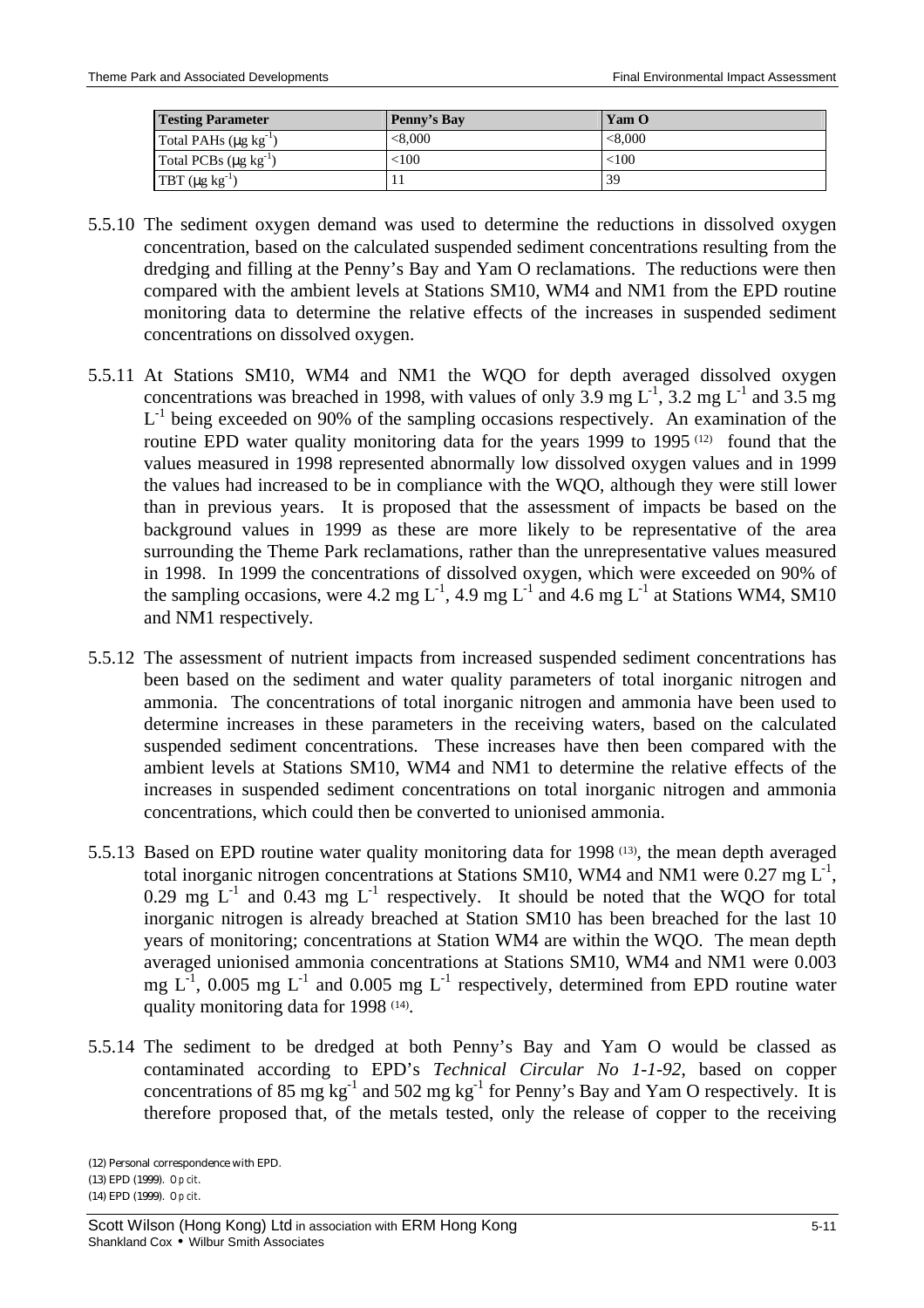waters be considered as this is the only metal found in the sediment at levels high enough to be of concern. There are currently no Hong Kong specific criteria governing levels of concern for PAHs, PCBs and TBT in sediment and as such it is proposed to assess the release of these pollutants to the water column. The release of copper, PAHs, PCBs and TBT to the receiving waters has been estimated based on the calculated suspended sediment concentrations and a partitioning coefficient between the adsorbed and desorbed phases of these pollutants associated with the sediment.

5.5.15 At present there are no standards for Hong Kong governing the allowable concentrations of copper, PAHs, PCBs and TBT in marine waters and so reference has been made to the European Community water quality standards<sup>(15)</sup>. These standards specify allowable levels of copper, PAHs and TBT. It is noted that the European Community standards for TBT are stringent and may not necessarily be applicable to Hong Kong waters but are used here to maintain consistency with the other quoted standards. There are no standards specified for PCBs in marine waters and allowable levels have been derived from work published in the US<sup>(16)</sup>. In order to determine whether the increases in copper, PAHs, PCBs and TBT concentrations in the receiving waters are acceptable it is necessary to obtain an estimate of the ambient levels in the marine water. As part of a recent study of dredging an area of Kellett Bank (17) a review was made of data collected as part of the *SSDS Stage I Baseline Monitoring and Performance Verification.* It was determined that the mean copper concentration in the marine waters was 2.51  $\mu$ g L<sup>-1</sup>. This data represents concentrations in the vicinity of the SSDS Stage I outfall, but in view of a lack of such data in the vicinity of the Theme Park reclamations in Penny's Bay and Yam O, this value has been used in this assessment. Data on background levels in marine water of TBT has been obtained from the study A Study of Tributyltin Contamination of the Marine Environment of Hong Kong<sup>(18)</sup>. In this study data was obtained in the vicinity of Yam O and North Tsing Yi. These data were obtained in the vicinity of shipyard works and as such will be applicable to this study, given the proximity of the Penny's Bay reclamation to the Cheoy Lee Shipyard and the proximity of the Yam O reclamation to the floating dry docks moored offshore. The monitoring data determined representative concentrations of TBT in the marine waters of 0.01 μg L<sup>-1</sup> at North Tsing Yi and 0.009 μg L<sup>-1</sup> at Yam O. The North Tsing Yi data will be used in the assessment of the impacts of the Penny's Bay reclamation as this is the closest monitoring station. There is currently no data on the background levels of PAHs, PCBs in marine waters and as such it will only be possible to compare the predicted increase in concentrations with the relevant standards. The relevant standards and background concentrations are summarised in *Table 5.5c*.

**Table 5.5c - Summary of Assessment Standard Pollutant Concentrations in Water (mg L -1 ) and Background Concentrations (mg L-1 )**

| <b>Parameter</b> | <b>Assessment Standard</b> | <b>Background Concentration</b> |  |
|------------------|----------------------------|---------------------------------|--|
| Copper           |                            | 2.51                            |  |
| Total PAHs       | 0.2                        | No data                         |  |
| Total PCBs       | 0.014                      | No data                         |  |

(15) HMIP (1994). Environmental Economic and BPEO Assessment Principles for Integrated Pollution Control. Environmental Quality Standards and Assessment Levels for Surface Water.

(17) ERM (1999). Environmental Impact Assessment: Dredging an Area of Kellett Bank for Reprovisioning of Six Government Mooring Buoys. Final Report.

(18) Aspinwall Clouston Limited (1998). A Study of Tributyltin Contamination of the Marine Environment of Hong Kong. Final Report.

<sup>(16)</sup> Sittig (1981).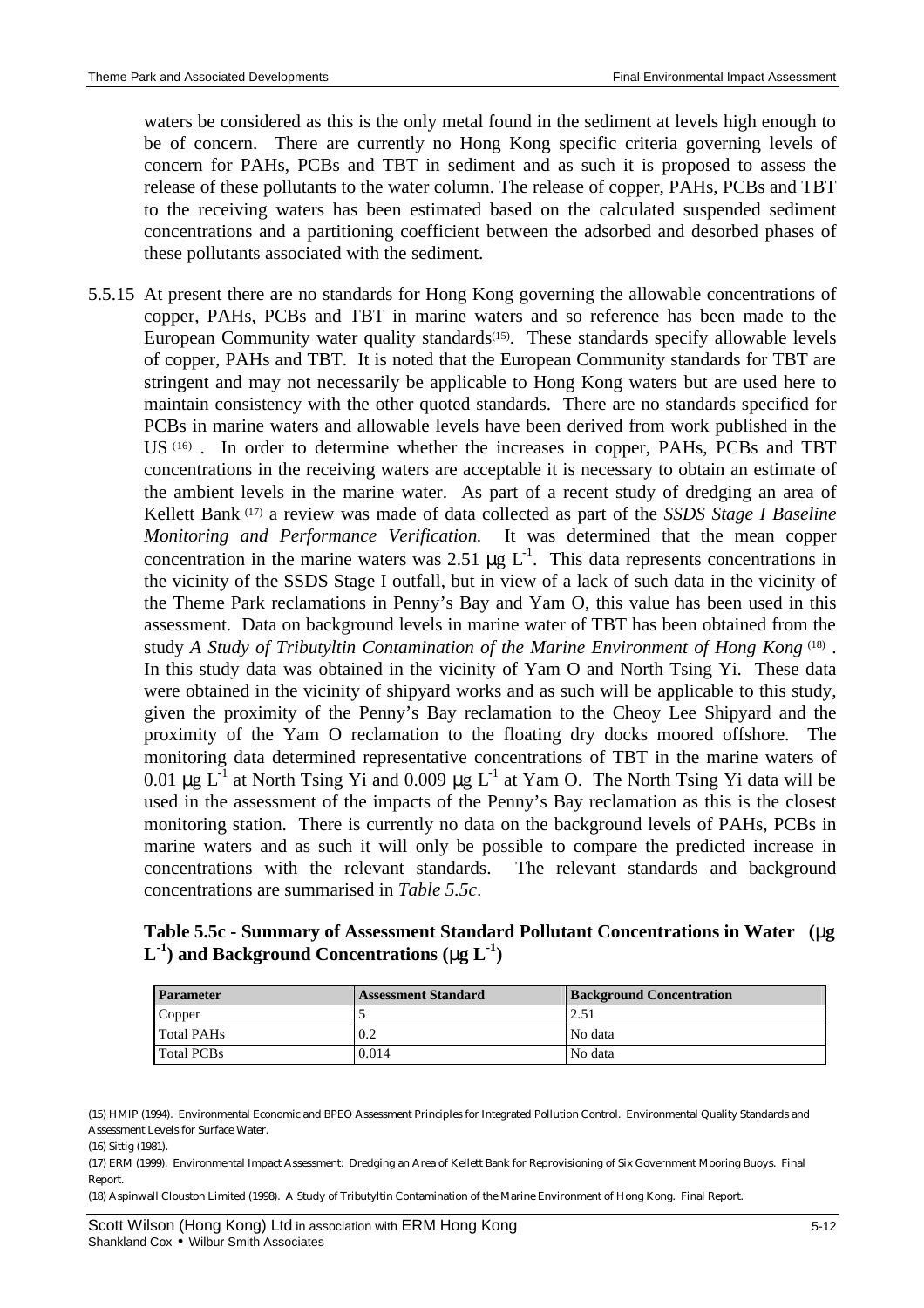| <b>Assessment Standard</b><br><b>Parameter</b> |       | <b>Background Concentration</b> |  |
|------------------------------------------------|-------|---------------------------------|--|
| <b>TBT</b>                                     | 0.002 | $0.01$ (Penny's Bay)            |  |
|                                                |       | $0.009$ (Yam O)                 |  |

5.5.16 It should be noted that the data in the above table show that the background concentrations of TBT already exceeds the stringent European Community criterion. However, the background levels in Hong Kong are typical of those measured in comparable marine waters around the world, such as major ports. It may be that the European Community criteria are not entirely applicable to Hong Kong, but are nevertheless used in this Study to provide a reference on the relative magnitudes of the release of TBT from sediments suspended during the dredging works.

### *Cumulative Impacts*

- 5.5.17 If the suspended sediment plumes from the construction of the reclamations associated with the Project at Penny's Bay and Yam O were to overlap with those from other concurrent projects, there would be a potential for cumulative impacts. Such cumulative impacts could primarily occur in terms of elevated suspended sediment concentrations. Increases in suspended sediment concentrations from concurrent projects have been determined by reviewing computer modelling results of suspended sediment dispersion for these projects. The following concurrent projects with the potential for cumulative impacts have been identified:
	- Dredging and filling at the Container Terminal 9 reclamation  $(19)$ ;
	- Backfilling of South Tsing Yi and North Lantau Marine Borrow Areas with uncontaminated mud <sup>(20)</sup>;
	- Sand winning at the South Tsing Yi and West Sulphur Channel Marine Borrow Areas for the construction of the Container Terminal 9 reclamation <sup>(21)</sup>;
	- Sand winning at the East Lamma Channel Marine Borrow Areas for the Theme Park reclamation  $(22)$ ;
	- Dredging and filling at the Sham Tseng Further Reclamation<sup>(23)</sup>;
	- Dredging at the Tang Lung Chau Dangerous Goods Anchorage (24);
	- Dredging and filling at the Tsuen Wan Bay reclamation  $(25)$ ;
	- Dredging and filling at the Lamma Extension power station reclamation (26);
	- Dredging and filling at the Tung Chung and Tai Ho Further Development  $(27)$ ; and
	- Disposal of contaminated mud at the East Sha Chau Contaminated Mud Pits (28).
- 5.5.18 There is also a potential for cumulative impacts with the construction of the Route 10 Toll Plaza in the vicinity of the Fa Peng headland.

(22) Scott Wilson Kirkpatrick (1994). *Op cit*.

(23) Scott Wilson (Hong Kong) Ltd (2000). Agreement No CE 93/97. Planning and Engineering Feasibility Study for Development on Sham Tseng Further Reclamation. Draft EIA - Final Report (in preparation).

(24) Maunsell Consultants Asia Ltd (1999). Tsuen Wan Bay Further Reclamation, Area 35. Engineering, Planning and Environmental Investigation. Volume 1 of 3 : Tang Lung Chau Dangerous Goods Anchorage EIA Final Assessment Report.

(27) Mott Connell Ltd (1999). Agreement No CE 1/97. Remaining Development in Tung Chung and Tai Ho. Comprehensive Feasibility Study. Environmental Studies. Final Assessment Report.

(28) ERM (19997). Environmental Impact Assessment Study for Disposal of Contaminated Mud in the East Sha Chau Marine Borrow Pit. Final Report.

<sup>(19)</sup> ERM (1998). Environmental Impact Assessment: Dredging and Area of Kellett Bank for Reprovisioning of Six Government Mooring Buoys. Final Report.

<sup>(20)</sup> ERM (1995). Backfilling of South Tsing Yi and North of Lantau MBAs. Final Environmental Impact Assessment.

<sup>(21)</sup> Scott Wilson Kirkpatrick (1994). Agreement No CE 52/94. West of Sulphur Channel Marine Borrow Area. Focused Environmental Impact Assessment. Final Report.

<sup>(25)</sup> ERM (1998). Kowloon-Canton Railway Corporation, West Rail. Final Assessment Report. West Kowloon to Tuen Mun Centre. Contract No TS-900. Environmental Impact Assessment.

<sup>(26)</sup> ERM (1999). Environmental Impact Assessment of a 1,800 MW Gas-Fired Power Station at Lamma Extension. Final Report.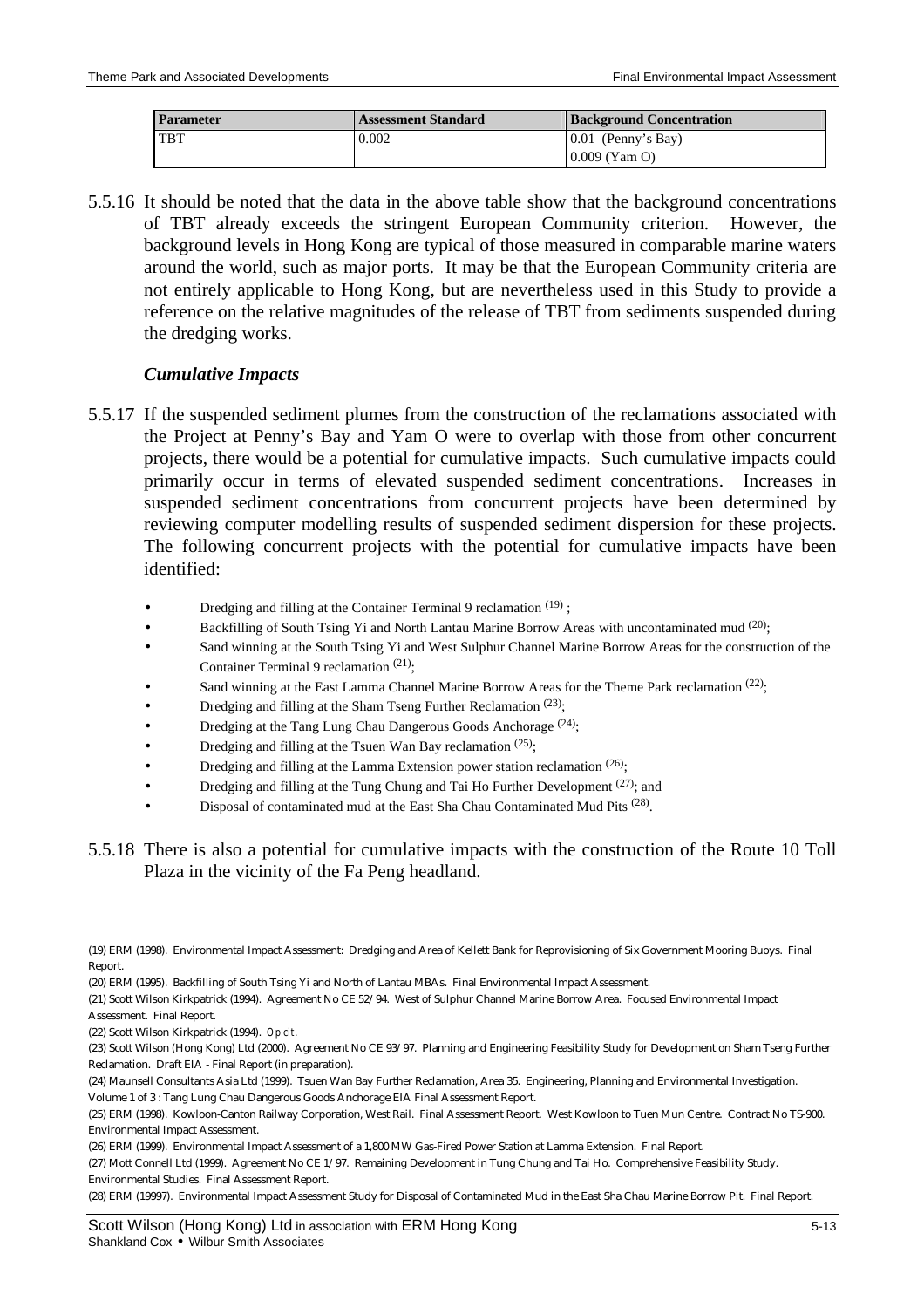## *Reclamation Phasing*

5.5.19 During the construction of the reclamation there may be the potential for the formation of embayed areas. Such areas would have low rates of exchange with the outside marine waters and the residence times of pollutants would be long. There would be the potential for poor water quality conditions to occur.

## **LAND BASED CONSTRUCTION ACTIVITIES**

- 5.5.20 During land based construction activities for the Theme Park and for the road and rail links, the primary sources of potential impacts to water quality will be from pollutants in site runoff, which may enter marine waters directly or enter the storm drain system which discharges into these waters. Pollutants, mainly suspended sediments, may also enter the receiving waters if pumped groundwater is not adequately controlled.
- 5.5.21 Wastewater from temporary site facilities should be controlled to prevent direct discharge to marine waters adjacent to the reclamation. Such wastewater may include sewage effluent from toilets and discharges from on-site kitchen facilities. Water from plant servicing facilities may be contaminated with oil and other petroleum products and would have the potential to discharge to surface waters if spillages are not contained.

## **5.6 ASSESSMENT OF ENVIRONMENTAL IMPACTS - CONSTRUCTION**

5.6.1 The assessment of the impacts to water quality during the construction phase has been divided into two aspects, formation of the reclamation and construction activities on land.

#### **RECLAMATION FORMATION**

5.6.2 The assessment of impacts from the construction of the Penny's Bay and Yam O reclamations is split into three aspects; suspended sediment concentrations, sediment deposition and chemical effects. Potential impacts on ecological resources as a result of reclamation construction activities are covered under *Section 8*.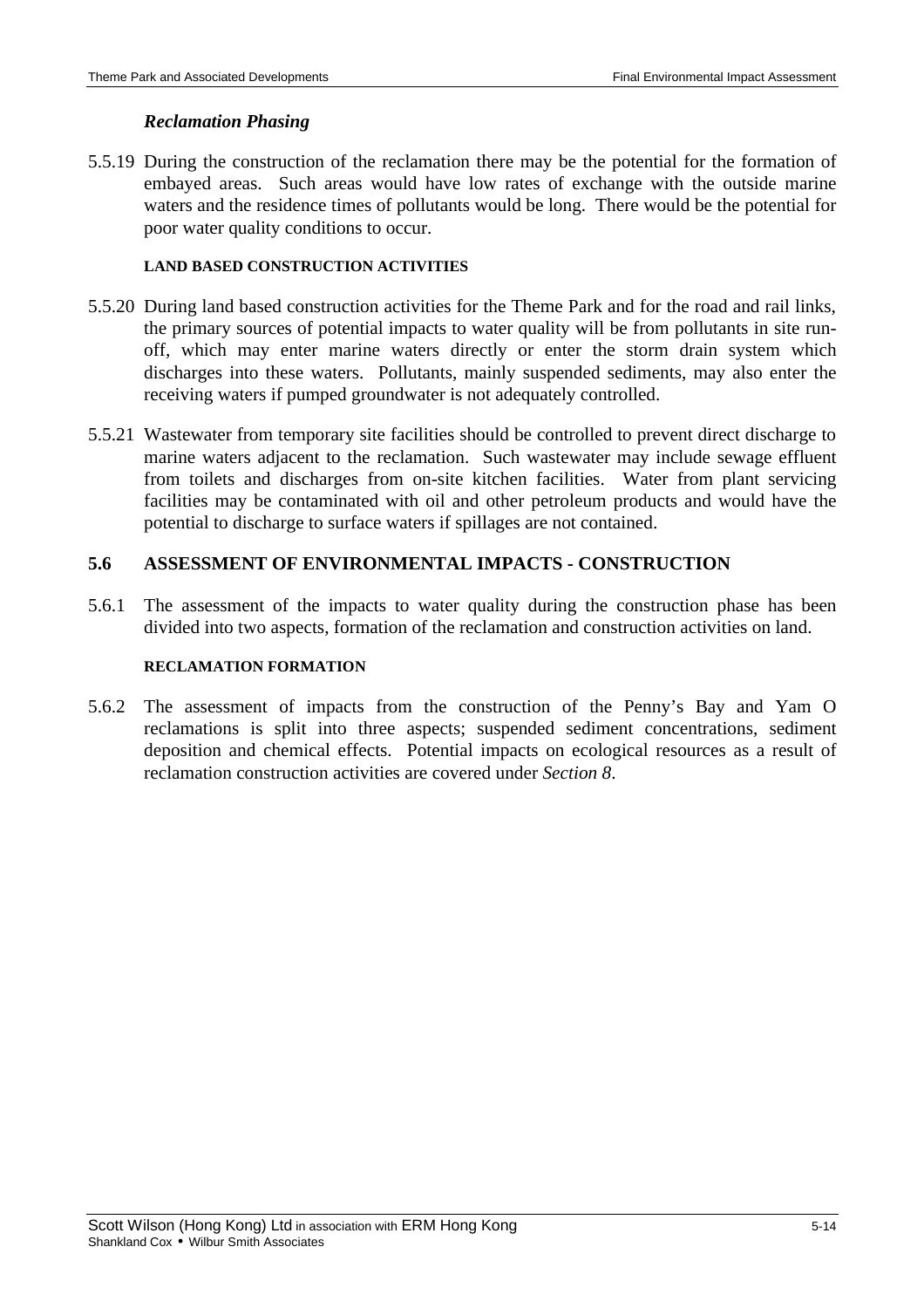### *Suspended Sediment Concentrations*

#### **PREVIOUS STUDIES**

- 5.6.3 Computer modelling of a range of different dredging and filling rates was undertaken as part of the EIA study for *Design of Reclamation and Edge Structures for Container Terminals 10*  and 11<sup>(29)</sup>. The scenarios simulated dredging and filling for the Container Terminals 10 and 11 reclamation at Penny's Bay and dredging for an access channel to the terminals and for a breakwater to provide shelter to the terminals. Four of the computer modelling scenarios are considered to be applicable for this Project in determining the impacts from the Penny's Bay reclamation in terms of suspended sediment concentrations. The scenarios may be summarised as follows.
	- Scenario 1 simulated dredging for Container Terminal 10 berth 1, Container Terminal 11 and the access channels, assuming a fully dredged reclamation;
	- Scenario 2 simulated dredging for Container Terminal 10 berth 1, Container Terminal 11 and the access channels, assuming a drained reclamation;
	- Scenario 3 simulated the maximum combined dredging and filling for Container Terminals 10 and 11 and the access channels, assuming a fully dredged reclamation; and
	- Scenario 4 simulated the highest rates of filling for Container Terminals 10 and 11, assuming a drained reclamation.
- 5.6.4 The above scenarios will be applicable for comparison with the proposed construction programme for the Theme Park reclamation in Penny's Bay, which will involve dredging and filling in broadly similar areas to those simulated previously. A fifth scenario was simulated in the previous study to represent dredging and filling at an intermediate stage of construction, ie with some of the seawalls already constructed. This scenario will not be suitable for comparison purpose because the sequence of construction of the seawalls will be different in this Study.
- 5.6.5 The predicted maximum elevations in suspended sediment concentrations at the identified sensitive receivers (see *Section 5.3.3*) in each of the wet and dry seasons are presented in *Tables 5.6a* and *5.6b* respectively. The tables show that the total loss rate of suspended sediments, which were used as input data to the computer modelling.

## **Table 5.6a - Maximum Predicted Elevations in Suspended Sediment Concentrations at Sensitive Receivers (mg L-1 ) in the Dry Season**

| <b>Sensitive Receiver</b> | Scenario (Loss Rate in $kg s^{-1}$ ) |            |         |         |  |  |
|---------------------------|--------------------------------------|------------|---------|---------|--|--|
|                           | 1(32.0)                              | 2(9.4)     | 3(46.5) | 4(24.8) |  |  |
| Ma Wan Fish Culture Zone  | 2.6                                  |            | 7.8     | 4.2     |  |  |
| Tung Wan Beach, Ma Wan    | 0.4                                  | 0.2        |         | 0.7     |  |  |
| Sze Pak Wan               | 1.1                                  | $\Omega$ . | 0.4     | 0.3     |  |  |
| Discovery Bay Beach       | 0.1                                  | 0.0        | 0.1     | 0.1     |  |  |
| Kau Yi Chau               | 0.0                                  | 0.0        | 0.1     | 0.0     |  |  |
| Silvermine Bay Beach      | 0.0                                  | 0.0        | 0.0     | 0.0     |  |  |

Notes :

1. Shaded cells indicate exceedance of the WQO (see *Table 5.4a*)

(29) Maunsell Consultants Asia Ltd (1995). *Op cit.*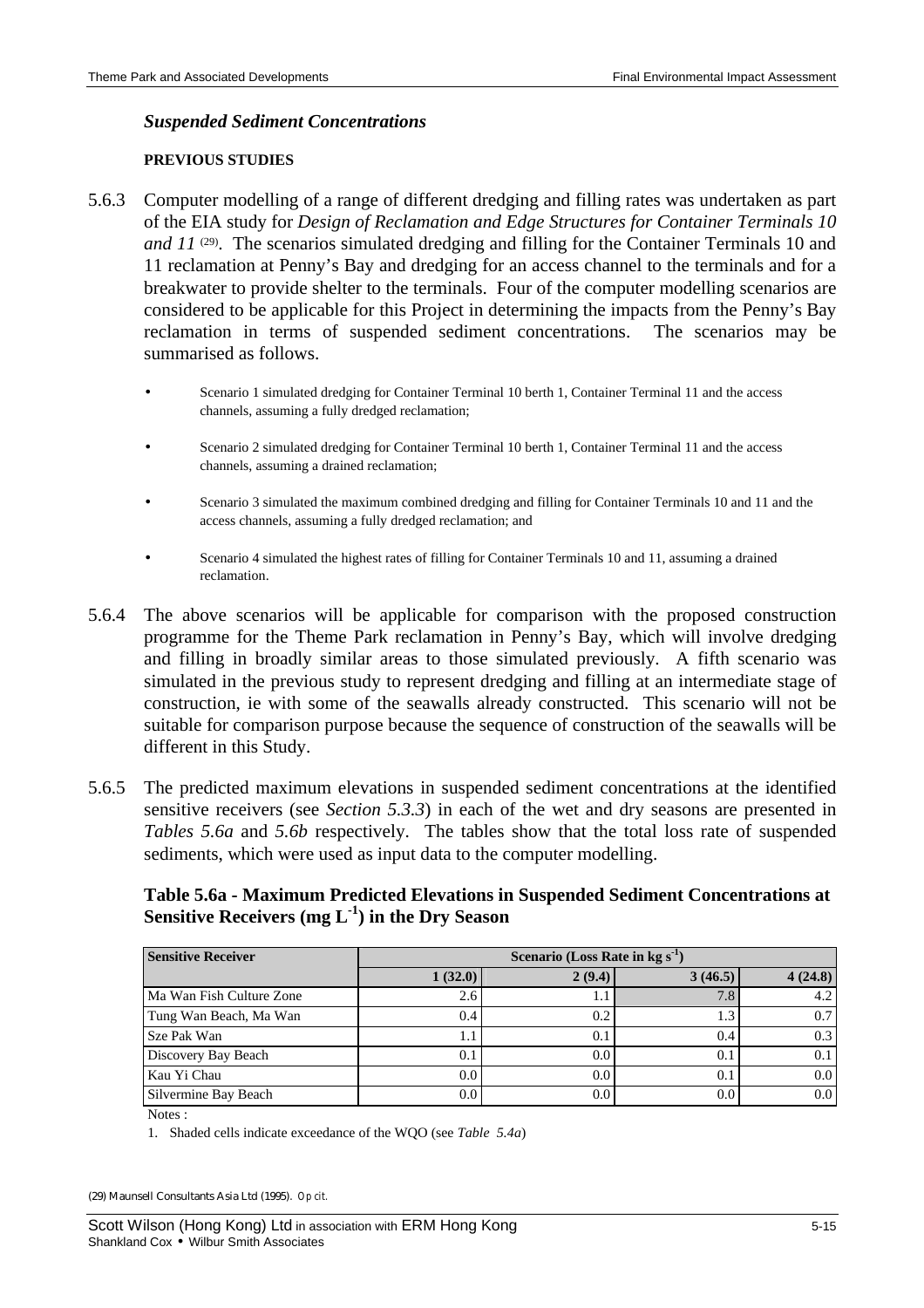| <b>Sensitive Receiver</b> | Scenario (Loss Rate in kg s <sup>-1</sup> |        |         |                  |  |  |  |
|---------------------------|-------------------------------------------|--------|---------|------------------|--|--|--|
|                           | 1(32.0)                                   | 2(9.4) | 3(46.5) | 4(24.8)          |  |  |  |
| Ma Wan Fish Culture Zone  |                                           | 0.3    | 4.9     | 3.0 <sub>1</sub> |  |  |  |
| Tung Wan Beach, Ma Wan    | 1.1                                       | 0.4    | 2.3     | 1.3 <sub>1</sub> |  |  |  |
| Sze Pak Wan               | 0.3                                       | 0.2    | 0.5     | 0.4              |  |  |  |
| Discovery Bay Beach       | 0.0                                       | 0.0    | 0.1     | 0.1              |  |  |  |
| Kau Yi Chau               | 0.0                                       | 0.2    | 1. I    | $0.7^{\circ}$    |  |  |  |
| Silvermine Bay Beach      | 0.0                                       | 0.0    | 0.0     | 0.0 <sub>1</sub> |  |  |  |

## **Table 5.6b - Maximum Predicted Elevations in Suspended Sediment Concentrations at Sensitive Receivers (mg L-1 ) in the Wet Season**

Notes :

1. Shaded cells indicate exceedance of the WQO (see *Table 5.5a*)

- 5.6.6 The data in the above tables indicates that the computer modelling in the previous study for Container Terminals 10 and 11 predicted exceedances of the WQO for suspended sediment at the Ma Wan Fish Culture Zone in both the wet and dry seasons for the highest combined rates of dredging and filling in Scenario 3. At all other sensitive receivers in both seasons and for all scenarios compliance with the WQO was predicted.
- 5.6.7 Scenarios 1 and 2 simulated the rates of dredging during the early phases of construction for a fully dredged and drained reclamation respectively. Scenario 3 simulated the maximum combined dredging and filling rates for a fully dredged reclamation, and Scenario 4 simulated the maximum filling rate for a drained reclamation.

#### **PENNY'S BAY RECLAMATION**

5.6.8 The proposed construction programme for the dredging, seawall construction and filling for Phases I and II of the Theme Park reclamation in Penny's Bay is shown in *Figure 5.6a*; the reference working areas are identified in *Figure 5.6b* The programme shows that there will be considerable overlap in the dredging and filling activities, particularly during the early stages of the Phase I reclamation as this will be a fully dredged reclamation. This means that the greatest volumes of dredging and filling will be required during the Phase I reclamation. Examination of a detailed breakdown of the plant requirements<sup>(30)</sup> indicates that the highest rate of dredging will occur during Month 4 (August 2000), while the highest rate of filling will occur during Month 10 (February 2001) of the proposed construction programme. The construction programme has been designed such that these rates of working will not be exceeded. The numbers of plant, rates of working and areas of working at these times are summarised in *Tables 5.6c* and *5.6d*, the locations of the areas of working are shown in *Figure 5.6b.* It should be noted that during the time of maximum dredging there will be concurrent filling and during the time of maximum filling there will be concurrent dredging.

(30) Information provided by Scott Wilson (Hong Kong) Ltd, who are the project engineers for the Penny's Bay reclamation.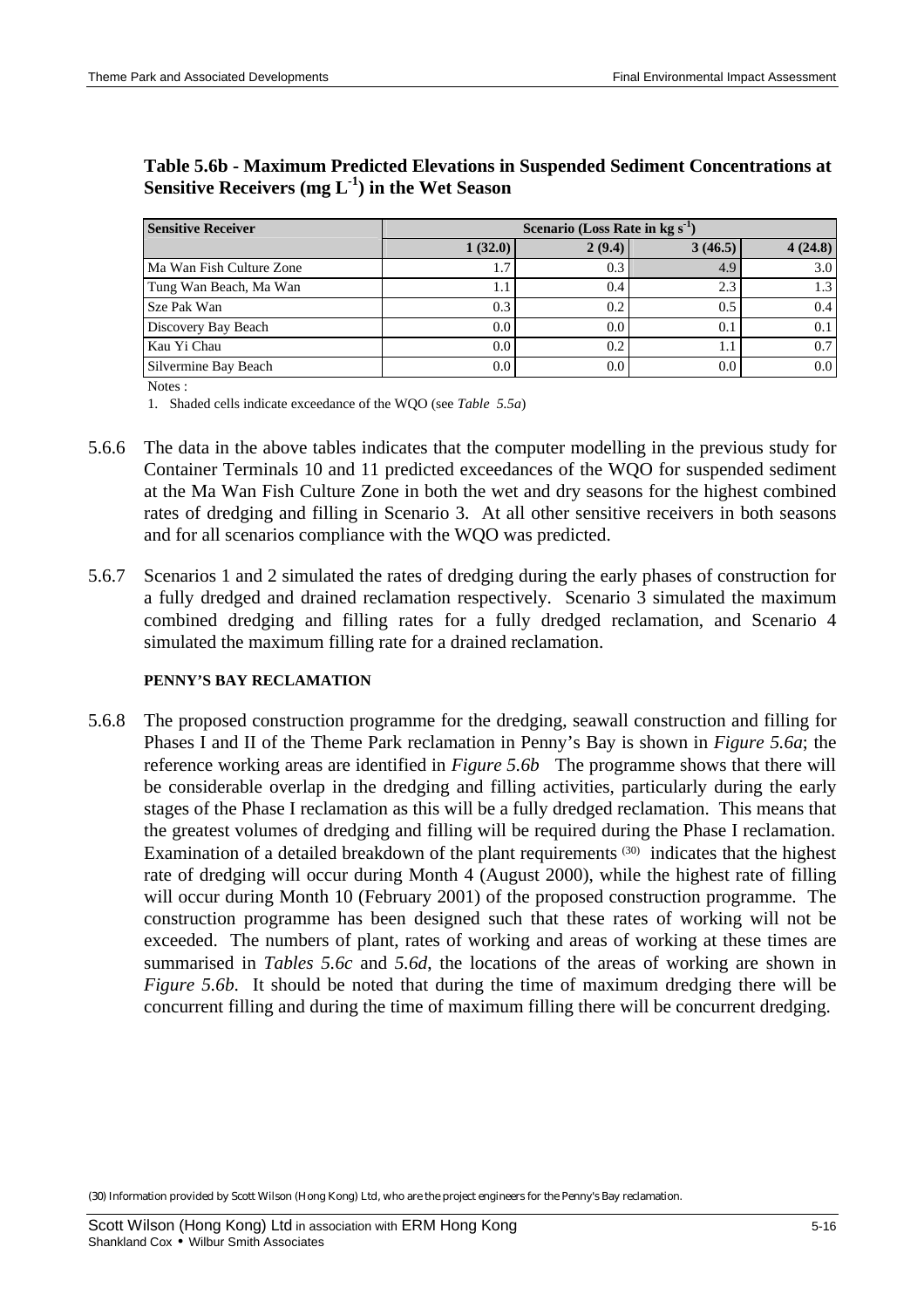## **Table 5.6c - Summary of Plant Operating During Month 4 of the Construction Programme (Maximum Dredging)**

| <b>Plant Type</b> | <b>Nominal Rate of</b><br><b>Working</b><br>$(m^3$ week <sup>-1</sup> ) | <b>Number of Plant</b> | <b>Areas of Working</b> | <b>Cumulative Rate of</b><br>Working<br>$(m^3$ week <sup>-1</sup> ) |
|-------------------|-------------------------------------------------------------------------|------------------------|-------------------------|---------------------------------------------------------------------|
| Dredging          |                                                                         |                        |                         |                                                                     |
| <b>TSHD 8000</b>  | 112,400                                                                 |                        | Q07, Q02                | 337,200                                                             |
| <b>TSHD 5000</b>  | 66,800                                                                  |                        | O07                     | 66,800                                                              |
| Grab Full         | 60,000                                                                  | 3                      | P01, P03, O01           | 180,000                                                             |
| Grab Clean        | 25,000                                                                  | ◠                      | P01, Q07                | 50,000                                                              |
| Filling           |                                                                         |                        |                         |                                                                     |
| <b>TSHD 8000</b>  | 165,800                                                                 | ◠                      | Q04, Q07                | 331,600                                                             |

Notes:

1. TSHD 8000 refers to an  $8,000 \text{ m}^3$  capacity trailing suction hopper dredger.

2. TSHD 5000 refers to an 5,000  $m<sup>3</sup>$  capacity trailing suction hopper dredger.

3. Grab Full refers to an 8.5  $m<sup>3</sup>$  grab dredger working at full rate.

4. Grab Clean refers to an 8.5 m<sup>3</sup> grab dredger working at a reduced rate on trimming activities.

## **Table 5.6d - Summary of Plant Operating During Month 10 of the Construction Programme (Maximum Filling)**

| <b>Plant Type</b> | <b>Nominal Rate of</b><br><b>Working</b><br>$(m^3$ week <sup>-1</sup> ) | <b>Number of Plant</b> | <b>Areas of Working</b>                | <b>Cumulative Rate of</b><br><b>Working</b><br>$(m^3$ week <sup>-1</sup> ) |
|-------------------|-------------------------------------------------------------------------|------------------------|----------------------------------------|----------------------------------------------------------------------------|
| Dredging          |                                                                         |                        |                                        |                                                                            |
| <b>TSHD 8000</b>  | 112,400                                                                 | ↵                      | O <sub>06</sub>                        | 224,800                                                                    |
| <b>TSHD 5000</b>  | 66,800                                                                  |                        | O <sub>06</sub>                        | 66,800                                                                     |
| Grab Full         | 60,000                                                                  |                        | Q08, Q06,                              | 180,000                                                                    |
| Grab Clean        | 25,000                                                                  | $\overline{2}$         | Q08, Q06,                              | 50,000                                                                     |
| Filling           |                                                                         |                        |                                        |                                                                            |
| <b>TSHD 8000</b>  | 165,800                                                                 | 6                      | P03, Q08, Q06, Q11,<br>Q <sub>03</sub> | 994.800                                                                    |

Notes:

1. TSHD 8000 refers to an  $8,000 \text{ m}^3$  capacity trailing suction hopper dredger.

2. TSHD 5000 refers to an  $5,000 \text{ m}^3$  capacity trailing suction hopper dredger.

3. Grab Full refers to an  $8.5 \text{ m}^3$  grab dredger working at full rate.

- 4. Grab Clean refers to an 8.5  $m^3$  grab dredger working at a reduced rate on trimming activities.
- 5.6.9 In order to compare the proposed rates of working with the modelling predictions in the previous study for Container Terminals 10 and 11 it is necessary to determine the loss rates of fines to suspension from the activities described in *Tables 5.6c* and *5.6d*. This will then enable a direct comparison with the loss rates and the modelling predictions shown in *Tables 5.6a* and *5.6b*.
- 5.6.10 For studies assessing the impacts of dredging areas of Kellett Bank for mooring buoys, estimates of the loss rates from grab dredging and dredging using trailing suction hopper dredgers were made (31) (32). For these two previous studies, the estimates of loss rate were made based on an extensive review of world wide data on loss rates from dredging operations. The assessment concluded that for 8  $m<sup>3</sup>$  grab dredgers working in areas with significant amounts of debris on the sea bed (such as in the vicinity of existing mooring

<sup>(31)</sup> ERM (1997). Environmental Impact Assessment: Dredging an Area of Kellett Bank for Reprovisioning of Six Government Mooring Buoys. Working Paper on Design Scenarios.

<sup>(32)</sup> Babtie BMT Harris & Sutherland (1998). Supplementary Agreement No 1 to Agreement No CE 31/96. Green Island Development - Studies on Ecological, Water Quality and Marine Traffic Impacts. Dredging Study for New Fairway and Reprovisioning of Mooring Buoys. Working Paper for Dredging and Disposal Scheme.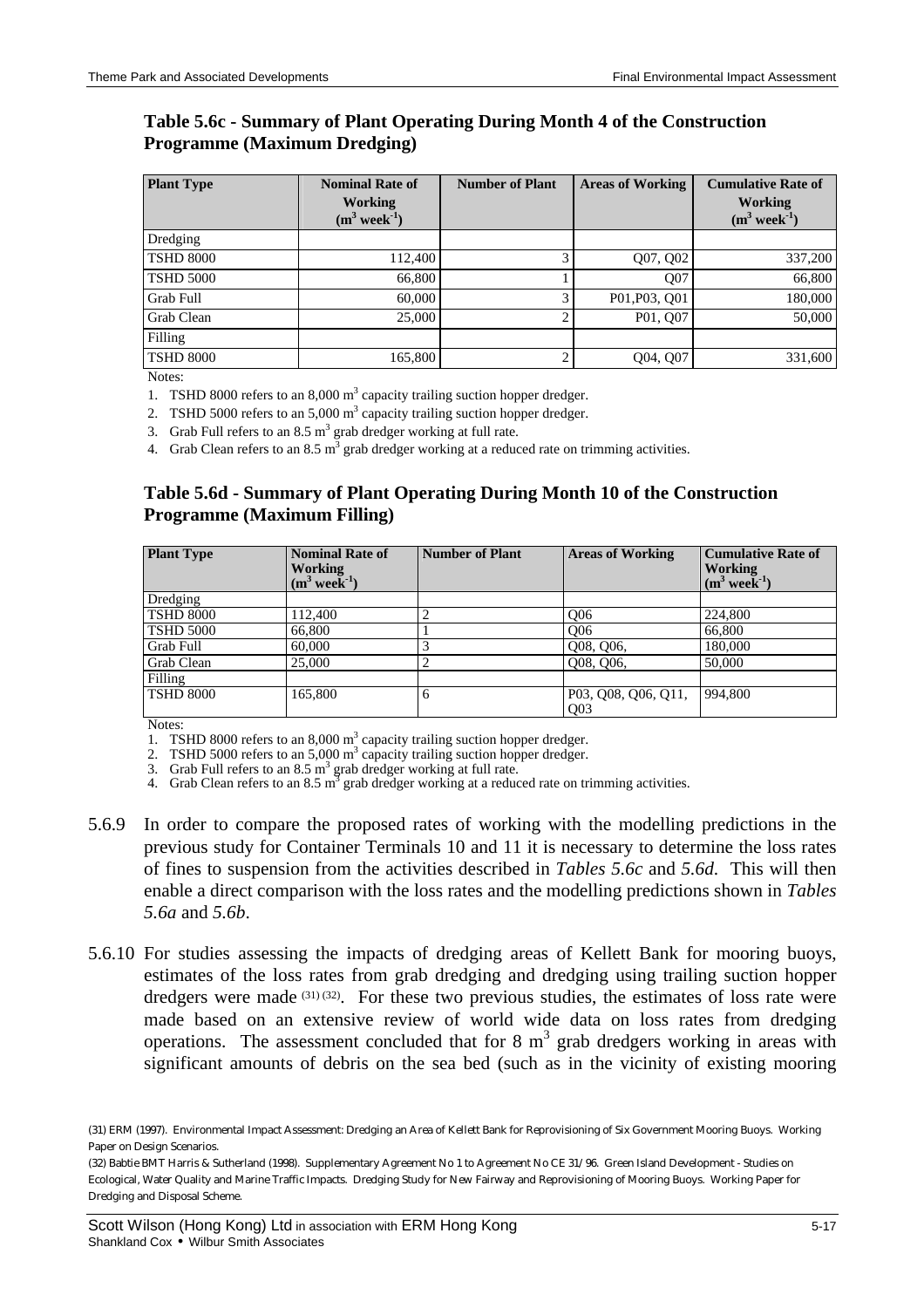buoys) that the loss rates would be 25 kg  $m<sup>-3</sup>$  dredged, while the loss rate in areas where debris is less likely to hinder operations would be  $17 \text{ kg m}^3$  dredged. For this Study it is proposed that the loss rate of  $17 \text{ kg m}^{-3}$  dredged for grab dredging be used as there are unlikely to be significant quantities of debris in the vicinity of the dredging works due to the fact that there are no existing mooring buoys or port facilities.

- 5.6.11 A review of international data on losses from trailer dredgers in the previous study for dredging Kellett Bank<sup>(33)</sup> determined that a loss rate of 7 kg m<sup>-3</sup> dredged would be appropriate irrespective of the size of the dredger, assuming no overflowing but that the Lean Mixture Overboard (LMOB) systems are in operation. LMOB is used at the beginning and end of the dredging cycle when the suction arm is being lowered and raised. At these times the majority of the material entering the hopper will be water with small amounts of fine sediments, which is discharged to the sea via the overflow system. Overflowing refers to the discharge of fine sediment and water during bulk dredging and results in high losses of sediment to suspension. Overflowing is not usually permitted when dredging in marine mud and is usually only allowed during dredging of sand deposits, when overflowing is utilised to increase the density of the material in the hopper. The value of  $7 \text{ kg m}^3$  dredged for dredging using trailing suction hopper dredgers will be appropriate for this Study as LMOB will be used but overflowing will not be permitted.
- 5.6.12 The calculation of the loss rate from filling activities is more complicated and is based on an approach developed during the assessment of the proposed Kowloon Point Reclamation (34). This method of calculation of loss rate is summarised as follows:
	- A series of trial uncontaminated marine mud disposal events were carried out at the East Tung Lung Chau Marine Borrow Area <sup>(35)</sup> and it was determined that the representative loss rate of fines to suspension from bottom dumping was 5%;
	- The material disposed of at the east Tung Lung Chau MBA consisted of approximately 60% fines;
	- By taking the fines content of the sand fill material for this Study and using a simple pro-rata basis of fines content divided by 60%, and multiplying by 5% gives the percentage loss rate from sand filling for this Study;
	- A representative dry density of the sand fill in the hopper of the trailer dredger should be taken as being 1,400 kg  $m^{-3}$ ; and
	- The loss rate in kg  $s^{-1}$  is calculated by multiplying the percentage loss rate by the volume rate of filling multiplied by the dry density of the sand fill.
- 5.6.13 The sand fill for the reclamation will be obtained from marine borrow areas by trailing suction hopper dredgers. It is currently proposed that the majority of the sand fill material will be obtained from the Weilingding Marine Borrow Area, which is on mainland Chinese waters. The *in situ* fines content of the sand in the borrow area varies between 2% to 30%<sup>(36)</sup>, with the upper values representing marine sand deposits and the lower values found in the alluvial deposits. Whilst dredging the sand, particularly the marine sand deposits, the dredgers will be permitted to overflow to reduce the fines content of the

<sup>(33)</sup> ERM (1997). Op cit.

<sup>(34)</sup> Kowloon Point Development Feasibility Study. Environmental Impact Assessment.

<sup>(35)</sup> Dredging Research Ltd (1996). Measurements of Sediment Transport after Dumping from Trailing Suction Hopper Dredgers in the East Tung Lung Chau Marine Borrow Area. Report to GEO/CED.

<sup>(36)</sup> Communication with DEMAS dredging consultants.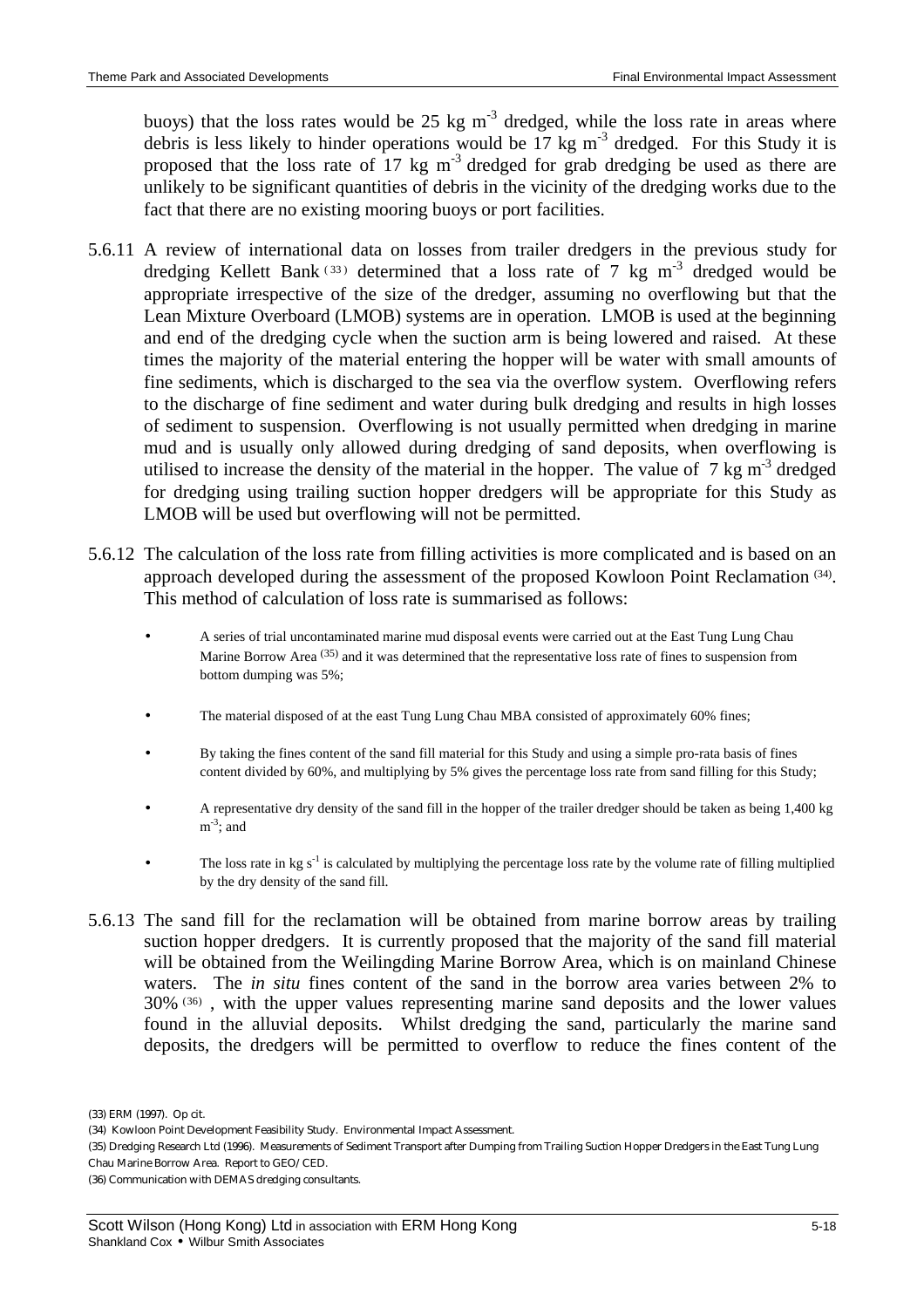material in the hopper. It is estimated that a fines content of 3% to 8% (37) can be achieved in the material in the hopper of the dredger. A small portion of the sand fill material is likely to be obtained from the East Lamma Channel Marine Borrow Area. The *in situ* fines content of the sand is 4% to 6% (38) (39), which will be the fines content of the material delivered to the reclamation site because overflowing is prohibited at this borrow area. It is proposed that the upper bound of 8% on the fines content be used to calculate the loss rate to ensure a suitably conservative assessment.

5.6.14 The calculated loss rates for the dredging and filling rates shown in *Tables 5.6c* and *5.6d* are presented in *Tables 5.6e* and *5.6f* for the maximum rates of dredging and filling respectively. It has been assumed that 24 hour working will be undertaken 7 days per week for both dredging and filling. The loss rates presented in *Tables 5.6e* and *5.6f* thus represent the average daily values.

## **Table 5.6e - Calculated Loss Rates of Fine Sediment to Suspension During Month 4 of the Construction Programme (Maximum Dredging)**

| <b>Plant Type</b>                      | <b>Rate of Working</b><br>$(m^3$ week <sup>-1</sup> ) | <b>Rate of Working</b><br>$(m^3 s^{-1})$ | <b>Loss Rate</b><br>$(kg s^{-1})$ |
|----------------------------------------|-------------------------------------------------------|------------------------------------------|-----------------------------------|
| Dredging                               |                                                       |                                          |                                   |
| <b>TSHD 8000</b>                       | 337,200                                               | 0.5575                                   | 3.9                               |
| <b>TSHD 5000</b>                       | 66,800                                                | 0.1104                                   | 0.8                               |
| Grab Full                              | 180,000                                               | 0.2976                                   | 5.1                               |
| Grab Clean                             | 50,000                                                | 0.0827                                   | 1.4                               |
| Filling                                |                                                       |                                          |                                   |
| <b>TSHD 8000</b>                       | 331,600                                               | 0.5439                                   | 5.1                               |
| <b>Total Loss Rate</b><br>$\mathbf{X}$ |                                                       |                                          | 16.3                              |

Notes:

1. TSHD 8000 refers to an  $8,000 \text{ m}^3$  capacity trailing suction hopper dredger.

2. TSHD 5000 refers to an 5,000  $m^3$  capacity trailing suction hopper dredger.

3. Grab Full refers to an  $8.5 \text{ m}^3$  grab dredger working at full rate.

4. Grab Clean refers to an 8.5  $m^3$  grab dredger working at a reduced rate on trimming activities.

## **Table 5.6f - Calculated Loss Rates of Fine Sediment to Suspension During Month 10 of the Construction Programme (Maximum Filling)**

| <b>Plant Type</b>      | <b>Rate of Working</b><br>$(m^3$ week <sup>-1</sup> ) | <b>Rate of Working</b><br>$(m^3 s^{-1})$ | <b>Loss Rate</b><br>$\log s^{-1}$ |
|------------------------|-------------------------------------------------------|------------------------------------------|-----------------------------------|
| Dredging               |                                                       |                                          |                                   |
| <b>TSHD 8000</b>       | 224,800                                               | 0.3717                                   | 2.6                               |
| <b>TSHD 5000</b>       | 66,800                                                | 0.1104                                   | 0.8                               |
| <b>Grab Full</b>       | 180,000                                               | 0.2976                                   | 5.1                               |
| Grab Clean             | 50,000                                                | 0.0827                                   | 1.4                               |
| Filling                |                                                       |                                          |                                   |
| <b>TSHD 8000</b>       | 994,800                                               | 1.6448                                   | 15.4                              |
| <b>Total Loss Rate</b> |                                                       |                                          | 25.3                              |

Notes:

1. TSHD 8000 refers to an  $8,000 \text{ m}^3$  capacity trailing suction hopper dredger.

2. TSHD 5000 refers to an 5,000  $m^3$  capacity trailing suction hopper dredger.

3. Grab Full refers to an  $8.5 \text{ m}^3$  grab dredger working at full rate.

4. Grab Clean refers to an 8.5  $m^3$  grab dredger working at a reduced rate on trimming activities.

5.6.15 In order to calculate the impacts at sensitive receivers based on the above loss rates it is proposed to use a pro rata calculation based on Scenario 3 of the previous modelling, the results from which are presented in *Tables 5.6a* and *5.6b*. This scenario is considered to be

(38) Binnie Consultants Ltd (1993). East Lamma Channel Borrow Area Scoped Environmental Assessment. Final Report.

(39) Communication with DEMAS dredging consultants.

<sup>(37)</sup> Communication with DEMAS dredging consultants.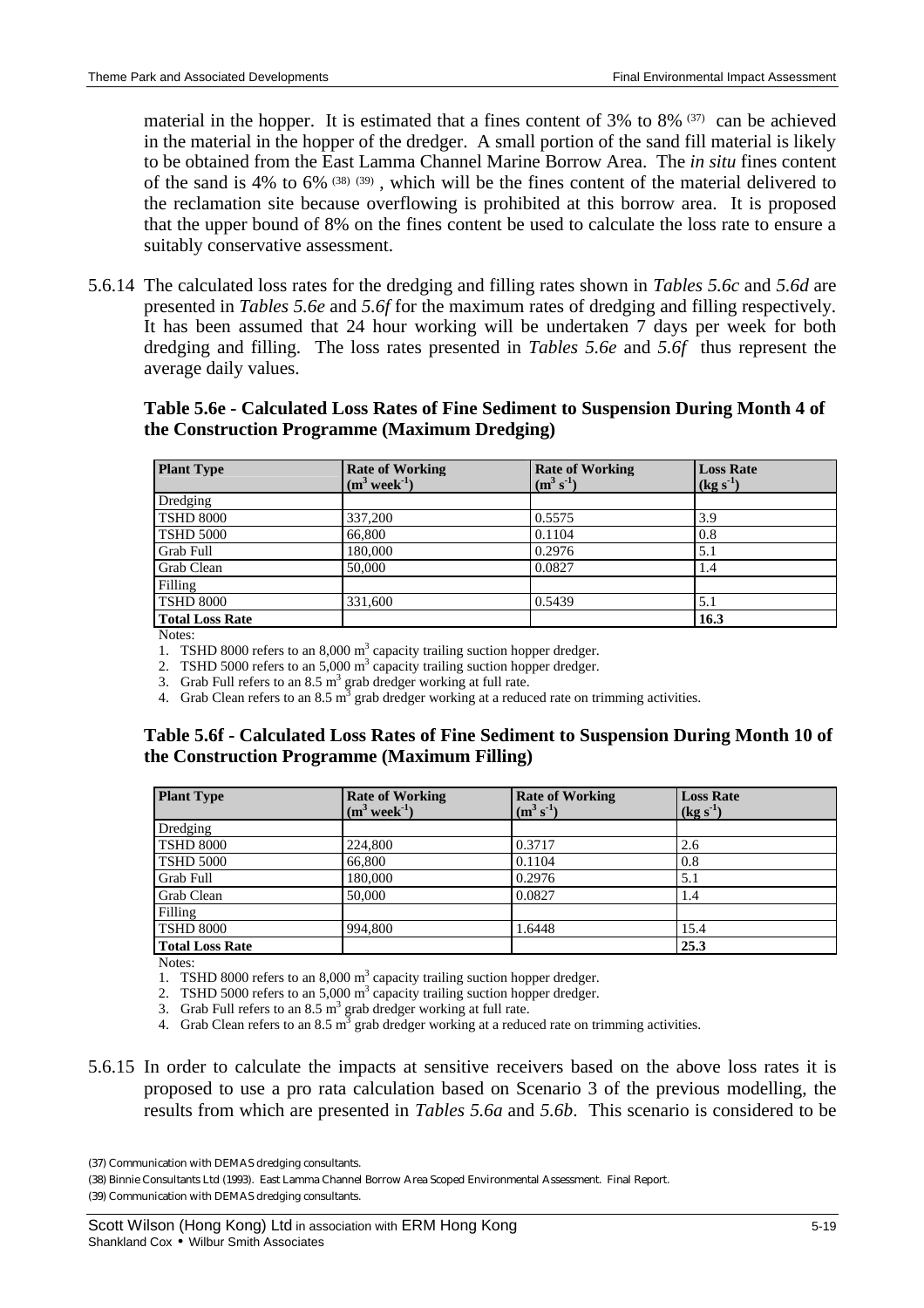the most appropriate from the previous modelling work because it represented the highest combined dredging and filling rates, which provides the closest analogy to the assessment for this Study. The results of the calculated increases in suspended sediment concentrations are given in *Tables 5.6g* and *5.6h* for the maximum dredging and filling rates respectively.

## **Table 5.6g - Calculated Elevations in Suspended Sediment Concentrations at Sensitive Receivers (mg L-1 ) for the Maximum Rate of Dredging**

| <b>Sensitive Receiver</b>   | <b>WQO Allowable Elevation in Suspended</b><br>Sediment Concentration (mg $L^{-1}$ ) |                   | <b>Calculated Elevations in Suspended</b><br><b>Sediment Concentrations (mg <math>L^{-1}</math>)</b> |                   |
|-----------------------------|--------------------------------------------------------------------------------------|-------------------|------------------------------------------------------------------------------------------------------|-------------------|
|                             | <b>Wet Season</b>                                                                    | <b>Drv Season</b> | <b>Wet Season</b>                                                                                    | <b>Dry Season</b> |
| Ma Wan Fish Culture<br>Zone | 3.2                                                                                  | 4.5               | 1.7                                                                                                  | 2.7               |
| Tung Wan Beach, Ma Wan 3.2  |                                                                                      | 4.5               | 0.8                                                                                                  | 0.5               |
| Sze Pak Wan                 | 3.3                                                                                  | 3.8               | 0.2                                                                                                  | 0.1               |
| Discovery Bay Beach         | 3.3                                                                                  | 3.8               | 0.0                                                                                                  | 0.0               |
| Kau Yi Chau                 | 10.6                                                                                 | 3.8               | 0.4                                                                                                  | 0.0               |
| Silvermine Bay Beach        | 5.4                                                                                  | 3.8               | 0.0                                                                                                  | 0.0               |

## **Table 5.6h - Calculated Elevations in Suspended Sediment Concentrations at Sensitive Receivers (mg L-1 ) for the Maximum Rate of Filling**

| <b>Sensitive Receiver</b>  | <b>WQO Allowable Elevation in Suspended</b><br>Sediment Concentration (mg $L^{-1}$ ) |                   | <b>Calculated Elevations in Suspended</b><br><b>Sediment Concentrations (mg <math>L^{-1}</math>)</b> |                   |
|----------------------------|--------------------------------------------------------------------------------------|-------------------|------------------------------------------------------------------------------------------------------|-------------------|
|                            | <b>Wet Season</b>                                                                    | <b>Dry Season</b> | <b>Wet Season</b>                                                                                    | <b>Dry Season</b> |
| Ma Wan Fish Culture        | 3.2                                                                                  | 4.5               | 2.7                                                                                                  | 4.2               |
| Zone                       |                                                                                      |                   |                                                                                                      |                   |
| Tung Wan Beach, Ma Wan 3.2 |                                                                                      | 4.5               | 1.3                                                                                                  | 0.7               |
| Sze Pak Wan                | 3.3                                                                                  | 3.8               | 0.3                                                                                                  | 0.6               |
| Discovery Bay Beach        | 3.3                                                                                  | 3.8               | 0.1                                                                                                  | 0.1               |
| Kau Yi Chau                | 10.6                                                                                 | 3.8               | 0.6                                                                                                  | 0.0               |
| Silvermine Bay Beach       | 5.4                                                                                  | 3.8               | 0.0                                                                                                  | 0.0               |

- 5.6.16 The data in *Tables 5.6g* and *5.6h* predict that the Water Quality Objective for suspended sediment concentrations will not be breached at any of the identified sensitive receivers in the vicinity of the Penny's Bay reclamation.
- 5.6.17 The above assessment for the impacts during Month 10 of the construction programme is likely to be somewhat conservative. This is because the seawalls in Section Q4 and a large part of Section Q7 (see *Figure 5.6b*) will have been completed prior to commencing this rate of working (see *Figure 5.6a*). The construction of these seawalls will mean that the reclamation area will be partially sheltered from tidal currents on the flood tide, which would be responsible for carrying the sediment plumes towards the Ma Wan Fish Culture Zone. This would mean that the impacts are likely to be lower than those predicted above, which have been shown to be acceptable despite the conservative nature of the assessment.
- 5.6.18 During the filling operations it is proposed to make use of cutter suction dredgers operating in a rehandling basin. During the initial phases of reclamation construction the rehandling basin is planned to be situated in the north eastern corner of area Q6 (see *Figure 5.6b*). This area is within Penny's Bay and as such the tidal currents are very low. The cutter suction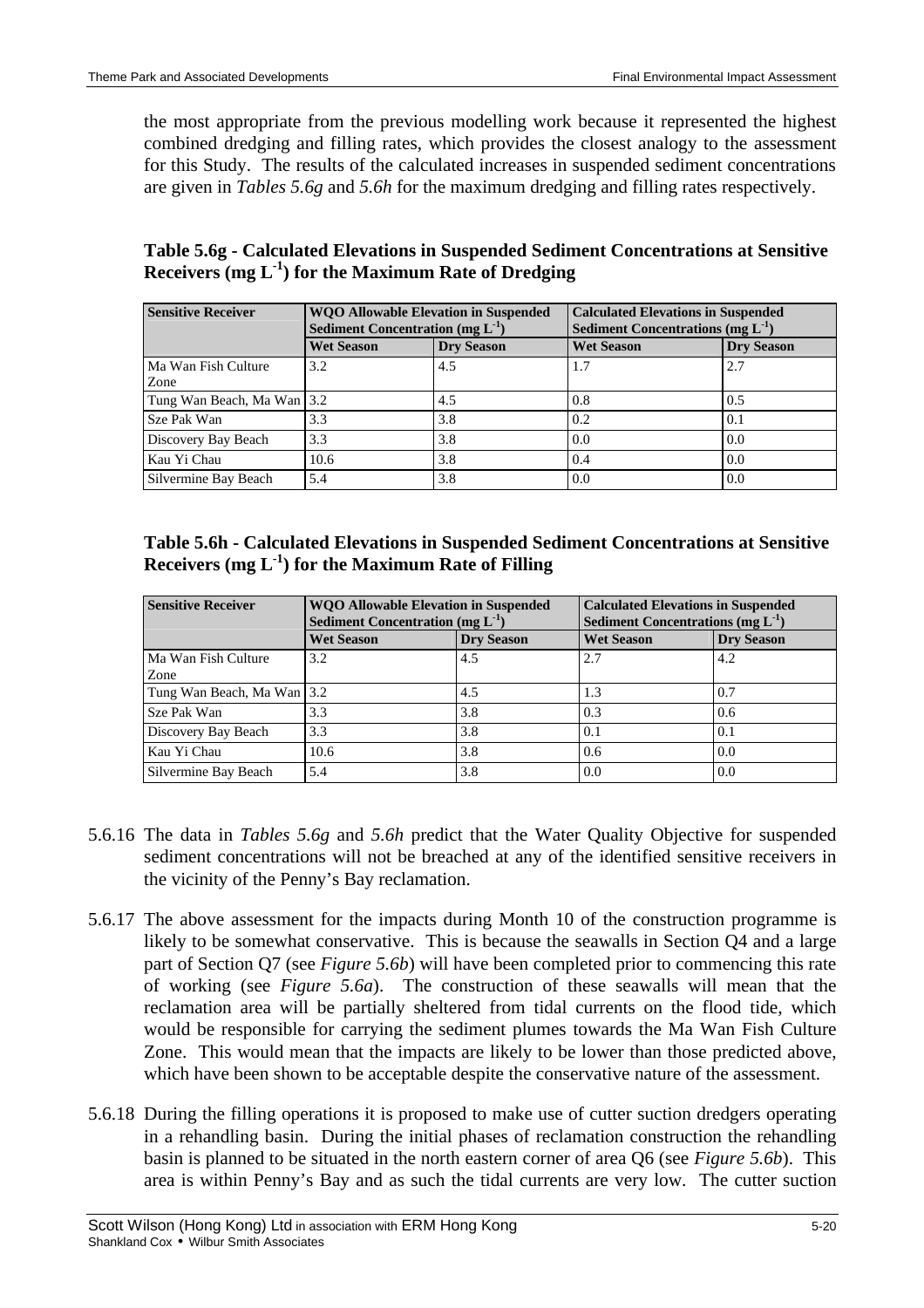dredger will commence work in Month 6 of the construction programme, when the seawalls for Section Q4 (see *Figures 5.6a* and *5.6b*) will have largely been completed. This will mean that the rehandling basin will be further sheltered from tidal currents. As the reclamation construction progresses from west to east the rehandling basin will move with the leading face of the reclamation. However, the construction of the seawalls will progress concurrently with the reclamation formation. The rehandling basin will, therefore, always be sheltered from tidal currents, provided that the seawalls are constructed in advance of the position of the re-handling basin. The above described factors should ensure that any sediment lost to suspension during the operation of the cutter suction dredger in the rehandling basin will not be transported beyond the immediate vicinity of the works area and, as such, adverse impacts at sensitive receivers, notably the Ma Wan Fish Culture Zone, are not expected. In order to further ensure that there are no adverse impacts, it is recommended that measures are implemented to minimise the loss of fine sediment to suspension during the operation of the cutter suction dredger in the rehandling basin and these are detailed in *Section 5.7.1*.

### **YAM O RECLAMATION**

- 5.6.19 The Yam O reclamation will be constructed at a much slower rate than the Penny's Bay reclamation. Dredging will only be required along the line of the seawalls and will be carried out by a single 8.5 m<sup>3</sup> grab dredger working at a rate of 2,000 m<sup>3</sup> day<sup>-1</sup>. Sand filling will be carried out by bottom dumping from split barges at a rate of working of  $14,000^3$  day  $<sup>1</sup>$ . The construction programme is such that sand filling will only take place behind seawalls,</sup> which have reached the stage of construction where they break the water surface. Any losses of fine sediment to suspension during sand filling should be contained by the seawalls and would therefore not be expected to impact the receiving waters outside of the reclamation works. Therefore dredging will be the only source of suspended sediment with the potential to impact sensitive receivers. Based on the calculation method described above for the Penny's Bay reclamation, the loss rate from grab dredging will be 0.39 kg  $s^{-1}$ .
- 5.6.20 The method of calculation of the near field concentrations of suspended sediment plumes is the same as was used in the *Design of Reclamation and Edge Structures for Container* Terminals 10 and 11<sup>(40)</sup>. In this method, a simple model is used to calculate the depth averaged suspended sediment concentrations along the centreline of a plume by solving the advection-diffusion equation for a continuous line source (41) . This model is considered appropriate for the calculation of suspended sediment concentrations from the Yam O reclamation dredging because the equation is based on a continuous line source of sediment, which is a reasonable approximation of the loss of sediment to suspension during grab dredging. It is appropriate for areas where the tidal current is uni-directional for each phase of the tidal cycle (ie the ebb and flood phases), which is the case at Yam O where the currents generally follow the coastline. This method is applicable for suspended sediment plumes of length no greater than the maximum tidal excursion. At the Yam O site the maximum tidal current speeds may be up to  $0.5 \text{ m s}^{-1}$  and a representative period for each phase of the tidal cycle in Hong Kong is 6 hours. The tidal excursion may be calculated according to the following equation.

(40) Maunsell Consultants Asia Ltd (1995). *Op cit.*

<sup>(41)</sup> R E Wilson. A Model for the Estimation of the Concentrations and Spatial Extent of Suspended Sediment Plumes. Estuarine and Marine Coastal Science (1979), Vol 9, pp 65-78.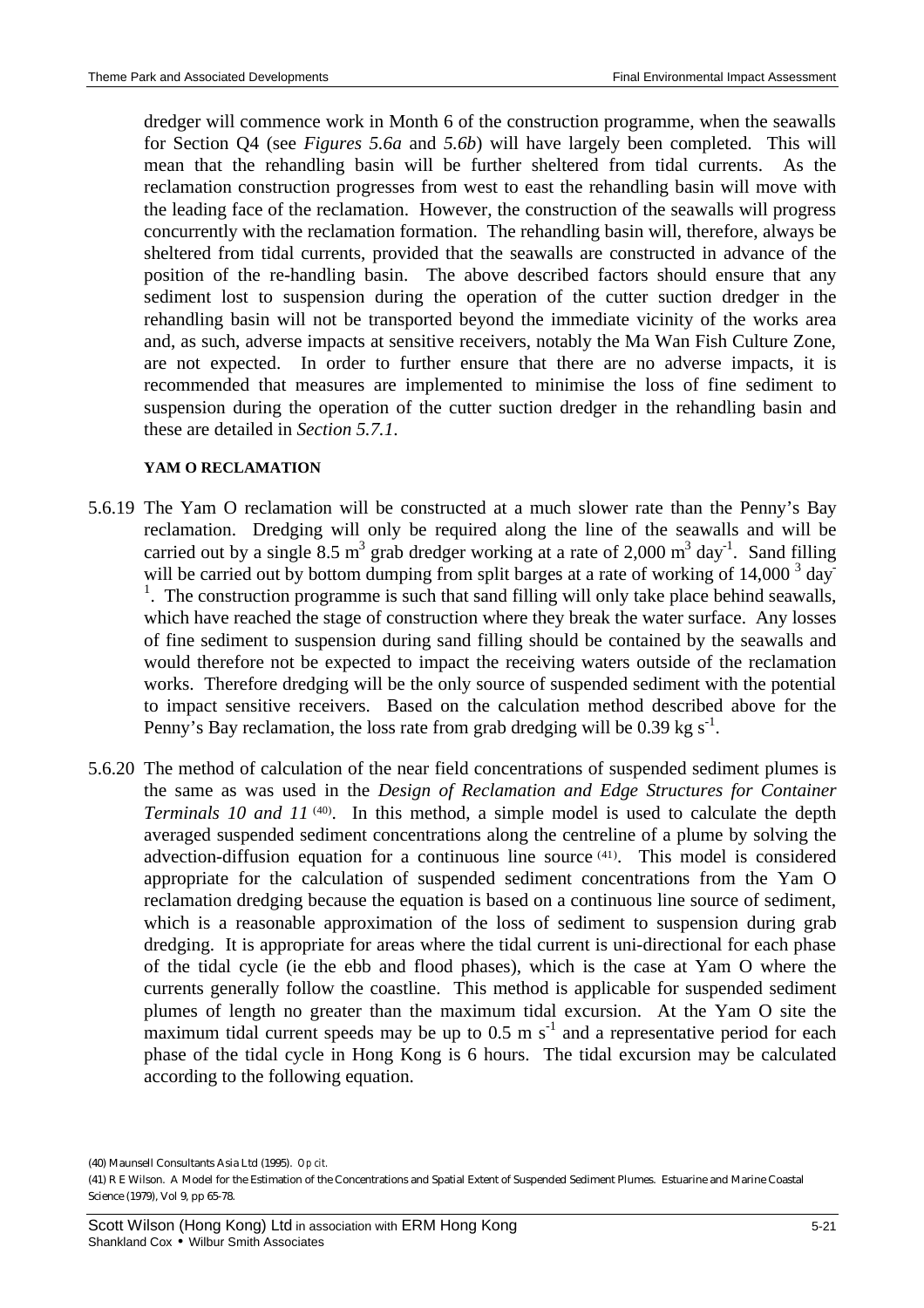Tidal excursion = maximum speed \* period \*  $2/\pi$ 

5.6.21 The tidal excursion is thus calculated to be 6.9 km and hence this approach may be considered appropriate because of the low rate of dredging and thus the expected limited extent of the plumes, which will certainly be within the tidal excursion. The formula which is used is as follows.

 $C(x) = g/(D*x*\omega*\sqrt{\pi})$ 

where  $C(x) =$  concentration at distance x from the source  $q =$  sediment loss rate = 0.39 kg s<sup>-1</sup>  $D =$  water depth = 15 m  $x = distance from source$  $\omega$  = diffusion velocity = 0.01 m s<sup>-1</sup>

- 5.6.22 The representative water depth along the direction of dispersion of the sediments suspended during dredging, varies from approximately 15 m to 20 m. For the calculation of suspended sediment concentrations, a depth of 15 m has been selected to give a worst case assessment as concentration is inversely proportional to depth. The value for diffusion velocity is the same as that which was used in the previous study for the near field assessment of sediment plumes from the construction of Container Terminals 10 and 11<sup>(42)</sup> and is considered appropriate for use in this Study, given the proximity of the Yam O reclamation to those considered previously. The diffusion velocity represents reductions in the centre-line concentrations due to lateral spreading.
- 5.6.23 The use of the above equation is limited to situations where the value of γ, as defined by the following equation, is small and where  $\omega$  is also small.

where  $W =$  settling velocity of suspended sediment  $t = time$  $D$  = water depth = 15 m

5.6.24 The sediments suspended by the dredging operations may be split into a fine fraction and a coarse fraction. The fine fraction is assumed to remain in suspension indefinitely, which is based on the fact that the settling velocity for the sediment particles according to Stokes Law is offset by local turbulence. The settling velocity of the coarse fraction is taken to be 0.128 mm s<sup>-1</sup>, as derived from Stokes Law for a particle size of 0.012 mm. This value was derived from the  $D_{75}$  diameter of a number of sediment samples from Penny's Bay  $(43)$ , which assumes that the fine fraction is represented by the smallest 50% of the sample and the coarse fraction is represented by the largest 50%. The value for t is taken to be half of the tidal period, which may be taken to be the time between the ebb and flood phases of the tidal cycle. In Hong Kong this is greatest for the ebb phase of a spring tide where the time from high water to low water can be up to 8 hours. The value of γ for the coarse fraction of the suspended sediment is calculated to be 0.25, while for the fine fraction would approach zero. These values are small and as such the above equation would be valid for both the fine and coarse fractions. The average current speed in the vicinity of the Yam O works is taken to

 $\gamma = Wt/D$ 

<sup>(42)</sup> Maunsell Consultants Asia Ltd (1995). *Op cit*.

<sup>(43)</sup> Data provided by the Geotechnical Engineering Office of the Civil Engineering Department.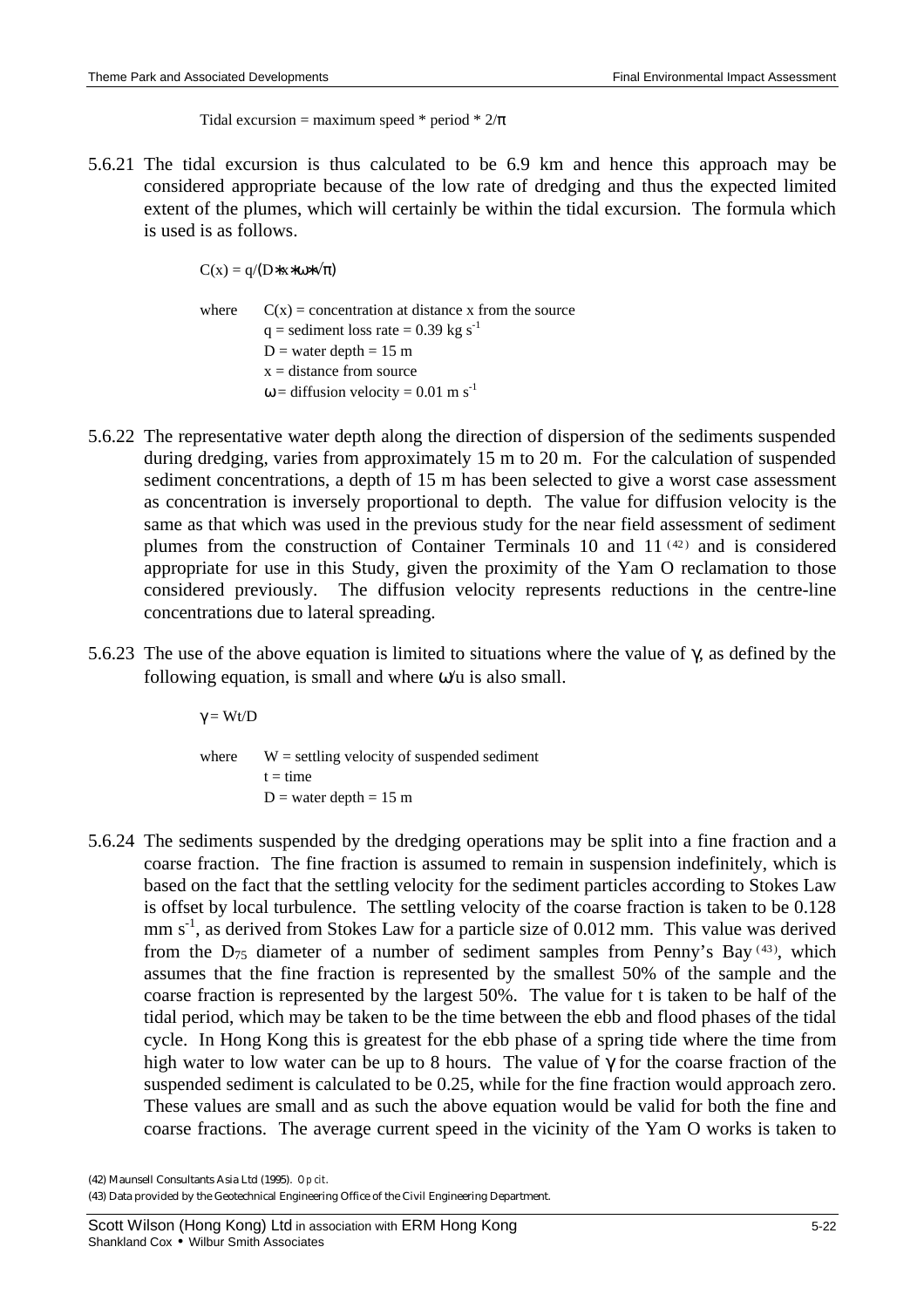be 0.25 m s<sup>-1</sup>, which means that the value of  $\omega/u$  is calculated to be 0.04, which is considered to be small and the use of the above equation is considered valid.

5.6.25 The results of the calculation of suspended sediment concentrations are given in *Table 5.6i*.

**Table 5.6I - Calculated Suspended Sediment Concentrations from the Dredging at the Yam O Reclamation**

| <b>Distance from Source (m)</b> | Suspended Sediment Concentration (mg $L^{-1}$ ) |
|---------------------------------|-------------------------------------------------|
| 100                             | 14.7                                            |
| 200                             | 7.3                                             |
| 300                             | 4.9                                             |
| 400                             | 3.7                                             |
| 500                             | 2.9                                             |
| 600                             | 2.4                                             |
| 700                             | 2.1                                             |
| 800                             | 1.8                                             |

- 5.6.26 The closest identified sensitive receiver to the Yam O reclamation is the Ma Wan Fish Culture Zone, which is 2,800m from the dredging operations. The allowable increases in suspended sediment concentrations at this sensitive receiver are 4.5 mg  $L^{-1}$  in the dry season and 3.2 mg  $L^{-1}$  in the wet season (see *Table 5.5a*). The data is the above table predicts that at less than 500 m from the dredging operation, the suspended sediment concentrations will be below 3.2 mg L<sup>-1</sup>. Predicted suspended sediment concentrations at the closest sensitive receiver are below the WQO.
- 5.6.27 The allowable increases in suspended sediment concentrations according to the WQO in the vicinity of the dredging works is 2.3 mg  $L^{-1}$  in the wet season and 3.2 mg  $L^{-1}$  in the dry season, derived from data at Station NM1. The data in *Table 5.6i* shows that at less than 700 m from the dredging works compliance with the WQO will be achieved. As discussed above, this area does not contain any sensitive receivers and as such the area of exceedance of the WQO could be classed as a 'mixing zone' and the predicted impacts would be deemed acceptable.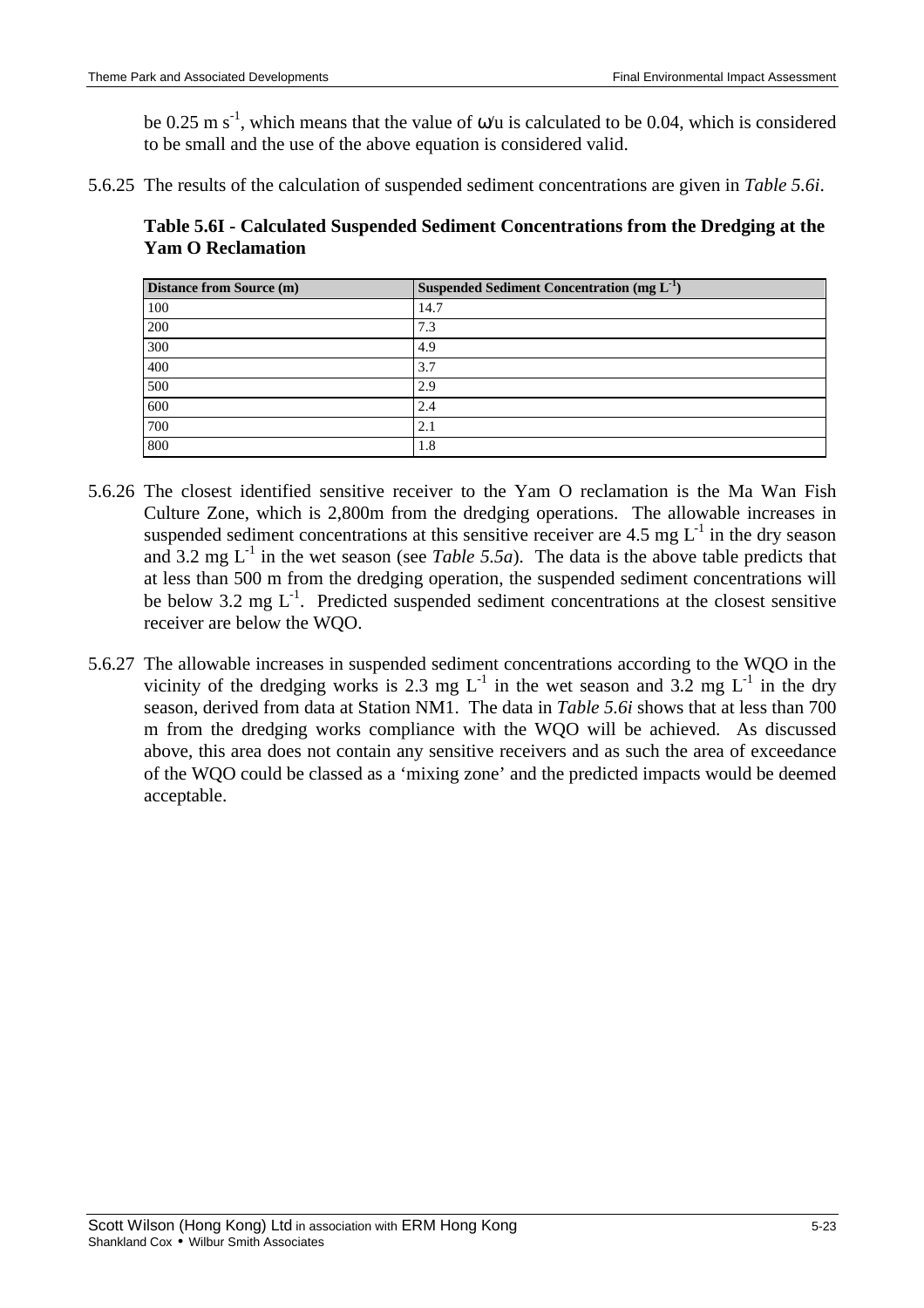#### **SEDIMENT DEPOSITION**

### *Previous Studies*

5.6.28 In the study *Design of Reclamation and Edge Structures for Container Terminals 10 and 11*  and Back-up Areas<sup>(44)</sup> the results of the computer modelling were analysed to produce contours of net deposition of fine sediment over a complete tidal cycle. The maximum rates of sediment deposition were found for Scenario 3, which, as discussed above, simulated the highest rates of sediment lost to suspension of 46.5 kg  $s^{-1}$ . The predicted rates of deposition were similar for both the wet and dry season tides. In the immediate vicinity of the dredging operation, rates of deposition exceeded 0.6 kg m<sup>-2</sup> day<sup>-1</sup> while rates of 0.2 kg m<sup>-2</sup> day<sup>-1</sup> to 0.4 kg m<sup>-2</sup> day<sup>-1</sup> were predicted to occur over an area of approximately 1.5 km by 3.5 km. This area encompassed the region of the Penny's Bay reclamation and seaward of the line of the seawalls and along the coastline of Lantau Island to the north east up to the Fa Peng headland. Deposition rates of less than  $0.2 \text{ kg m}^{-2}$  day<sup>-1</sup> were predicted to occur south of the works areas, and affected the coastlines of outer Discovery Bay, Peng Chau, Siu Kau Yi Chau and the headland at the south western end of Penny's Bay. Elsewhere deposition rates were predicted to be less than 0.01 kg  $m^{-2}$  day<sup>-1</sup>.

### **PENNY'S BAY**

- 5.6.29 The maximum loss rate of sediment to suspension during the construction of the Penny's Bay reclamation for the Theme Park occurs at the time of the maximum rate of filling in month 10 of the construction programme. At this time, the loss of fine sediment to suspension has been calculated to be 25.3 kg s<sup>-1</sup>, which is 54.4% lower than the maximum loss rate in the previous study. In assessing the impacts of suspended sediment concentrations on sensitive receivers for this Study the results from the previous modelling were reduced by 54.4%. The same approach has been used here to calculate the rates of sediment deposition from the filling and dredging at the Penny's Bay reclamation for the Theme Park. This approach is considered to be reasonable because rates of deposition are directly related to the quantities of sediment in suspension.
- 5.6.30 In the vicinity of the works area for the Penny's Bay reclamation, the rates of deposition are calculated to be 0.33 kg  $m^{-2}$  day<sup>-1</sup>. In the area along the face of the reclamation and the north eastern coastline of Lantau Island up to the Tsing Chau Tsai headland the deposition rates are calculated to be in the range of 0.22 kg  $m^{-2}$  day<sup>-1</sup> to 0.11 kg  $m^{-2}$  day<sup>-1</sup>, which covers an area approximately 5 km long by 1.5 km wide. Within this area, only the deposition rates along the face of the reclamation area are predicted to exceed the threshold value of 0.2 kg m<sup>-2</sup> day<sup>-1</sup> for hard corals, while along the coastline of Lantau Island from the Pa Tau Kwu headland to the Fa Peng headland deposition rates are predicted to be lower than the threshold value. The area of exceedance of the threshold value is open seabed and, as such, deposition rates would not be considered to represent an adverse impact. Further afield, around Discover Bay, Peng Chau and Siu Kau Yi Chau, sediment deposition rates are calculated to be less than  $0.11 \text{ kg m}^{-2}$  day<sup>-1</sup>, which is less than the critical value. Around Kau Yi Chau and at Sze Pak Wan sediment deposition rates are predicted to be less than 0.005 kg m<sup>-2</sup> day<sup>-1</sup>. No adverse impacts due to sediment deposition from the construction of the Penny's Bay reclamation for the Theme Park are therefore predicted.

<sup>(44)</sup> Maunsell Consultants Asia Ltd (1995). *Op cit*.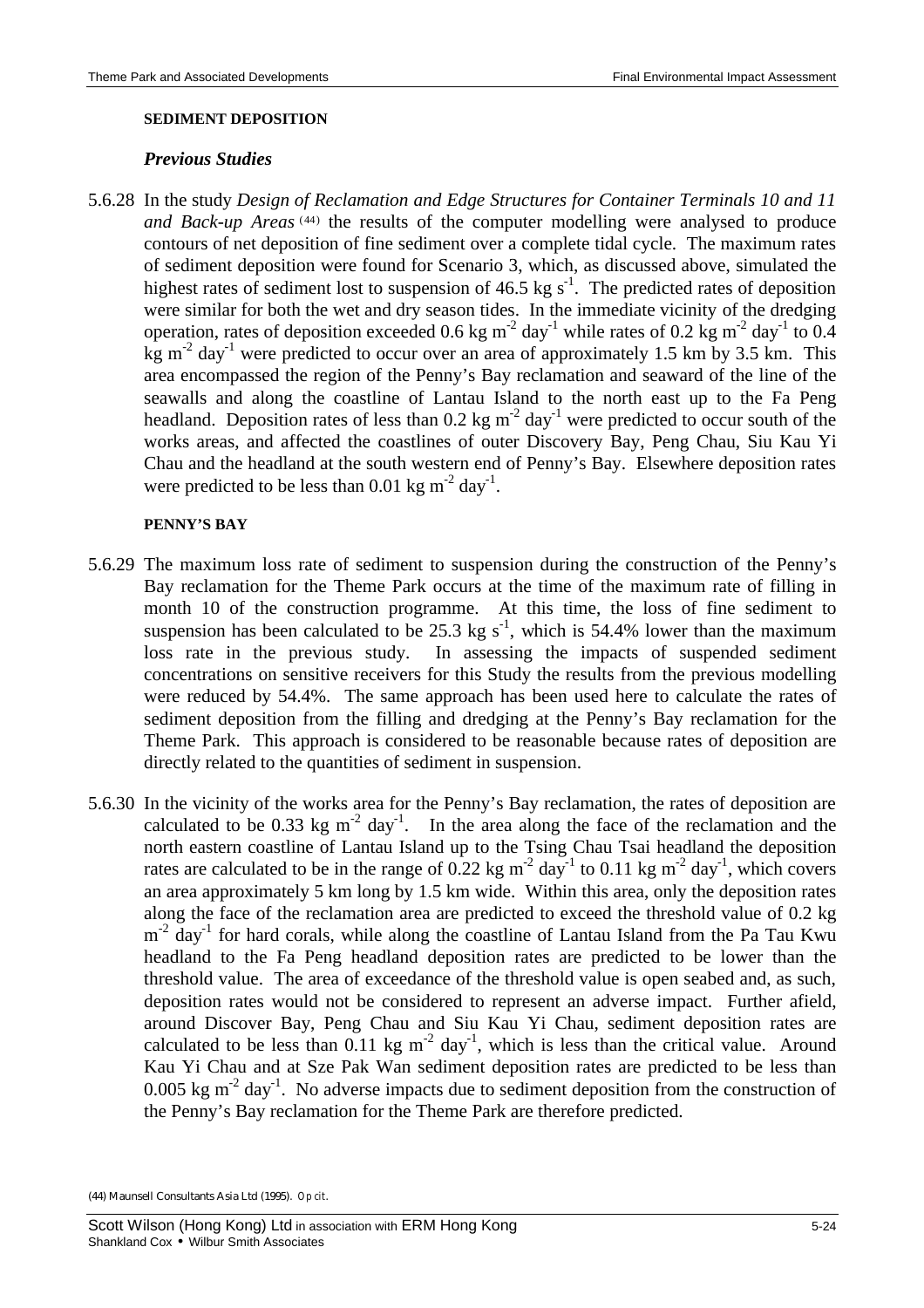#### **YAM O**

5.6.31 The rate of deposition due to the sediment plumes from the dredging at Yam O may be determined by the following equation.

rate of deposition = average SS concentration \* daily settling rate

5.6.32 The average suspended sediment concentration is determined from the calculated suspended sediment concentrations in *Table 5.6i*. The average suspended sediment concentration along the sediment plume is thus calculated to be 5.0 mg  $L^{-1}$ . The daily settling rate is calculated from the settling velocity for the coarse fraction of sediments, as discussed above, which is thus 11.1 m day<sup>-1</sup>. The deposition rate is thus calculated to be 0.055 kg m<sup>-2</sup> day<sup>-1</sup>. This value is less than the critical value for corals of 0.2 kg  $m^{-2}$  day<sup>-1</sup> and as such would not cause an adverse impact. It should be noted that the deposition will occur in an area which is not expected to contain hard corals. The predicted impacts due to sediment deposition from dredging at the Yam O reclamation are therefore considered to be acceptable.

## **WATER QUALITY**

## *Previous Studies*

- 5.6.33 In the study *Design of Reclamation and Edge Structures for Container Terminals 10 and 11*  and Back-up Areas<sup>(45)</sup> the results of computer modelling of sediment dispersion were used to calculate decreases in dissolved oxygen concentrations and increases in nutrient (total inorganic nitrogen) concentrations. Scenario 3 from the previous study has again been used as the reference scenario since it simulated the highest loss of sediment to suspension of 46.5  $kg s^{-1}$ .
- 5.6.34 The previous results predicted that the greatest decreases in dissolved oxygen levels would occur during the dry season and it is these results which have been considered here. The modelling predicted that in the vicinity of the works area the maximum depletion in dissolved oxygen concentration would be 0.06 mg  $L^{-1}$ , while in the region around the works area and along the north eastern coast of Lantau Island, decreases in dissolved oxygen were predicted to be in the range  $0.04$  to  $0.02$  mg  $L^{-1}$ . Further from the works area, in Sze Pak Wan, Discovery Bay, Peng Chau and around Ma Wan Island, depletions in dissolved oxygen concentration were less than  $0.02$  mg  $L^{-1}$ . In the previous modelling it was assumed that the oxygen demand of the sediment was  $22,500$  mgO kg<sup>-1</sup> sediment, which was based on typical values recorded in Victoria Harbour.
- 5.6.35 The previous modelling predicted that the increases in nutrient levels would be similar for both the wet and dry seasons. The maximum increases in nutrient concentrations were predicted to be in excess of 0.01 mg  $L^{-1}$  in the immediate vicinity of the dredging operations. In the area along the seaward face of the reclamation and off the north eastern coast of Lantau Island the predicted increases in nutrient concentrations were in the range of 0.0025 mg  $L^{-1}$  to 0.005 mg  $L^{-1}$ . The remainder of the predicted increases in nutrient levels were less than 0.0025 mg  $L^{-1}$  and were only predicted to effect the open water to the south and south east of the reclamation site and the coastlines of north east Lantau Island and Tang Lung Chau. The modelling assumed that the nutrient content of the sediments was 500 mg N kg-

<sup>(45)</sup> Maunsell Consultants Asia Ltd (1995). *Op cit*.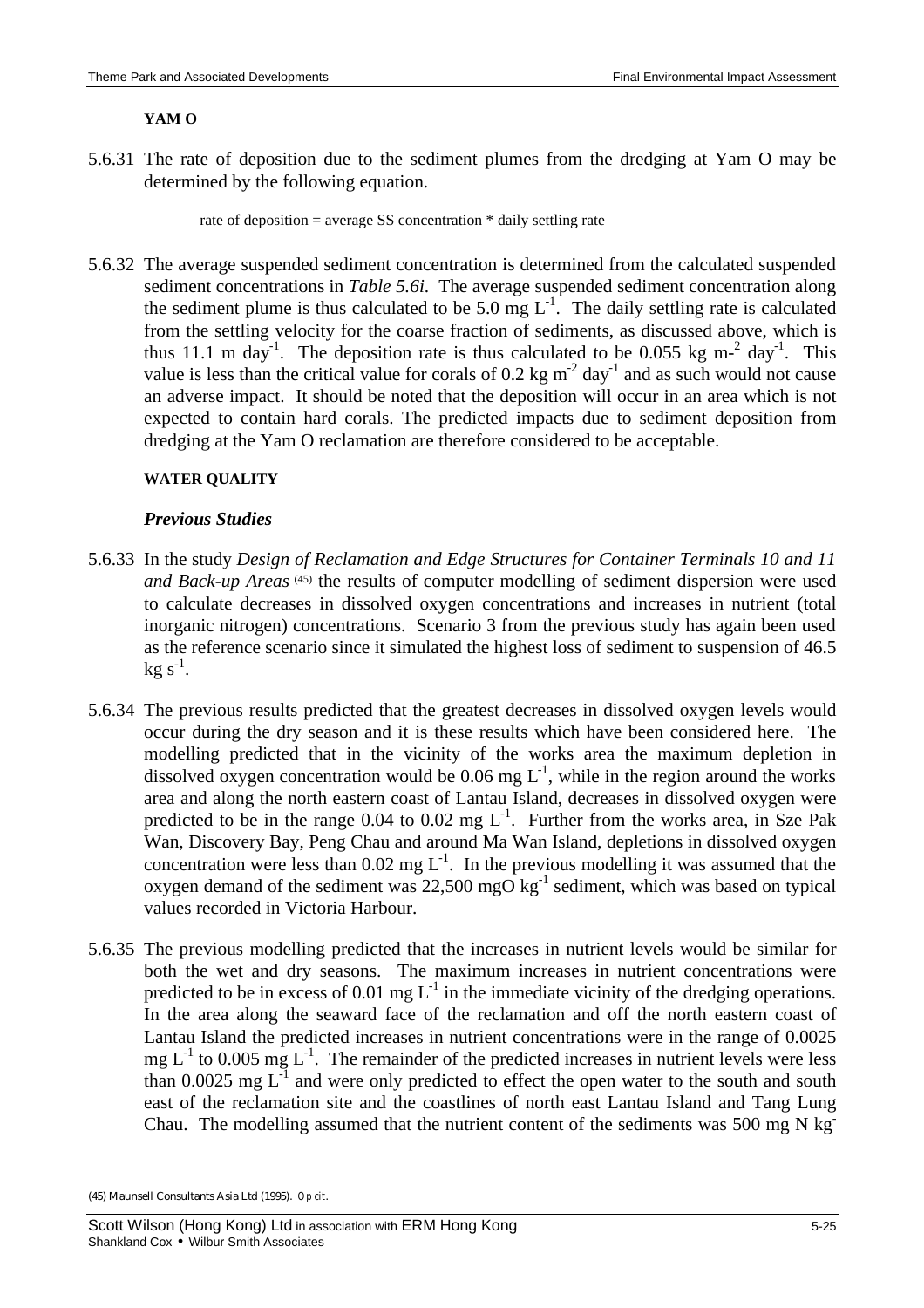<sup>1</sup>sediment, which was based on the upper bound of sediment quality values in Victoria Harbour.

#### **PENNY'S BAY**

- 5.6.36 In order to predict the effects of the loss of sediment to suspension from the dredging and filling for the Penny's Bay reclamation on oxygen concentrations, the results from the previous modelling have been factored by the ratio of the loss rate from the Penny's Bay reclamation to the loss rate in the previous modelling (ie 25.3/46.5) and by the ratio of the sediment oxygen demand values (ie 35,100/22,500). This gives an overall factor of 0.85. This is considered to be a reasonable approach to adopt because decreases in dissolved oxygen concentrations are directly related to suspended sediment concentration and sediment oxygen demand. It should be noted however, that this approach is inherently conservative because the sediment lost to suspension is composed of that lost from dredging and that lost from sand filling. The fines content of the sand filling material is likely to have a considerably lower oxygen demand that the sediment being dredged and so applying the same sediment oxygen demand to all of the fine sediment lost to suspension (ie that of the sediment to be dredged) will lead to a conservative assessment.
- 5.6.37 The dissolved oxygen depletion from the loss of sediment to suspension during the construction of the Penny's Bay reclamation for the Theme Park is calculated to be greater then 0.051 mg  $L^{-1}$  in the vicinity of the works, while decreases over a wider area, including a portion of the coastline of north east Lantau Island are predicted to be in the range of 0.034 to 0.017 mg  $L^{-1}$ . Further from the works area, in Sze Pak Wan, Discovery Bay, Peng Chau and around Ma Wan Island, the reductions in dissolved oxygen levels are predicted to be less than  $0.017$  mg  $L^{-1}$ . The background dissolved oxygen values, which are considered in this assessment, are 4.2 mg  $L^{-1}$  and 4.9 mg  $L^{-1}$  at Stations WM4 and SM10 respectively. In the immediate vicinity of the works the sediment plumes will be closest to Station SM10, and the maximum depletion in dissolved oxygen concentrations constitutes 1% of the background and the predicted depletion would not cause a breach of the WQO. Further away from the works area the predicted depletion is less than  $0.017 \text{ mg } L^{-1}$ , which constitutes less than 0.5% of the background concentrations at Station WM4, the closest and most relevant station. The predicted depletion in dissolved oxygen concentrations would also not cause a breach in the WQO around Ma Wan Island. It should also be noted that the predicted depletions in dissolved oxygen concentrations would only persist during the maximum rates of dredging and filling, and at other times the reductions in dissolved oxygen concentrations would be less. It is concluded that there will be no adverse effects on dissolved oxygen concentrations as a result of the dredging and filling works at the Penny's Bay reclamation as the predicted depletions in dissolved oxygen concentrations would not cause a breach of the WQO.
- 5.6.38 In order to predict the effects of the loss of sediment to suspension from the dredging and filling for the Penny's Bay reclamation on nutrient concentrations, the results from the previous modelling have been factored by the ratio of the loss rate from the Penny's Bay reclamation to the loss rate in the previous modelling (ie 25.3/46.5) and by the ratio of the nutrient content of the sediment. Two factors are considered here, unionised ammonia and total inorganic nitrogen.
- 5.6.39 Ammoniacal nitrogen concentration has been calculated by taking the ratio of ammonia concentrations in the sediment to the assumed nitrogen content in the previous modelling,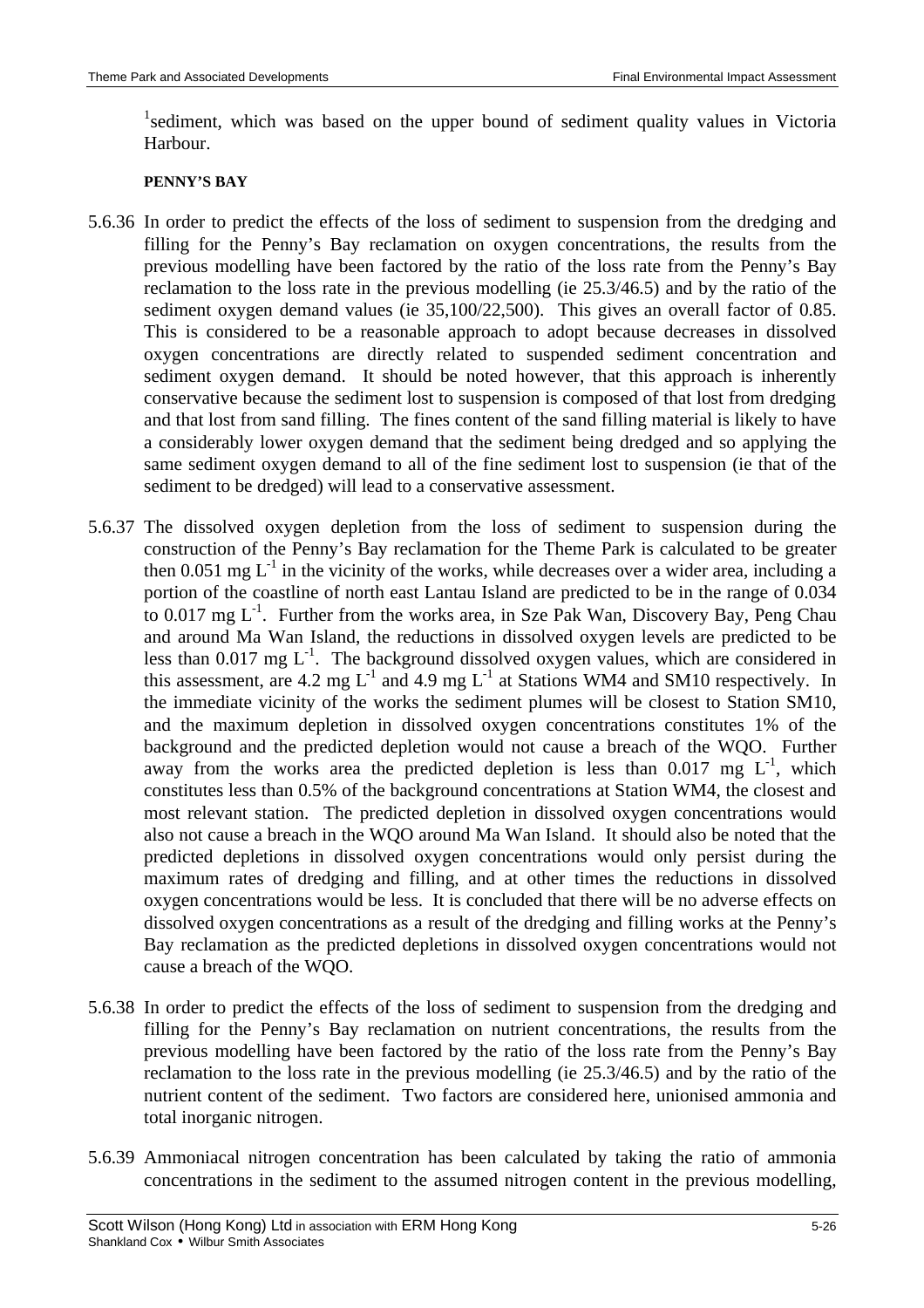which is 40/500. In the vicinity of the dredging works, routine EPD water quality monitoring data for 1998<sup>(46)</sup> has found that unionised ammonia is approximately 3.3% of the total ammonia concentration. The total factor for calculating unionised ammonia concentrations is thus 0.0014 (ie 25.3/46.5 x 40/500 x 0.033).

- 5.6.40 There is no data available on total inorganic nitrogen content of the sediments in Penny's Bay and as such, the total nitrogen concentration has been used; this provides a conservative estimate. The ratio of total nitrogen concentration in the sediment to that assumed in the previous modelling is 1,630/500. The total factor for calculating total nitrogen concentrations, which is equated to total inorganic nitrogen, is thus 1.77 (ie 25.3/46.5 x 1,630/500).
- 5.6.41 These assumptions for calculating nitrogen concentrations from the Penny's Bay reclamation are considered reasonable because the nitrogen concentrations are directly dependent upon the quantities of sediment lost to suspension and the nitrogen content of the sediments. It should be noted however, that this approach is inherently conservative because the sediment lost to suspension is composed of that lost from dredging and that lost from sand filling. The fines content of the sand filling material is likely to have a considerably lower nitrogen content than the sediment being dredged and so applying the same nitrogen content to all of the fine sediment lost to suspension (ie that of the sediment to be dredged) will lead to a conservative assessment.
- 5.6.42 The calculated increases in total nitrogen (equated here to total inorganic nitrogen) in the immediate vicinity of the works area are predicted to be in excess of  $0.018$  mg  $L^{-1}$ . Outside of the works area, and along the coast of north east Lantau Island, increases are predicted to be in the range of 0.004 to 0.009 mg  $L^{-1}$ . These areas are best represented by EPD routine water quality monitoring Station SM10, where the depth averaged total inorganic nitrogen concentrations were  $0.27 \text{ mg L}^{-1}$ . The predicted increases in the vicinity of the works area would only elevate the background levels by less than 7%; this is considered to represent a small increase. Further away from the works, increases due to the reclamation construction would elevate the background levels by 3.3%, which is considered to be negligible.
- 5.6.43 The assessment of the increases in total inorganic nitrogen levels has predicted that the dredging works will only increase the background levels by small amounts, despite the conservative nature of the assessment. The existing total inorganic nitrogen levels already breach the WQO and as such the water body would be considered to be 'stressed'. However, the predicted levels represent an insignificant increases compared to the background levels and will only persist as long as high rates of dredging and filling are maintained. The reclamation construction would thus not contribute significantly to the background concentrations nor would it prevent the long term recovery of the water body. The predicted increases in total inorganic nitrogen levels are therefore considered to be acceptable.
- 5.6.44 Increases in unionised ammonia in the immediate vicinity of the works area are predicted to be in excess of 0.000014 mg  $L^{-1}$ , which is extremely small. The background level of unionised ammonia at Station SM10, the closest EPD routine water quality monitoring station, was  $0.003$  mg  $L^{-1}$ . The addition of the unionised ammonia from the reclamation works will not significantly add to the background levels nor will the additional ammonia

<sup>(46)</sup> EPD (1999). *Op cit*.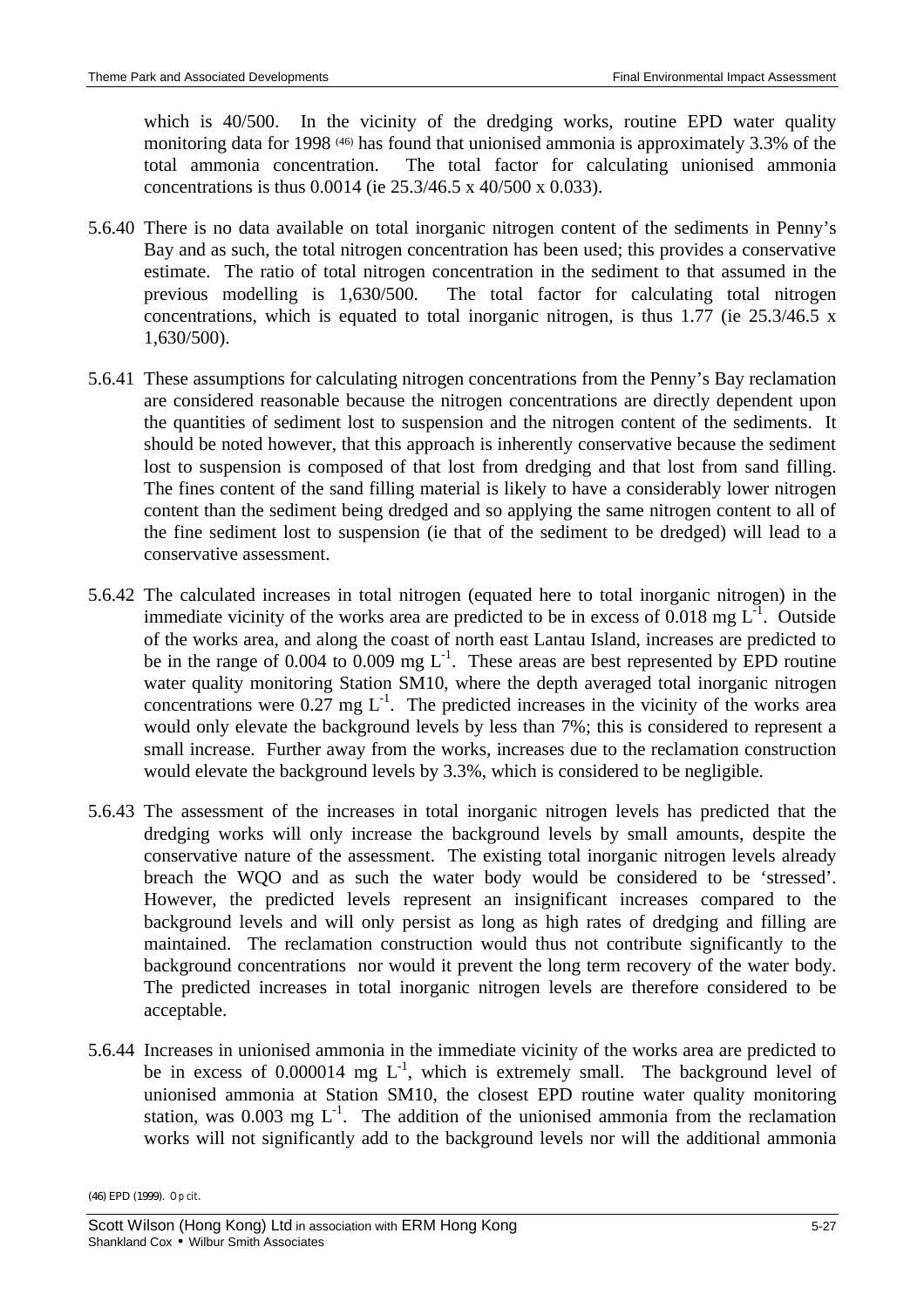cause the WQO of 0.021 mg  $L^{-1}$  be breached. Predicted increases in unionised ammonia levels are therefore considered to be acceptable.

5.6.45 In the previous studies for the Container Terminals 10 and 11 no modelling of the release of metals to the water column from the suspended sediments was carried out. The prediction of pollutant release to the water column for the Penny's Bay reclamation have therefore been based on the previous predictions of suspended sediment concentrations. The prediction of the release of metals has been based on the following equation, which has been used on previous projects in Hong Kong (47) (48), and represents the partitioning of pollutants between the adsorbed and desorbed phases. This equation is applicable to determine partitioning of pollutants associated with cohesive sediments and is thus suitable for this Study. The equation describing the partitioning is as follows:

 $C_t = C_s + (C_s x K_d x S S)$ 

Where  $C_s$  = concentration of metal in water (desorbed)  $K_d$  = partitioning coefficient SS = suspended sediment concentration  $C_t = SS \times C_{sed}$  $C_{\text{sed}}$  = concentration of metal in sediment

5.6.46 The value of the partitioning coefficient for copper was derived from the a previous study which assessed the environmental impacts of dredging Kellett Bank (49). The values of the partitioning coefficients for PAHs and PCBs were derived from a previous study which assessed the environmental impacts of the disposal of contaminated mud at East Sha Chau<sup>(50)</sup>. There is, however, no simple partition coefficient for TBT and it is proposed to assume that all of the TBT is released, which will give a very conservative estimate. The concentration of copper, PAHs, PCBs and TBT in the sediment was derived from sediment quality monitoring data collected for this Study, as presented in *Table 5.5b*. It should be noted that for PAHs and PCBs the values were all below the detection limit and so the detection limit has been used in order to provide a conservative estimate of the release to the water column. The partition coefficients are summarised in *Table 5.6j*.

(47) ERM (1998). Environmental Impact Assessment : Dredging an Area of Kellett Bank for Reprovisioning of Six Government. Final Report. (48) ERM (1997). Environmental Impact Assessment Study for Disposal of Contaminated Mud in the East Sha Chau Marine Borrow Pit. Final Report. (49) ERM (1998). *Op cit*. (50) ERM (1997). Op cit.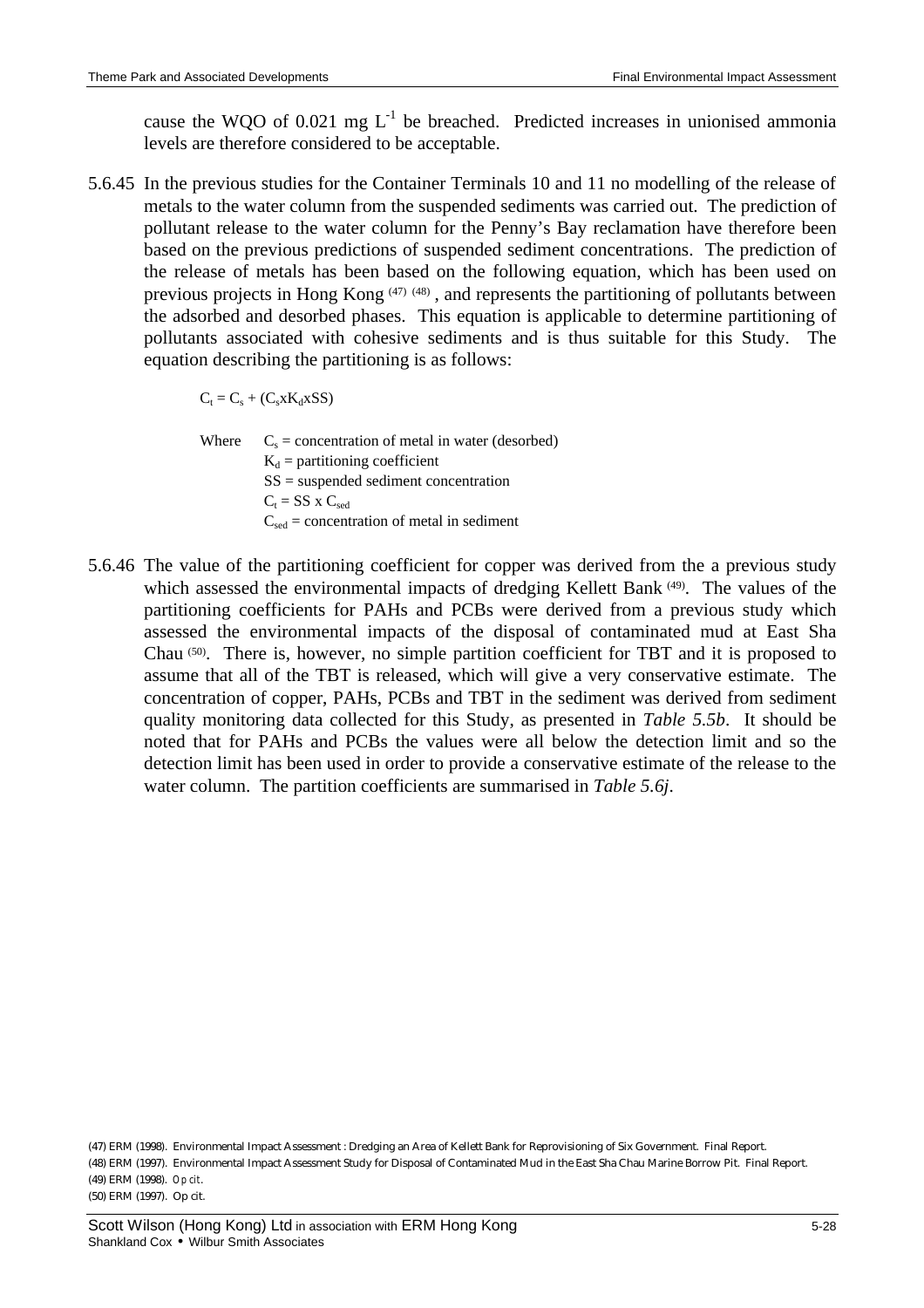| <b>Parameter</b>  | <b>Partition Coefficient</b> |
|-------------------|------------------------------|
| Copper            | 122                          |
| <b>Total PAHs</b> | 0.075                        |
| <b>Total PCBs</b> | 1000                         |
| <b>TBT</b>        | Assume all released          |

## **Table 5.6j - Partition Coefficients (L g-1 ) for Pollutants in Sediment**

5.6.47 A review of the sediment dispersion modelling from the *Design of Reclamation and Edge* Structures for Container Terminals 10 and 11 and Back-up Areas<sup>(51)</sup> found that the maximum suspended sediment concentrations at the boundary of the works area was 15 mg  $L^{-1}$ . However, the loss rate of fine sediment to suspension for the construction of the Penny's Bay reclamation is 54.4% (25.3/46.5 kg  $s^{-1}$ ) of that assumed for the previous study; it is therefore considered reasonable to assume that the suspended sediment concentrations will reduce by the same amount. On this basis, the maximum predicted suspended sediment concentration at the boundary of the works area for the construction of the Penny's Bay reclamation is 8.2 mg  $L^{-1}$ . The resulting desorbed concentration of pollutants in the marine waters, based on the above described equation, is presented in *Table 5.6k*.

| Table 5.k - Desorbed Concentrations of Pollutants (ng $L^{-1}$ ) |  |  |  |  |  |  |  |  |  |
|------------------------------------------------------------------|--|--|--|--|--|--|--|--|--|
|------------------------------------------------------------------|--|--|--|--|--|--|--|--|--|

| <b>Parameter</b>  | <b>Desorbed</b>      | <b>Background</b>        | <b>Total</b>         | <b>Assessment Standard</b> |
|-------------------|----------------------|--------------------------|----------------------|----------------------------|
|                   | <b>Concentration</b> | <b>Concentration</b>     | <b>Concentration</b> |                            |
| Copper            | 0.35                 | 2.51                     | 2.86                 |                            |
| <b>Total PAHs</b> | 0.066                | $\overline{\phantom{0}}$ | 0.066                | 0.2                        |
| <b>Total PCBs</b> | 0.00009              | $\overline{\phantom{0}}$ | 0.00009              | 0.014                      |
| <b>TBT</b>        | 0.00009              | 0.01                     | 0.01009              | 0.002                      |

5.6.48 The data in the above table predict that the concentrations of copper, PAHs and PCBs released to the marine waters due to desorbtion will not result in exceedances of the relevant assessment standards. There are therefore not predicted to be adverse impacts to water quality due to the release of these pollutants. The release of TBT to the water column from the sediment plumes is only predicted to increase background concentrations by less 0.1%, which is a negligible increase. The release from the sediment plumes is not therefore predicted to substantively increase the background concentrations, even with the extremely conservative assumption regarding the release of TBT to the surrounding waters. Furthermore, the fact that the increases will be temporary (ie for the duration of reclamation construction) means that the predicted impacts will not affect the long term recovery of the water body in future. The impact due to the release of TBT is therefore not considered to be an adverse impact.

## **YAM O**

5.6.49 The assessment of the impacts on water quality parameters from the dredging at the Yam O reclamation is based on the previously calculated suspended sediment concentrations (see *Table 5.6i*) and the sediment quality data for the Yam O reclamation area. To assess decreases in dissolved oxygen concentrations it is assumed that all of the COD is utilised by the sediments in suspension. The release of ammonia and total nitrogen to the water column is calculated assuming these parameters are transported and diluted at the same rate as the

<sup>(51)</sup> Maunsell Consultants Asia Ltd (1995). *Op cit*.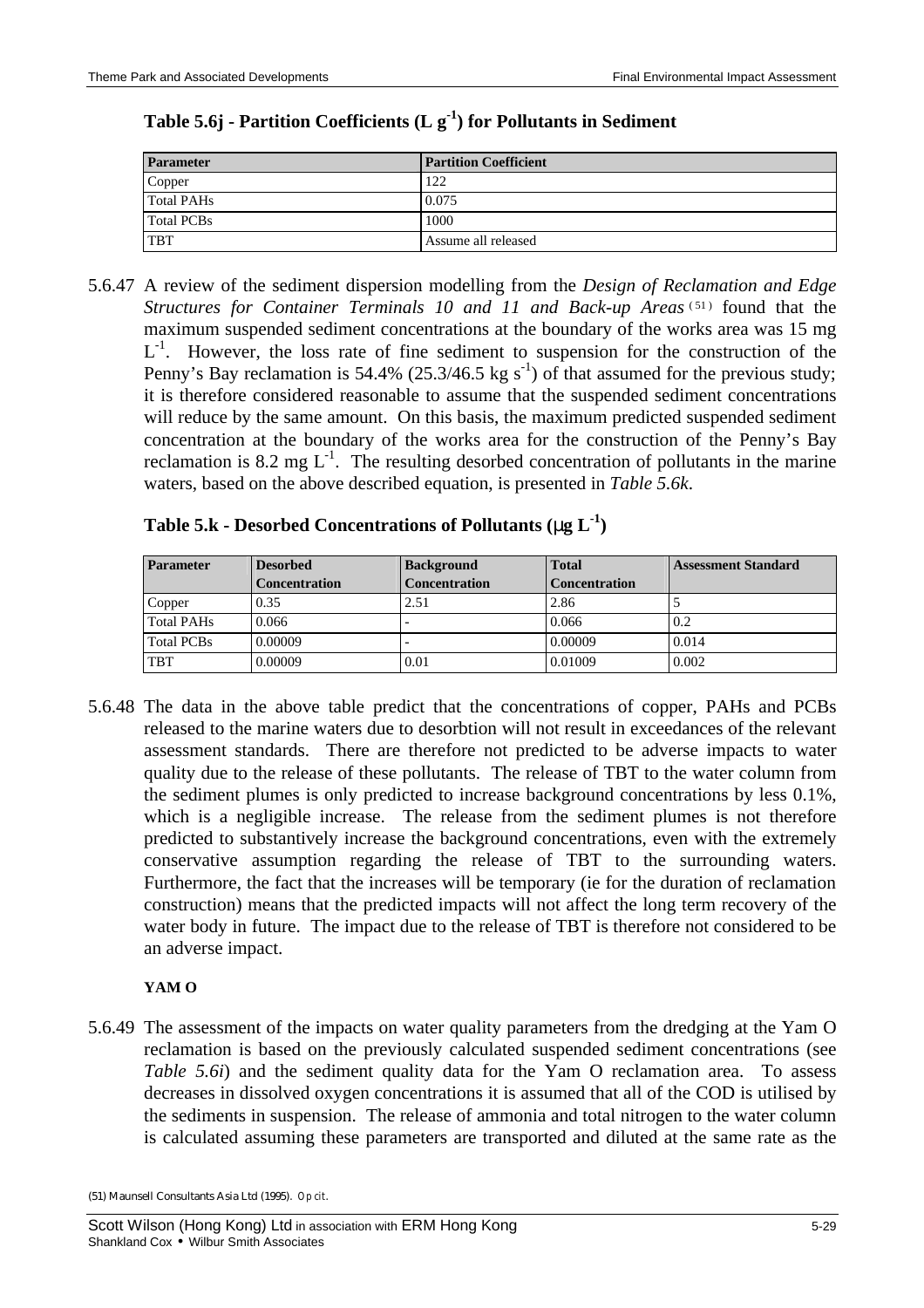sediment in suspension. A review of the routine EPD water quality monitoring data for Station NM1 has determined that unionised ammonia constitutes approximately 3.8% of the total ammonia concentrations and this value has therefore been used to convert the release of total ammonia to unionised ammonia. In order to compare the predicted increases in nitrogen to the water column with the WQO for total inorganic nitrogen it has been assumed, conservatively, that the release of total nitrogen can be used to represent total inorganic nitrogen. The results of the calculations of the effects of the dredging works on water quality are given in *Table 5.6l*.

| <b>Distance from</b><br>Source (m) | <b>SS</b><br>$(mg L^{-1})$ | <b>DO</b> Decrease<br>$(mg L^{-1})$ | <b>Unionised Ammonia</b><br>$(mg L^{-1})$ | <b>Total Nitrogen</b><br>$(mg L^{-1})$ |
|------------------------------------|----------------------------|-------------------------------------|-------------------------------------------|----------------------------------------|
| 100                                | 14.7                       | 0.76                                | 0.00004                                   | 0.016                                  |
| 200                                | 7.3                        | 0.38                                | 0.00002                                   | 0.008                                  |
| 300                                | 4.9                        | 0.25                                | 0.00001                                   | 0.005                                  |
| 400                                | 3.7                        | 0.19                                | < 0.00001                                 | 0.004                                  |
| 500                                | 2.9                        | 0.15                                | < 0.00001                                 | 0.003                                  |
| 600                                | 2.4                        | 0.13                                | < 0.00001                                 | 0.003                                  |
| 700                                | 2.1                        | 0.11                                | < 0.00001                                 | 0.002                                  |
| 800                                | 1.8                        | 0.10                                | < 0.00001                                 | 0.002                                  |

**Table 5.6l - Calculated Water Quality Impacts from Dredging at the Yam O Reclamation**

- 5.6.50 The background dissolved oxygen concentration in the vicinity of the dredging for the Yam O reclamation has been defined as 4.6 mg  $L^{-1}$ . Therefore within 100 m of the dredging operations the WQO for dissolved oxygen of 4 mg  $L^{-1}$  is predicted to be breached. However, at 200 m from the dredging works compliance with the WQO is predicted to be achieved. There is therefore predicted to be a localised breach of the WQO for dissolved oxygen. This is not considered to be an adverse impact requiring mitigation as the area of WQO non-compliance is limited in extent and does not contain any sensitive receivers.
- 5.6.51 The background concentration of unionised ammonia in the vicinity of the Yam O reclamation is 0.005 mg  $L^{-1}$ , while the maximum predicted increase in unionised ammonia in the vicinity of the dredging works is  $0.00002$  mg  $L^{-1}$ . Therefore the predicted increase in unionised ammonia from the dredging works will not cause a breach of the WQO for unionised ammonia and is thus environmentally acceptable. The background concentration of total inorganic nitrogen is 0.43 mg  $L^{-1}$ . The maximum increase in total nitrogen (taken here to represent total inorganic nitrogen) in the vicinity of the dredging works is 0.016 mg L<sup>-1</sup>, which would represent a 3.7% increase above the existing background and result in a total concentration of 0.0446 mg  $L^{-1}$ . It is therefore concluded that the predicted impacts to total inorganic nitrogen will be environmentally acceptable as the predicted elevations will not cause the WQO of  $0.5 \text{ mg } L^{-1}$  to be breached.
- 5.6.52 The release of pollutants to the water column has been calculated using the same approach as the Penny's Bay reclamation and using the suspended sediment concentrations calculated above. The results of the assessment of the release of pollutants are contained in *Table 5.6m*.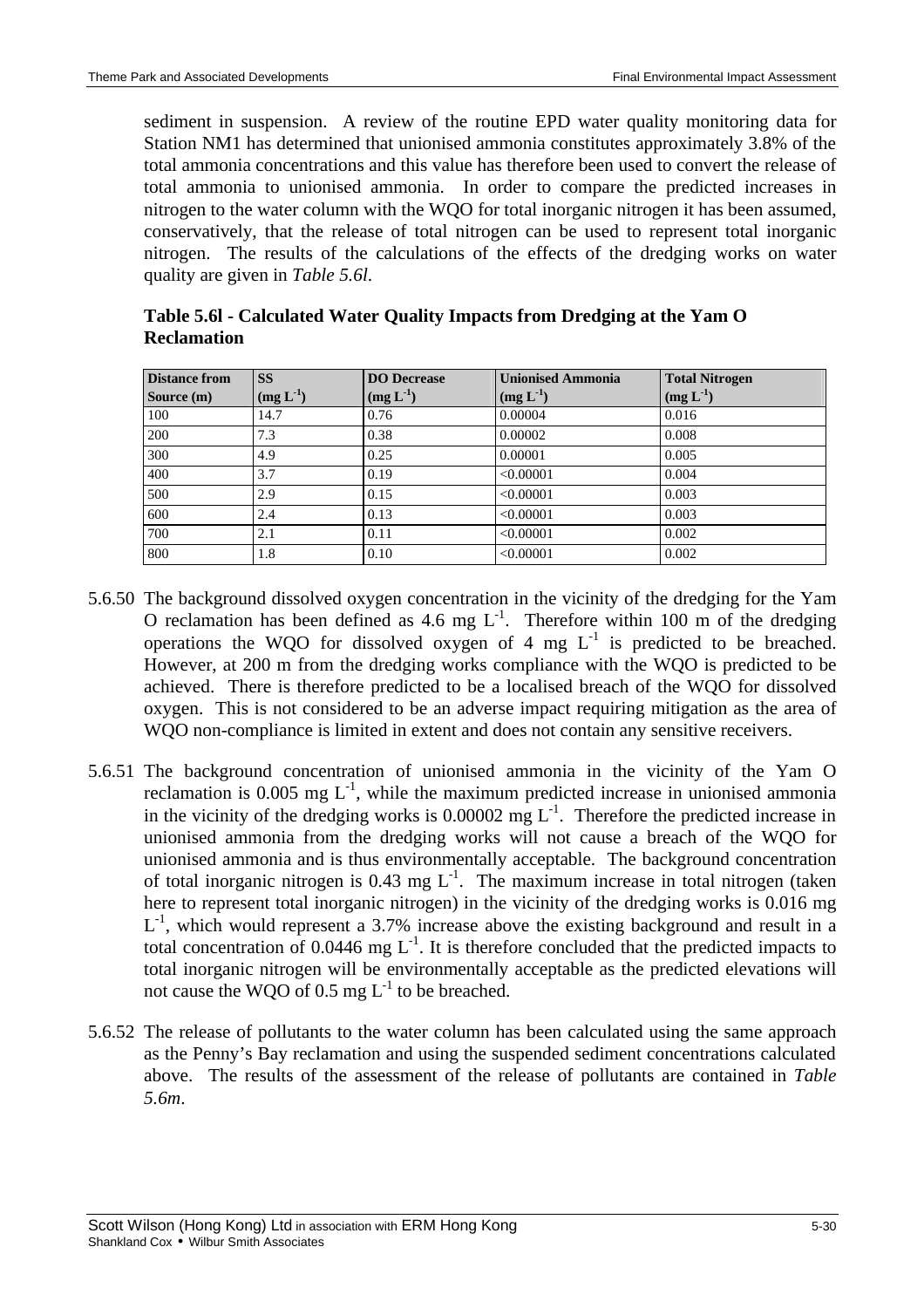| <b>Distance from</b> | <b>SS</b>     | <b>Copper</b>                   | <b>Total PAHs</b>               | <b>Total PCBs</b>               | <b>TBT</b>                      |
|----------------------|---------------|---------------------------------|---------------------------------|---------------------------------|---------------------------------|
| Source (m)           | $(mg L^{-1})$ | $(\mathbf{mg} \mathbf{L}^{-1})$ | $(\mathbf{ng} \mathbf{L}^{-1})$ | $(\mathbf{mg} \mathbf{L}^{-1})$ | $(\mathbf{ng} \mathbf{L}^{-1})$ |
| 100                  | 14.7          | 2.64                            | 0.117                           | 0.00009                         | 0.0006                          |
| 200                  | 7.3           | 1.94                            | 0.059                           | 0.00009                         | 0.0003                          |
| 300                  | 4.9           | 1.54                            | 0.039                           | 0.00008                         | 0.0002                          |
| 400                  | 3.7           | 1.27                            | 0.029                           | 0.00008                         | 0.0001                          |
| 500                  | 2.9           | 1.08                            | 0.023                           | 0.00007                         | 0.0001                          |
| 600                  | 2.4           | 0.94                            | 0.020                           | 0.00007                         | < 0.0001                        |
| 700                  | 2.1           | 0.84                            | 0.017                           | 0.00007                         | < 0.0001                        |
| 800                  | 1.8           | 0.75                            | 0.015                           | 0.00006                         | < 0.0001                        |

### **Table 5.6m - Calculated Water Quality Impacts from Dredging at the Yam O Reclamation**

- 5.6.53 The maximum predicted increases in copper concentrations in the vicinity of the dredging works is 2.64  $\mu$ g L<sup>-1</sup>, which would give a total copper concentration of 5.15  $\mu$ g L<sup>-1</sup>, which is slightly higher than the assessment standard of 5  $\mu$ g L<sup>-1</sup>. However, at 200m from the dredger the copper concentration is predicted to reduce to 1.94  $\mu$ g L<sup>-1</sup>, giving a total value of 4.45  $\mu$ g  $L^{-1}$ . This value is below the level of concern of 5  $\mu$ g  $L^{-1}$ . The predicted increases in copper concentrations are only predicted to result in a breach of the standard within 200 m of the dredger, which is localised impact to an area not containing any sensitive receivers. Therefore, the predicted impacts to water quality in terms of increases in copper concentrations would be environmentally acceptable.
- 5.6.54 The predicted increases in the concentrations of PAHs and PCBs are within the assessment standard values of 0.2  $\mu$ g L<sup>-1</sup> and 0.014  $\mu$ g L<sup>-1</sup> and as such are not predicted to cause adverse impacts to water quality. The maximum predicted increases in TBT concentrations in the vicinity of the dredger at Yam O is 0.0006  $\mu$ g L<sup>-1</sup>, which represents a 6.7% increase above background, while at 200m from the dredger the predicted releases of TBT represent a 3% increase above background. These are considered to be a small increases, despite the very conservative assessment of the release of TBT, and as such would not add significantly to the background. Also, the impacts to water quality would only persist during the dredging programme and as such the dredging works would not prevent the long term recovery of the water body. Therefore, the predicted increases in TBT concentrations are not predicted to be an adverse impact.

## **CUMULATIVE IMPACTS**

- 5.6.55 There are a number of concurrent projects, which could give rise to cumulative impacts at sensitive receivers, as discussed in *Section 5.5.1*. A review of the sediment plume modelling for these concurrent projects has been undertaken to identify potential cumulative impacts at sensitive receivers. Only two of the sensitive receivers predicted to experience significant elevated suspended sediment concentrations from the formation of the Penny's Bay and Yam O reclamations are also expected to be impacted by sediment plumes from the identified concurrent projects as follows:
	- Ma Wan Fish Culture Zone; and
	- Tung Wan Beach (Ma Wan).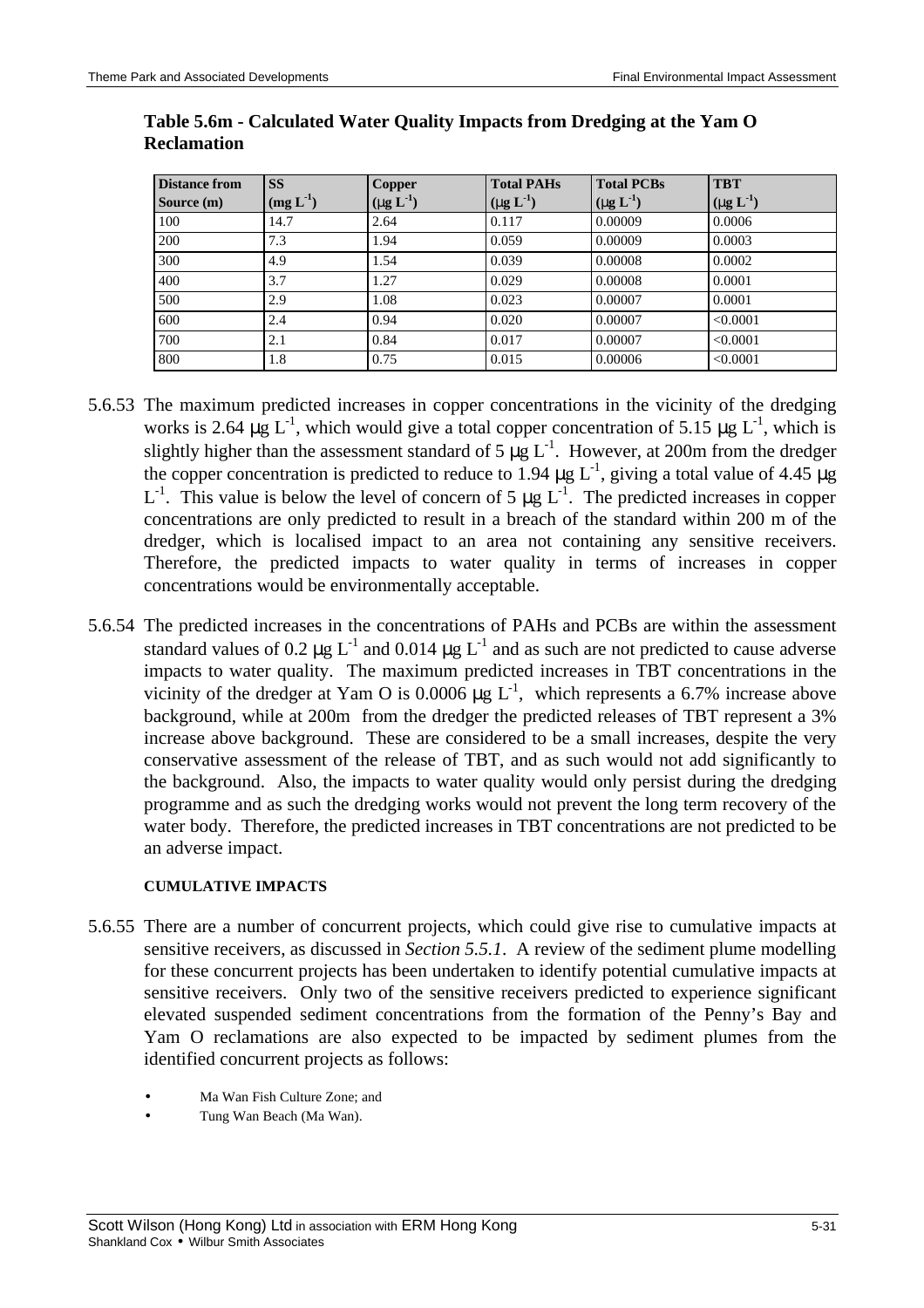- 5.6.56 Cumulative impacts have therefore only been considered at these two sensitive receivers.
- 5.6.57 The calculation of the elevations in suspended sediment concentrations at the sensitive receivers from the dredging and filling for the reclamation at Penny's Bay found that the highest impacts at the sensitive receivers (see *Tables 5.6g* and *5.6h*) were generated during the dry season. A review of the previous studies for the concurrent projects determined that for the majority of those projects that the highest impacts at the above identified sensitive receivers were also predicted to occur in the dry season. The assessment of cumulative impacts to sensitive receivers has been carried out for this worst case condition from the impacts of the construction of the Theme Park reclamations at Penny's Bay and Yam O.
- 5.6.58 The results of the cumulative impact assessment are presented in *Table 5.6o* which contains predictions of the elevations in suspended sediment concentrations at the two identified sensitive receivers for the concurrent projects; the predicted increases in suspended sediment have been derived from specific sediment plume modelling studies conducted for the identified projects.

| Project                                | <b>Sensitive Receiver</b>            |                                 |  |  |
|----------------------------------------|--------------------------------------|---------------------------------|--|--|
|                                        | Ma Wan FCZ                           | <b>Tung Wan Beach</b>           |  |  |
|                                        | (Allowable increase in concentration | (Allowable increase in          |  |  |
|                                        | 4.5 mg $L^{-1}$ )                    | concentration 4.5 mg $L^{-1}$ ) |  |  |
| CT9 Reclamation                        | 3.7                                  | 2.5                             |  |  |
| Backfilling North of Lantau and        | 3.0                                  | 7.0                             |  |  |
| South Tsing Yi MBAs                    |                                      |                                 |  |  |
| Sand Winning at West Sulphur           | <1                                   | $\leq$ 1                        |  |  |
| Channel                                |                                      |                                 |  |  |
| Sand Winning at East Lamma             | 0.0                                  | 0.0                             |  |  |
| Channel                                |                                      |                                 |  |  |
| <b>Sham Tseng Further Reclamation</b>  | 1.5                                  | 2.1                             |  |  |
| Tsuen Wan Bay Further Reclamation      | 0.0                                  | 0.0                             |  |  |
| Tang Lung Chau Dangerous Goods         | 0.9                                  | 2.7                             |  |  |
| Anchorage                              |                                      |                                 |  |  |
| <b>HEC Lamma Extension Reclamation</b> | 0.0                                  | 0.0                             |  |  |
| Tung Chung & Tai Ho Further            | $\leq$ 1                             | $\leq$ 1                        |  |  |
| <b>Development Reclamation</b>         |                                      |                                 |  |  |
| Disposal of Contaminated Mud at        | 0.0                                  | 0.0                             |  |  |
| East Sha Chau CMPIV                    |                                      |                                 |  |  |
| Theme Park                             |                                      |                                 |  |  |
| Penny's Bay Reclamation                |                                      |                                 |  |  |
| <b>Maximum Dredging</b>                | 2.7                                  | 0.5                             |  |  |
| Maximum Filling                        | 4.2                                  | 0.7                             |  |  |
| Yam O Reclamation                      | 0.0                                  | 0.0                             |  |  |
| <b>Total</b>                           |                                      |                                 |  |  |
| <b>Maximum Dredging</b>                | 12.8                                 | 15.8                            |  |  |
| <b>Maximum Filling</b><br><b>AT</b>    | 14.3                                 | 16.0                            |  |  |

## **Table 5.6o - Maximum Predicted Cumulative Elevations in Suspended Sediment Concentrations (mg L-1 ) at Sensitive Receivers**

Notes :

1. Shaded cells indicate exceedances of the WQOs.

2. For sand winning at the West Sulphur Channel MBA and construction of the Tung Chung & Tai Ho Further Development Reclamation the computer modelling predicted that low concentration sediment plumes would impact the two sensitive receivers. However, tabulated values were not given and the only information was from contour plots where the lower interval was  $1 \text{ mg } L^{-1}$ . In calculating the total cumulative concentrations a value of 0.5 mg  $\dot{L}^{-1}$  elevation at the sensitive receivers was assumed for these two projects.

5.6.59 The data in the above table predicts that the total cumulative impact of the above projects, including the Penny's Bay and Yam O reclamations, will lead to an exceedance of the WQO at Tung Wan Beach. The total predicted elevations are 15.8 mg  $L^{-1}$  and 16.0 mg  $L^{-1}$ , compared to an allowable elevation of 4.5 mg  $L^{-1}$ . The predicted contributions of the Penny's Bay reclamation to the total concentrations are 0.5 mg  $L^{-1}$  and 0.7 mg L, which is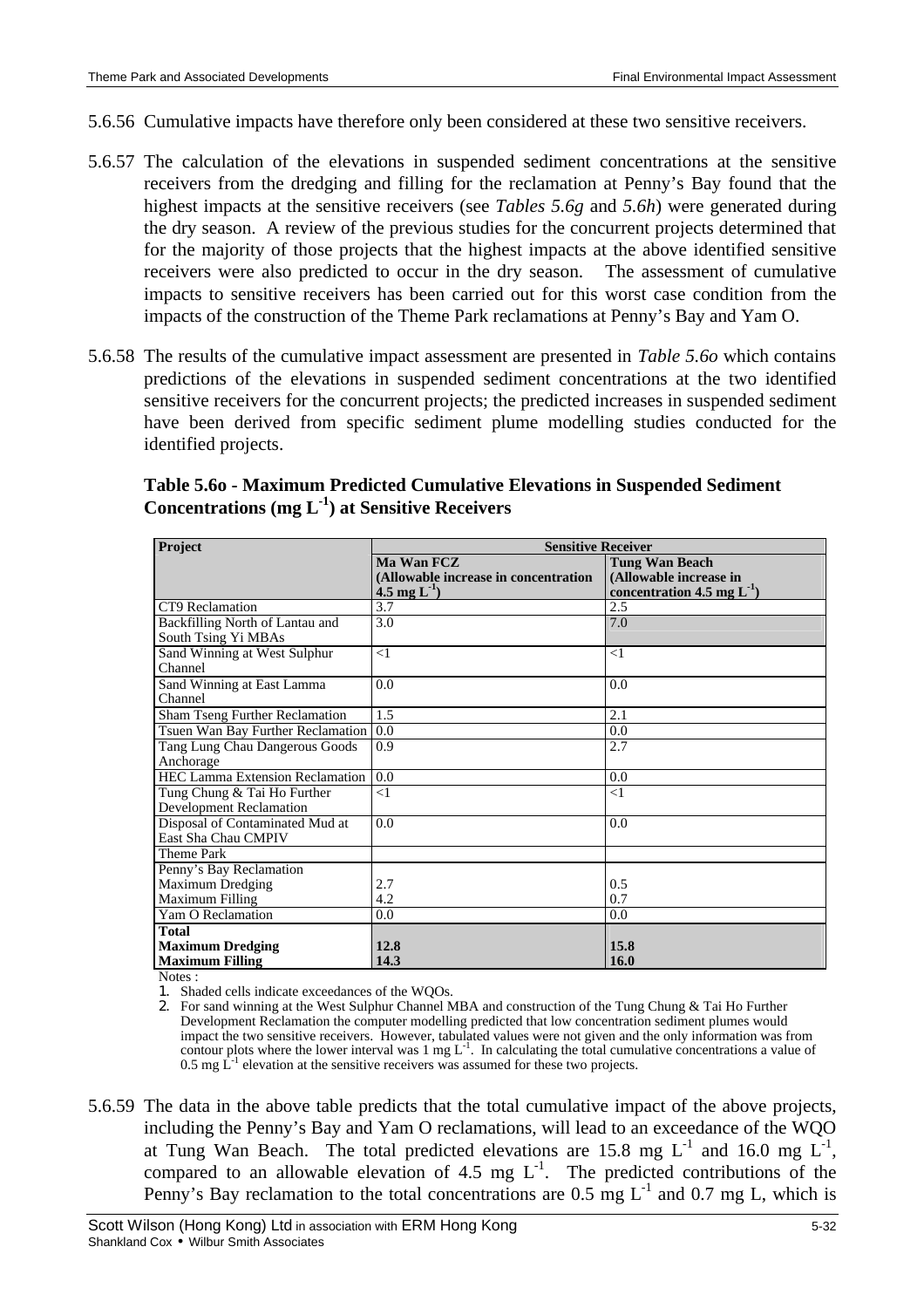less than 5% of the total and alone does not breach the WQO. Specific constraints on the filling and dredging at the Theme Park reclamation at Penny's Bay will not reduce the predicted cumulative impact to below the WQO and it will thus be the responsibility of the concurrent projects to apply mitigation measures, should unacceptable impacts be detected during construction.

- 5.6.60 At the Ma Wan Fish Culture Zone exceedances of the WQO are predicted to occur due to the cumulative impacts of the above projects. The total cumulative increase in suspended sediment concentrations are predicted to be 12.8 mg  $L^{-1}$  and 14.3 mg  $L^{-1}$ , of which the construction of the Penny's Bay reclamation contributes 2.7 mg  $L^{-1}$  and 4.2 mg  $L^{-1}$  or approximately 21.1% and 29.4% respectively. It will therefore be necessary to consider the provision of mitigation measures to protect water quality at the Ma Wan Fish Culture Zone.
- 5.6.61 There is the potential for the suspended sediment plumes from the construction of the Penny's Bay reclamation to overlap with those from the construction of the Route 10 Toll Plaza, in the vicinity of the Fa Peng headland. However, such cumulative impacts may be prevented by ensuring that the seawalls along Section R6, R7 and the eastern side of Section R4 are constructed above the water level prior to the commencement of the construction of the Route 10 Toll Plaza. This should prevent any sediment plumes from the Penny's bay reclamation being transported over the Route 10 site on the flood tide and prevent any plumes from the Route 10 construction works being carried over the Penny's Bay reclamation site on the ebb tide.

## *Reclamation Phasing*

5.6.62 The reclamation in Penny's Bay will be constructed progressively from west to east. This means that there will be no formation of embayed areas during the construction of the reclamation, as might have occurred if the reclamation was constructed in segments advancing from either side of reclamation area. There will therefore be no need to consider mitigation measures to prevent the formation of embayed areas, such as altering the phasing of the reclamation.

## **LAND BASED CONSTRUCTION ACTIVITIES**

5.6.63 The potential sources of impacts, described in *Section 5.5.2*, may be readily controlled by appropriate on-site measures to minimise potential impacts and, as such, no further assessment of impacts has been carried out.

## **5.7 MITIGATION OF ENVIRONMENTAL IMPACTS - CONSTRUCTION PHASE**

5.7.1 The description of mitigation measures to prevent adverse impacts to water quality during the construction phase has been divided into two aspects, formation of the reclamation and land based construction activities, including those for the Theme Park and for the road and rail links.

## **RECLAMATION FORMATION**

5.7.2 Suitable mitigation measures to prevent adverse impacts to water quality during reclamation formation are discussed here for the Penny's Bay and Yam O reclamations. The implications of potential concurrent projects for the mitigation of dredging and filling at the reclamation site are also discussed.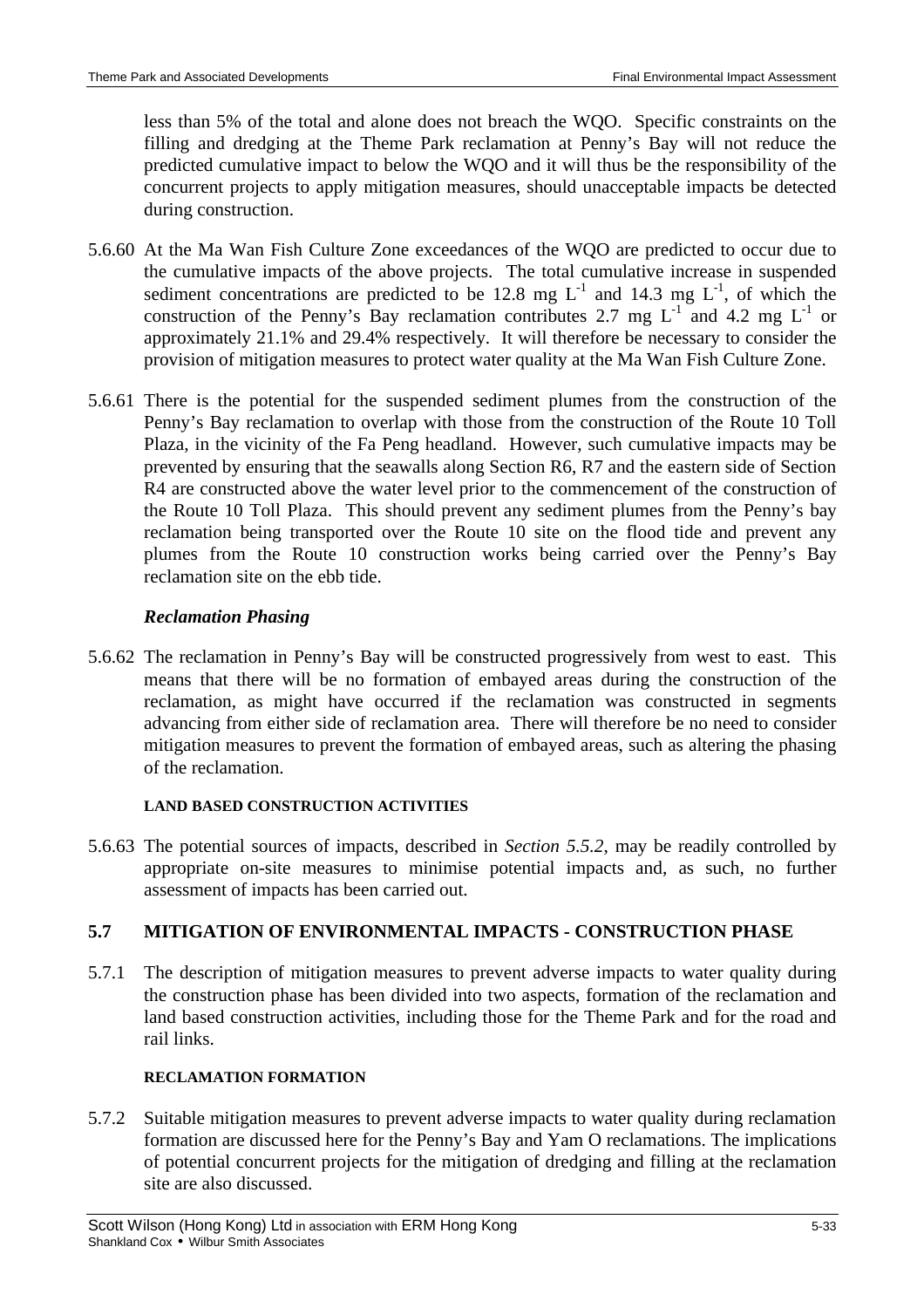## *Penny's Bay*

- 5.7.3 Mitigation for the dredging and filling for the construction of the Theme Park reclamation at Penny's Bay will take two main forms, operation constraints and general plant working methods, which are both discussed below.
- 5.7.4 The impacts to water quality from the loss of sediment to suspension was assessed in terms of the maximum rates of dredging and filling during the construction of the Penny's Bay reclamation. The assessment was carried out based on the predicted loss rates of fine sediment to suspension from the different types of plant working on the site during the times of maximum dredging and filling. The highest loss rate was predicted to occur during the time at which the maximum rate of filling was occurring. The maximum loss rate was calculated to be 25.3 kg  $s^{-1}$  and it was predicted that this rate of loss would not give rise to adverse impacts. It is therefore recommended that the maximum loss rate during the construction of the reclamation be kept below this limit. In order to ensure compliance with this measure it will be necessary to calculate the loss rates during the construction of the reclamation for the plant operating at any one time. The calculation of the loss rate may be accomplished using the information given in *Table 5.7a*, which is based on the loss rates used in the above assessment.

| <b>Plant</b><br><b>Type/Operation</b> | <b>Loss Rate</b> $(A)$      | Rate of Working in $m^3 s^{-1}$ (B) | Loss Rate in $kg s^{-1}$<br>$= A \times B$ |
|---------------------------------------|-----------------------------|-------------------------------------|--------------------------------------------|
| Grab dredger                          | $17 \text{ kg m}^3$ dredged |                                     |                                            |
| Trailer dredger -<br>dredging         | $7 \text{ kg m}^3$ dredged  |                                     |                                            |
| Trailer dredger -<br>filling          | 9.33 kg $m-3$ filled        |                                     |                                            |
| <b>Total</b>                          |                             |                                     |                                            |

|  | Table 5.7a - Calculation of the Loss of Fine Sediment to Suspension |  |
|--|---------------------------------------------------------------------|--|
|  |                                                                     |  |

Notes :

1. The rate of working is to be filled in and the loss rate calculated.

2. The total loss rate should be less than  $25.3 \text{ kg s}^{-1}$ 

- 5.7.5 The calculated total loss rate in the above table should be less than 25.3 kg  $s^{-1}$ . If the calculated loss rate is greater than 25.3 kg  $s^{-1}$  then either the quantities of plant operating or the rates of working should be reduced.
- 5.7.6 The loss rate for dredging and filling by a trailing suction hopper dredger ('trailer') is assumed to be independent of the size of the dredger. It is assumed that the trailer will deliver their load of sand fill into the reclamation by bottom dumping. The loss rate is calculated based on a maximum fines content of the material delivered to site of 8%, which will be achievable event for high *in situ* fines content at the borrow area. The loss rate for grab dredging is based on the use of an 8.5  $m<sup>3</sup>$  grab. Should larger grabs be used than the same loss rate may be applied, although the actual loss rate is likely to be lower. However, if the Contractor can demonstrate through the use of field trials that the actual loss rates from the proposed plant and operating methods are lower than those shown in *Table 5.7a* then the loss rate figures in the second column may be revised and the total loss rate re-calculated. The total calculated loss rate should still be less than 25.3 kg  $s^{-1}$ .
- 5.7.7 The above described limits on the rates of working to control loss of fine sediment will be sufficient to prevent adverse impacts to water quality during the construction of the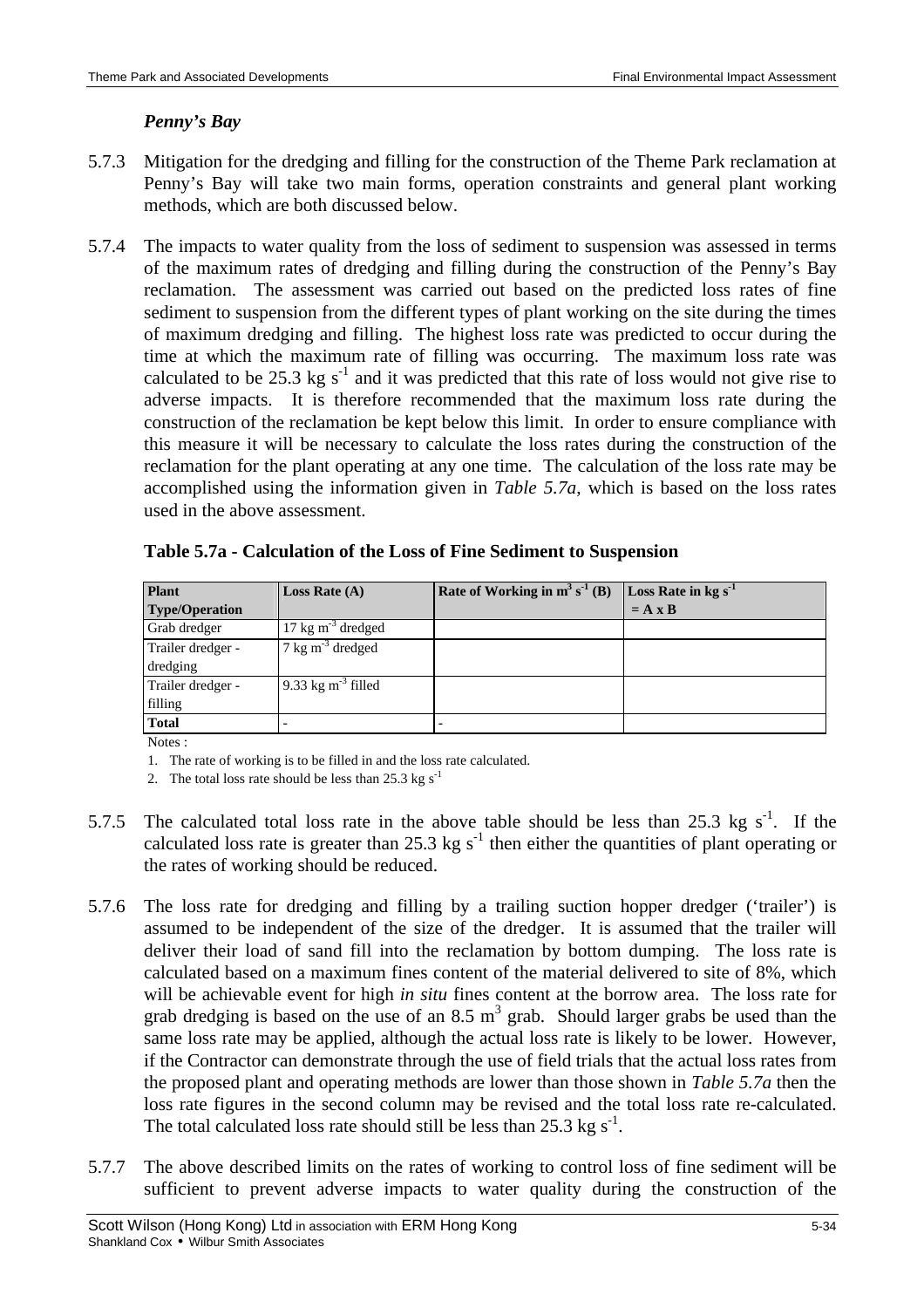reclamation. However, an additional measure would be to ensure that seawalls along the face of the reclamation are constructed early in the programme, which would serve to shelter the works area from tidal currents and hence minimise the transport of fine sediment in suspension away from the works area. Priority should be given to the seawall along the western frontage of the reclamation. A requirement is that the filling activities should be undertaken (ie discharge of sand fill from trailing suction hopper dredgers) behind seawalls or other similar structure to act as a barrier. The seawalls, or other suitable barrier, should be constructed at least 200 m in advance of the filling point.

- 5.7.8 The following general working methods shall be applied to supplement the operational constraints described above for dredging and filling to further minimise the loss of fine sediment to suspension.
	- for dredging contaminated (Class C) sediments fully-enclosed (water tight) grabs should be used to minimise the loss of sediment during the raising of the loaded grabs through the water column;
	- for dredging uncontaminated sediment tightly closing grabs should be used to restrict the loss of fine sediment to suspension;
	- the descent speed of grabs should be controlled to minimise the seabed impact speed;
	- barges should be loaded carefully to avoid splashing of material;
	- all barges used for the transport of dredged materials should be fitted with tight bottom seals in order to prevent leakage of material during loading and transport;
	- all barges should be filled to a level which ensures that material does not spill over during loading and transport to the disposal site and that adequate freeboard is maintained to ensure that the decks are not washed by wave action;
	- the speed of trailer dredger should be controlled within the works area to prevent propeller wash from stirring up the sea bed sediments;
	- when dredging mud at the reclamation site trailer dredgers should be prohibited from overflowing;
	- the use of Lean Mixture Overboard (LMOB) will be permitted during the raising and lower of the suction head, but should cease once the suction head is in contact with the sea bed;
	- "rainbowing" sand fill from trailer dredgers will not normally be permitted, except when the material is discharged onto areas above water level and are sheltered behind seawalls, or other suitable barriers, which have been constructed at least 200 m in advance of the discharge point; and
	- the works shall cause no visible foam, oil, grease or litter or other objectionable matter to be present in the water within and adjacent to the reclamation site and along the route to and from the marine borrow area and disposal site.
- 5.7.9 There is planned to be cutter suction dredgers operating in a re-handling basin, the operation of which may cause fine sediment lost to be lost to suspension. It is recommended that a suitable device, such as a diffuser or similar, be fitted to the cutter suction dredger, which discharges the re-handled fill in thin layers. The design of the device should be such that the fill material does not disturb the sea bed and that a density flow is formed close to the sea bed. The location of the re-handling basin should be such that it is always positioned behind completed seawalls or other suitable barriers, which have been constructed at least 200 m in advance of the location of the re-handling basin. This measure will ensure that any fine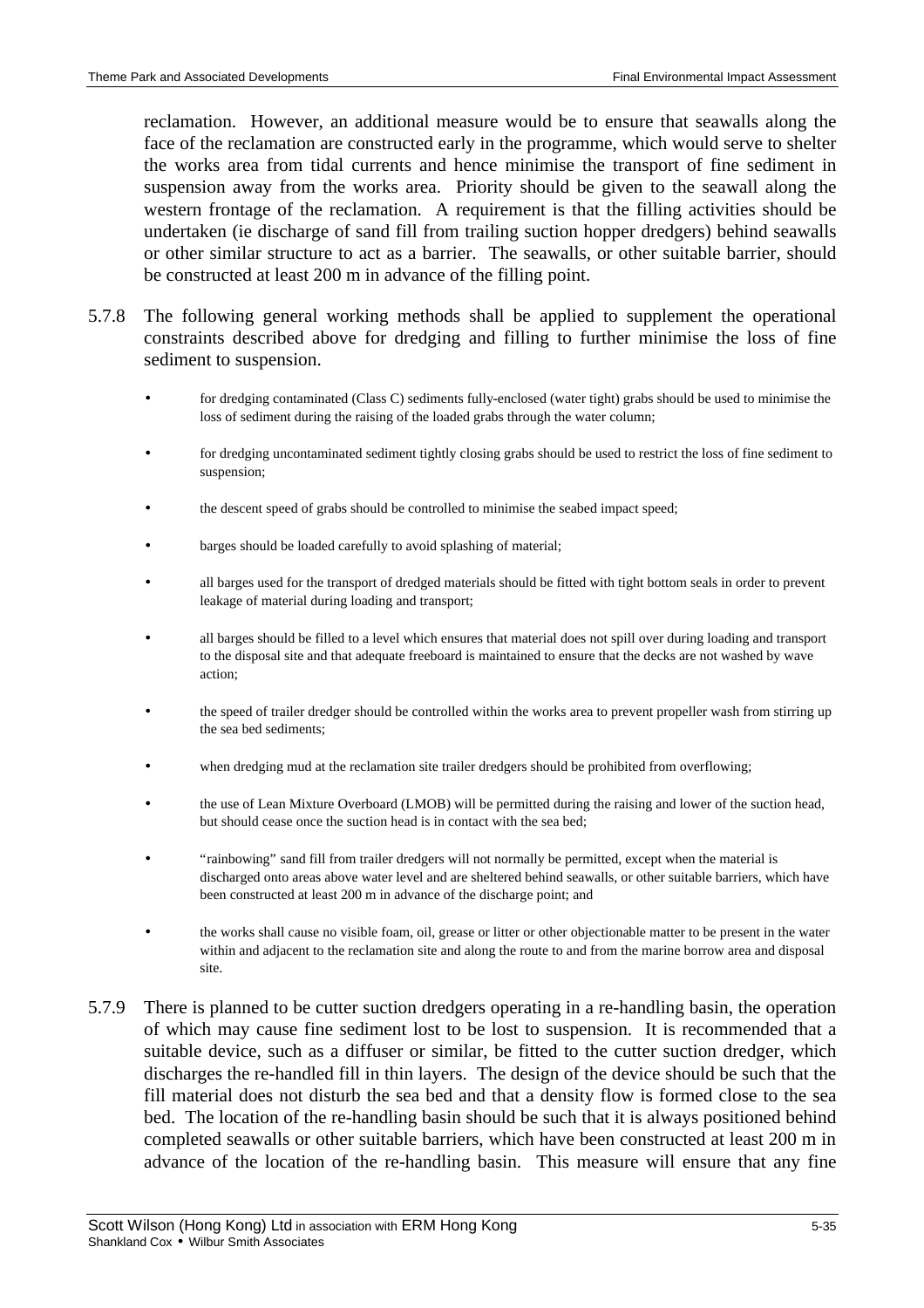sediment lost to suspension during the operation of the re-handling basin is retained within the filling area, ie behind the seawalls.

5.7.10 The implementation of the above described operational constraints and general working methods as mitigation measures will ensure that the potential water quality impacts associated with the construction of the reclamation for the Theme Park in Penny's Bay will be minimised to levels that are not predicted to cause unacceptable impacts to either sensitive receivers of the receiving waters.

### *Yam O*

- 5.7.11 Mitigation for the dredging and filling for the construction of the Theme Park reclamation at Penny's Bay will take two main forms, operational constraints and general plant working methods, which are both discussed below.
- 5.7.12 The following operational constraints should be placed on the construction of the reclamation at Yam O for the Theme Park.
	- dredging should be undertaken using a single grab dredging with a maximum rate of working of 2,000 m<sup>3</sup> day<sup>-1</sup>; and
	- filling should be undertaken behind seawalls which have been constructed above the water surface.
- 5.7.13 The above operational constraints will be sufficient to prevent adverse impacts to water quality. However, to supplement the operational constraints the same general methods of working described above for the Penny's Bay reclamation should also be applied to the Yam O reclamation.

## *Cumulative Impacts*

- 5.7.14 The potential cumulative impacts to sensitive receivers arising from concurrent projects have been assessed. Exceedances of the WQO were predicted to occur at the Ma Wan Fish Culture Zone and Tung Wan Beach on Ma Wan. However, the contribution of the construction of the Theme Park reclamations to the adverse impacts at the Tung Wan Beach was considered to be negligible and it would therefore be the responsibility of other projects to employ mitigation measures. The construction of the Theme Park reclamation at Penny's Bay was predicted to contribute up to approximately 29% of the total predicted increase in suspended sediment concentrations at the Ma Wan Fish Culture Zone and it was recommended that the need for specific mitigation measures be considered.
- 5.7.15 The above described mitigation measures for filling operations (ie filling behind completed seawalls) will ensure that the loss of fine sediment to suspension during filling of the Penny's Bay and Yam O reclamation is minimised. In the calculation of the increase in suspended sediment concentrations from the dredging and filling at the Penny's Bay reclamation for the maximum rate of filling the losses from filling contributed 15.4 kg  $s^{-1}$ out of a total of 25.3 kg s<sup>-1</sup> (see *Table 5.6f*), which is 60.9% of the total. With the reduction in losses from filling, the calculated increases in suspended sediment concentrations at the Ma Wan Fish Culture Zone due to the maximum rate of filling of the Penny's Bay reclamation will be reduced from 4.2 mg  $L^{-1}$  to 1.6 mg  $L^{-1}$ . For the maximum rate of dredging the losses from filling contributed 5.1 kg s<sup>-1</sup> out of a total of 16.3 kg s<sup>-1</sup> (see *Table 5.6e*), which is 31.3% of the total. The calculated impacts at the Ma Wan Fish Culture Zone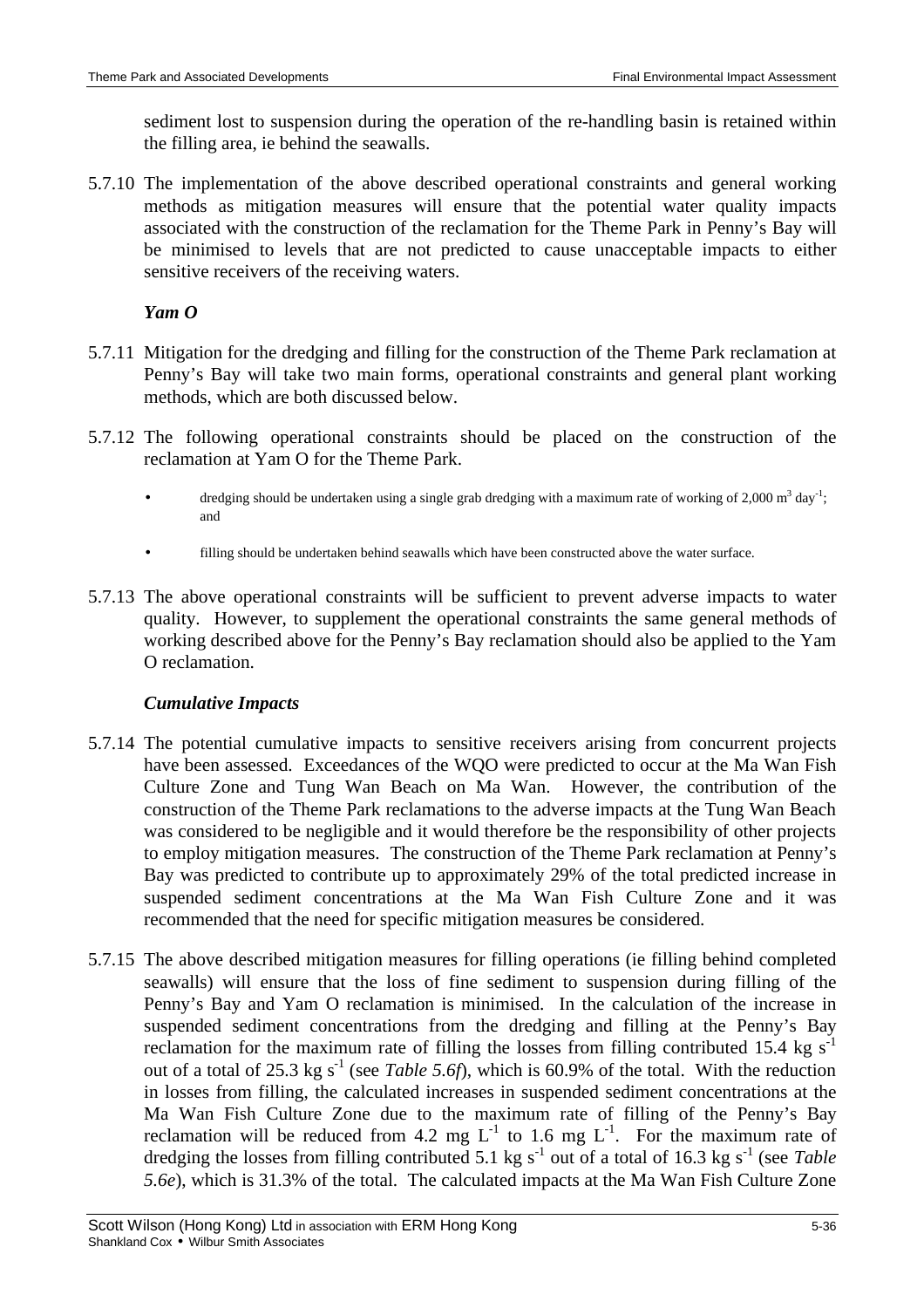due to the maximum rate of dredging will therefore reduce from 2.7 mg  $L^{-1}$  (see *Table 5.6g*) to 1.9 mg  $L^{-1}$  with the retention of the losses from filling. The total predicted increases in concentrations at the Ma Wan Fish Culture Zone will thus be reduced to 12.0 mg  $L^{-1}$  and 11.6 mg  $L^{-1}$ , to which the construction of the Penny's Bay reclamation contributes 15.8% and 13.8%. The contribution due to the construction of the Penny's Bay reclamation has thus been reduced as much as is practicable (ie to less than 2 mg  $L^{-1}$ ) and does not contribute significantly to the total concentrations at this sensitive receiver. Any further reductions in the impacts at the Ma Wan Fish Culture Zone will thus fall to the other concurrent projects.

- 5.7.16 In order to determine whether the predicted potential exceedance of the WQO at the Ma Wan Fish Culture Zone will adversely affect the fish stocks and thus whether this exceedance would constitute an adverse impact it is necessary to calculate the total suspended sediment concentrations (ie ambient plus the predicted increase). In determining the ambient concentration the maximum recorded suspended sediment concentration for the last five years has been considered, which was 27.3 mg  $L^{-1}$  at EPD routine water quality monitoring Station WM4 in 1995<sup>(52)</sup>. Station WM4 is used because it is the closest station to the Ma Wan Fish Culture Zone. The use of the maximum recorded concentrations ensures that a conservative assessment is carried out. The maximum calculated increase in suspended sediment concentrations from cumulative projects is 12.0 mg  $L^{-1}$ , as discussed above. The total suspended sediment at the Ma Wan Fish Culture Zone used in the assessment is thus  $39.3 \text{ mg } L^{-1}$ . The potential impacts to fish stocks are assessed in *Section 9*, which discusses impact to fisheries. In that section it is concluded that a total suspended sediment concentration of 39.3 mg  $L^{-1}$  would not cause adverse impacts to the fish stocks in the Ma Wan Fish Culture Zone.
- 5.7.17 It should be noted that in the assessment the contributions of other concurrent projects at the Ma Wan Fish Culture Zone were based on worst case scenarios for each of those projects (ie the concurrent projects were assumed to be operating at their highest allowable rates) and that the probability of each of those worst case scenarios operating concurrently is considered to be low. Furthermore, it has been assumed that the maximum predicted increases in concentrations at the Ma Wan Fish Culture Zone for each of the concurrent projects occur at the same time within the tidal cycle, which may not necessarily be the case. For instance the impacts due to the disposal at North of Lantau, the Sham Tseng Further Reclamation and the CT9 construction works are likely to occur during the ebb phase of the tidal cycle, while the impacts from the construction of the Penny's Bay reclamation are most likely to occur on the flood tide. It may thus be concluded that the cumulative impacts assessed here are very much worst case and that the actual impacts are likely to be very much lower. As such there will be a low probability of the exceedance of the WQO at the Ma Wan Fish Culture Zone due to the impacts from the construction of the Theme Park reclamation at Penny's Bay in combination with other projects.
- 5.7.18 The predicted cumulative exceedance of the WQO will only occur when the maximum rates of working are being employed at each of the concurrent projects and at certain stages of the tidal cycle. This means that the duration of the exceedances will be limited, both in terms of the number of days upon which an exceedance could be recorded and the duration of the exceedance once recorded within a day. The maximum contribution of the construction of the reclamations for the Theme Park to the elevated suspended sediment concentrations at the Ma Wan Fish Culture Zone will only occur during periods of high rates of dredging,

<sup>(52)</sup> EPD (1996). Marine Water Quality in Hong Kong for 1995.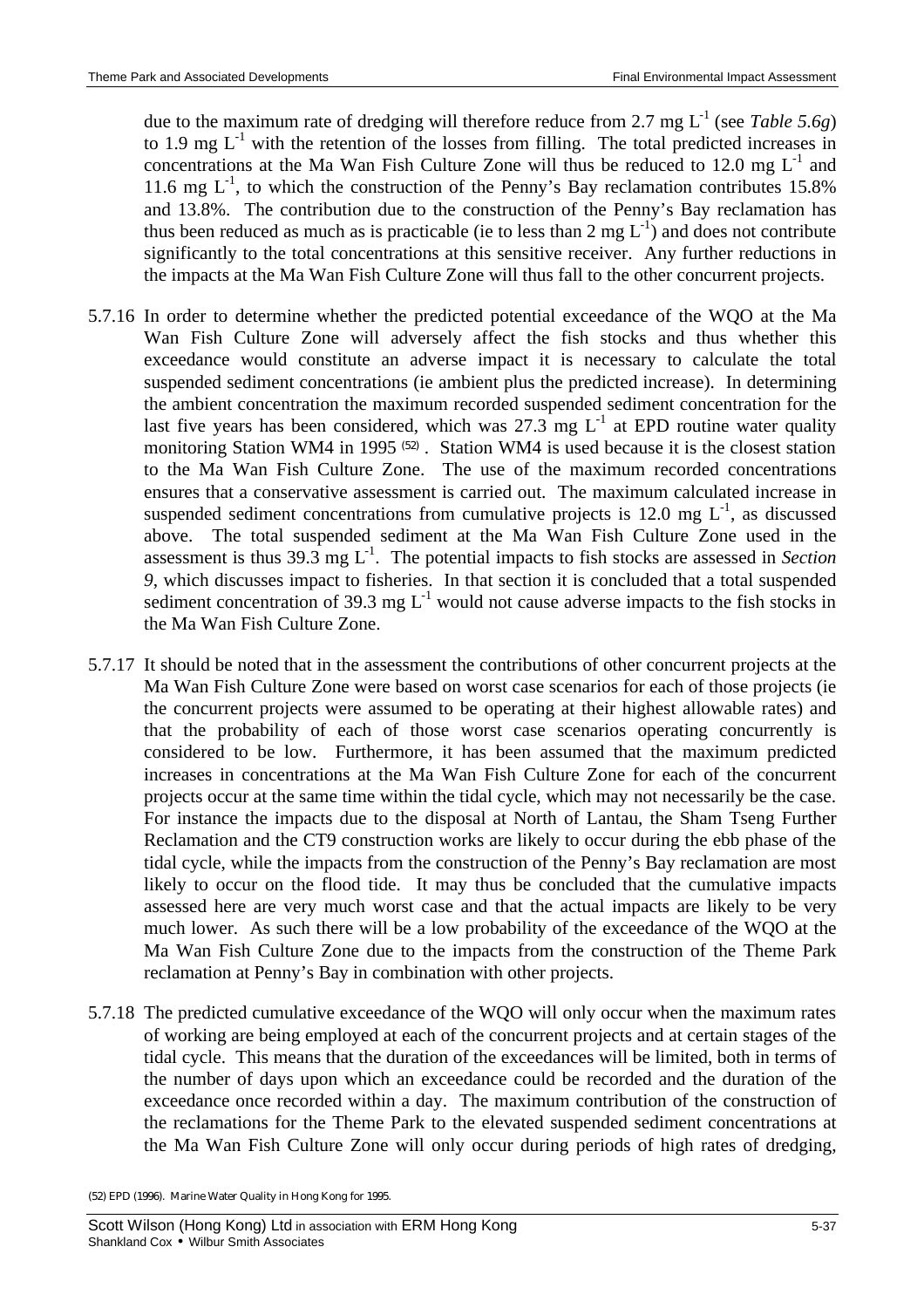which occur in the early parts of the reclamation formation within the first year of construction. The sediment plumes from the dredging activity would only be expected to impact the Ma Wan Fish Culture Zone on the flood phase of the tidal cycle, causing short duration 'spikes' in the suspended sediment concentrations. The duration of these spikes is likely to be less than 2 hours during each tidal cycle.

- 5.7.19 As there will be multiple projects occurring in areas in the vicinity of the Theme Park it has been recommended in the Environmental Monitoring and Audit (EM&A) Manual that an Environmental Projects Office (ENPO) be set up for the Project. The responsibility for employing further mitigation measures and the implementation of such measures for the above discussed sensitive receivers would be determined through the ENPO. This will ensure that there are no adverse impacts at the above discussed sensitive receivers.
- 5.7.20 In order to prevent cumulative impacts with the concurrent construction of the Route 10 Toll Plaza the seawalls along the eastern side of the Phase II reclamation (see *Figure 5.6b*) should be constructed to above the water surface prior to the commencement of the works for the Route 10 Toll Plaza.

# **LAND BASED CONSTRUCTION ACTIVITIES**

5.7.21 In this section appropriate on-site measures are defined to minimise potential impacts, which will be sufficient to prevent adverse impacts to water quality from land based construction activities, including those for the Theme Park and for the road and rail links. These measures are appropriate for general land based construction activities. However, specific measures associated with the Penny's Bay Rail Link (PBRL) are detailed in *Annex M*, which contains the EIA for the PBRL.

# *Surface Run-off*

- 5.7.22 Surface run-off from the Theme Park construction site should be directed into storm drains via adequately designed sand/silt removal facilities such as sand traps, silt traps and sediment basins. Channels, earth bunds or sand bag barriers should be provided on site to properly direct stormwater to such silt removal facilities. Catchpits and perimeter channels should be constructed in advance of site formation works and earthworks.
- 5.7.23 Silt removal facilities, channels and manholes should be maintained and the deposited silt and grit should be removed regularly, at the onset of and after each rainstorm to ensure that these facilities are functioning properly at all times.
- 5.7.24 If excavation cannot be avoided during rainy seasons, temporarily exposed soil surfaces should be covered e.g. by tarpaulin, and temporary access roads should be protected by crushed stone or gravel, as excavation proceeds. Intercepting channels should be provided (e.g. along the crest/edge of the excavation) to prevent storm runoff from washing across exposed soil surfaces. Arrangements should always be in place to ensure that adequate surface protection measures can be safely carried out well before the arrival of a rainstorm.
- 5.7.25 Earthworks final surfaces should be well compacted and the subsequent permanent work or surface protection should be carried out as soon as practical after the final surfaces are formed to prevent erosion caused by rainstorms. Appropriate intercepting channels should be provided where necessary. Rainwater pumped out from trenches or foundation excavations should be discharged into storm drains via silt removal facilities.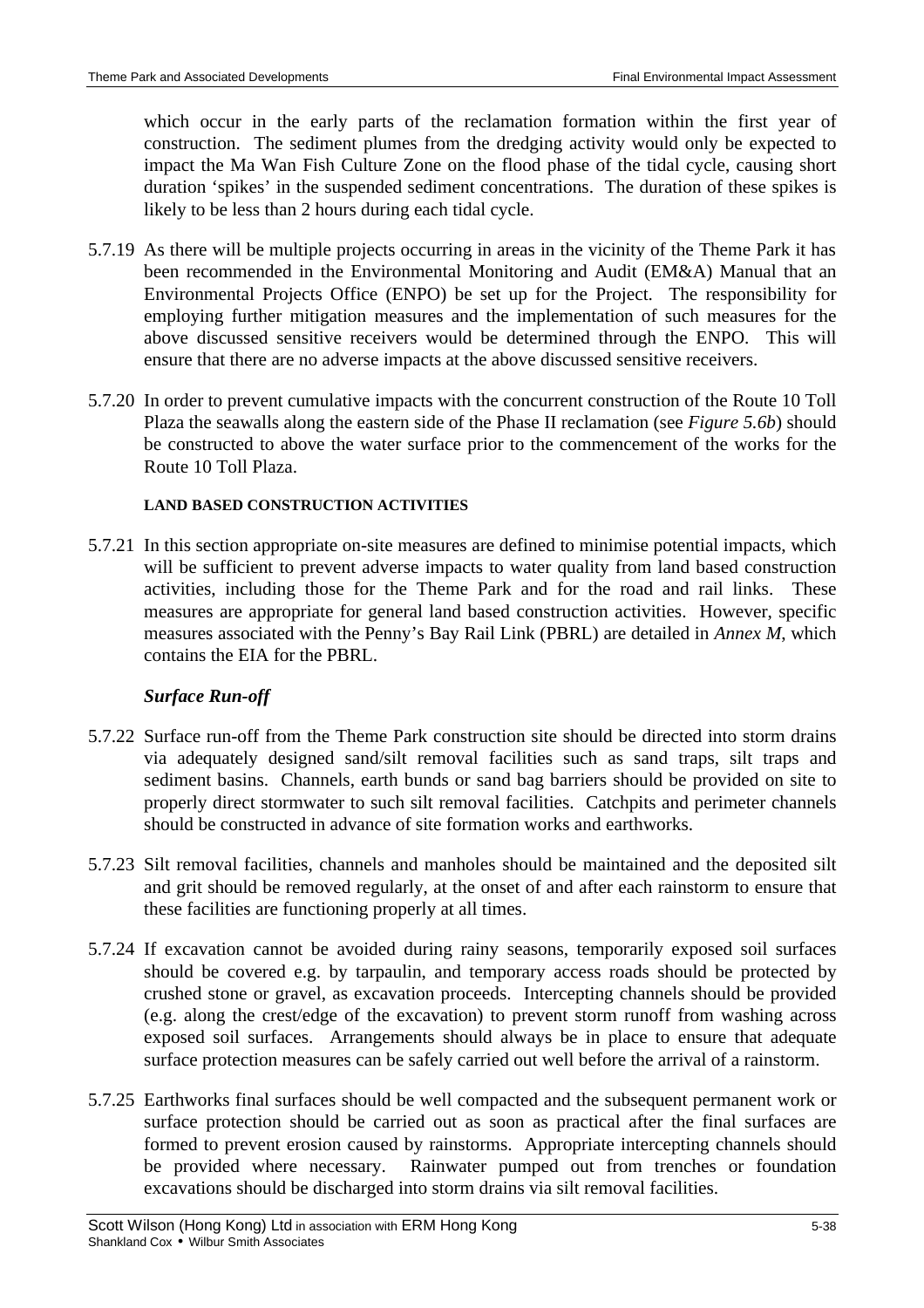- 5.7.26 Open stockpiles of construction materials (e.g. aggregates and sand) on site should be covered with tarpaulin or similar fabric during rainstorms. Measures should be taken to prevent the washing away of construction materials, soil, silt or debris into any drainage system.
- 5.7.27 Manholes (including any newly constructed ones) should always be adequately covered and temporarily sealed so as to prevent silt, construction materials or debris from getting into the drainage system, and to prevent storm run-off from getting into foul sewers. Discharges of surface run-off into foul sewers must always be prevented in order not to unduly overload the foul sewerage system.

## *Excavation for the Artificial Lake*

5.7.28 The sediments to be excavated for construction of the artificial lake have been found to be contaminated with products associated with the shipyard in Penny's Bay. The above described measures for controlling run-off from the construction site will be sufficient to prevent any contaminated sediments from being carried into the stormwater drains and discharged to marine waters. Any particular measures for handling and disposal of these sediments are described in *Section 6*, which assesses waste management.

### *Groundwater*

5.7.29 Groundwater pumped out of wells, etc. for the lowering of ground water level in foundation construction, such as that required for new buildings, should be discharged into storm drains after being passed through appropriate silt removal facilities.

### *Wheel Washing Water*

5.7.30 All vehicles and plant should be cleaned before they leave the construction site to ensure that no earth, mud or debris is deposited by them on roads. A wheel washing bay should be provided at every site exit, if practicable, and wash-water should have sand and silt settled out or removed before being discharged into the storm drains. The section of construction road between the wheel washing bay and the public road should be paved with backfall to reduce vehicle tracking of soil and to prevent site run-off from entering public road drains.

### *Wastewater from Building Construction*

5.7.31 Wastewater generated from concreting, plastering, internal decoration, cleaning work and other similar activities, should undergo large object removal by installing bar traps at the drain inlets. It is not considered necessary to carry out silt removal due to the small quantities of water involved. Similarly, pH adjustment of such water is not considered necessary due to the small quantities and the fact that the water is only likely to be mildly alkaline.

### *Wastewater from Site Facilities*

5.7.32 Sewage from toilets, kitchens and similar facilities should be discharged into a foul sewer or chemical toilets should be provided. Should the use of chemical toilets be necessary then these should be provided by a licensed contractor, who will be responsible for appropriate disposal and maintenance of these facilities. Wastewater collected from canteen kitchens,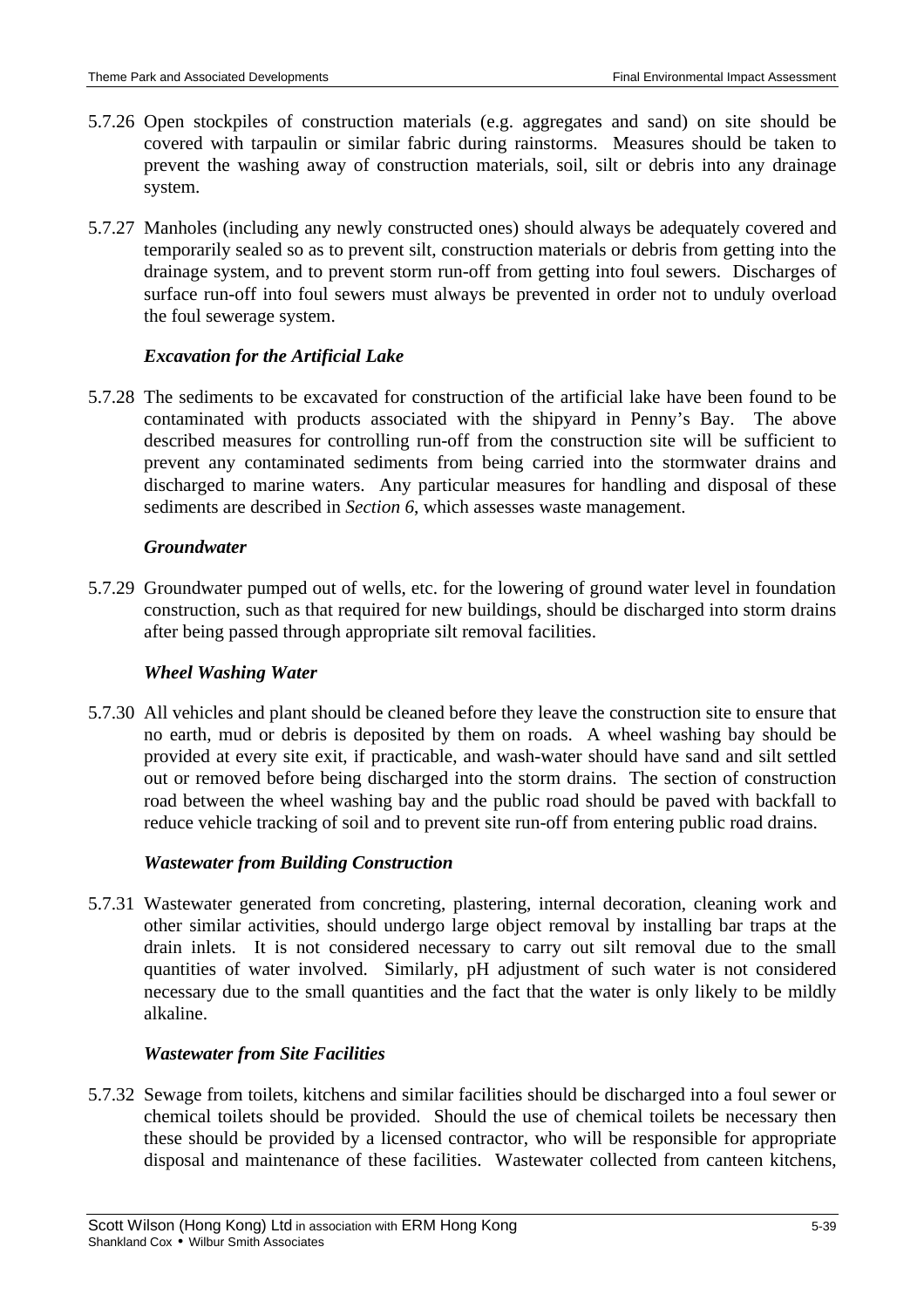including that from basins, sinks and floor drains, should be discharged into foul sewers via grease traps.

5.7.33 Vehicle and plant servicing areas, vehicle wash bays and lubrication bays should, as far as possible, be located within roofed areas. The drainage in these covered areas should be connected to foul sewers via a petrol interceptor. Oil leakage or spillage should be contained and cleaned up immediately. Waste oil should be collected and stored for recycling or disposal, in accordance with the *Waste Disposal Ordinance*.

## *Storage and Handling of Oil, Other Petroleum Products and Chemicals*

5.7.34 All fuel tanks and chemical storage areas should be provided with locks and be sited on sealed areas. The storage areas should be surrounded by bunds with a capacity equal to 110% of the storage capacity of the largest tank to prevent spilled oil, fuel and chemicals from reaching the receiving waters. The Contractors should prepare guidelines and procedures for immediate clean-up actions following any spillages of oil, fuel or chemicals. Surface run-off from bunded areas should pass through oil/grease traps prior to discharge to the stormwater system.

# **5.8 ASSESSMENT METHODOLOGY - OPERATION**

- 5.8.1 The assessment of the impacts to water quality from the operation of the Theme Park is split into four main aspects.
	- The surrounding marine waters:
	- The artificial lake;
	- The adequacy of the sewerage system, including the Siu Ho Wan Sewage Treatment Works (STW); and
	- The road and rail links.

### **MARINE WATERS**

5.8.2 The operation of the Theme Park will have the potential to affect the water quality of the surrounding marine waters in two ways, by changing the hydrodynamics and through the discharges of pollutants from the Theme Park. The impacts to hydrodynamics and the discharge of sewage effluents and stormwater from the Theme Park have been assessed through computational modelling. The impacts from the potential discharge of toxic substances (residual chlorine, pesticides and herbicides) have been assessed qualitatively.

### *Hydrodynamics*

5.8.3 The formation of the reclamations for the Theme Park at Penny's Bay and Yam O have the potential to affect tidal current patterns and tidal discharges, which could affect water quality over a wide area and local sediment erosion/deposition patterns in the vicinity of the reclamations. In order to assess the effects of the reclamations on tidal current patterns and discharges computational hydraulic modelling has been undertaken using the Delft 3D-FLOW hydrodynamic model. This model calculates flow and transport phenomena resulting from tidal and meteorological forcing by solving the unsteady shallow water equations of continuity and momentum. The main application of Delft3D-FLOW is the threedimensional simulation of tidal and wind driven flows, including the effect of density differences due to non-uniform temperature and salinity distributions in shallow seas, coastal areas, estuaries, rivers and lakes. The model aims to simulate flow phenomena where the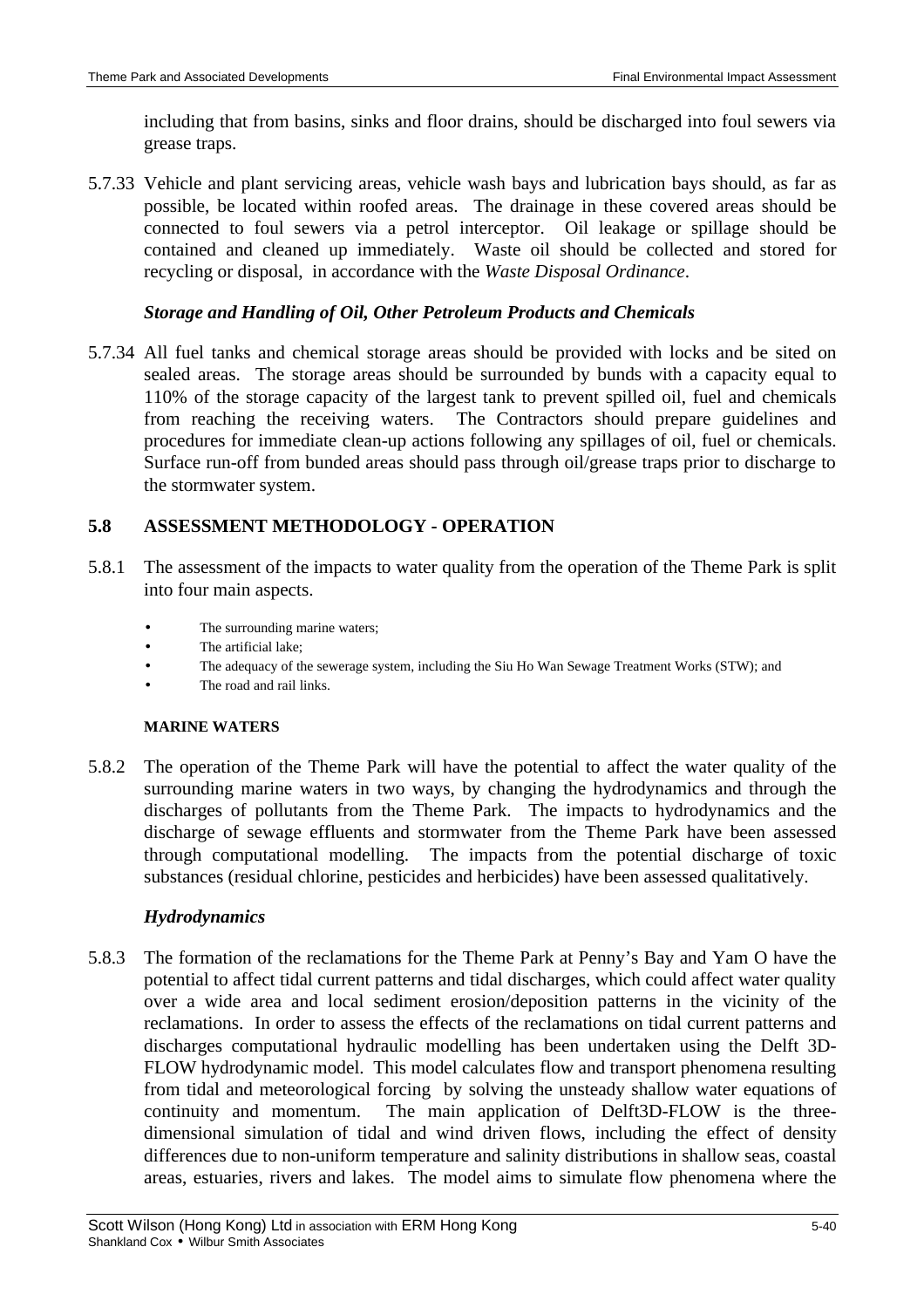horizontal length scales are significantly larger then the vertical scales. This model is , therefore, suited to simulating the complex hydrodynamic conditions in the Hong Kong SAR waters and the Pearl River estuary.

- 5.8.4 The hydrodynamic modelling for this Study was based on the model which was originally set up, calibrated and validated for the Hong Kong SAR Government (53). This model, known as the Upgrade Model, covers the whole of the Hong Kong SAR waters, the Pearl River estuary, Mirs Bay, the Lema Channel and stretches of the South China coastline to the west of Macau and to the east of Mirs Bay. This model has recently been updated using an extensive new field data set (54), which has resulted in an improved representation of the hydraulics of the Hong Kong SAR waters.
- 5.8.5 The grid of the updated model was refined in the vicinity of the reclamations at Penny's Bay and Yam O to provide an improved representation of the features of the reclamations. The overall model grid is shown in *Figure 5.8a* and the detail of the model grid around Lantau Island is shown in *Figure 5.8b*. The hydrodynamic model has been used to simulate two scenarios, which are defined below. Each of the scenarios was simulated for 15 day springneap tidal cycles in the wet and dry seasons.
	- Baseline, corresponding to all planned reclamations in 2012; and
	- Completed, including the reclamations at Penny's Bay and Yam O.
- 5.8.6 The reclamations in the Baseline Scenario were defined with reference to those adopted for the study *Update on Cumulative Water Quality and Hydrological Effect of Coastal*  Development and Upgrading of Assessment Tool<sup>(55)</sup>. Major future reclamations and developments, which are included in the baseline are as follows.
	- Tuen Mun Port;
	- Tung Chung and Tai Ho reclamations;
	- Siu Lam Typhoon Shelter;
	- Tang Lung Chau Dangerous Goods Anchorage;
	- Container Terminal 9;
	- Tsuen Wan Bay Further Reclamation, including the reclamation for the KCRC West Rail;
	- Sham Tseng Further Reclamation;
	- Peng Chau Typhoon Shelter;
	- Kowloon Point Reclamation;
	- Green Island Reclamation;
	- Central-Wanchai reclamations;
	- South East Kowloon Reclamation;
	- Tseung Kwan O reclamations;
	- Hongkong Electric Lamma Extension on western Lamma Island; and
	- The bridges for Crosslinks and Route 10.
- 5.8.7 Based on the most recently available information the following modifications were made to the reclamations and developments included in the study *Update on Cumulative Water Quality and Hydrological Effect of Coastal Development and Upgrading of Assessment Tool*.

(54) Hyder Environmental (1999). Update on Cumulative Water Quality and Hydrological Effect of Coastal Developments and Upgrading of Assessment, Calibration and Verification of the Hydrodynamic Model. (55) Hyder Environmental (1999). *Op cit*.

<sup>(53)</sup> Delft Hydraulics (1998). Upgrading of the Water Quality and Hydraulic Mathematical Models. Final Model Calibration and Validation Report; Part 2, Hydraulic Validation and WQ Calibration.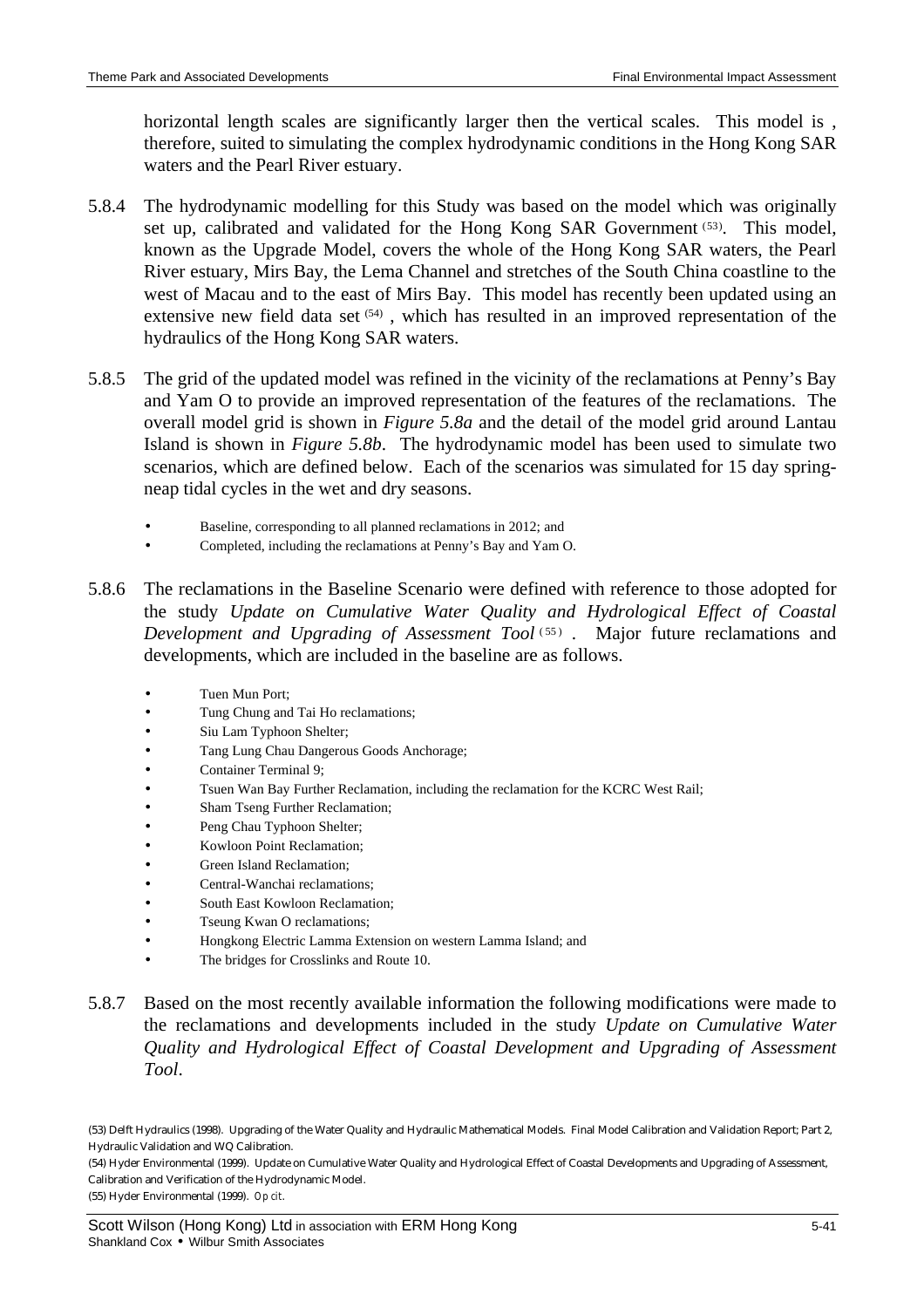- The layouts of the Tseung Kwan O reclamations were modified to account for a revised Area 131 and an extension of reclamations up to the cross bay bridge;
- The island reclamation in Tung Chung Bay was deleted;
- The layout of the South East Kowloon reclamation was reduced to account for the new planning proposals for the area;
- A reclamation was introduced on the western side of Lamma Island for a proposed Waste to Energy Incineration Facility; and
- The West Lamma Breakwater was deleted from the Baseline scenario, which would only be necessary once any proposed container terminals were constructed in the vicinity of Kau Yi Chau.
- 5.8.8 The layouts for the Penny's Bay and Yam O reclamations were defined as part of this Study.

#### *Water Quality*

- 5.8.9 During the operation of the Theme Park discharges of waste water will occur in the form of sewage effluents and storm water. The sewage effluent will be transported to the Siu Ho Wan Sewage Treatment Works (STW) for treatment and subsequent disposal to the marine waters via a submarine outfall, which discharges to the south east of the Brothers islands. Storm water will be discharged to the marine waters to the south and east of the Theme Park reclamation at Penny's Bay via a number of culverts. Both of these discharges will increase the pollutant loads to the receiving marine waters and have the potential to cause adverse impacts to water quality. Also, the changes in hydrodynamics associated with the formation of the reclamation may have the potential to affect water quality.
- 5.8.10 In order to study the above described impacts computational modelling has been carried out using the Delft3D-WAQ water quality model. The model simulates water quality processes in three dimensions. The model includes such parameters as dissolved oxygen, bacteria, nutrients, phytoplankton and suspended sediments. Physical processes, such as the exchange of oxygen with the atmosphere and the setting of suspended substances, are included. Biochemical processes simulated in the model include nitrification, algal growth and decay and the decay of organic matter, which affect dissolved oxygen concentrations. Hydrodynamic data for the water quality model is provided by the Delft3D-Flow hydrodynamic model.
- 5.8.11 The water quality model used in this Study is based on the model which was originally set up, calibrated and validated for the Hong Kong SAR Government (56) . This model has the same coverage as the hydrodynamic model, which includes the whole of the Hong Kong SAR marine waters, the Pearl River estuary, Mirs Bay and the Lema Channel. Like the hydrodynamic model, the water quality model has recently been updated during the study *Update on Cumulative Water Quality and Hydrological Effect of Coastal Developments and Upgrading of Assessment Tool*.
- 5.8.12 The water quality model uses the grid of the hydrodynamic model as a basis, as shown in *Figures 5.8a* and *5.8b*, but in order to make the simulations more efficient the grid is aggregated by a factor of 2 in the horizontal plane for the areas remote from the Theme Park reclamation. In the vicinity of the Theme Park reclamations the hydrodynamic grid remains

<sup>(56)</sup> Delft Hydraulics (1998). *Op cit*.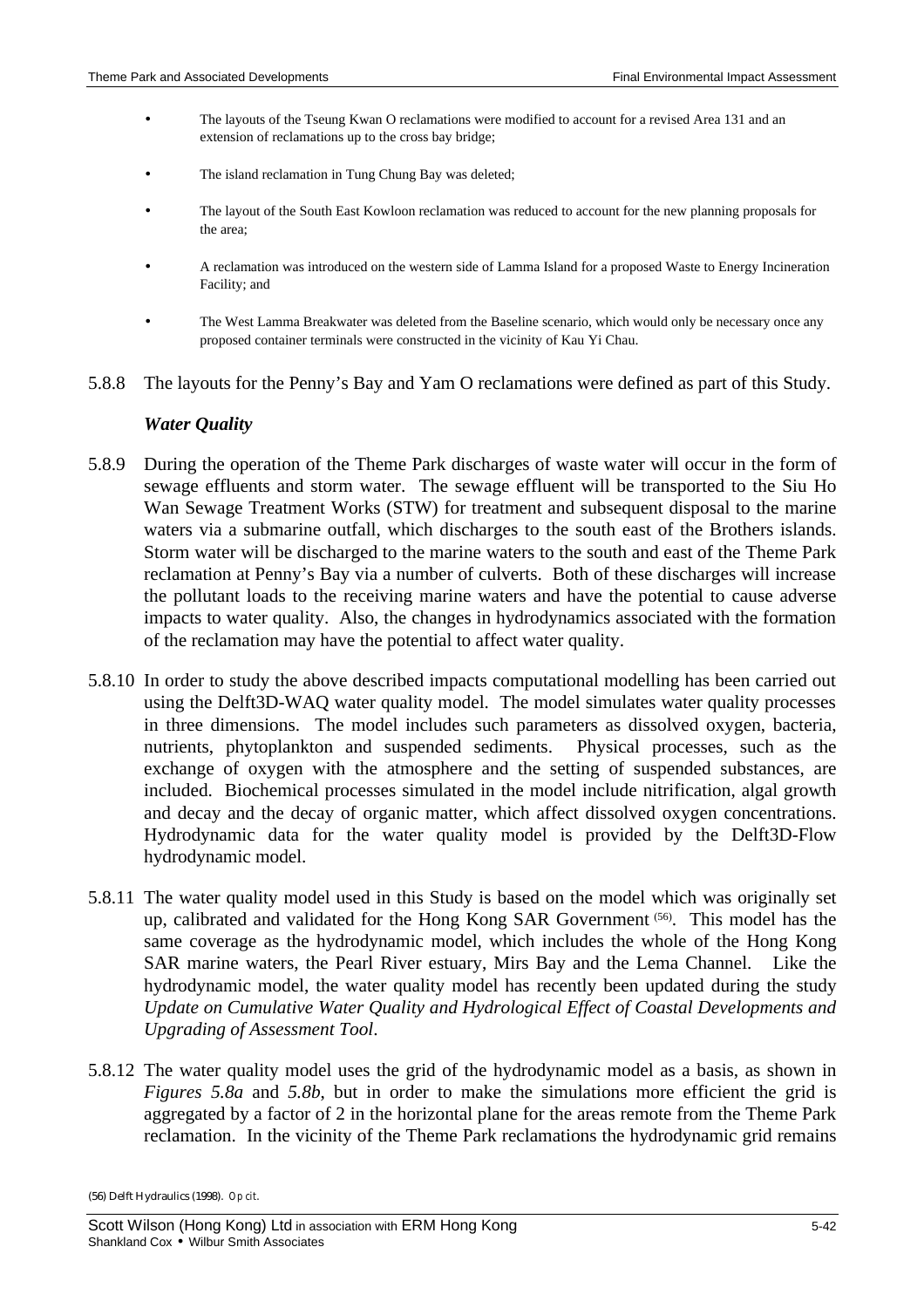unaggregated so that the a good representation of the reclamations is achieved. The grid for the water quality model is shown in *Figure 5.8c*. In the vertical there is an aggregation of the ten layers used in the hydrodynamic model to five layers with relative thicknesses of 10%-20%-20%-30%-20% of the water depth from the surface to the bed.

- 5.8.13 The water quality model has been used to simulate a complete year so that long term temporal variations in various water quality parameters may be determined. Input hydrodynamic data has been provided by aggregating the results from the Delft 3D-Flow model for the 15 day spring-neap tidal cycles in the wet and dry seasons.
- 5.8.14 The water quality model has been used to simulate two scenarios, as follows.
	- Baseline, corresponding to all pollutant discharges in 2012; and
	- Completed, including the discharges from the Theme Park reclamations.
- 5.8.15 A comparison between the two scenarios will enable the effects of the operation of the Theme Park on water quality to be determined.
- 5.8.16 During operation of the Theme Park there are proposed to be nightly fireworks displays. The majority of the residue from the spent fireworks is likely to fall onto the Theme Park and may then be transported to the surrounding marine waters. The assessment has focussed devising measures to prevent adverse impacts to water quality from the discharge of fireworks residue.

### *Uncertainties in Assessment Methodology*

- 5.8.17 Quantitative uncertainties in the hydrodynamic and water quality modelling should be considered when making an evaluation of the modelling predictions. For the hydrodynamic modelling these are considered to be negligible for the following reasons.
	- The computational grid is sufficiently refined to provide representative simulations results;
	- The model has been calibrated and validated to provide reliable predictions of hydrodynamics in the areas affected by the Theme Park reclamations; and
	- The simulations comprise a sufficient spin up period of 8 days so that the initial conditions do not affect the results.
- 5.8.18 For the water quality modelling realistic worst case assumptions were made in deriving the input data for the model in order to provide conservative predictions of impacts. It is therefore possible that the input data for the relevant parameters may cause an overestimation of the water quality impacts. Some examples of the conservative nature of the input parameters are given below.
	- The upper bound estimates were used for the sewage effluent flows and pollutant concentrations from the Theme Park and from other developments on Lantau Island; and
	- The background pollutant loads have been derived from conservative population estimates, and may therefore over-predict the loads.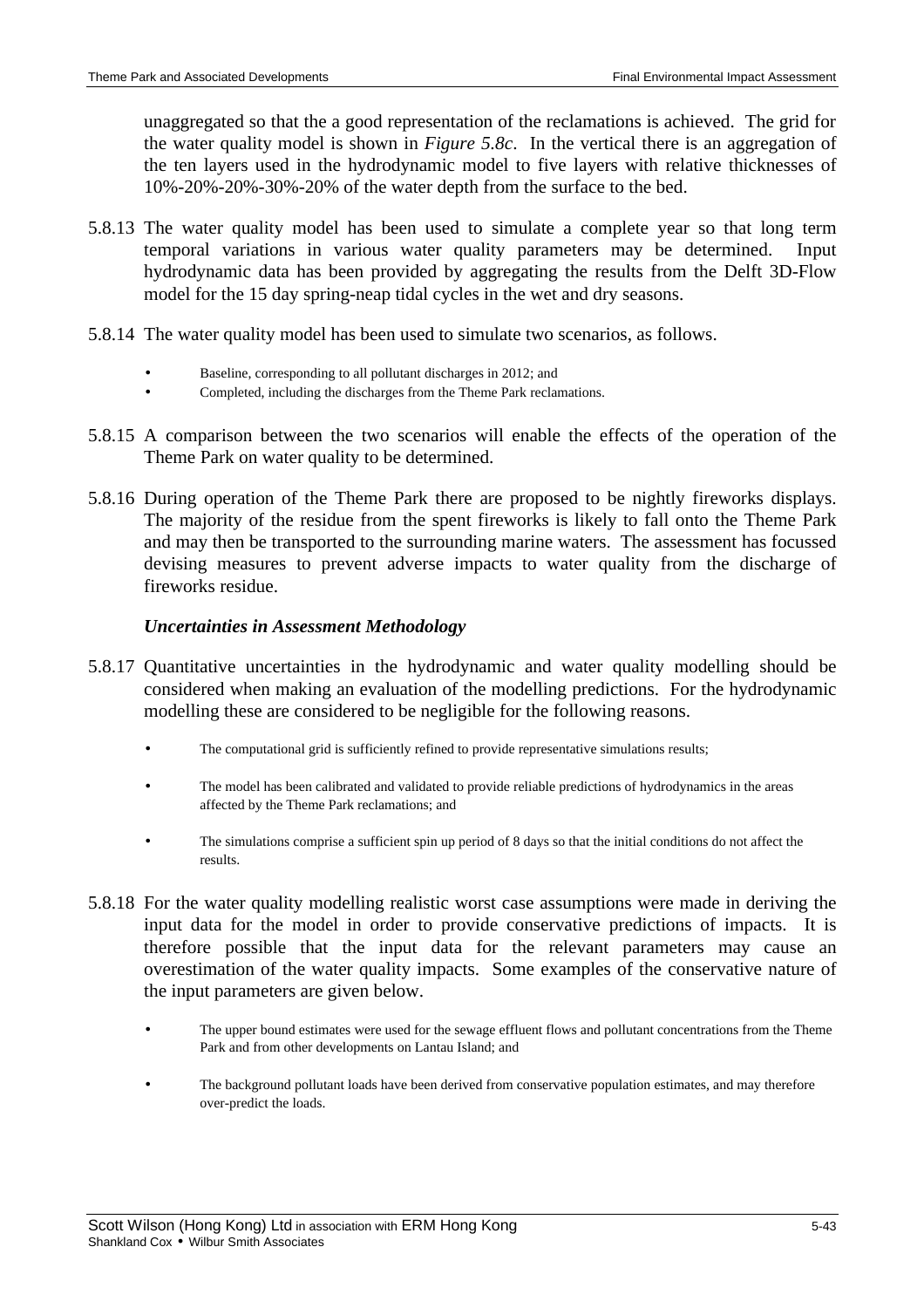### *Toxic Substances*

- 5.8.19 The operators of the Theme Park propose to use sodium hypochlorite to disinfect any waters used on attractions within the park. Sodium hypochlorite produces residual chlorine, which is a toxic substance and leads to the production of toxic by-products. The discharge of water containing high concentrations of residual chlorine and its by-products to marine waters should be avoided so as to prevent the build-up of such a toxic substance to a level at which harmful effects on marine organisms could occur. The assessment focuses on determining suitable measures to prevent the discharge of residual chlorine and its by-products.
- 5.8.20 It is likely that both pesticides and herbicides will be used on the landscaped areas of the Theme Park. As for residual chlorine, these substances are toxic and the discharge of such substances in significant quantities to the marine environment should be prevented. The assessment focuses on deriving suitable measures to prevent the discharge of pesticides and herbicides to the marine environment.

### *Territory Wide Assessment*

5.8.21 The hydrodynamic and water quality models cover the whole of Hong Kong waters, the Pearl River, Mirs Bay and the Lema Channel and as such are able to predict far field effects of the Theme Park on hydrodynamics and water quality. However, such wide ranging effects to water quality are unlikely and the assessment has focussed on the areas most likely to be affected, as shown on *Figure 5.3a*.

#### **ARTIFICIAL LAKE**

- 5.8.22 The artificial lake will serve three purposes as follows :
	- providing a water recreation area;
	- providing an aesthetically pleasing environment; and
	- providing a source of irrigation water for the Theme Park.
- 5.8.23 The assessment of water quality within the lake makes use of the above defined beneficial uses to determine acceptable water quality within the lake. The water quality within the lake has been examined by considering the potential sources of water and the quality of that water. It is envisaged that during the wet season stormwater run-off will be used to maintain the water level, while during periods of low rainfall in the dry season the water will be 'topped-up' with water from an external source. Suitable mitigation measures have been defined to maintain water quality within the lake so that beneficial uses of the lake will not be compromised.

#### **SEWERAGE SYSTEM**

- 5.8.24 The sewerage system is assessed in terms of three aspects, the adequacy sewerage pipes to carry sewage effluent from the Theme Park to the Siu Ho Wan STW, the capacity of the Siu Ho Wan Sewage Treatment Works (STW) and the potential for failure/emergency shut down of the sewerage system.
- 5.8.25 The adequacy of the sewerage pipes has been assessed by comparing the design capacity of the pipes with expected sewage effluent flows generated by the Theme Park. The sewage effluent flows for various stages of the Theme Park development have been provided by the operator, based on experience with similar facilities in other parts of the world.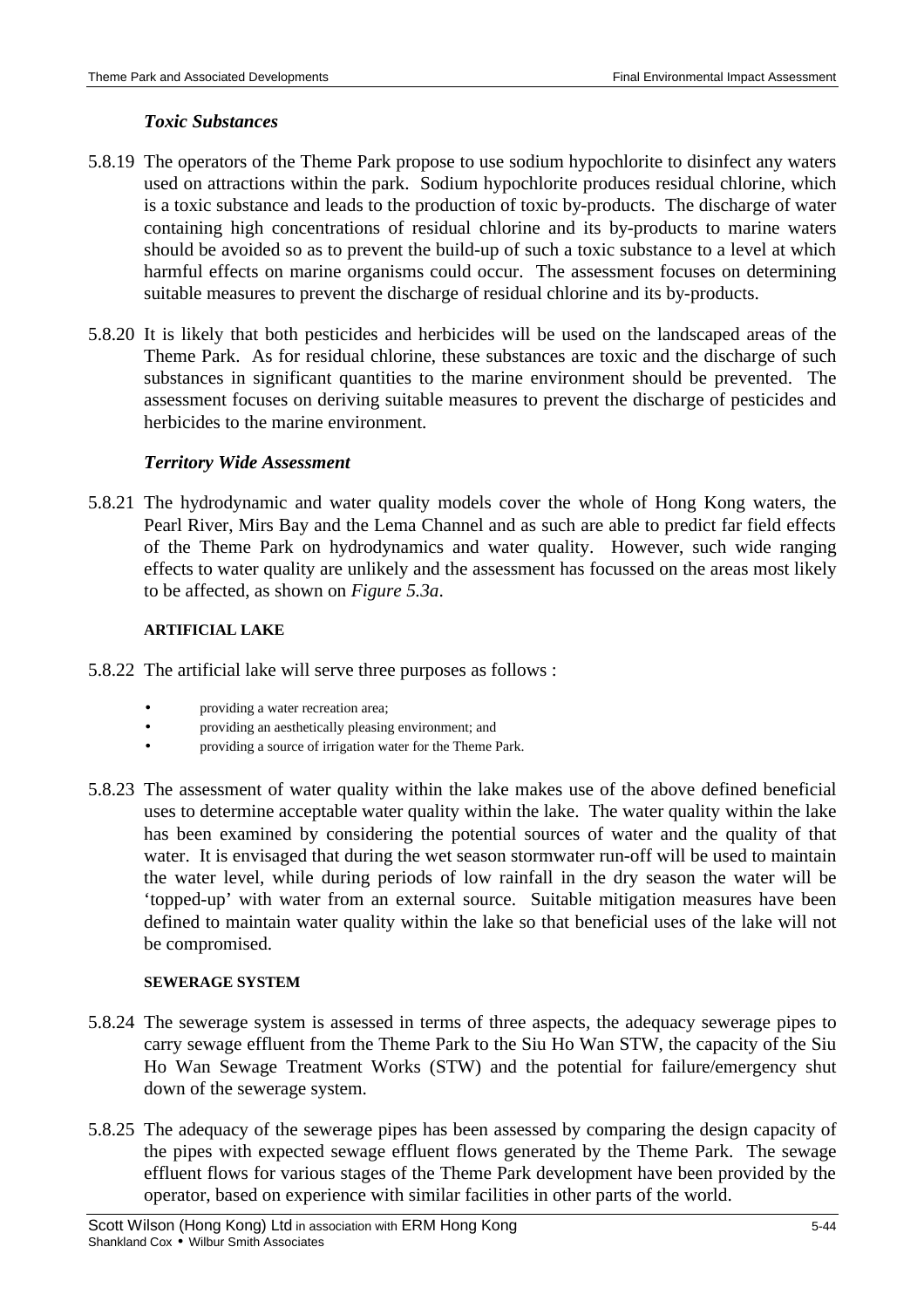- 5.8.26 The Siu Ho Wan STW is currently receiving effluent flows from the Hong Kong International Airport at Chek Lap Kok and from the Tung Chung New Town. In the future the STW will receive increased flows from these two areas as a result of the expansion of the airport and from the increased residential developments in Tung Chung and Tai Ho. It is also proposed to transport the sewage flows from Discovery Bay to the STW, as well as, ultimately, the flows from Mui Wo on the southern side of Lantau Island. An upgrade to the Siu Ho Wan STW is currently being designed to cater for these increased flows. Originally the design had been carried out assuming that sewage effluents from the potential Container Terminals 10 and 11 in Penny's Bay and from Peng Chau would be carried to the STW. However, the planned Container Terminals 10 and 11 have now been replaced by the Theme Park development and it is no longer planned to connect Peng Chau to the STW. It will be necessary to determine whether the changes in the land use in Penny's Bay will result in the sewage flows to the Siu Ho Wan STW exceeding the design capacity. Both the flows from the initial phases of the Theme Park and the ultimate development are considered using sewage effluent flows provided by the Theme Park operator.
- 5.8.27 Either the failure of the sewerage system or the emergency shut down of the system will result in the discharge of untreated sewage effluent to the marine waters surrounding the Theme Park. The potential for such discharges is considered and suitable measures have been devised to minimise the risk of such occurrences and reduce the duration of these discharges should they occur.

#### **ROAD AND RAIL LINKS**

5.8.28 The operational design of the road and rail links have been reviewed to determine where there may be the potential for impacts to water quality to occur and suitable measures devised to mitigate the potential impacts.

### **5.9 IDENTIFICATION OF ENVIRONMENTAL IMPACTS - OPERATION**

- 5.9.1 The identification of potential impacts to water quality from the operation of the Theme Park is split into four main aspects.
	- The surrounding marine waters;
	- The artificial lake;
	- The adequacy of the sewerage system, including the Siu Ho Wan Sewage Treatment Works (STW); and
	- Road and rail links.

#### **MARINE WATERS**

5.9.2 The operation of the Theme Park will have the potential to affect the water quality of the surrounding marine waters in two ways, by changing the hydrodynamics and through the discharges of pollutants from the Theme Park.

### *Hydrodynamics*

5.9.3 Impacts to the hydrodynamic regime of the waters surrounding the Theme Park reclamations may be caused by the presence of the reclamations altering tidal currents. These changes may be in the form of increased current speeds in some areas and decreased speeds in others. Impacts may also occur to the discharge rates in the region surrounding the reclamations, which include the flow channel into and out of the Western Harbour and Victoria Harbour.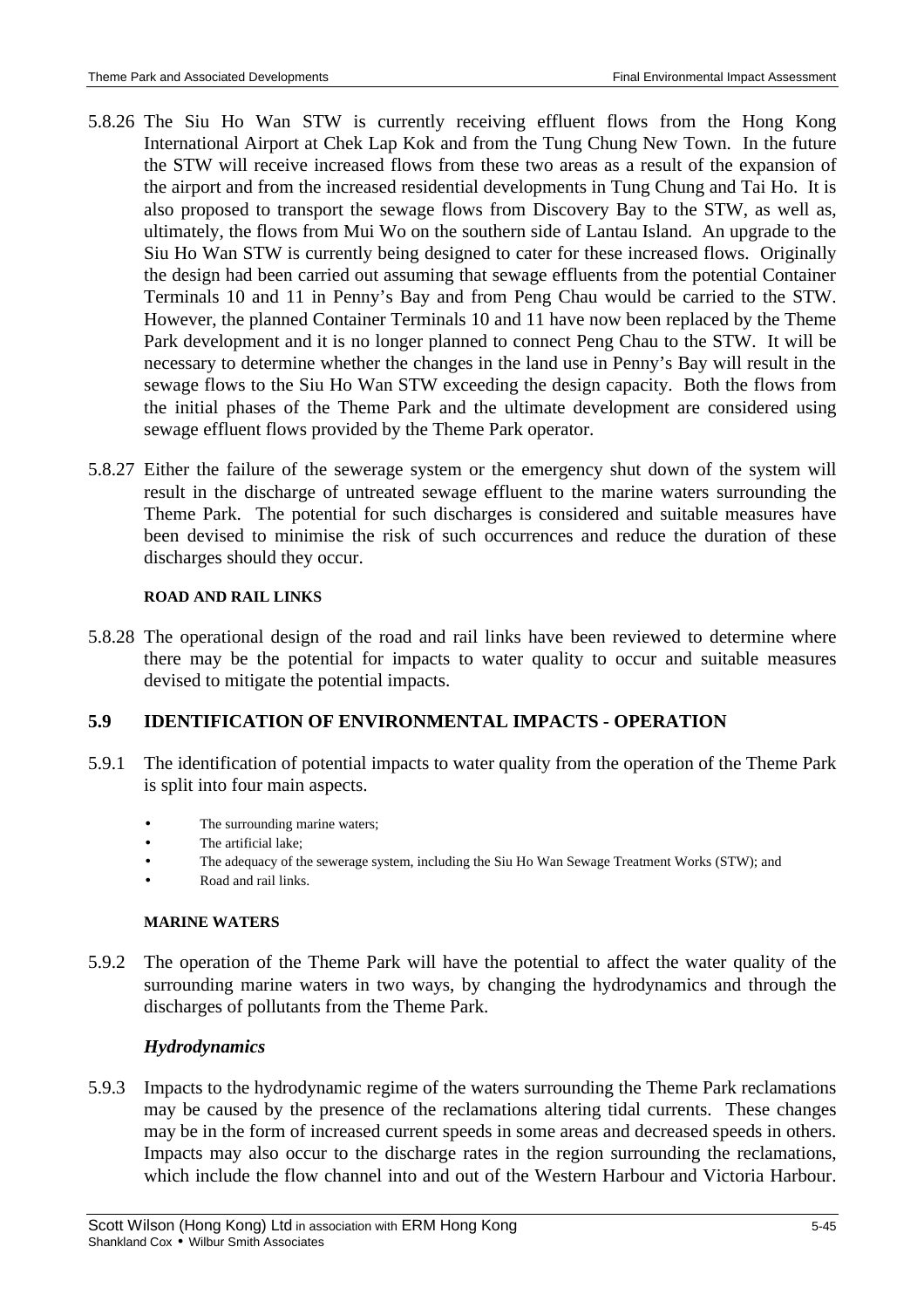Any changes in tidal discharge would be important as they would indicate changes in the flushing capacity of the region, which could in turn affect water quality. An indicator of the effects on water quality of any changes to flushing capacity is salinity, which effectively acts as a conservative tracer and changes in concentration of salinity could be represent of changes in other water quality parameters. A cause for concern in terms of changes to flushing would be the areas to the west of the Penny's Bay reclamation, including Discovery bay and Sze Pak Wan, becoming poorly flushed because of a sheltering effect of the reclamation and thus leading to a deterioration in water quality. Such an impact would be undesirable due to the recreational uses of this area.

- 5.9.4 In order to address the above described potential impacts the following analyses have been carried out.
	- Calculation of instantaneous, residual and average discharges through major flow channels;
	- Presentation of tidal current vectors; and
	- Presentation of contours of salinity.
- 5.9.5 The model results have been processed to calculated residual and average flood and ebb discharges through major flow channels for each of the wet and dry season simulations. The locations of the flow channels are shown on *Figure 5.9a* and have been selected to represent the flows into and out the areas where the Theme Park reclamations at Penny's Bay and Yam O may affect global hydrodynamics. At these same cross section graphs of instantaneous and accumulated discharges have been plotted for each of the wet and dry seasons. A comparison of the discharges for the Baseline and Completed Scenarios determines the effects of the reclamations on tidal discharges. This is an important factor as the rate at which pollutants are transported out of a particular body of water is related to the discharge rate.
- 5.9.6 Tidal current vectors have been plotted for each of the scenarios to determine the effects of the reclamations on tidal current speeds and directions. The vectors have been plotted for two instances during the tidal cycle, a falling (ebb) tide and a rising (flood) tide. The vectors have been produced for a spring tide only because the current speeds will be higher than those on a neap tide and any changes in speed and direction will therefore be most noticeable. For the wet season spring tide the vectors have been produced for the surface and bed layers as the wet season stratification results in differences in current speeds and directions between the surface and bed. In addition, contours of salinity are included on the wet season vector plots. The vectors for the dry season spring tide have been produced for the surface only as the waters are well mixed and there is little vertical difference in the tidal currents. No contours of salinity have been produced for the dry season tide as there is not expected to be significant spatial or vertical variations in salinity.

# *Water Quality*

5.9.7 During the operational phase of the Theme Park sewage effluents from the Theme Park will be collected and transported to the Siu Ho Wan Sewage Treatment works via sub-surface sewerage pipelines. The effluents will be treated at the Siu Ho Wan STW and discharged to the marine waters to the north of the STW via a submarine outfall. In the future, during the operation of the Theme Park, the Siu Ho Wan STW will treat also effluents from the Chek Lap Kok airport, the Tung Chung and Tai Ho developments and Discovery Bay. The increase in the treated effluent flows and loads from the Siu Ho Wan STW as a result of the sewage generated by the Theme Park will have the potential to cause adverse impacts to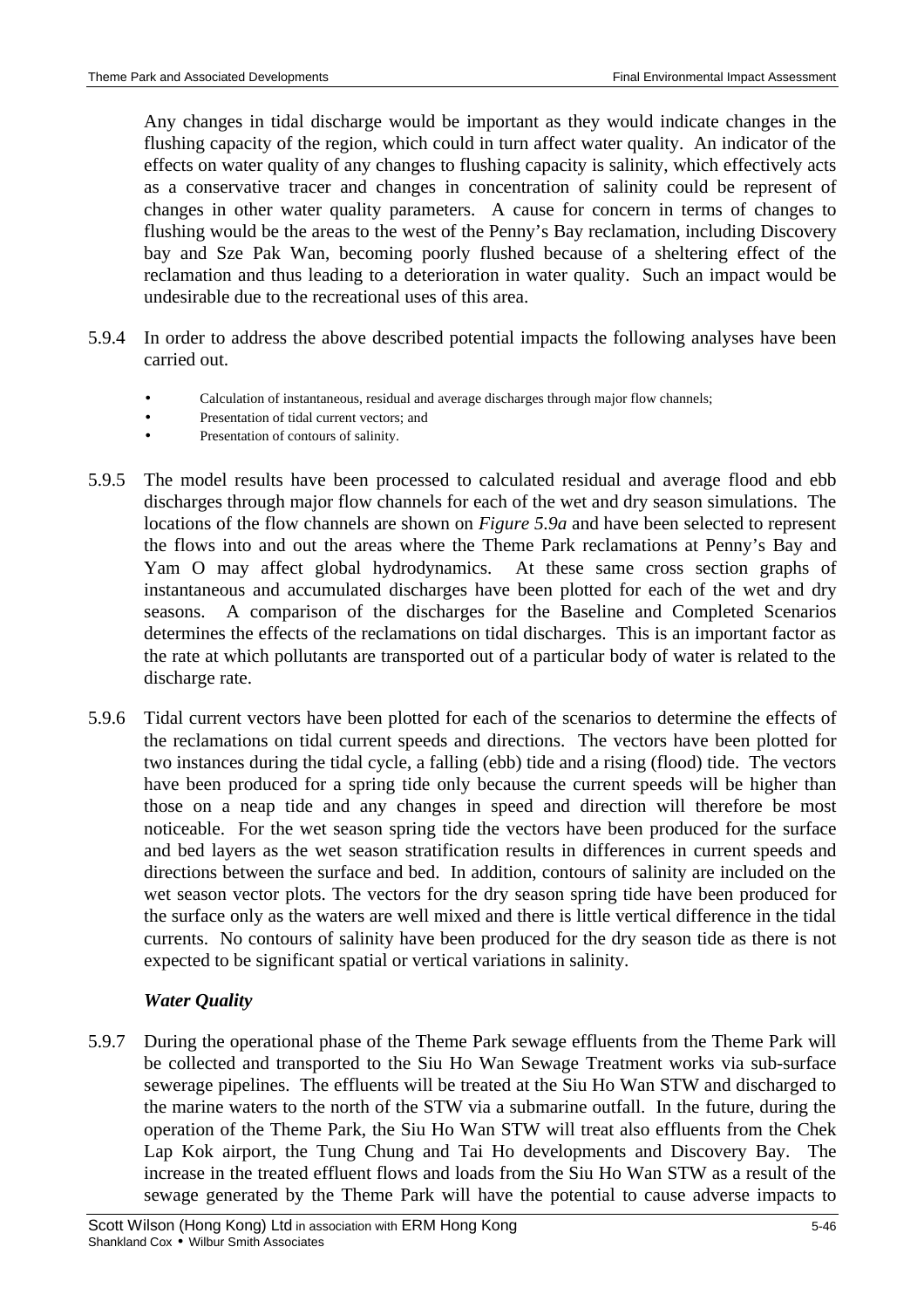water quality. Stormwater run-off from the Theme Park developments areas will be discharged to the marine waters to the south and east of the Theme Park at Penny's Bay via culverts. The stormwater may contain contaminants, which would have the potential to cause adverse impacts to water quality, most likely in the immediate vicinity of the discharge points due to the relatively low flow rates from these culverts. In order to determine the impacts on water quality from the increased discharges treated sewage effluents and storm water detailed water quality modelling has been carried out for two scenarios, Baseline and Completed.

- 5.9.8 The pollution loads for the baseline scenario, including sewage effluents and storm water discharges were derived from the pollution load inventory produced as part of the study *Update on Cumulative Water Quality and Hydrological Effect of Coastal Developments and Upgrading of Assessment Tool*. This data was used because it provides the most up to date information on pollution loads to the whole of the Hong Kong SAR marine waters and the Pearl River Estuary. The key features of the pollution load inventory, which affect the water quality in the vicinity of the Theme Park reclamations are the assumptions that the Peng Chau STW continues to discharge off Tai Lei and that the Strategic Sewage Disposal Scheme Phases I-IV, including the long sea outfall, have been implemented. Should adverse impacts to water quality be found to be occurring to the south of the Theme Park, which are attributable to the continued discharge of treated sewage effluents from the Peng Chau STW, then it may be necessary to consider devising alternate discharge locations for the treated sewage effluent.
- 5.9.9 As part of this Study the flows and loads from the Siu Ho Wan STW have been examined and modified to better reflect the expected conditions in 2012 without the additional flows from the Theme Park. At this time the Siu Ho Wan STW is expected to be receiving flows from the Chek Lap Kok airport, the Tung Chung and Tai Ho developments and Discovery Bay. Data on the influent flows and quality from the Chek Lap Kok airport and the Tung Chung and Tai Ho developments have been obtained from the *Final Design Memorandum* for the Siu Ho Wan STW. The influent flows and loads from Discovery Bay have been estimated assuming a population of  $25,000$   $(57)$ , which is the expected ultimate development for the area and are based on the unit flow factors for domestic sewage in the Drainage Services Department *Sewerage Design Manual*<sup>(58)</sup>. The treated effluent quality from the Siu Ho Wan STW has been calculated assuming a removal efficiencies of 70% for suspended solids and 55% for biochemical oxygen demand and a discharge concentration of *E. coli* of  $20,000$  cfu  $100 \text{mL}^{-1}$  (59). The influent flows and loads to the Siu Ho Wan STW for the Baseline scenario are shown in *Table 5.9a* and the resulting treated effluent flows and loads are shown in *Table 5.9b*.

(59) Communication with the Sewage Infrastructure Group of the Environmental Protection Department of the HKSAR Government

Scott Wilson (Hong Kong) Ltd in association with ERM Hong Kong 5-47 Shankland Cox • Wilbur Smith Associates

<sup>(57)</sup> Communication with the Planning Department of the HKSAR Government.

<sup>(58)</sup> Drainage Services Department. Sewerage Manual.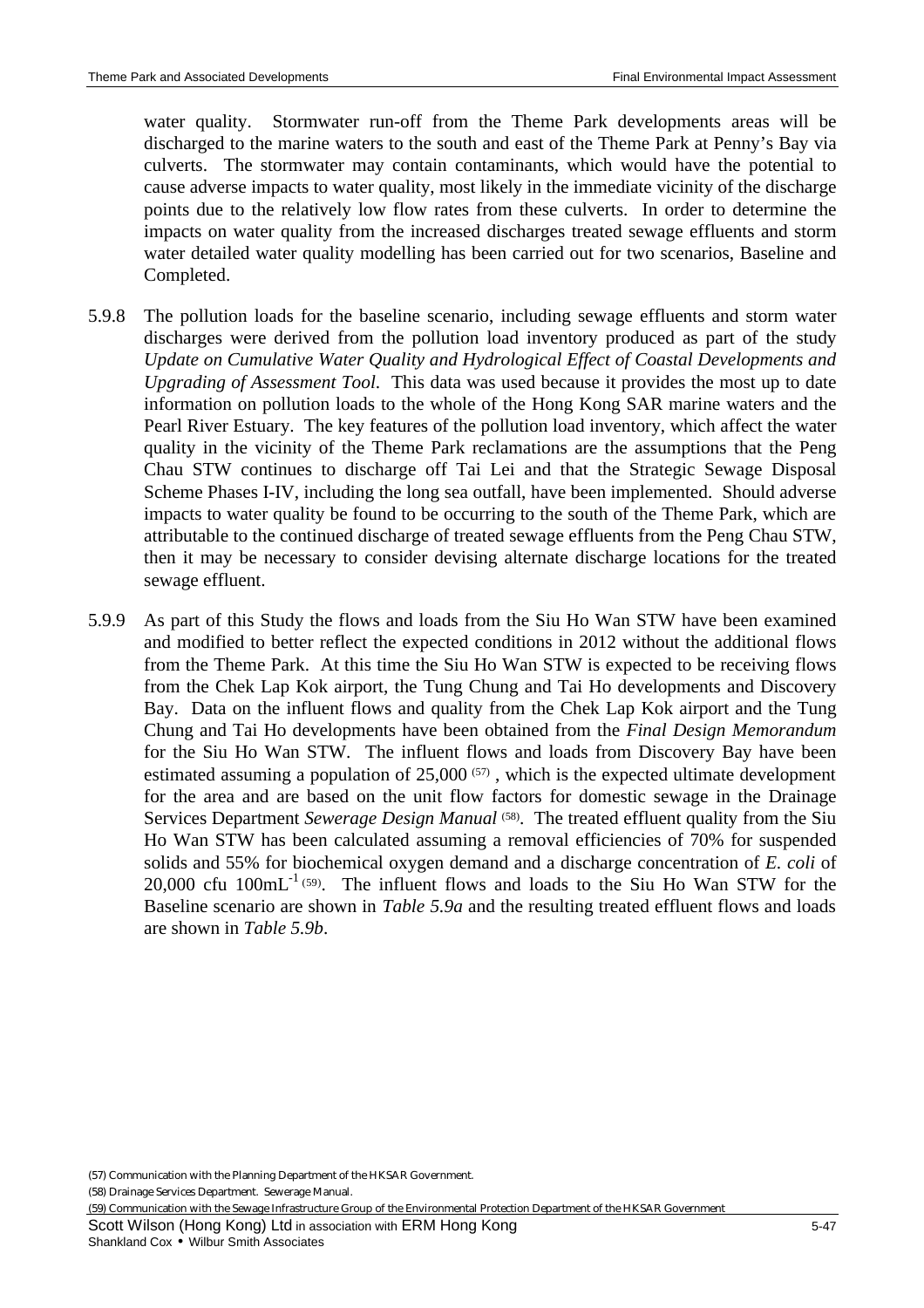|  |  |  |  |  | Table 5.9a - Influent Flows and Loads to the Siu Ho Wan STW for the Baseline Scenario |  |  |  |  |  |  |  |  |  |
|--|--|--|--|--|---------------------------------------------------------------------------------------|--|--|--|--|--|--|--|--|--|
|--|--|--|--|--|---------------------------------------------------------------------------------------|--|--|--|--|--|--|--|--|--|

| <b>Parameter</b>  | Flow                    | SS                                       | <b>BOD</b>                   | <b>COD</b>             | <b>TKN</b>                        | $NH3-N$                   | <b>TTM</b>             | E.coli       |
|-------------------|-------------------------|------------------------------------------|------------------------------|------------------------|-----------------------------------|---------------------------|------------------------|--------------|
| <b>Source</b>     | $(m3 \text{ day}^{-1})$ | $\left(\text{kg day}^{\text{-1}}\right)$ | $\left(\text{kg day}\right)$ | $(\text{kg day}^{-1})$ | $\left(\text{kg day}^{-1}\right)$ | $(kg \, \text{day}^{-1})$ | $(\text{kg day}^{-1})$ | (cfu dav     |
| Airport           | 16,596                  | 4,979                                    | 4.979                        | 10.757                 | 769.0                             | 429.0                     | 31.0                   | $3.3E+15$    |
| Tung Chung/Tai Ho | 130,860                 | 25,877                                   | 31,877                       | 68,871                 | 4.920.0                           | 2,751.0                   | 201.0                  | $2.04E+16$   |
| Discovery Bay     | 9,250                   | 1,000                                    | 0.050                        | 2,250                  | 212.5                             | 125.0                     | 14.8                   | $1.08E + 15$ |
| Total             | 156,706                 | 31,856                                   | 37,906                       | 81.878                 | 5,901.5                           | 3,305.0                   | 246.8                  | $2.48E + 16$ |

## **Table 5.9b - Treated Effluent Quality from the Siu Ho Wan STW for the Baseline Scenario**

| <b>Parameter</b>        | <b>Flow</b>        | $\alpha$<br><b>DD</b>       | <b>BOD</b>             | <b>COD</b>                  | <b>TKN</b>       | $NH3-N$                             | <b>TTM</b>                                        | E.coli                      |
|-------------------------|--------------------|-----------------------------|------------------------|-----------------------------|------------------|-------------------------------------|---------------------------------------------------|-----------------------------|
|                         | $(m3 \text{ day})$ | $\text{Im} \mathbf{L}^{-1}$ | . <b>.</b> .<br>(mg L) | - T - 1 -<br>$(mg_{\rm L})$ | . T - 1<br>(mg L | $\mathbf{r}$ - $\mathbf{r}$<br>(mg) | $\mathbf{r}$ - $\mathbf{r}$<br>(mg <sub>L</sub> ) | (cfu $100 \text{mL}^{-1}$ ) |
| <b>Effluent Quality</b> | 156,706            | 60.99                       | 108.85                 | 522.49                      | 27.62<br>1.66    | 21.09                               | 57<br>، ب.                                        | 20,000                      |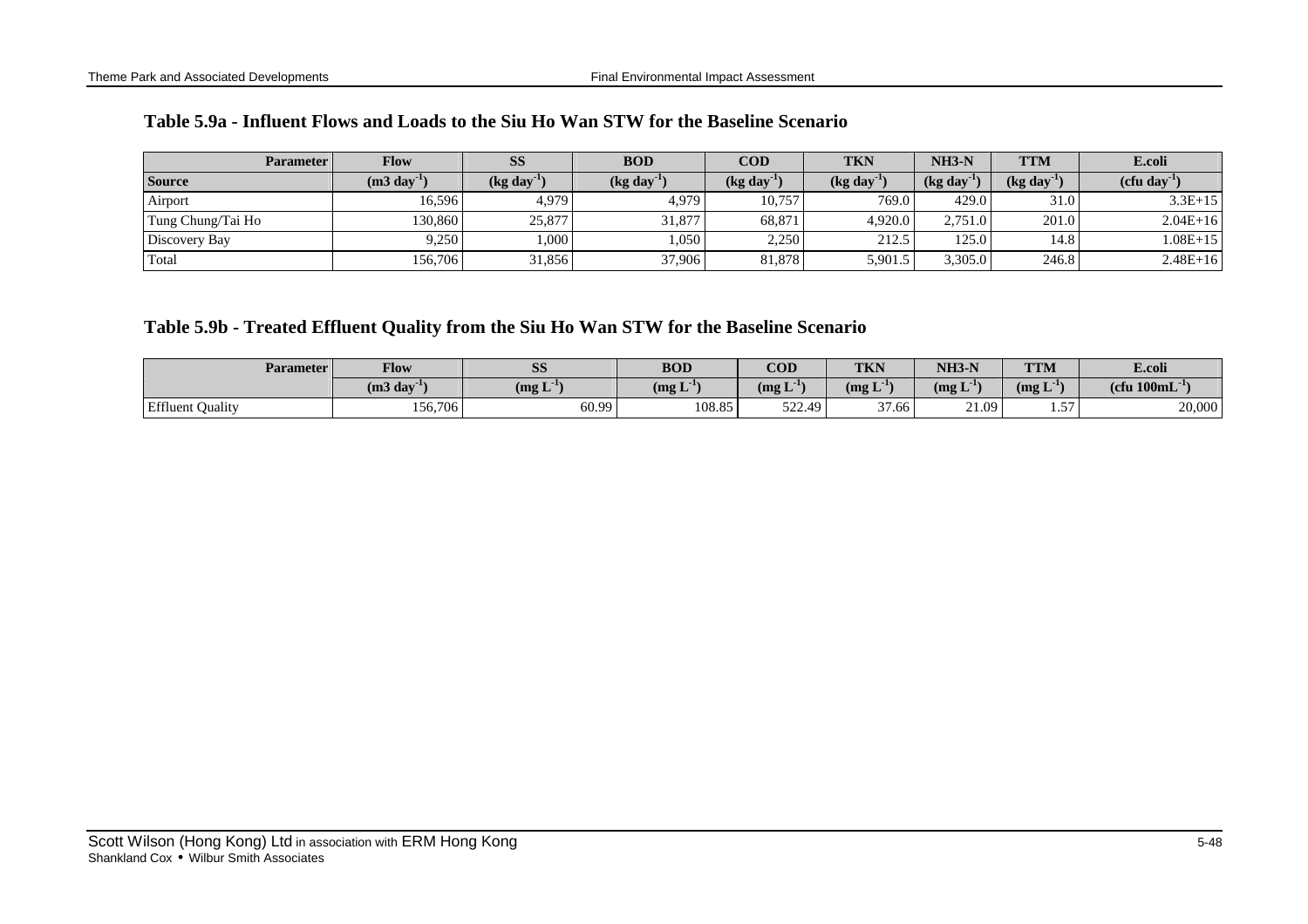- 5.9.10 Data on the expected sewage flows from the Theme Park developments, including visitors to the Theme Park and other recreational facilities, hotel guests and employees, were provided by the Theme Park operator. The expected average daily flows have been split into a number of stages of development as follows.
	- Theme Park opening day  $(2005)$  2,706 m<sup>3</sup> day<sup>-1</sup>;
	- Theme Park Phase 1 Build out  $(2014)$  5,593 m<sup>3</sup> day<sup>-1</sup>; and
	- Theme Park Phase 2 completion  $(2024) 12,140$  m<sup>3</sup> day<sup>-1</sup>.
- 5.9.11 The Theme Park Phase 2 completion flows have been used in the water quality modelling, so that the worst case sewage flows from the Theme Park may be considered. Should the results of the water quality modelling be acceptable then it would be concluded that the interim phases of the Theme Park would also considered to be acceptable in terms of water quality impacts.
- 5.9.12 The Theme Park operator also provided data on the expected quality of the sewage effluents generated by the Theme Park, which are as follows.
	- Suspended Solids 120 to 250 mg  $L^{-1}$ ;
	- Chemical Oxygen Demand 500 to 600 mg  $L^{-1}$ ;
	- Biochemical Oxygen Demand 250 to 450 mg  $L^{-1}$ ;
	- Total Kjeldahl Nitrogen 28 to 32 mg  $L^{-1}$ ; and
	- Ammoniacal Nitrogen 24 to 26 mg  $L^{-1}$ .
- 5.9.13 In order to ensure that the water quality modelling is suitably conservative the upper bound concentrations for each of the above pollutants have been used to determine the input data for the water quality modelling. No data, however, were provided for Total Toxic Metals (TTM) and *E. coli*. In order to estimate the loads for these parameters worst case factors were derived from the data contained in *Table 5.9a* and applied to the flows from the Theme Park. It should be noted that the lack of data on *E. coli* is not critical because it is assumed that the Siu Ho Wan STW will still be able to meet the discharge standard of 20,000 cfu 100mL<sup>-1</sup> with the additional flows from the Theme Park. The influent flows and loads to the Siu Ho Wan STW for the Completed scenario are shown in *Table 5.9c* and the resulting treated effluent flows and loads are shown in *Table 5.9d*.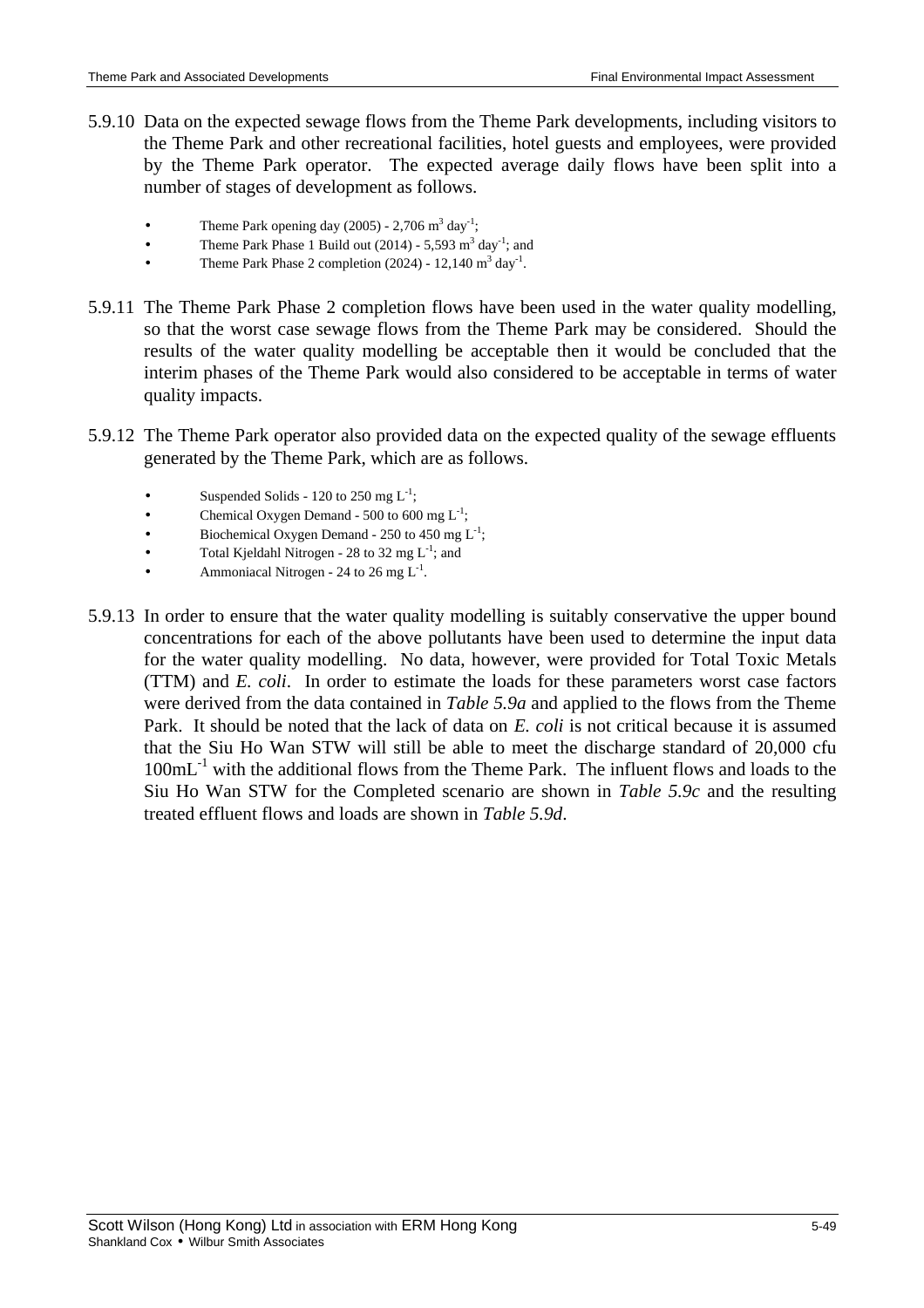| <b>Parameter</b>  | <b>Flow</b>             | <b>SS</b>             | <b>BOD</b>                   | $\bf{COD}$ | TKN                    | $NH3-N$                           | TTM                                      | E.coli       |
|-------------------|-------------------------|-----------------------|------------------------------|------------|------------------------|-----------------------------------|------------------------------------------|--------------|
| <b>Source</b>     | $(m3 \text{ day}^{-1})$ | (kg day <sup>-1</sup> | $\left(\text{kg day}\right)$ | (kg day    | $(\text{kg day}^{-1})$ | $\left(\text{kg day}^{-1}\right)$ | $\left(\text{kg day}^{\text{-1}}\right)$ | (cfu day     |
| Airport           | 16.596                  | 4.979                 | 4.979                        | 10.757     | 769.0                  | 429.0                             | 31.0                                     | $3.30E+15$   |
| Tung Chung/Tai Ho | 130.8601                | 25,877                | 31.877                       | 68,871     | 4.920.0                | 2,751.0                           | 201.0                                    | $2.04E+16$   |
| Discovery Bay     | 9.250                   | .000.                 | 1,050                        | 2,250      | 212.5                  | 125.0                             | 14.8                                     | $1.08E + 15$ |
| Theme Park        | 12.140                  | 3,035                 | 5,463                        | 7,284      | 388.5                  | 315.6                             | 77.3                                     | $4.48E+15$   |
| Total             | 168.846                 | 34,891                | 43,369                       | 89,162     | 6,290.0                | 3,620.6                           | 324.1                                    | $2.94E+16$   |

## **Table 5.9d - Treated Effluent Quality from the Siu Ho Wan STW for the Completed Scenario**

| <b>Parameter</b>        | Flow                    | SS                                    | <b>BOD</b>   | <b>COD</b>                         | <b>TKN</b>        | $NH3-N$                     | <b>TTM</b>   | E.coli                       |
|-------------------------|-------------------------|---------------------------------------|--------------|------------------------------------|-------------------|-----------------------------|--------------|------------------------------|
|                         | $(m3 \text{ day}^{-1})$ | $\mathbf{r}$ - $\mathbf{r}$<br>(mg L) | $\log L^{1}$ | $\text{Im} \mathbf{L}^{\text{1v}}$ | $\log L^{1}$      | $\text{Im} \mathbf{L}^{-1}$ | $\log L^{1}$ | $(c$ fu 100mL $\overline{c}$ |
| <b>Effluent Quality</b> | 168,846                 | 61.99                                 | 115.58       | 528.07                             | 27.25<br>رے ، ر د | 21<br>21.44                 | 1.92         | 20,000                       |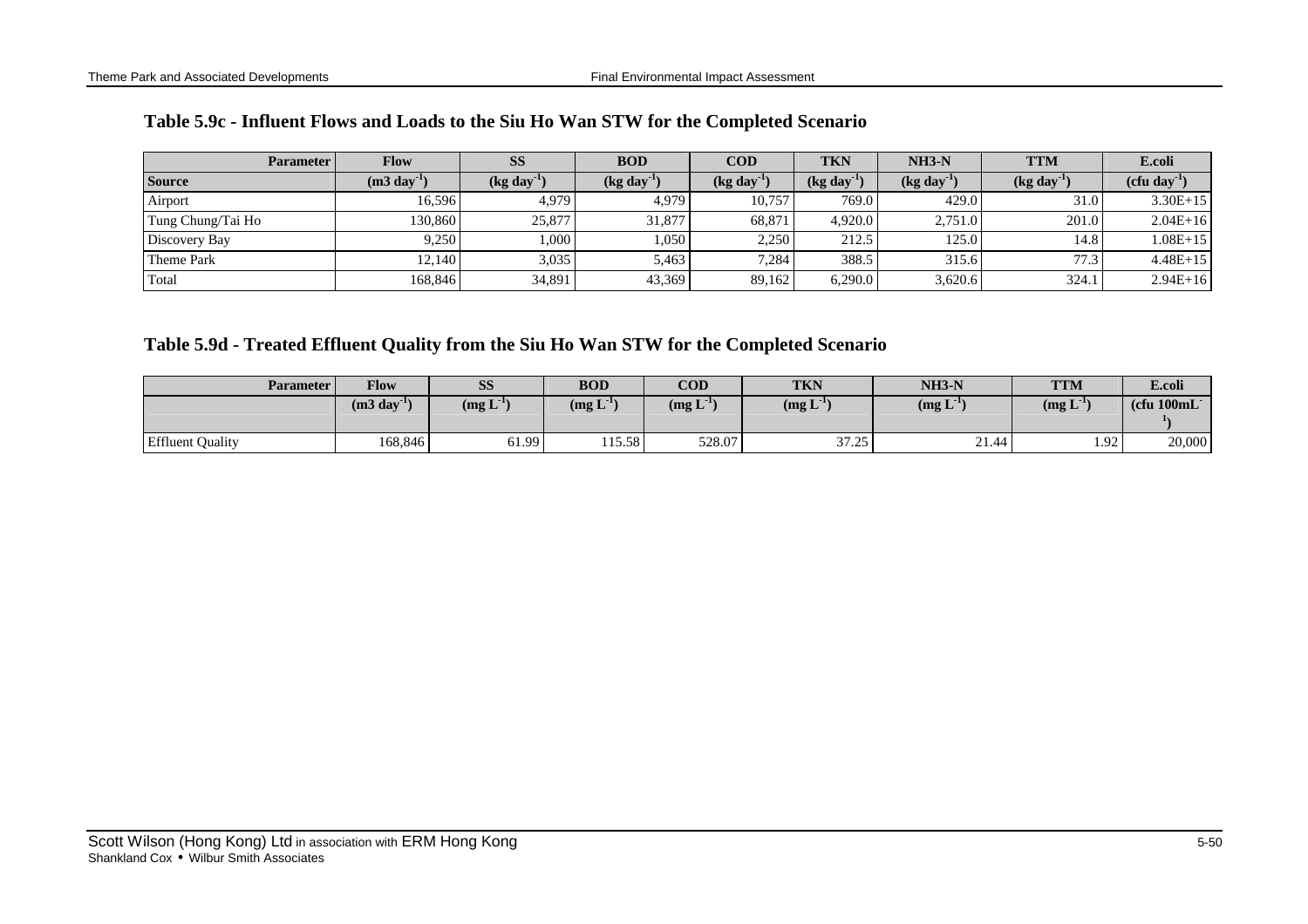- 5.9.14 In addition to the sewage effluents generated by the Theme Park storm water discharges have also been included in the water quality modelling. The Theme Park at Penny's Bay has been divided into two main areas, the Theme Park and the commercial/developed areas behind the Theme Park. Based on an annual average rainfall of 1,756 mm at Discovery Bay the annual average flows rates from the Theme Park and commercial/developed areas has been calculated to be 2,907,930 m3 and 2,778,700 m3 respectively  $^{(60)}$  and is based on a runoff factor of 0.92 (ie 8% loss in run-off). Rainfall data for Discovery Bay from the period 1980 to 1997 was analysed to determine the proportions of rainfall for the wet and dry seasons. For the purposes of the assessment the wet season was assumed to extend from April to September and the dry season from October to March. The analysis determined that, on average, 83.6% of the rainfall occurs in the wet season and 16.4% in the dry season.
- 5.9.15 The run-off from these areas are proposed to be discharged to marine waters via three culverts, two for the Theme Park and one for the commercial/developed areas. The locations of these outfalls are shown in Figure 5.9b, which show Outfalls 1 and 2 serving Phases 1 and 2 of the Theme Park respectively and Outfall 3 serving the commercial/developed areas. The catchment area for Outfall 1 is 99 ha and the catchment area for Outfall 2 is 81 ha. The average wet and dry season flows for the Theme Park were split according these areas. The resulting average wet and dry season storm water flows are shown in *Table 5.9e*.

| Area                       | Flow $(m^3 s^{-1})$ |                   |  |  |  |
|----------------------------|---------------------|-------------------|--|--|--|
|                            | <b>Wet Season</b>   | <b>Dry Season</b> |  |  |  |
| Theme Park                 |                     |                   |  |  |  |
| Outfall 1                  | 0.0848              | 0.0166            |  |  |  |
| Outfall 2                  | 0.0694              | 0.0136            |  |  |  |
| Commercial/Developed Areas |                     |                   |  |  |  |
| Outfall 3                  | 0.1473              | 0.0289            |  |  |  |

#### **Table 5.9e - Average Wet and Dry Season Stormwater Flows**

5.9.16 Data on the pollutants in the stormwater were obtained from the Theme Park operator and were based on measurements made at a similar facility in Florida. The data can be considered to be representative for the proposed Theme Park at Penny's Bay and was used as input data for the water quality modelling. The pollutant concentrations are presented in *Table 5.9f*.

| <b>Parameter</b>                         | <b>Concentration</b> |
|------------------------------------------|----------------------|
| Suspended Solids (mg $L^{-1}$ )          | < 50                 |
| Biochemical Oxygen Demand (mg $L^{-1}$ ) | < 50                 |
| Chemical Oxygen Demand (mg $L^{-1}$ )    | ${<}75$              |
| Total Phosphorous (mg $L^{-1}$ )         | $0.05 - 0.5$         |
| Total Nitrogen (mg $L^{-1}$ )            | $1 - 3$              |
| E. coli (cfu $100 \text{mL}^{-1}$ )      | < 100                |
| Total Toxic Metals (mg $L^{-1}$ )        | < 0.1                |

5.9.17 In order to maintain a degree of conservatism the upper bound estimates for each of the parameters was assumed to provide input data to the water quality modelling.

(60) Scott Wilson (Hong Kong) Ltd (1999). Agreement No CE 60/96. Northshore Lantau Development Feasibility Study. Stormwater Pollution Loading Working Paper.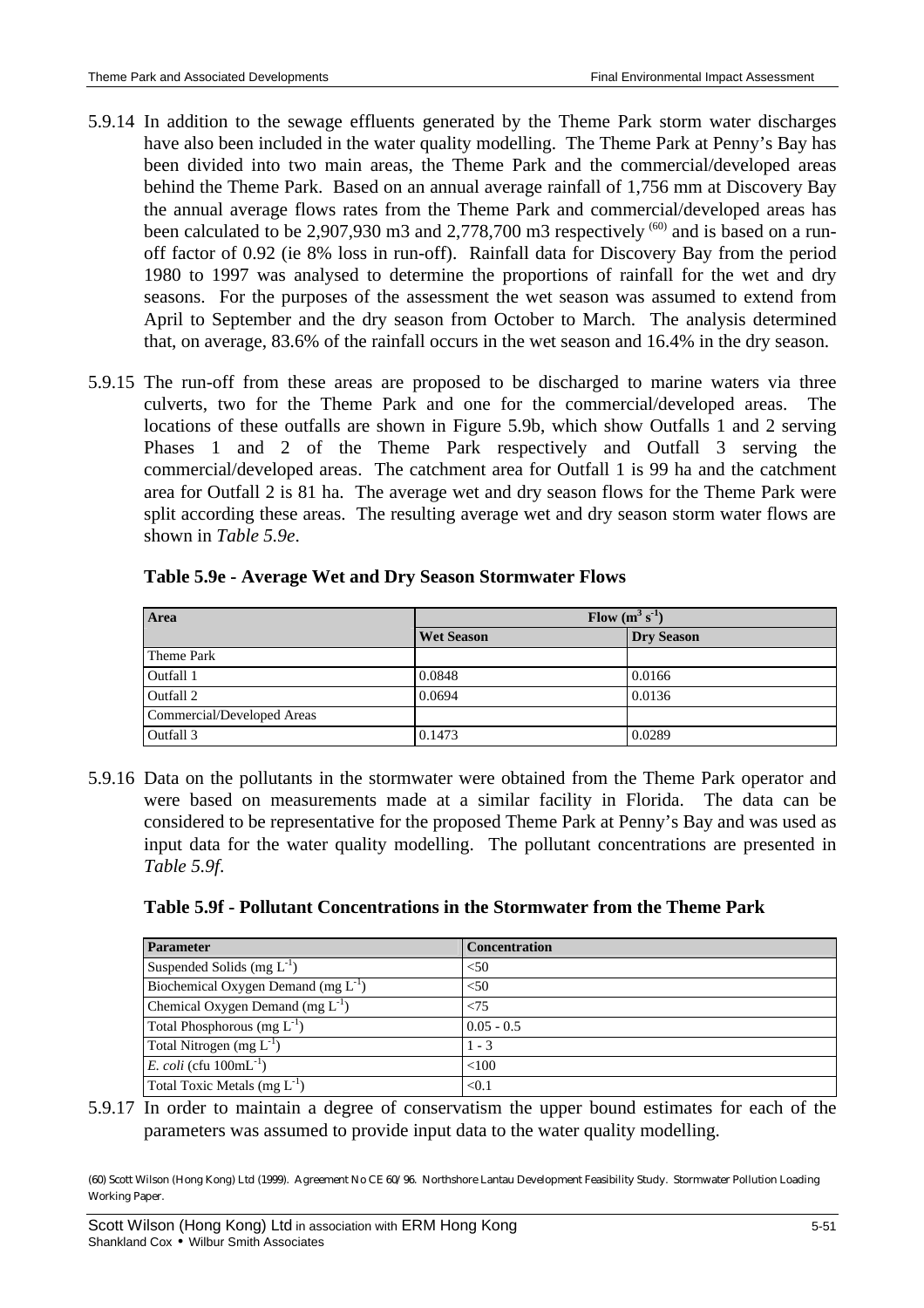5.9.18 The quality of the stormwater from the commercial/developed areas was obtained from the *Stormwater Pollution Loading Working Paper*, which was prepared as part of the ongoing feasibility study for the Northshore Lantau Development<sup>(61)</sup>. The stormwater quality for these areas is suitable to provide input data to the water quality modelling as it represents the most up to date source of information. The stormwater quality data are presented in *Table 5.9g*.

**Table 5.9g - Pollutant Concentrations in the Stormwater from the Commercial/ Developed Areas**

| <b>Parameter</b>                         | <b>Concentration</b> |
|------------------------------------------|----------------------|
| Suspended Solids $(mg L-1)$              | 43.3                 |
| Biochemical Oxygen Demand (mg $L^{-1}$ ) | 22.8                 |
| Chemical Oxygen Demand (mg $L^{-1}$ )    | 45.8                 |
| Total Phosphorous (mg $L^{-1}$ )         | 0.2                  |
| Total Kjeldahl Nitrogen (mg $L^{-1}$ )   | 1.4                  |
| Nitrate + Nitrite (mg $L^{-1}$ )         | 0.4                  |
| Copper $(\mu g L^{-1})$                  | 14.8                 |
| Lead $(\mu g L^{-1})$                    | 9.6                  |
| Zinc $(\mu g L^{-1})$                    | 135                  |

- 5.9.19 It should be noted that in *Table 5.9f* the concentrations of nitrogen and phosphorous are higher than those in *Table 5.9g*. This due to the use of fertiliser on the landscaped areas of the theme park in Florida, which would also occur at the Theme Park in Penny's Bay.
- 5.9.20 In order to compare the results of the water quality modelling with the relevant Water Quality Objectives statistical analyses of water quality parameters were carried out for the identified sensitive receivers (see *Figure 5.3a*) and contours of water quality parameters for both the Baseline and Completed scenarios were produced. Both the statistical analyses of the results at sensitive receivers and contours of the water quality parameters were produced for the following.
	- Dissolved oxygen depth averaged values which are exceeded for 90% of the simulation time;
	- Dissolved oxygen bottom values which are exceeded for 90% of the simulation time;
	- 5-day biochemical oxygen demand depth averaged mean values;
	- Total inorganic nitrogen depth averaged mean values;
	- Unionised ammonia depth averaged mean values;
	- Chlorophyll-a depth averaged mean values;
	- *E. coli* depth averaged geometric mean values; and
	- Suspended sediment depth averaged maximum values.
- 5.9.21 In order to compare the results with the WSD criteria for abstracted sea water the water quality modelling results were analysed for the following parameters at the WSD sea water intakes.
	- Dissolved oxygen minimum surface layer concentrations;
	- 5-day biochemical oxygen demand maximum surface layer concentrations;
	- Ammoniacal nitrogen maximum surface layer concentrations;
	- *E. coli* maximum surface layer concentrations; and
	- Suspended solids maximum surface layer concentrations.

(61) Scott Wilson (Hong Kong) Ltd (1999). *Op cit*.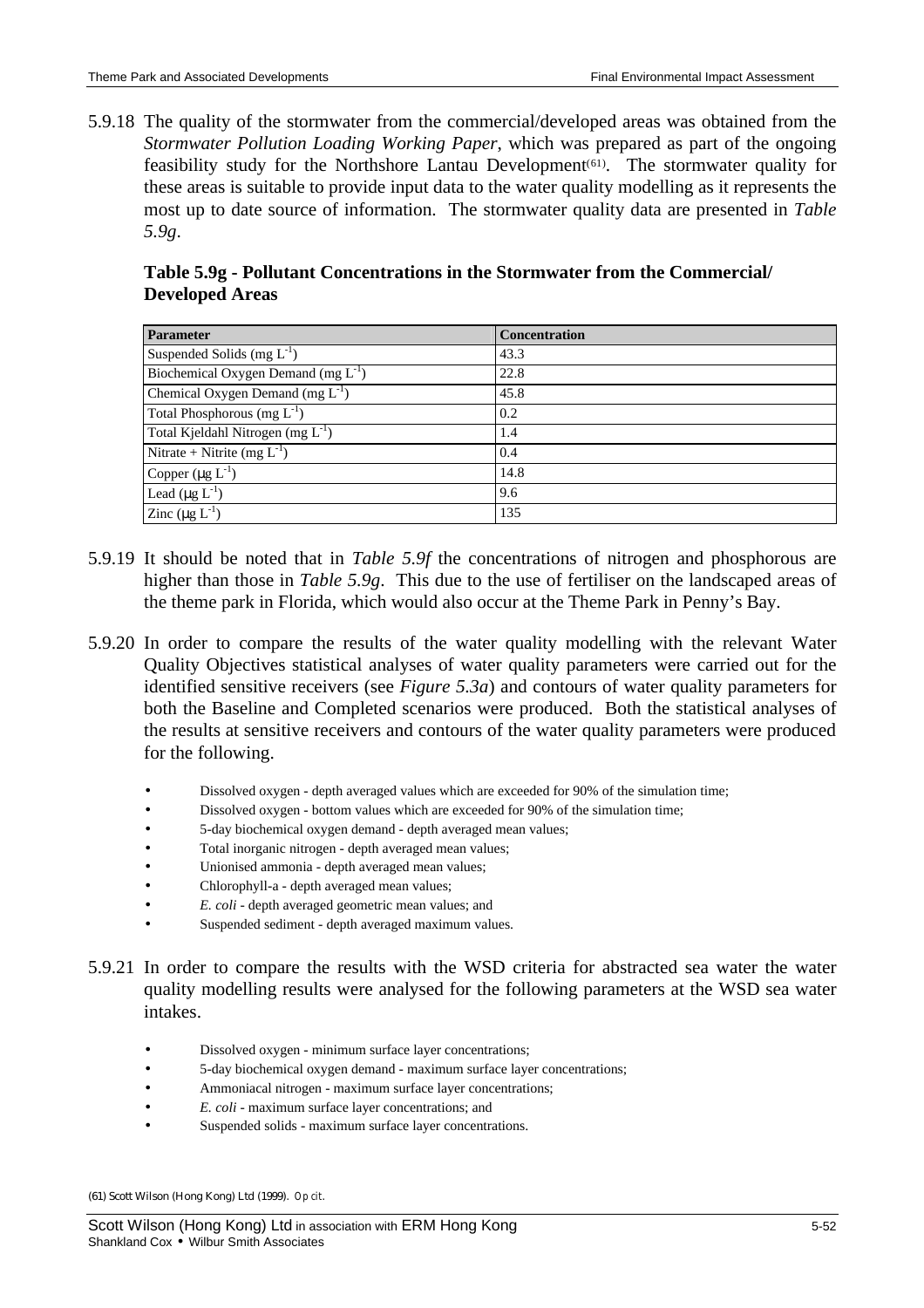- 5.9.22 The analysis of data for comparison with the WSD criteria was undertaken for the surface layer in the water quality model because this corresponded most closely with the vertical positioning of the intakes.
- 5.9.23 The above analyses were carried out for the wet and dry seasons separately. The values were derived by assuming that the wet season could be represented by the period early June to mid September and the dry season by the period of late September to early April.
- 5.9.24 During operation of the Theme Park fireworks displays will be held nightly. The majority of the residue from the fireworks is likely to fall onto the Theme Park, where it may be transported to the stormwater system by surface run-off and then discharged to the marine waters. The fireworks residue may contain pollutants, such as metals, which, if released, to the marine waters may affect water quality.

#### *Toxic Substances*

5.9.25 There is the potential for three toxic substances to be discharged to the marine environment during the operation of the Theme Park, which are residual chlorine, pesticides and herbicides. Residual chlorine could enter the marine waters in the vicinity of the Theme Park if the water from the attractions within the Theme Park are either directly discharged or if the water is discharged to storm drains. Pesticides and herbicides could enter the marine environment through run-off from the landscaped areas entering the storm drains. If either of these substances is allowed to reach significant concentrations, then toxic effects to marine organisms could result.

### *Territory Wide Effects*

5.9.26 The operation of the Theme Park has the potential to affect both hydrodynamics and water quality in areas remote from the development. These have been assessed by making use of both hydrodynamic and water quality models with a large area of coverage.

#### **ARTIFICIAL LAKE**

5.9.27 In order to maintain the above identified beneficial uses (see *Section 5.8.2*) for the artificial lake it is necessary that the water quality be maintained above certain standards. Although the Water Quality Objectives for inland waters of the Southern Water Control Zone (see *Table D1b* in Annex *D1*) are not directly applicable to the artificial lake, it is considered that the WQOs could be used as water quality criteria for assessing the suitability of the water quality of the artificial lake for the identified beneficial uses. However, it is recommended to adopt a stricter criterion for  $E$ . *coli* of 180 cfu  $100 \text{mL}^{-1}$  expressed as geometric mean, which is the objective adopted locally for bathing beaches, in order to provide a higher degree of protection to participants in water sports. The proposed water quality standards for the artificial lake are presented in *Table 5.9h*.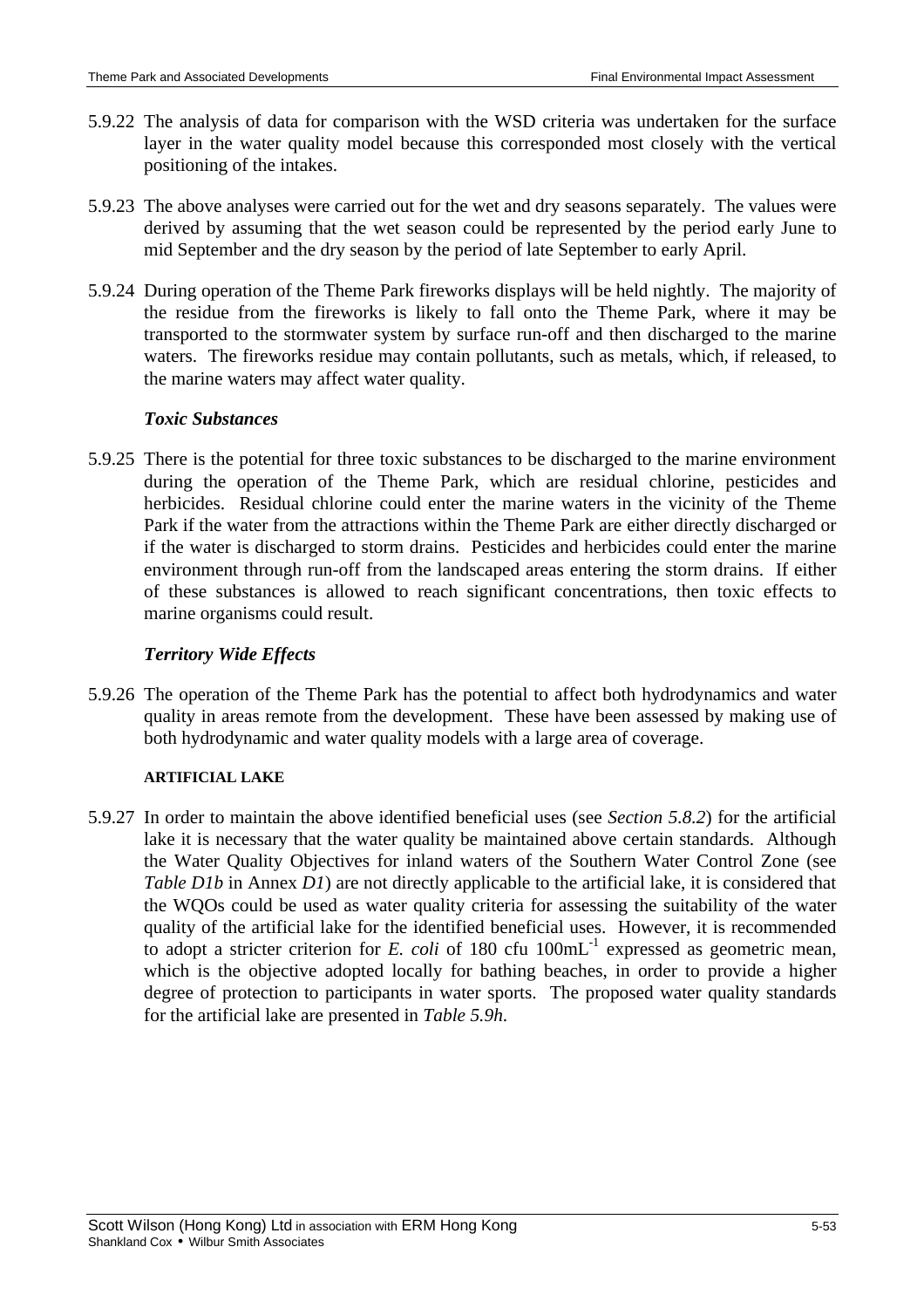**Water Quality Parameter Standard**

| $\cdots$ $\cdots$        |                                                                                                |
|--------------------------|------------------------------------------------------------------------------------------------|
| (a) Aesthetic appearance | no objectionable odours or discolouration of waters;<br>$\bullet$                              |
|                          | no tarry residues, floating wood, articles made of glass, plastic or rubber;<br>$\bullet$      |
|                          | no visible mineral oil or lasting foam on the surface;                                         |
|                          | no recognisable sewage-derived debris;                                                         |
|                          | no floating, submerged and semi-submerged objects of a size likely to cause interference       |
|                          | with the free movement of vessels or cause damage to vessels; and                              |
|                          | no objectionable deposits.                                                                     |
| (b) Bacteria             | <180 cfu 100 mL <sup>-1</sup> of <i>E. coli</i> , measured as geometric mean.                  |
| (c) Dissolved oxygen     | $>$ 4 mg L <sup>-1</sup>                                                                       |
| $(d)$ pH                 | Within the range of $6 - 9$                                                                    |
| (e) Temperature          | No discharges or human activities shall cause the natural daily temperature range to change    |
|                          | by more than $2^{\circ}$ C.                                                                    |
| (f) Salinity             | No discharges or human activities shall cause the natural daily salinity range to change by    |
|                          | more than 10%.                                                                                 |
| (g) Suspended solids     | $<$ 25 mg L <sup>-1</sup> , measured as annual median.                                         |
| (h) Ammonia              | $< 0.021$ mg L <sup>-1</sup> , as unionised form, calculated as annual average.                |
| (i) Nutrient             | Not to be present in quantities sufficient to cause excessive or nuisance growth of algae or   |
|                          | other aquatic plants.                                                                          |
| $(j)$ 5-day BOD          | $<$ 5 mg L <sup>-1</sup>                                                                       |
| $(k)$ COD                | $<$ 30 mg L <sup>-1</sup>                                                                      |
| (1) Dangerous substances | Not in a quantity sufficient to pose a risk to any beneficial uses of the aquatic environment. |

## **Table 5.9h - Proposed Water Quality Standards for the Artificial Lake**

- 5.9.28 An external source of water is proposed to maintain the water level in the lake during periods of low rainfall, while during the wet summer months stormwater run-off will be used as the water source. It will be necessary to determine whether the quality of these sources of water will be suitable to be used to fill the artificial lake. It is proposed that the relevant tables in the *Technical Memorandum* on *Standards for Effluents Discharged into Drainage and Sewerage Systems, Inland and Coastal Waters* be used as a guide for determining the suitability of any discharges to the lake. It should be noted that the TM may not be directly applicable as it is generally applied to wastewater discharges to waters of Hong Kong. However, it provides useful guidance for the purposes of the assessment of water quality impacts in this Study.
- 5.9.29 The three beneficial uses which relate to the discharge standards are the use of the lake for irrigation, as a water recreation area and as an area of general amenity value. Under the beneficial use if irrigation the artificial lake would be classed as a Group B inland water, while under its recreation and amenity uses the lake would be classed as a Group D inland water. There are defined standards for discharges to Group B and Group D inland waters, and the standards for discharge to Group B waters are more stringent that those for Group D waters. It is therefore proposed to make reference to the standards for discharge to Group B inland waters, which are contained within *Table 4* of the *Technical Memorandum*.
- 5.9.30 In terms of protecting the water quality in the lake for maintaining the beneficial uses the following water quality parameters are of primary concern in the assessment.
	- dissolved oxygen;
	- nutrients; and
	- *E. coli*.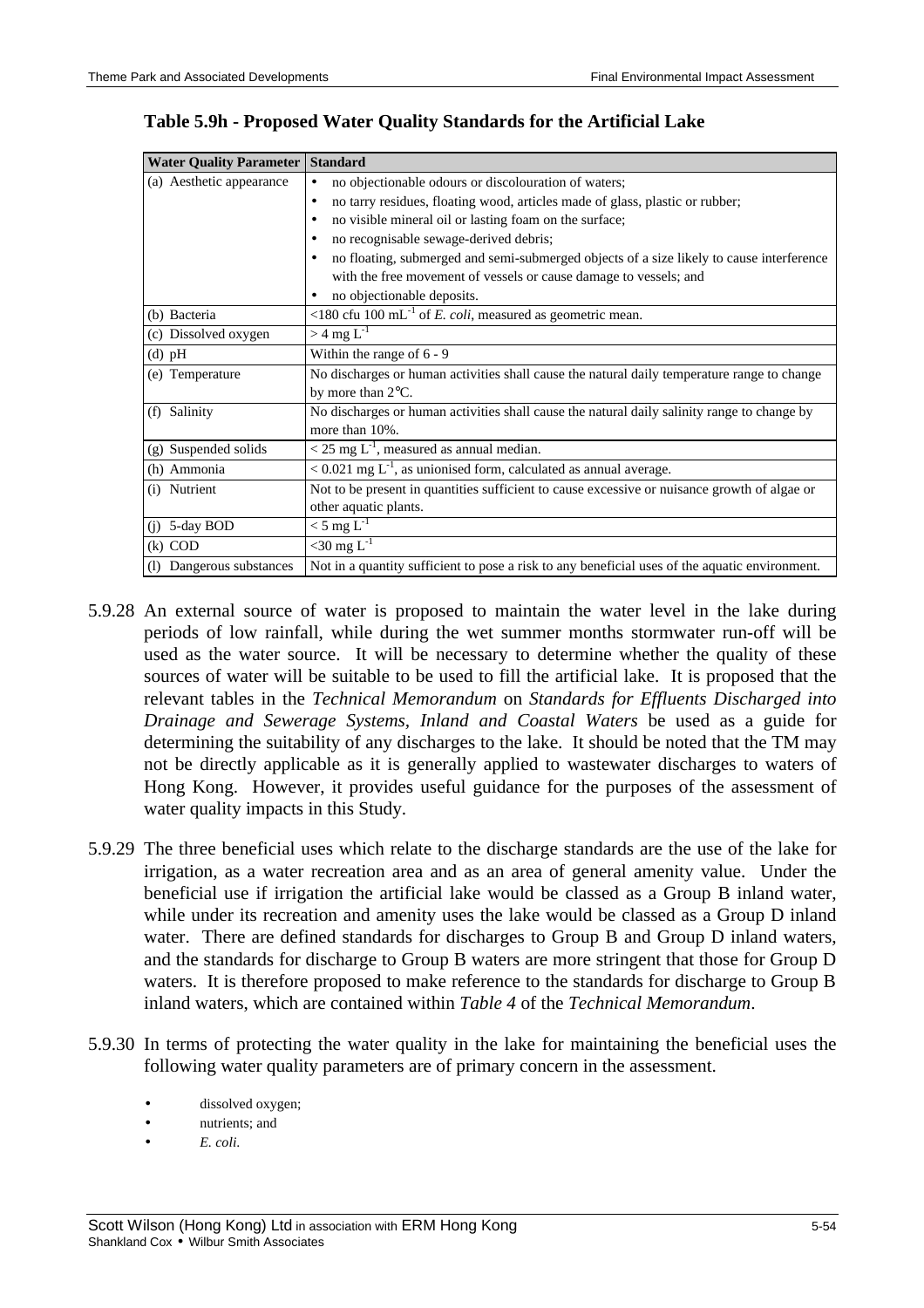- 5.9.31 If dissolved oxygen concentrations are reduced to low levels then the waters of the lake will not be able to support any aquatic life, such as ornamental fish, which would reduce the amenity value of the lake. Also, at very low dissolved oxygen concentrations anaerobic bacteria produce hydrogen sulphide, a foul smelling gas, which would again reduce the amenity value of the lake.
- 5.9.32 Increasing concentrations of nutrients (nitrogen and phosphorous) within the waters of the lake could lead to excessive growth of algae and aquatic plants. This would be considered an adverse impact due to the reduction in the general amenity value of the lake and the effects on water sports, such as those involving boating by fouling of vessels.
- 5.9.33 The health of waters sports users of the lake could be at risk if the concentrations of *E. coli* exceed the levels specified in *Section 5.8.2*. Increasing *E. coli* concentrations would also be an indicator that sewage effluent is entering the lake, which would also serve to affect both dissolved oxygen and nutrient concentrations.
- 5.9.34 The artificial lake is to be constructed in an area where the land may have been contaminated by the former shipyard. There may be the potential for contaminants to leach into the groundwater, which may then enter the artificial lake. The primary contaminant of concern would be TBT, which is contained within anti-foulant paints, and would have the potential to cause adverse impacts to aquatic organisms in the lake.

#### **SEWERAGE SYSTEM**

- 5.9.35 In order to prevent adverse impacts to water quality from the discharge of untreated sewage effluent from the Theme Park to the surrounding marine waters the sewage will be conveyed to the Siu Ho Wan STW for treatment prior to disposal to marine waters via a submarine outfall. Both the sewerage system to transport the sewage effluent and the Siu Ho Wan STW should be of sufficient capacity to cater for the effluent flows from the Theme Park. Should either system be below the required capacity then there would be the risk of/necessity for the discharge of untreated sewage to the marine waters.
- 5.9.36 The discharge of untreated sewage to marine waters may also occur due to the failure of the sewerage system or the emergency shut down of the system.
- 5.9.37 Should untreated sewage be effluent be discharged to marine water there would be the potential of adverse impacts to water quality. The extent of such impacts would be related to the quantities and duration of any discharges. The impacts would likely be in the form of elevated *E. coli* concentrations, which would primarily cause adverse effects on bathing beaches and secondary contact recreation sub-zones, decreased dissolved oxygen concentrations, affecting marine ecology and fish culture zones and increased nutrient levels, which would increase the risk of algal growth.

#### **ROAD AND RAIL LINKS**

5.9.38 Run-off from the road links will enter the stormwater drainage system in Penny's Bay and Yam O before being discharged to the surrounding marine waters. The run-off may contain a number of pollutants that result from the normal wear and tear of road vehicles, including suspended solids, adsorbed pollutants such as heavy metals and PAHs and petroleum products such as oil and grease.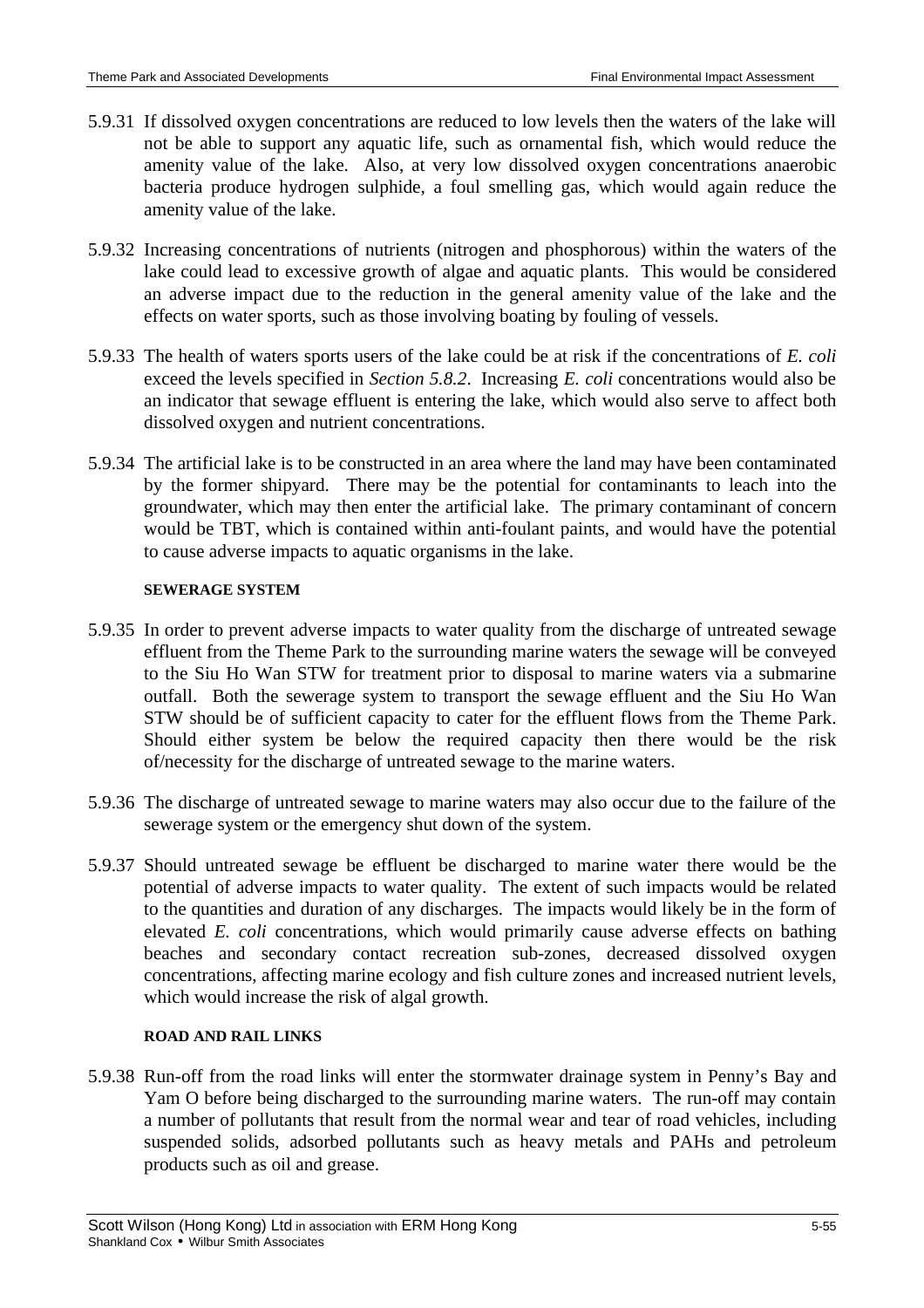## 5.9.39 The potential sources of impacts to water quality from the operation of the PBRL have been identified as follows.

- Surface track runoff during rainfall may be contaminated with oil, grease and SS arising from track grindings, corrosion of rolling stock, and passing trains, which may cause downstream impacts on the stormwater system;
- Drainage from the tunnel will comprise groundwater seepage to the outer tunnel lining, which will be uncontaminated and may therefore be discharged directed to the stormwater drainage system.
- Rainwater runoff from the station structure, such as the station roofs, is expected to be "clean" and may therefore be discharged directly to the stormwater system.
- Sewage effluent will be generated at the stations, where staff toilet facilities will be provided. Uncontrolled discharge of sewage will cause unacceptable water quality impacts to the receiving waters.
- A train washing plant will be situated between the refuge siding and the Theme Park Station, which will employ mechanic scrubbers and detergent to clean the trains. Uncontrolled discharge of detergent contaminated water would have the potential to cause adverse impacts.

# **5.10 ASSESSMENT OF ENVIRONMENTAL IMPACTS - OPERATION**

- 5.10.1 The assessment of impacts to water quality from the operation of the Theme Park is split into three main aspects.
	- The surrounding marine waters:
	- The artificial lake; and
	- The adequacy of the sewerage system, including the Siu Ho Wan Sewage Treatment Works (STW).

#### **MARINE WATERS**

5.10.2 The operation of the Theme Park will have the potential to affect the water quality of the surrounding marine waters in two ways, by changing the hydrodynamics and through the discharges of pollutants from the Theme Park. These two aspects have been assessed separately using computational modelling.

### *Hydrodynamics*

5.10.3 The residual discharges across major flow channels are shown in *Table 5.10a* for both the Baseline and Completed Scenarios and include a calculation of the percentage differences between the Completed and Baseline Scenarios. The average flood and ebb discharges are shown in *Tables 5.10b* and *5.10c*, including a calculation of the percentage differences between the Completed and Baseline scenarios.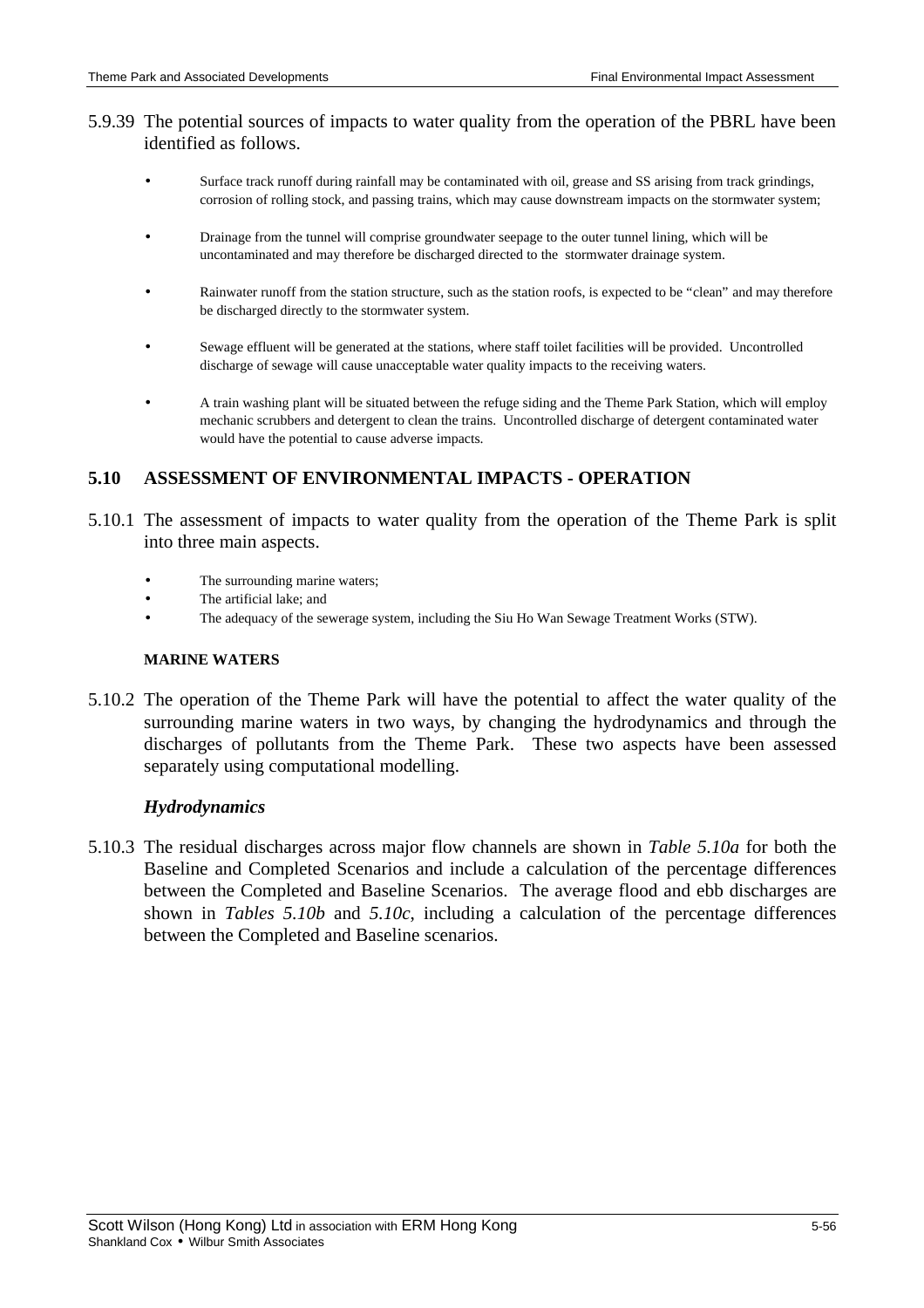| Table 5.10a - Residual Discharges $(m^3s^1)$ through Major Flow Channels |  |  |  |  |  |  |  |
|--------------------------------------------------------------------------|--|--|--|--|--|--|--|
|--------------------------------------------------------------------------|--|--|--|--|--|--|--|

|                        | <b>Wet Season</b> |                  |                    | <b>Dry Season</b> |                  |                    |  |
|------------------------|-------------------|------------------|--------------------|-------------------|------------------|--------------------|--|
| <b>Channel</b>         | <b>Baseline</b>   |                  | <b>Completed</b>   | <b>Baseline</b>   |                  | <b>Completed</b>   |  |
|                        | <b>Discharge</b>  | <b>Discharge</b> | Difference $(\% )$ | <b>Discharge</b>  | <b>Discharge</b> | Difference $(\% )$ |  |
| <b>Urmston Road</b>    | 799               | 789              | $-1.3$             | 1480              | 1475             | $-0.3$             |  |
| Kap Shui Mun           | -164              | $-148$           | $-9.8$             | 651               | 634              | $-2.6$             |  |
| Ma Wan Channel         | 1527              | 1486             | $-2.7$             | 1111              | 1121             | 0.9                |  |
| <b>Rambler Channel</b> | -564              | $-549$           | $-2.7$             | $-284$            | $-283$           | $-0.4$             |  |
| East Lamma Channel     | 1823              | 1807             | $-0.9$             | 1226              | 1216             | $-0.8$             |  |
| West Lamma Channel     | -1563             | $-1531$          | $-2.0$             | $-512$            | $-483$           | $-5.7$             |  |
| Victoria Harbour       | -120              | $-123$           | $\angle$ .)        | 1058              | 1056             | $-0.2$             |  |

1. Positive discharge is in the flood direction, as defined on *Figure 5.9a*.

2. Positive change represents an increase in discharge and a negative change a decrease in discharge.

# **Table 5.10b - Average Flood Discharges (m<sup>3</sup> s -1 ) through Major Flow Channels**

|                           | <b>Wet Season</b> |                  |                    | <b>Dry Season</b> |                  |                    |  |
|---------------------------|-------------------|------------------|--------------------|-------------------|------------------|--------------------|--|
| <b>Channel</b>            | <b>Baseline</b>   |                  | Completed          | <b>Baseline</b>   |                  | <b>Completed</b>   |  |
|                           | <b>Discharge</b>  | <b>Discharge</b> | Difference $(\% )$ | <b>Discharge</b>  | <b>Discharge</b> | Difference $(\% )$ |  |
| Urmston Road              | 24446             | 24375            | $-0.3$             | 26346             | 26288            | $-0.2$             |  |
| Kap Shui Mun              | 5718              | 5692             | $-0.5$             | 7001              | 6955             | $-0.7$             |  |
| Ma Wan Channel            | 15332             | 15251            | $-0.5$             | 16205             | 16159            | $-0.3$             |  |
| Rambler Channel           | 776               | 789              | ⇁<br>.             | 1065              | 1071             | 0.6                |  |
| <b>East Lamma Channel</b> | 13845             | 3809             | $-0.3$             | 14370             | 14350            | $-0.1$             |  |
| West Lamma Channel        | 10549             | 10439            | $-1.0$             | 11343             | 11239            | $-0.9$             |  |
| Victoria Harbour          | 3765              | 3765             | 0.0                | 4504              | 4499             | $-0.1$             |  |

# **Table 5.10c - Average Ebb Discharges (m<sup>3</sup> s -1 ) through Major Flow Channels**

|                        | <b>Wet Season</b> |                  |                    | <b>Drv Season</b> |                  |                    |  |
|------------------------|-------------------|------------------|--------------------|-------------------|------------------|--------------------|--|
| <b>Channel</b>         | <b>Baseline</b>   |                  | <b>Completed</b>   | <b>Baseline</b>   |                  | Completed          |  |
|                        | <b>Discharge</b>  | <b>Discharge</b> | Difference $(\% )$ | <b>Discharge</b>  | <b>Discharge</b> | Difference $(\% )$ |  |
| <b>Urmston Road</b>    | 22718             | 226691           | $-0.2$             | 23212             | 23160            | $-0.2$             |  |
| Kap Shui Mun           | 6043              | 5984             | $-1.0$             | 5761              | 5747             | $-0.2$             |  |
| Ma Wan Channel         | 12596             | 12589            | $-0.1$             | 14142             | 14075            | $-0.5$             |  |
| <b>Rambler Channel</b> | 2128              | 2075             | $-2.5$             | 1688              | 1689             | 0.1                |  |
| East Lamma Channel     | 10567             | 10554            | $-0.1$             | 12090             | 12084            | 0.0                |  |
| West Lamma Channel     | 13670             | 13493            | $-1.3$             | 12358             | 12195            | -1.3               |  |
| Victoria Harbour       | 4000              | 4004             | 0.1                | 2666              | 2667             | 0.0                |  |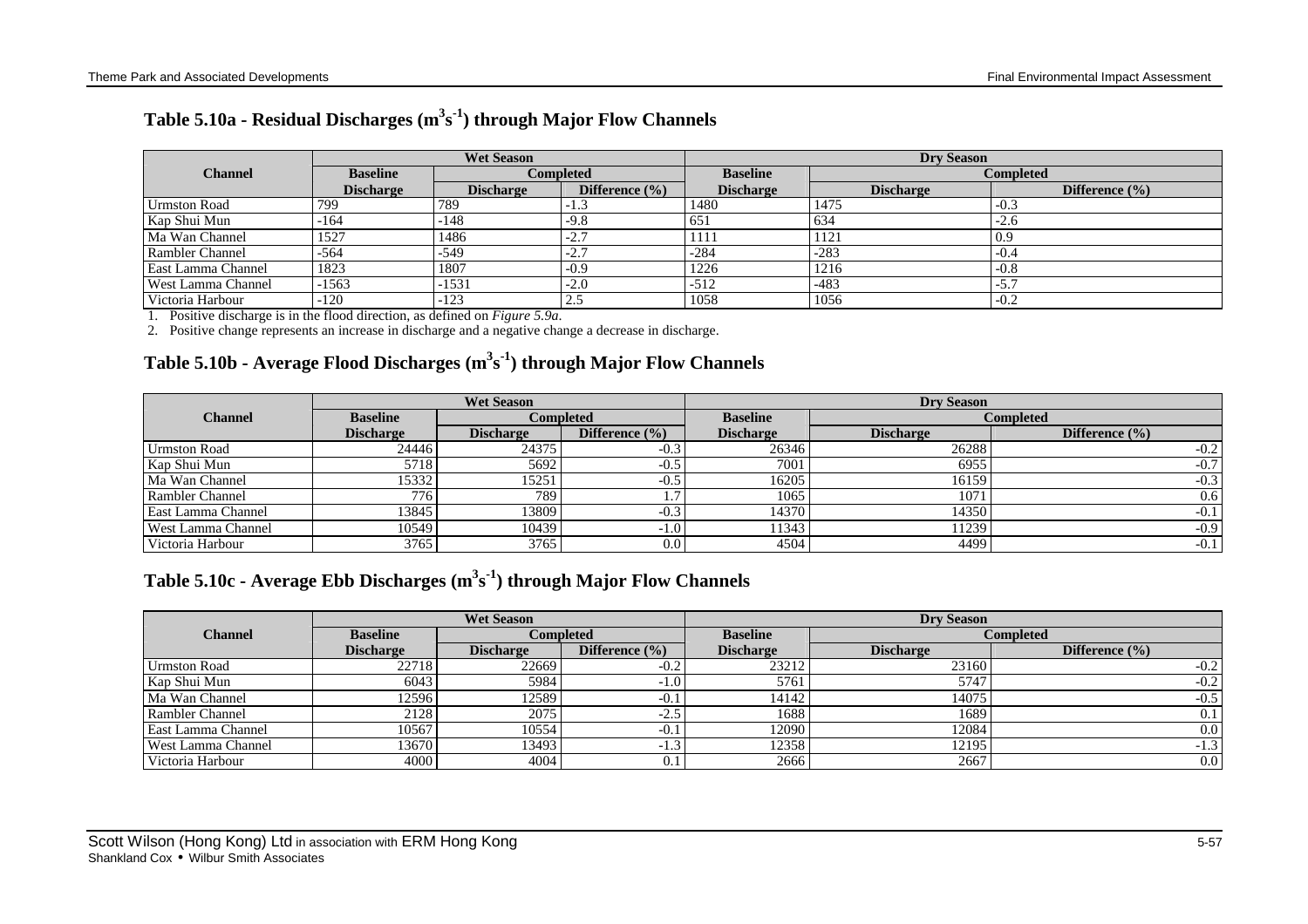- 5.10.4 The data in the above tables show that in the wet season the Penny's Bay reclamation for the Theme Park causes small changes of less than 3% in the average flood and ebb discharges through the flow channels. The same assessment may be made for the residual discharges, except for Kap Shui Mun. The Baseline residual discharges through Kap Shui Mun, however, are small and a small absolute change in discharge results in a relatively large percentage difference. The predicted changes in discharge through Kap Shui Mun are, therefore, not considered to be significant.
- 5.10.5 In the dry season the data in the tables show that the Penny's Bay reclamation for the Theme Park causes small changes, less than 1.5%, in the average flood and ebb discharges through the flow channels. The changes in residual discharges are larger, although they are still less than 3% which is considered small, except for the West Lamma Channel where there is a 5.7% decrease. The absolute change in residual discharge through the West Lamma Channel is small, but when compared with the Baseline discharges, which is relatively low compared to the other main flow channels, this results in a larger relative change. The decrease in residual flows through the West Lamma Channel is therefore not considered to be significant.
- 5.10.6 The graphs of momentary of cumulative discharges for the wet season are shown in *Figures D2a* to *D2g* in *Annex D2*. For all of the cross section there is little discernible difference between the Baseline and Completed scenarios, which demonstrates the lack of effect of the Theme Park reclamation on tidal discharges in the wet season. The graphs of momentary of cumulative discharges for the dry season are shown in *Figures D2h* to *D2n* in *Annex D2*. There are no discernible differences between the Baseline and Completed scenarios, as for the wet season, and indicates the minimal effects of the reclamation on tidal discharges in the dry season.
- 5.10.7 Vector plots of current speed and direction for the wet season, which also include contours of salinity, are presented in *Figures D2o* to *D2r* in *Annex D2*. The Theme Park reclamations are predicted to have a small impacts on tidal current patterns, as can be seen by comparing *Figures D2q* and *D2r* with *Figures D2o* and *D2p*. The only discernible differences are at the eastern and western ends of the Penny's Bay reclamation. At the eastern end there is predicted to be a slight increase in current speed as the currents turn into Kap Shui Mun from the face of the reclamation, while at the western end current speeds reduce slightly in Sze Pak Wan due to the sheltering effect of the reclamation. The only differences in salinity are found in the bed layer, where there are predicted to be small increases in salinity to the west of the Penny's Bay reclamation in the vicinity of Discovery Bay, which indicates a decrease in flushing in this area. The effects of the predicted reduction in flushing has been determined through water quality modelling and is discussed below.
- 5.10.8 Vector plots of current speed and direction for the dry season are shown on *Figures D2s* to *D2v* in *Annex D2*. The patterns of current speed change are similar to those for the wet season, which have been discussed in detail above. No further discussion is therefore necessary here.

# *Water Quality*

5.10.9 The results of the water quality modelling at sensitive receivers are contained in *Tables 5.10d* and *5.10e* for the wet and dry seasons respectively. In these tables the water quality modelling results are presented as statistical parameters  $(10<sup>th</sup>$  percentile, mean, geometric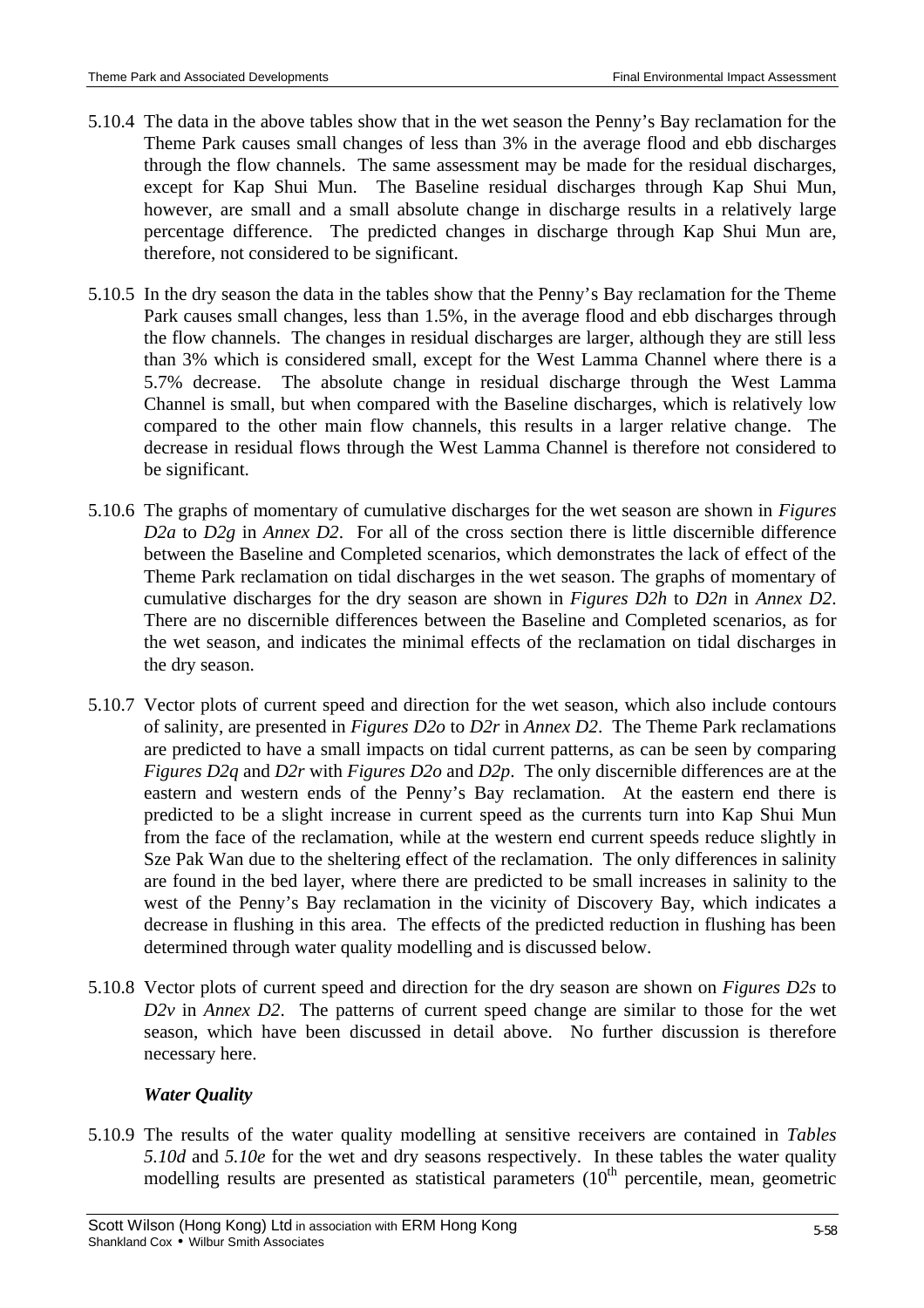mean and maximum) for comparison against the Water Quality Objectives. The locations of the sensitive receivers are shown in *Figure 5.3a*. In *Tables 5.10f* and *5.10g* the water quality modelling results have been analysed to provide relevant statistical comparisons (minimum and maximum) for comparison against the Water Supplies Department's criteria for seawater intakes in the wet and dry seasons respectively.

- 5.10.10The data in *Tables 5.10d* and *5.10e* show that the water quality modelling predicts there will be no exceedances of the WQO for dissolved oxygen, unionised ammonia and suspended solids. There are predicted to be minimal changes in dissolved oxygen concentrations, except at Discovery Bay Beach and Sze Pak Wan in the wet season. At Discover Bay Beach the dissolved oxygen concentrations in the bottom of the water column are predicted to decrease from 3.7 mg  $L^{-1}$  to 3.4 mg  $L^{-1}$ , which is most likely to a decrease in the flushing of this area resulting from the sheltering effect of the Penny's Bay reclamation for the Theme Park. However, this impact is not considered to be adverse as the WQO is not predicted to be breached. At Sze Pak Wan both the depth averaged and bottom dissolved oxygen concentrations are predicted to increase and this is most likely due to the reduced flushing of this area providing conditions more conducive to algal growth, as shown by the increase in chlorophyll-*a* concentrations.
- 5.10.11There are predicted to be a number of exceedances of the WQO for total inorganic nitrogen in both the wet and dry seasons. However, in all cases the exceedances are predicted to occur in both the Baseline and Completed scenario and it may be concluded that the operation of the Theme Park is not contributing to the exceedance of the WQO. Furthermore, the operation of the Theme Park is not predicted to increase the level of exceedance of the WQO. There are predicted to be only small changes in the chlorophyll-*a* concentrations as a result of the operation of the Theme Park. At Sze Pak Wan concentrations increase from 5.4  $\mu$ g L<sup>-1</sup> to 8.2  $\mu$ g L<sup>-1</sup> in the dry season and from 9.1  $\mu$ g L<sup>-1</sup> to 11.0  $\mu$ g L<sup>-1</sup> in the wet season. It is assessed that these changes do not represent excessive or nuisance growths of algae and as such should not be considered as an adverse impact.
- 5.10.12Exceedances of the WQO for *E. coli* at bathing beaches are predicted to occur in both the wet and dry seasons. In all cases the operation of the Theme Park is not predicted to contribute to the level of exceedances, and only results in small increases at a few of the bathing beaches. It is therefore assessed that the Theme Park is not causing adverse impacts in terms of *E. coli* concentrations.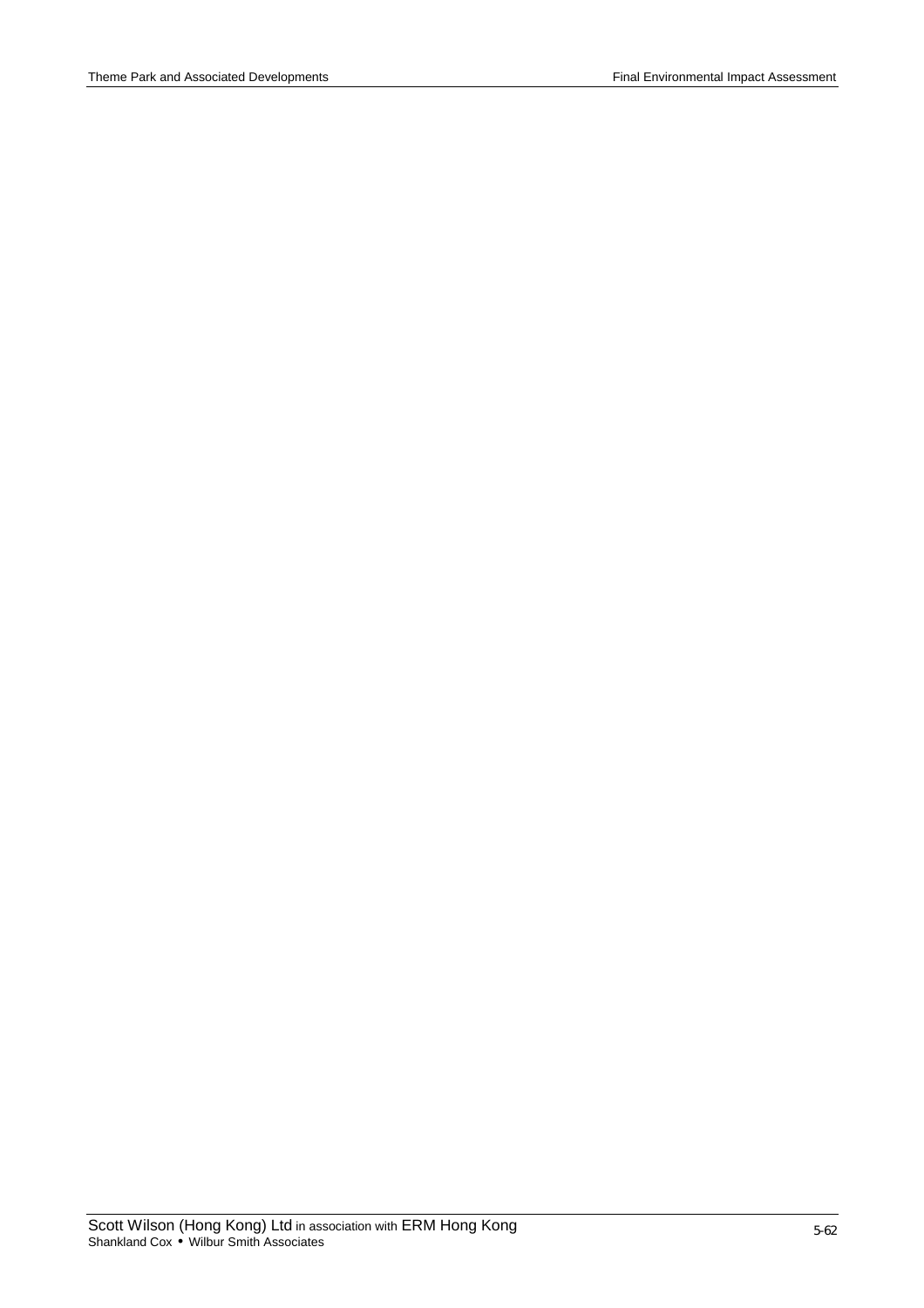- 5.10.13The data in *Tables 5.10f* and *5.10g* show that the water quality modelling results predict that there will be exceedances of WSDs criteria at a number of seawater intakes, primarily in terms of *E. coli* concentrations. However, these exceedances are predicted to occur in both the Baseline and Completed scenarios and it can be seen that the operation of the Theme Park is not contributing significantly to the levels of exceedance of these standards. It is therefore assessed that the operation of the Theme Park is not causing adverse impact to the water quality at WSDs intakes.
- 5.10.14Contours of water quality parameters are contained in *Annex D3*, in *Figures D3a* to *D3p* for both the Baseline and Completed scenarios. The contours represent the same values as those shown in the tables above and are therefore suitable for direct comparison with the Water Quality Objectives. The contours of dissolved oxygen (*Figures D3a* to *D3d*) show little differences in dissolved oxygen concentrations in the wet and dry season between the Baseline and Completed scenarios. The most apparent changes are shown in the wet season for depth average and bottom concentrations (*Figures D3a* and *D3c* respectively). For the depth average concentrations there is shown to be an increase in concentrations in Sze Pak Wan, which has been explained above by the increase in algal growth in this area, and a small decrease in concentrations around Hei Ling Chau. In the bottom layer there is predicted to be a decrease in concentrations around Peng Chau and again an increase in Sze Pak Wan. None of these changes are predicted to cause a breach of the WQO and as such are considered to be acceptable. There is predicted to be a small decrease in BOD concentrations in the vicinity of Peng Chau as a result of the operation of the Theme Park in the dry season (*Figure D3f*), which would be considered to be an environmental improvement. No other changes in BOD concentrations are evident from the contour plots.
- 5.10.15The contours of total inorganic nitrogen (*Figures D3g* and *D3f*) demonstrate that the major source of this pollutant in the waters around the Theme Park is the outflow from the Pearl River Estuary. The contour plots show only minimal differences between the Baseline and Completed scenarios for the wet and dry seasons, the most obvious of which is evident around the outfall from the Siu Ho Wan STW. This change is shown to be a slight increase in concentrations, which does not result in an exceedance of the WQO in the vicinity of the outfall. This impact is therefore considered to be environmentally acceptable. The only changes in the unionised ammonia concentrations (*Figures D3i* and *D3j*) are predicted to occur in the vicinity of Silvermine Bay, where concentrations are predicted to marginally increase but do not breach the WQO for this parameters. This impact is therefore considered to be environmentally acceptable.
- 5.10.16Contours of chlorophyll-a concentrations are contained in *Figures D3k* and *D3l* and show that the water quality predicts only small changes in this parameters as a result of the operation of the Theme Park. The modelling predicts increases in chlorophyll-a concentrations in Sze Pak Wan and Yam O Wan. However, these increases are not considered to be excessive and would therefore not constitute a breach of the WQOs.
- 5.10.17The contours of geometric mean *E. coli* concentrations (*Figures D3m* and *D3n*) show that the modelling only predicts changes in this parameter in the vicinity of the Peng Chau sewage outfall. The concentration in the areas offshore of Sze Pak Wan and Discovery Bay are predicted to increase marginally. However, in these two areas the concentrations are predicted to remain below 610 cfu  $100 \text{mL}^{-1}$ , the WQO for secondary contact recreation subzones, and as such are considered to be environmentally acceptable. Offshore of the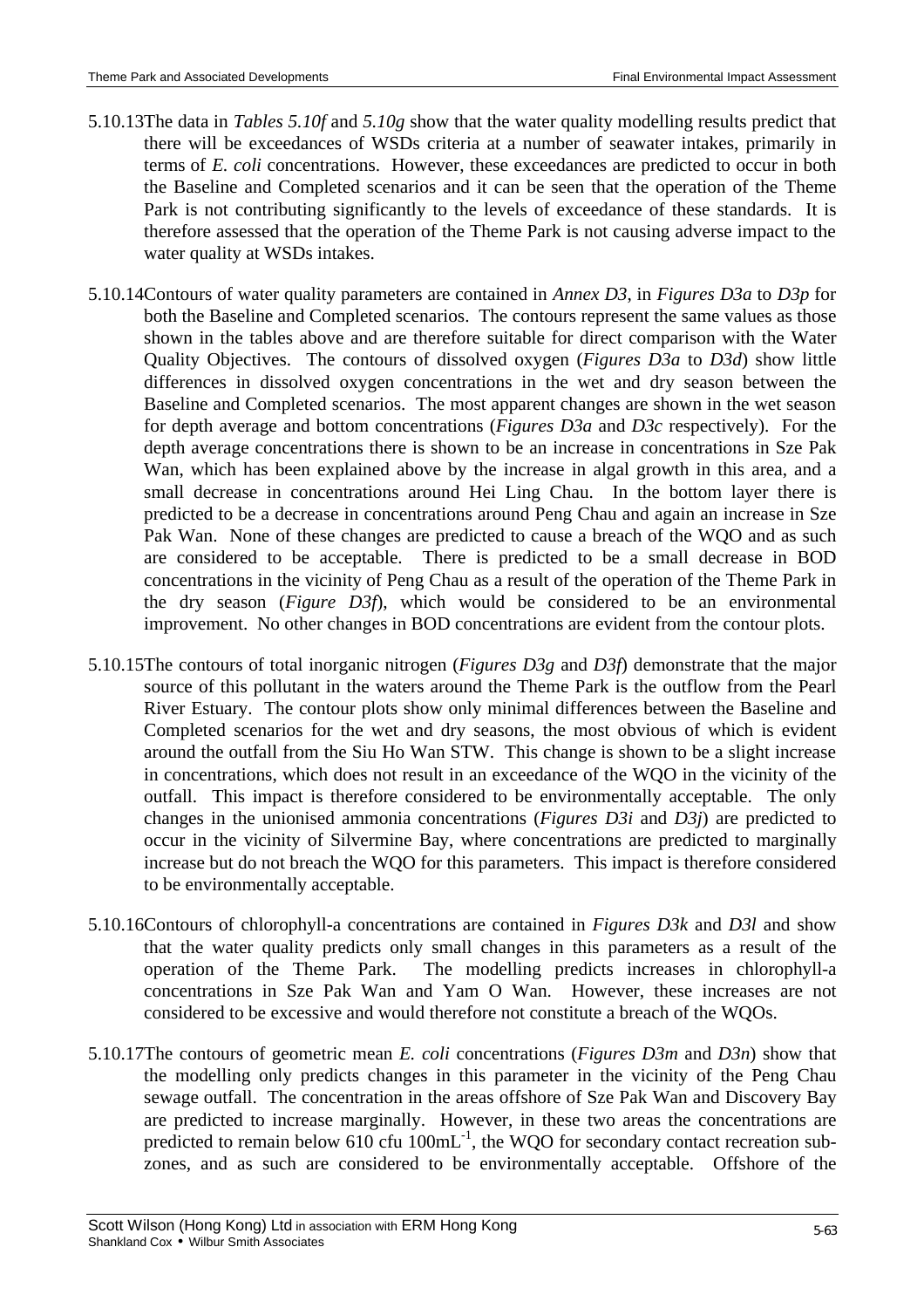developments along the north Lantau coast the concentrations are also predicted to remain below that for secondary contact recreation sub-zones.

- 5.10.18The contours of maximum suspended sediment concentrations (*Figures D3o* and *D3p*) show that the modelling predicts no discernible differences in suspended sediment concentrations between the Baseline and Completed scenarios.
- 5.10.19The water quality modelling has predicted that there will be no exceedances of the WQO at sensitive receivers due to the sewage effluent and stormwater discharges from the operation of the Theme Park. There are, however, a number of exceedances of the WQO predicted for the Baseline and Operation scenarios, but in these cases the operation of the Theme Park is not contributing to the exceedance. The only exceedance of a WQO due to the operation of the Theme Park is predicted to be in the vicinity of the discharge point for the Siu Ho Wan STW outfall, where the area of exceedance from the Baseline to Operation scenarios is predicted to increase marginally. However, the increased area of exceedance is in open water and does not contain any sensitive receivers. The operation of the Theme Park in terms of sewage effluent and stormwater discharges is therefore not expected to cause adverse impacts to water quality.
- 5.10.20The potential impacts to water quality may be readily controlled through suitable mitigation measures, which are described in *Section 5.10.1*.

## *Toxic Substances*

- 5.10.21The potential adverse impacts to water quality from the discharge of toxic substances during normal operating conditions may be readily controlled by appropriate measures at the Theme Park to minimise the effects, which are described in *Section 5.11.1*.
- 5.10.22In the event of an emergency requiring complete shut down of the water attractions, such as mechanical failure, it may be necessary to empty the rides. In this case it is likely that the water will be discharged to the nearby marine waters. There would therefore be the potential for adverse impacts to the marine ecosystem. However, the frequency of such events is likely to be small and the adverse impacts would be of short duration, ie during discharge and the time taken for the residual chlorine to dissipate. In view of the infrequent and short duration nature of these impacts it is considered that there will not be the need for mitigation measures.

# *Territory Wide Effects*

- 5.10.23The hydrodynamic modelling predicted that the Theme Park reclamations would only affect tidal current speeds and directions local to the Theme Park, most noticeably in a reduction in current speeds to the south west of the Theme Park, and thus broader territory-wide impacts are not predicted to occur.
- 5.10.24The operational water quality modelling predicted that there would be no breaches of the Water Quality Objectives due to the sewage effluent and stormwater discharges from the operation of the Theme Park and associated developments. It was also predicted that the water quality in the areas to the south west of the Theme Park would be acceptable. It is therefore concluded that there would be no adverse impacts to water quality due to sewage effluent and stormwater discharges from the Theme Park and thus broader territorial impacts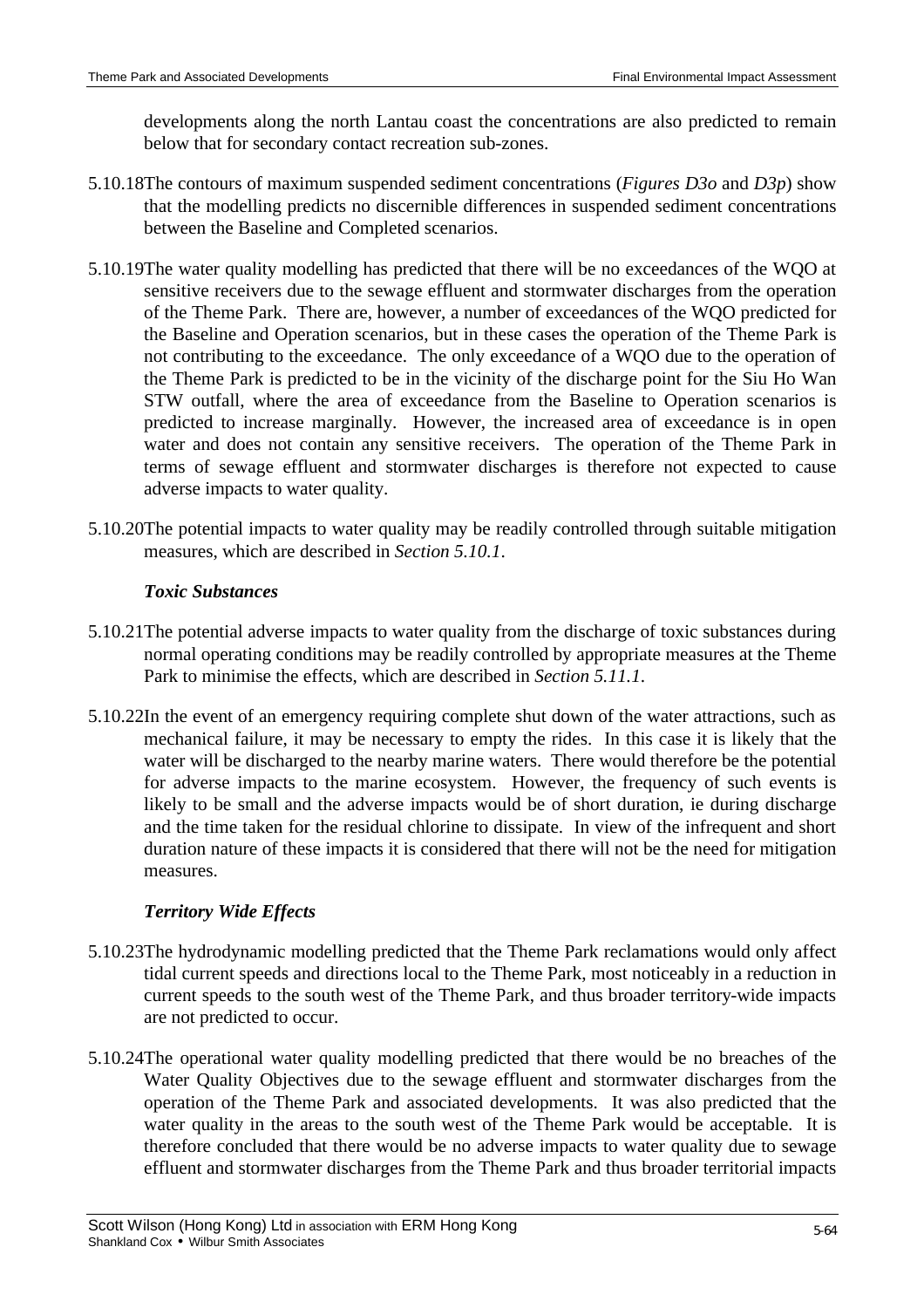to water quality are not, therefore, predicted to arise from the operation of the Theme Park and associated developments.

#### **ARTIFICIAL LAKE**

- 5.10.25The level of the water in the artificial lake will be limited to a level of 1 m below +7.5 mPD. Water will be extracted from the lake to provide irrigation waters for the landscaped areas of the Theme Park. In the wet summer months the waters within the lake will be replenished with run-off from the surrounding undeveloped hillsides. In the months when rainfall is low the waters of the lake will be replenished with waters from an external source. The water quality in the lake will therefore be a function of the quality of the water used to replenish the waters levels.
- 5.10.26The stormwater run-off, used to replenish the lake during the wet summer months, will be essentially free of pollutants as it will not pass through any urban, developed areas. These waters may, however, contain high levels of suspended sediments and in order to prevent siltation within the reservoir will pass through silt traps before being discharged to the lake. Therefore, during the wet summer months water quality within the lake will be maintained.
- 5.10.27Another factor associated with the operation of the lake during periods of high rainfall is that there will be an overflow weir to prevent the water level from exceeding +7.5 mPD. The overflow water will pass along the open drainage channel on the western side of the Theme Park reclamation at Penny's Bay and discharged to marine waters. It is to be expected that this water will be relatively free of contaminants, having come from a clean water source (ie the lake) and as such adverse impacts to marine water quality are not expected. The only potential impact will be to salinity in the immediate vicinity of the discharge point, which is likely to be lowered by the incoming fresh water. The natural, background salinity will soon be restored following the cessation of overflow from the lake. Therefore this potential impact will be short term and reversible in nature and will not therefore give rise to adverse impacts to the marine environment.
- 5.10.28The major concern for the water quality of the lake will be from the replenishment of the water levels from an outside source during periods of low rainfall. It will be necessary to ensure that the quality of the water used to replenish will not cause the water quality within the lake to deteriorate. The Tai Lam Chung Reservoir has been identified by the Water Supplies Department <sup>(62)</sup> as a potential source of water to replenish the lake. A summary of the measured quality of the lake for the period 1998 to 1999 compared with the standards in the *Technical Memorandum* for *Standards for Effluents Discharged into Drainage and Sewerage Systems, Inland and Coastal Waters* (TM) for waters discharged into Group B inland waters is given in *Table 5.10h*. A comparison of the quality of the water in the Tai Lam Chung Reservoir with the proposed water quality criteria, which were derived based on the WQOs for inland waters in the Southern WCZ. These comparisons provides useful guidance on the quality of the water used to fill the lake during dry periods.

# **Table 5.10h - Measured Water Quality in the Tai Lam Chung Reservoir in 1998 - 1999 Compared with the TM Standards**

| <b>Parameter</b><br><b>Minimum</b><br><b>Maximum</b> | <b>Mean</b> | <b>TM Standard</b> |
|------------------------------------------------------|-------------|--------------------|
|------------------------------------------------------|-------------|--------------------|

(62) Communication with WSD.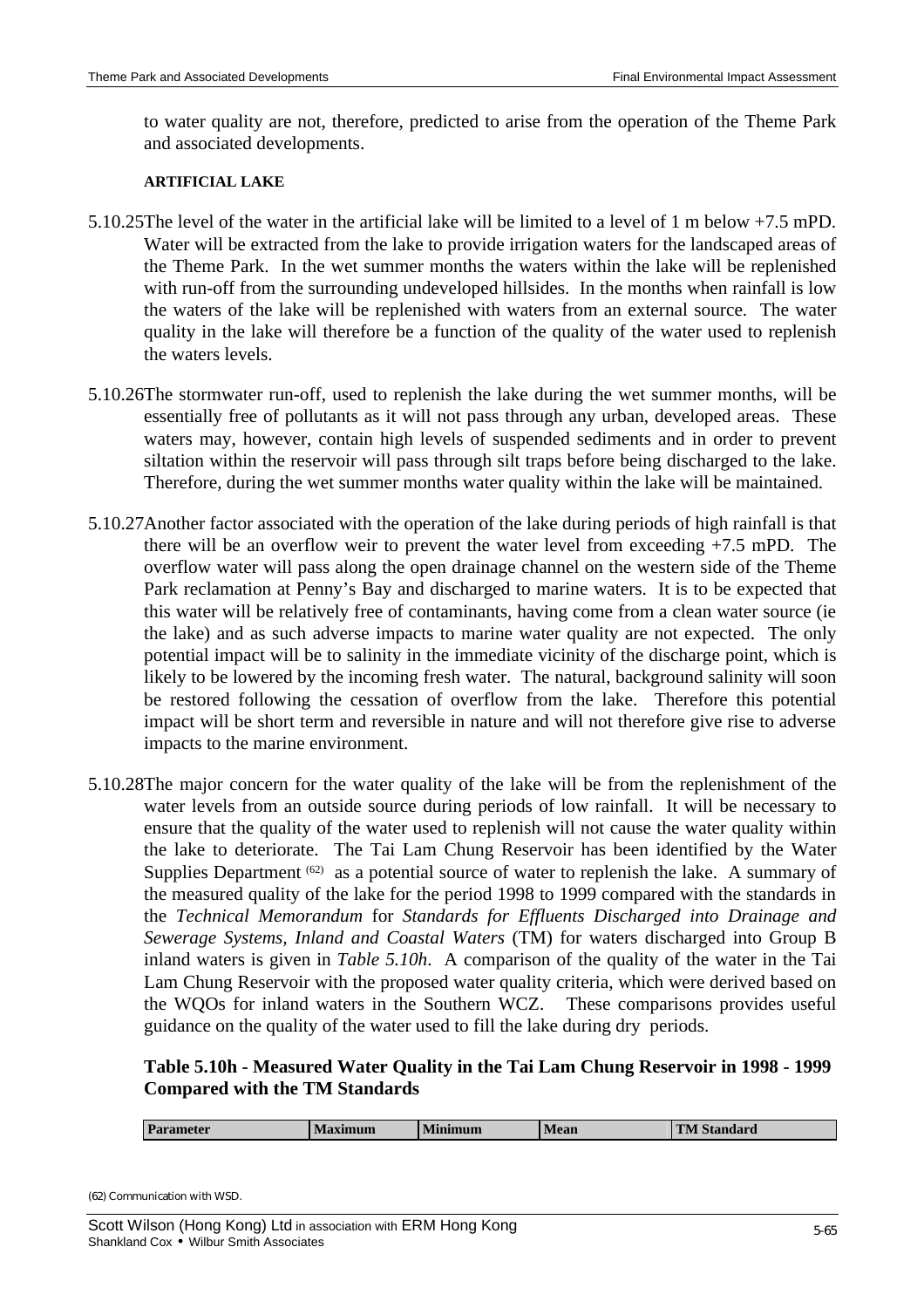| Parameter                           | <b>Maximum</b> | <b>Minimum</b> | <b>Mean</b>    | <b>TM Standard</b> |
|-------------------------------------|----------------|----------------|----------------|--------------------|
| pH                                  | 7.5            | 6.6            | 7.2            | $6.5 - 8.5$        |
| Temperature $(^{\circ}C)$           | 31.0           | 15.8           | 22.5           | $30 - 35$          |
| Colour (HU)                         | 8              | $<$ 5          | $<$ 5          | Not comparable     |
| Suspended Solids (mg $L^{-1}$ )     | 6              | 1              | $\overline{4}$ | 30                 |
| DO $(mg L^{-1})$                    | 8.8            | 1.1            | 7.0            | No standard        |
| $BOD$ (mg $L^{-1}$ )                | 5.1            | 0.3            | 2.4            | 20                 |
| Iron $(mg L^{-1})$                  | 0.15           | < 0.01         | 0.06           | $1 - 10$           |
| Cyanide $(mg L^{-1})$               | < 0.05         | < 0.05         | < 0.05         | $0.03 - 0.1$       |
| Fluorides (mg $L^{-1}$ )            | 0.53           | 0.18           | 0.36           | $3 - 10$           |
| Sulphates $(mg L^{-1})$             | 12             | 6              | 9              | $400 - 800$        |
| Chlorides (mg $L^{-1}$ )            | 14             | 5              | 10             | $400 - 1000$       |
| Phosphate $(mg L^{-1})$             | 0.27           | 0.03           | 0.09           | No standard        |
| Ammonia (mg $L^{-1}$ )              | 0.51           | 0.02           | 0.09           | 5                  |
| Nitrate $(mg L^{-1})$               | 3.00           | 0.38           | 1.75           | No standard        |
| Nitrite $(mg L^{-1})$               | 0.120          | 0.003          | 0.031          | No Standard        |
| Nitrate + Nitrite (mg $L^{-1}$ )    | 3.120          | 0.383          | 1.781          | $10 - 30$          |
| Chlorophyll-a $(\mu g L^{-1})$      | 43             | 3              | 21             | No standard        |
| E. coli (cfu $100 \text{mL}^{-1}$ ) | 55             | 3              | 22             | 100                |
| Boron $(mg L^{-1})$                 | < 0.07         | < 0.07         | < 0.07         | $0.5 - 5$          |
| Barium (mg $L^{-1}$ )               | 0.015          | 0.013          | 0.014          | $0.5 - 5$          |
| Mercury (mg $L^{-1}$ )              | < 0.00005      | < 0.00005      | < 0.00005      | 0.001              |
| Cadmium $(mg L^{-1})$               | < 0.0001       | < 0.0001       | < 0.0001       | 0.001              |
| Selenium $(mg L^{-1})$              | < 0.001        | < 0.001        | < 0.001        | $0.1 - 0.2$        |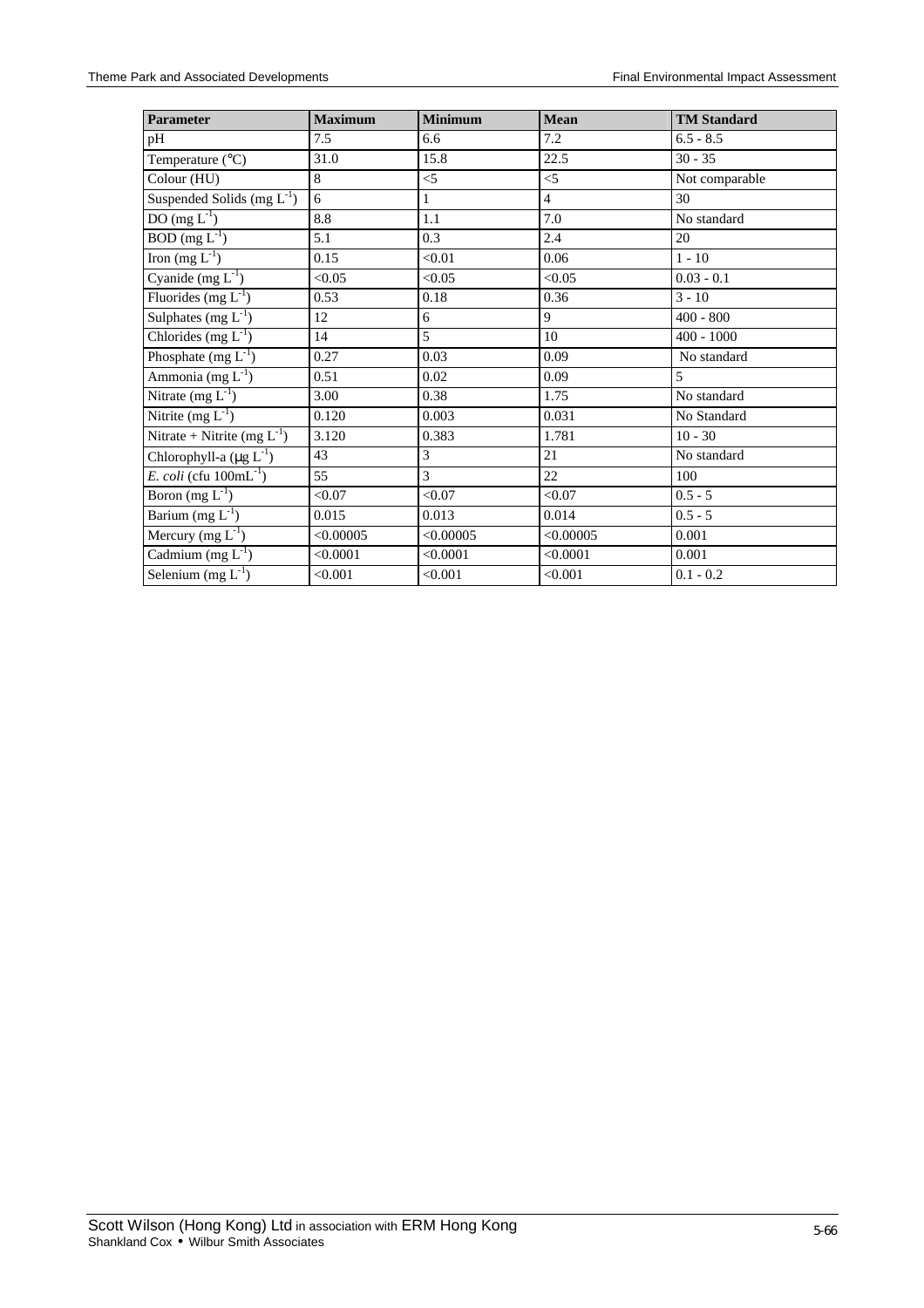# **Table 5.10I - Comparison of the Water Quality of Tai Lam Chung Reservoir in 1998 - 1999 with the Proposed Water Quality Standards**

| <b>Reservoir</b><br>(a) Aesthetic<br>no objectionable odours or discolouration of waters;<br>$\bullet$<br>appearance<br>no tarry residues, floating wood, articles made of glass,<br>$\bullet$<br>plastic or rubber;<br>no visible mineral oil or lasting foam on the surface;<br>$\bullet$<br>no recognisable sewage-derived debris;<br>no floating, submerged and semi-submerged objects of a |  |
|-------------------------------------------------------------------------------------------------------------------------------------------------------------------------------------------------------------------------------------------------------------------------------------------------------------------------------------------------------------------------------------------------|--|
|                                                                                                                                                                                                                                                                                                                                                                                                 |  |
|                                                                                                                                                                                                                                                                                                                                                                                                 |  |
|                                                                                                                                                                                                                                                                                                                                                                                                 |  |
|                                                                                                                                                                                                                                                                                                                                                                                                 |  |
|                                                                                                                                                                                                                                                                                                                                                                                                 |  |
|                                                                                                                                                                                                                                                                                                                                                                                                 |  |
|                                                                                                                                                                                                                                                                                                                                                                                                 |  |
| size likely to cause interference with the free movement                                                                                                                                                                                                                                                                                                                                        |  |
| of vessels or cause damage to vessels; and                                                                                                                                                                                                                                                                                                                                                      |  |
| no objectionable deposits.                                                                                                                                                                                                                                                                                                                                                                      |  |
| $\leq$ 180 cfu 100 mL <sup>-1</sup> of <i>E. coli</i> , measured as geometric mean.<br>22 cfu $100 \text{ mL}^{-1}$ (mean)<br>(b) Bacteria                                                                                                                                                                                                                                                      |  |
| $>$ 4 mg $L^{-1}$<br>1.1 mg $L^{-1}$ (minimum)<br>(c) Dissolved                                                                                                                                                                                                                                                                                                                                 |  |
| 7.0 mg $L^{-1}$ (mean)<br>oxygen                                                                                                                                                                                                                                                                                                                                                                |  |
| $6.6 - 7.5$<br>$(d)$ pH<br>Within the range of 6 - 9                                                                                                                                                                                                                                                                                                                                            |  |
| No discharges or human activities shall cause the natural<br>(e) Temperature<br>$15.8^{\circ}$ C - 31.0 $^{\circ}$ C                                                                                                                                                                                                                                                                            |  |
| daily temperature range to change by more than 2°C.                                                                                                                                                                                                                                                                                                                                             |  |
| No discharges or human activities shall cause the natural<br>(f) Salinity<br>Not measured.                                                                                                                                                                                                                                                                                                      |  |
| daily salinity range to change by more than 10%.                                                                                                                                                                                                                                                                                                                                                |  |
| $\sqrt{25}$ mg L <sup>-1</sup> , measured as annual median.<br>$4 \text{ mg } L^{-1}$ (mean)<br>(g) Suspended                                                                                                                                                                                                                                                                                   |  |
| solids                                                                                                                                                                                                                                                                                                                                                                                          |  |
| $< 0.021$ mg $L^{-1}$ , as unionised form, calculated as annual<br>$0.09$ mg L <sup>-1</sup> ammonia (mean),<br>(h) Ammonia                                                                                                                                                                                                                                                                     |  |
| equivalent to less than 0.01 mg $L^{-1}$<br>average.                                                                                                                                                                                                                                                                                                                                            |  |
| unionised ammonia at pH 7.2 and                                                                                                                                                                                                                                                                                                                                                                 |  |
| temperature 22.2°C                                                                                                                                                                                                                                                                                                                                                                              |  |
| Phosphate $0.09 \text{ mg } L^{-1}$ (mean)<br>Not to be present in quantities sufficient to cause excessive<br>(i) Nutrient                                                                                                                                                                                                                                                                     |  |
| or nuisance growth of algae or other aquatic plants.<br>Total inorganic nitrogen 1.861                                                                                                                                                                                                                                                                                                          |  |
| (mean)                                                                                                                                                                                                                                                                                                                                                                                          |  |
| $<$ 5 mg L <sup>-1</sup><br>5.1 mg $L^{-1}$ (maximum)<br>$(i)$ 5-day BOD                                                                                                                                                                                                                                                                                                                        |  |
| 2.4 mg $L^{-1}$ (mean)                                                                                                                                                                                                                                                                                                                                                                          |  |
| $<$ 30 mg L <sup>-1</sup><br>$(k)$ COD<br>Not measured.                                                                                                                                                                                                                                                                                                                                         |  |
| Not in a quantity sufficient to pose a risk to any beneficial<br>(l) Dangerous                                                                                                                                                                                                                                                                                                                  |  |
| uses of the aquatic environment.<br>substances                                                                                                                                                                                                                                                                                                                                                  |  |

- 5.10.29The data in the *Table 5.10h* show that the quality of the water is generally not outside of the TM standards, except for temperature. This is not considered to be a problem because the water will be transferred from one open body of water (the Tai Lam Chung Reservoir) to another open body of water (the artificial lake) and the ambient temperatures of each will be similar and as such the temperature of the artificial lake will not be modified by the incoming water.
- 5.10.30The data in *Table 5.10i* show that water used to fill the lake is generally at least as good as the proposed water quality criteria. Thus the water quality of the water in the lake, which originates from a combination of clean run-off from the surrounding hillsides and water from the Tai Lam Chung Reservoir, will generally satisfy the water quality criteria as its quality will be at least as good as the water used to fill the lake. The exceptions to this are dissolved oxygen and BOD. On only one occasion during the monitoring period the value of dissolved oxygen was less than 6 mg  $L^{-1}$  (ie 1.1 mg  $L^{-1}$ ), which is water quality criterion of 4  $mg L<sup>-1</sup>$ . However, this is considered to be an exceptional event, possibly linked to mortality of algae following a period of excessive algal growth. The maximum value for BOD is just greater than the proposed water quality criterion of 5 mg  $L^{-1}$ , therefore it is considered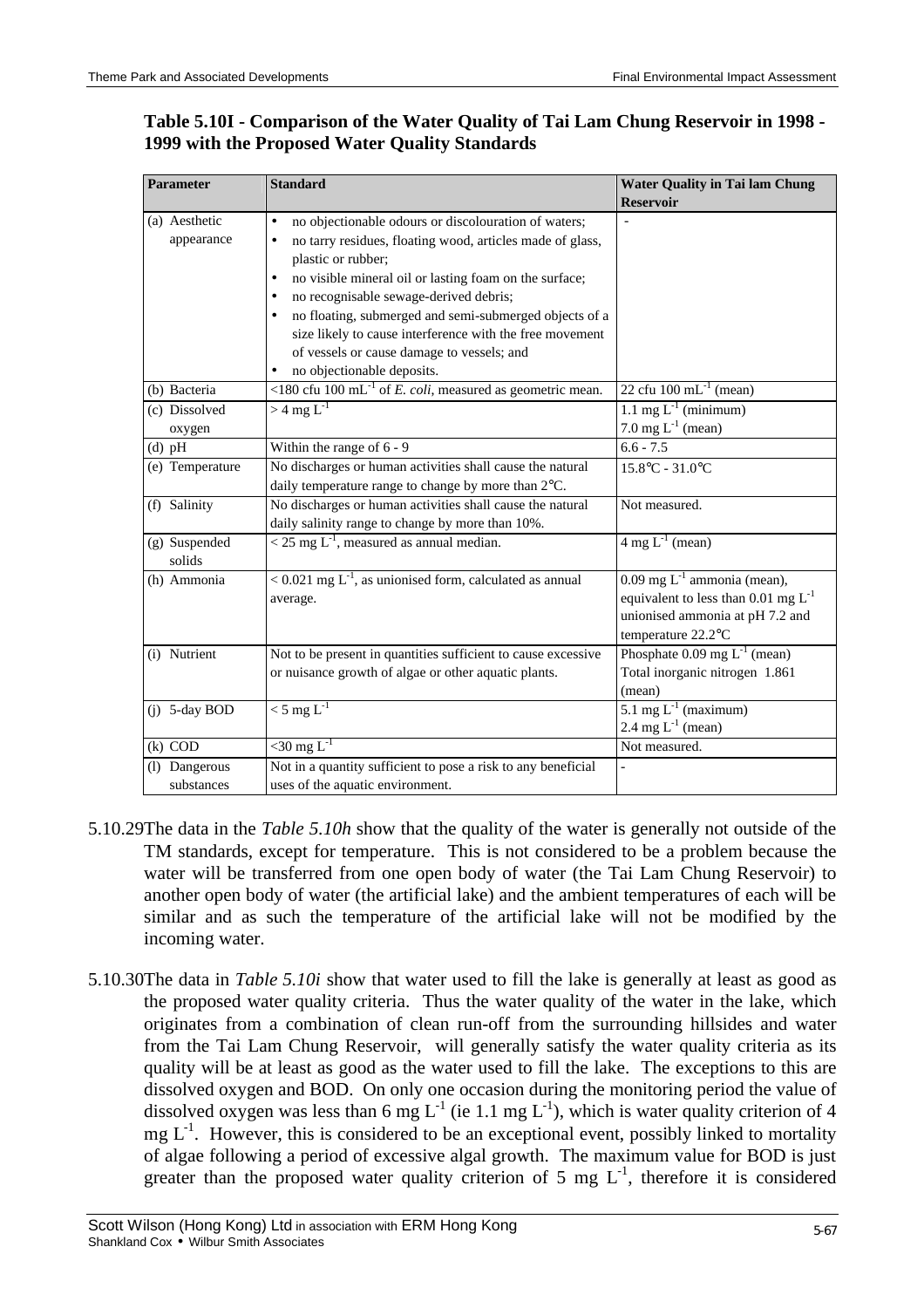unlikely that this standard will be breached as the incoming water will be diluted with the water in the lake.

- 5.10.31The above assessment has concluded that the quality of the water within the lake may be maintained by using the water from the Tai Lam Chung Reservoir as the source of water during periods of low rainfall. It has been assumed that there will be no other sources of pollutants into the lake and therefore controls on any potential sources of pollutants should be implemented , which are discussed in *Section 5.11.2*.
- 5.10.32There may be the potential for the accidental discharge of petroleum products, which are used to fuel boats used for water sports. Suitable mitigation measures have been devised to minimise the likelihood of such events and if the unlikely event of such an occurrence measures to control the impact have been devised (see *Section 5.11.2*).
- 5.10.33The lining for the artificial lake will be constructed from a high density polyethylene (HDPE) geomembrane, which is impermeable, sandwiched between protective geotextiles. The use of such a liner will prevent the migration of contaminated groundwater into the lake, which means that the quality of the water in the lake will not be affected by any pollutants contained within the groundwater.

#### **SEWERAGE SYSTEM**

- 5.10.34The sewerage system to be used for the Theme Park was originally designed to accommodate the flows from the previous planning proposals for the Penny's Bay area, which principally comprised Container Terminals 10 and 11 and the associated back-up areas. The sewerage system comprises two principal sewers in the Penny's Bay area, which may be described as follows.
	- The ring road to the south of the park defines the route of a sewer that will collect all sewage from the area to the south of the railway line that bisects the site. The sewer will convey flows from east to west, ultimately to a pumping station north east of the Theme Park. Due to the distance involved and the requirement to minimise excavation in a reclaimed area, a gravity system with lift pumping stations at approximately 300m intervals will be required along the ring road. The pumping stations will comprise underground chambers housing submersible pumps. There will be a small control kiosk above-ground (say 2mx2mx1m) housing telemetry and control equipment. The pumps will operate to ensure that under normal flow conditions the sewer will not surcharge and flushing velocities will be maintained. In the event of pump failure the system will surcharge and operate by gravity and flooding will not occur under this condition.
	- A sewer following the road on the north boundary of the Penny's Bay Theme Park site will collect flow from the north of the railway line that bisects the site. This sewer will convey flow from east to west to the pumping station to the north east of the Theme Park.
- 5.10.35The pumping station in the utility yard to the north-east of the Penny's Bay theme park will convey flows via twin rising mains northwards to the previously constructed gravity main that conveys flows to the Yam O Sewage Pumping Station. There will be an emergency overflow into the adjacent drainage channel to the west. A standby pump will be provided together with twin rising mains which provide for a situation whereby one of the rising mains is temporarily taken out of operation. The anticipated frequency of discharge through the emergency outfall will be very low.
- 5.10.36The Yam O Pumping Station is to be completed in advance of the development. The pumping station will convey flows to SHWSTW via twin 700 mm diameter pumping mains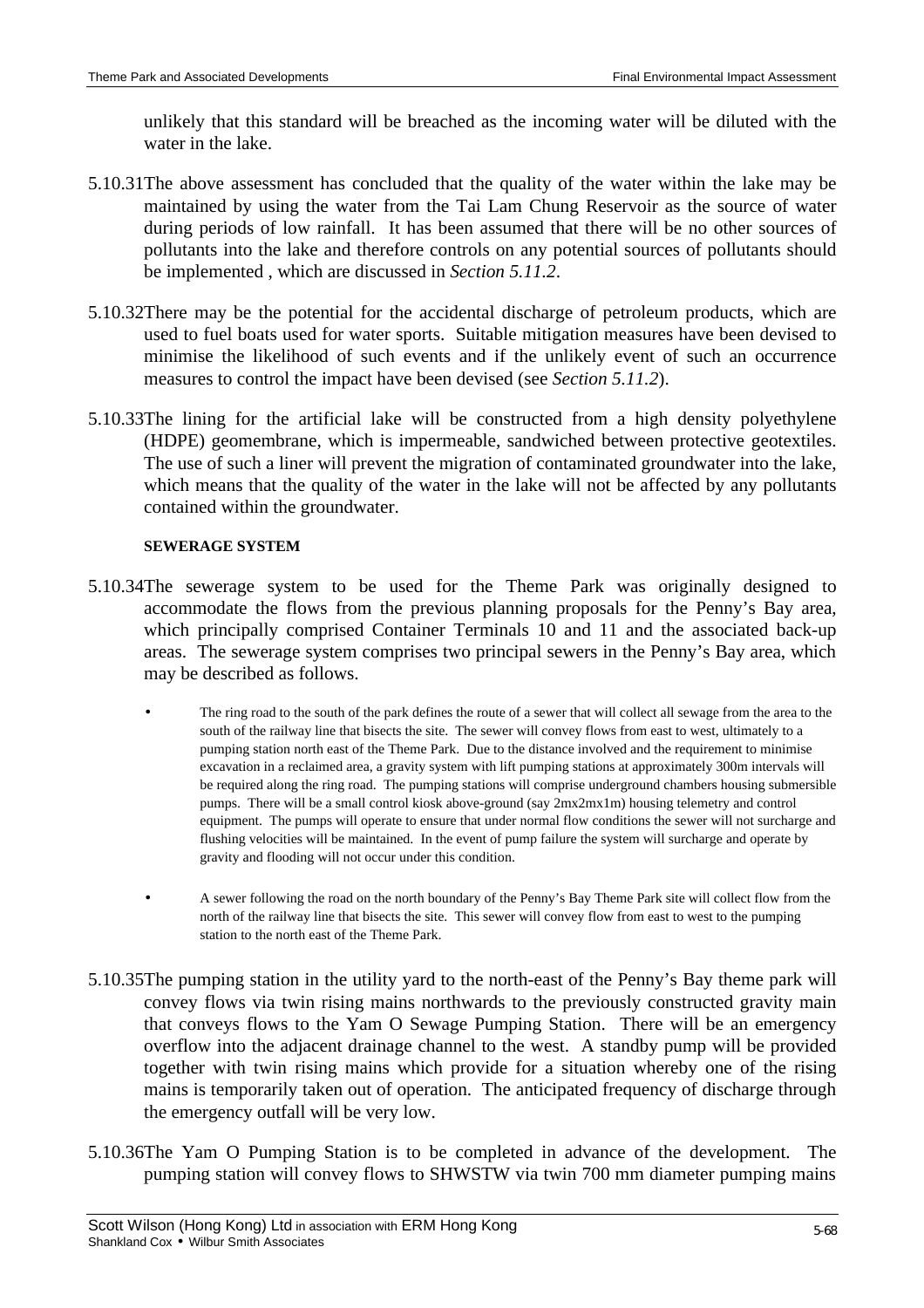approximately 4,000 m in length. One of the 700 mm diameter mains is already in place and the second main would be constructed in the same service reserve when required as the phased development proceeds.

5.10.37In order to assess the adequacy of the sewerage system to convey the sewage effluents from the Theme Park to the Siu Ho Wan STW it is first necessary to determine the quantities of sewage effluent generated by the Theme Park. The operator of the Theme Park has provided information on daily average flow rates and peak flow rates, based on their experience with similar facilities in other parts of the world. The predicted flows have been provided based on various phases of the development of the Theme Park. The average daily flows and instantaneous peak flows are presented in *Table 5.10i*.

|  |  | Table 5.10i - Average Daily and Peak Sewage Effluent Flows from the Theme Park |  |  |
|--|--|--------------------------------------------------------------------------------|--|--|
|  |  |                                                                                |  |  |
|  |  |                                                                                |  |  |
|  |  |                                                                                |  |  |

| Development Scenario    | $\vert$ Average Daily Flow $(m^{3} \, \text{day}^{-1})$ | Peak Flow $(m^3 s^1)$ |
|-------------------------|---------------------------------------------------------|-----------------------|
| Opening Day (2005)      | 2.706                                                   | 0.182                 |
| Phase 1 Buildout (2011) | 5.593                                                   | 0.360                 |
| Phase 2 Buildout (2024) | 12.140                                                  | 0.776                 |

- 5.10.38The sewerage system within the Theme Park has yet to undergo detailed design to cater for the above average and peak daily flows. The design should ensure that the system is adequate with a suitable factor of safety to minimise the risk of failure, following procedures defined in the DSD *Sewerage Manual*.
- 5.10.39A design for upgrading the Siu Ho Wan STW is currently being carried out to increase the capacity of the STW and to provide a higher level of treatment for the sewage effluent prior to discharge. The design flows have been calculated based on the development of container terminals in Penny's Bay and the connection of sewage flows from Peng Chau. It is now not proposed to connect the sewage from Peng Chau to the Siu Ho Wan STW and it will continue to discharge of Tai Lei. Due to the changes in the sewage effluents to be transported to the Siu Ho Wan STW it is necessary to determine whether the STW will be able to accommodate the changes in sewage effluent flows due to the development of the Theme Park. The future cumulative flows to the Siu Ho Wan STW are presented in *Table 5.10j*, which includes flows for 2005 (the Theme Park opening day), 2011 and the ultimate development beyond 2011.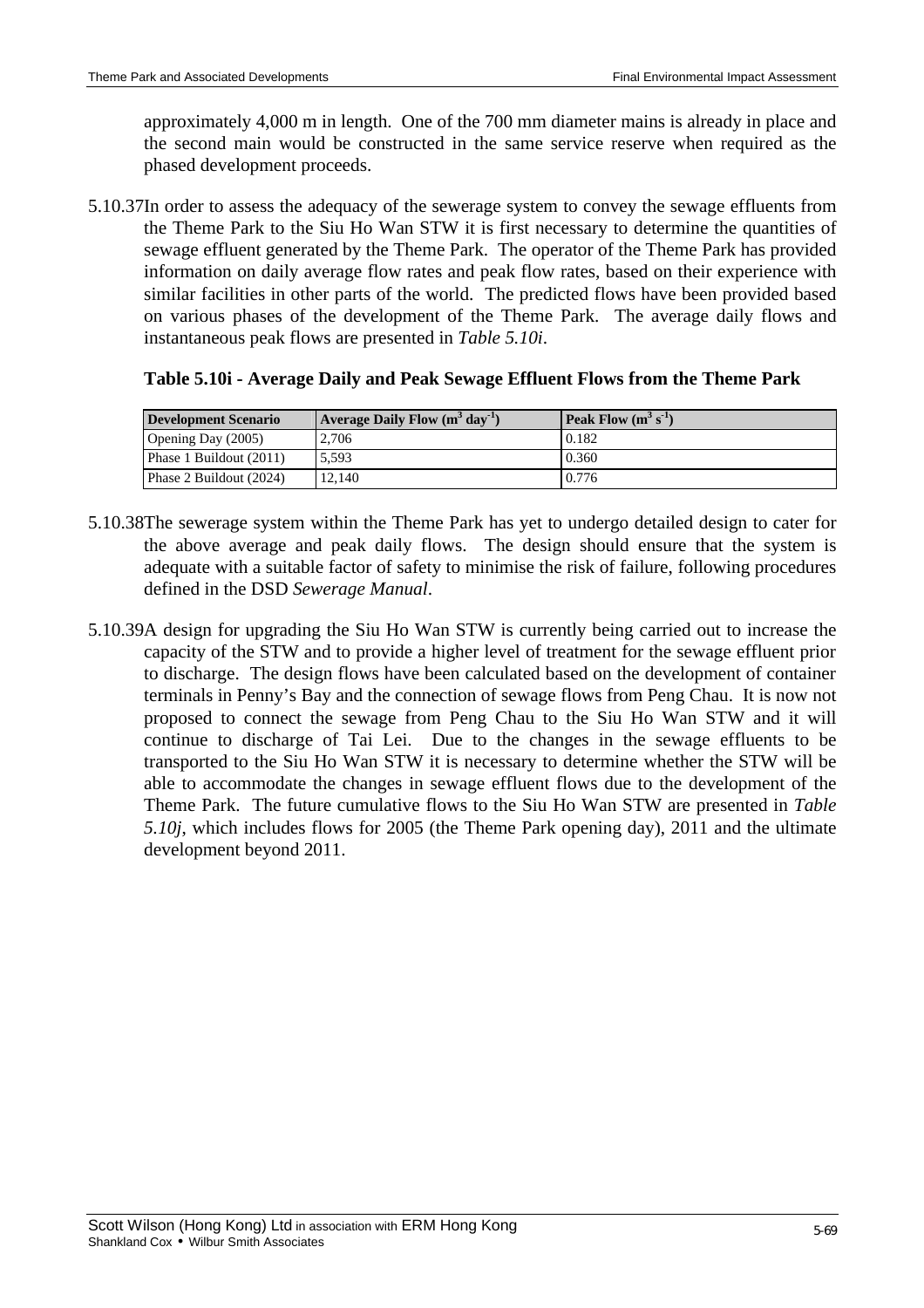| <b>Source</b>                     | 2005                                       |                                                 | 2011                                      |                                          | <b>Ultimate</b>                            |                                                |
|-----------------------------------|--------------------------------------------|-------------------------------------------------|-------------------------------------------|------------------------------------------|--------------------------------------------|------------------------------------------------|
|                                   | <b>Average Flow</b><br>$(m^3 \, day^{-1})$ | Peak Flow <sup>a</sup><br>$(m^3 s^{\text{-}1})$ | <b>Average Flow</b><br>$(m^3 \,day^{-1})$ | Peak Flow <sup>e</sup><br>$(m^3 s^{-1})$ | <b>Average Flow</b><br>$(m^3 \, day^{-1})$ | <b>Peak Flow<sup>e</sup></b><br>$(m^3 s^{-1})$ |
| Chek Lap Kok Airport <sup>a</sup> | 16.586                                     | 0.334                                           | 16,586                                    | 0.466                                    | 27,434                                     | 0.762                                          |
| Tung Chung/Tai Ho <sup>a</sup>    | 130.860                                    | 2.605                                           | 130,860                                   | 3.635                                    | 130,860                                    | 3.635                                          |
| Discovery Bay <sup>b</sup>        | 9,250                                      | 0.184                                           | 9.250                                     | 0.257                                    | 9.250                                      | 0.257                                          |
| South Lantau <sup>a</sup>         |                                            |                                                 |                                           |                                          | 12.610                                     | 0.350                                          |
| Theme Park <sup>c</sup>           | 2.706                                      | 0.054                                           | 5.593                                     | 0.155                                    | 12.140                                     | 0.338                                          |
| Total                             | 159,402                                    | 3.177                                           | 162,289                                   | 4.513                                    | 192,294                                    | 5.342                                          |

#### **Table 5.10j - Cumulative Sewage Effluent Flows to the Siu Ho Wan STW**

Notes :

a. Data derived from the *Final Design Memorandum* for the Siu Ho Wan STW.

b. Data calculated assuming a residential population and flow factors given in the DSD *Sewerage Manual*.

c. Data on average flows provided by the Theme Park operator.

d. Peak flows calculated based upon a peaking factor of 1.72, which represents a new system without infiltration.

e. Peak flows calculated based upon a peaking factor of 2.40, which includes an allowance for infiltration.

- 5.10.40It should be noted that in the above table the peak flows from the Theme Park are different from those contained in *Table 5.10i*. This is because the data in *Table 5.10i* represents the peak flows within the sewerage system in and adjacent to the Theme Park, while the data in the above table represents the peak flows at the Siu Ho Wan STW. The differences are because there will be attenuation of the peaks in the flows between the Theme Park and the Siu Ho Wan STW.
- 5.10.41The peaking factor of 1.72 used in the *Final Design Memorandum* for the Siu Ho Wan STW is based upon the assumption that the sewerage system is relatively new and free from inflow/infiltration, which is applicable to the 2005 scenario. For the 2011 and Ultimate scenarios the peaking factor has been increased to one which includes an allowance for inflow/infiltration to account for potential deterioration of the network.
- 5.10.42The design flows for the Siu Ho Wan STW are shown in *Table 5.10k* and are derived from the *Final Design Memorandum* and upon advice provided by the Drainage Services Department.

| <b>Year/Design Horizon</b> | Average Flow $(m^3 \, \text{day}^{-1})$ | <b>Peak Flow</b> $(m^3 s^{-1})$ |
|----------------------------|-----------------------------------------|---------------------------------|
| Up to $2011$               | 179.433                                 | 3.75                            |
| Ultimate                   | 202,881                                 | 4.226                           |

### **Table 5.10k - Design Sewage Flows for the Siu Ho Wan STW**

5.10.43A comparison of the data in *Tables 5.10j* and *5.10k* show that the predicted average flows are predicted to be within the design capacity of the Siu Ho Wan STW. The data show that in 2005 at the opening of the Theme Park the peak flows are predicted to be within the design capacity of the Siu Ho Wan STW. However, in 2011 and for the Ultimate case the peak flows are predicted to exceed the design capacity of the Siu Ho Wan STW, assuming a peaking factor which allows for infiltration/inflow. It will therefore be necessary to carry out upgrading works at the Siu Ho Wan STW prior to 2011 to prevent overloading of the STW and the potential for overflow of untreated sewage effluent.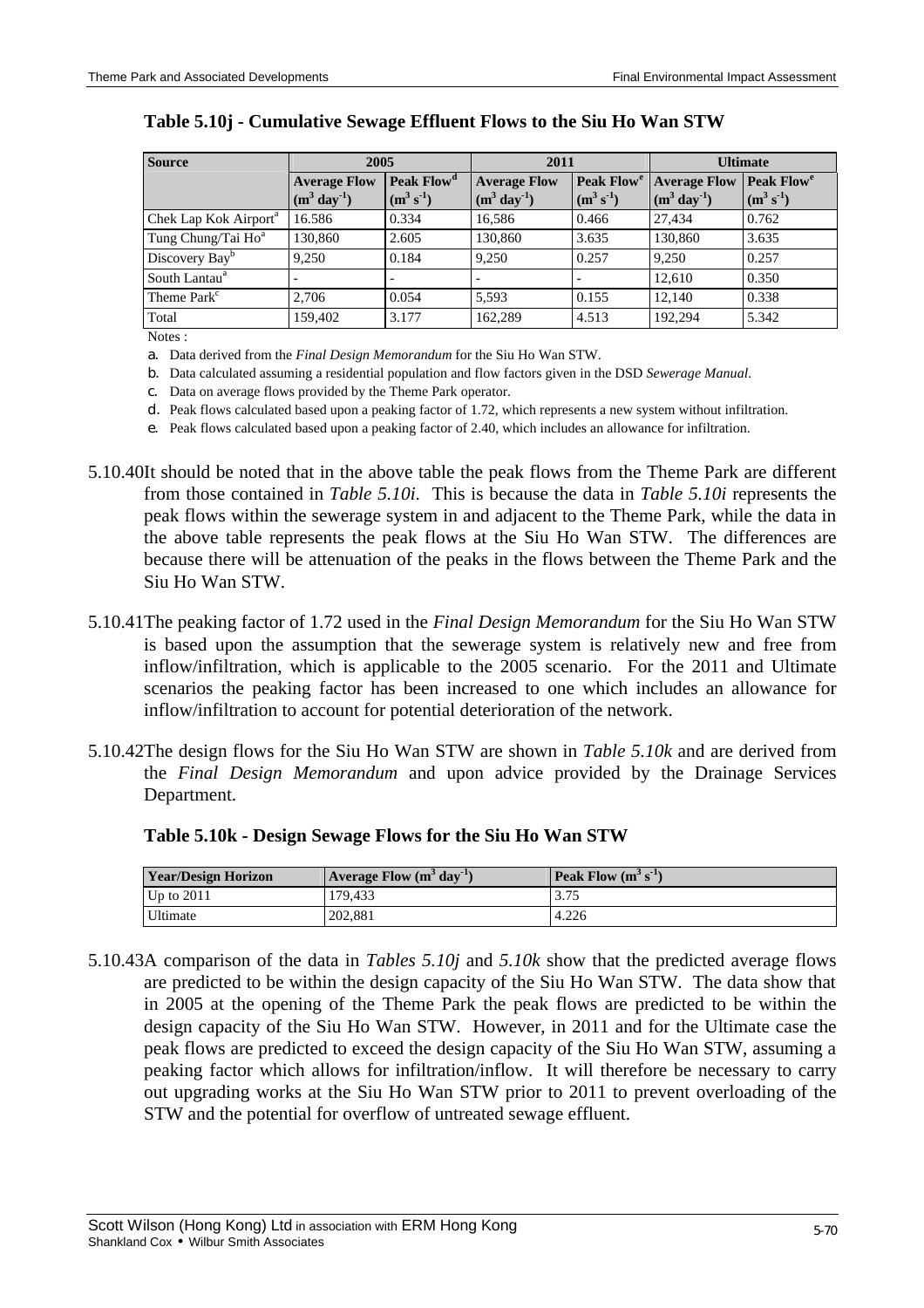- 5.10.44It should be noted that the assessment is carried out to determine whether increased flows from the Theme Park would result in overloading the Siu Ho Wan STW. Other developments associated with the Northshore Lantau Development will also contribute sewage effluent flows to the Siu Ho Wan STW. The effects of these other flows are being investigated as part of the *Northshore Lantau Development Feasibility Study*.
- 5.10.45The major cause of emergency discharge from either the sewerage system or the Siu Ho Wan STW will be from overflows from the system or bypassing at the STW. However, as discussed above, with the implementation of an upgrade to the Siu Ho Wan STW the sewerage system will be designed to cater for the predicted sewage effluent flows generated by the Theme Park and that with the increased flows from the Theme Park the Siu Ho Wan STW will not exceed the design capacity of the STW. Therefore the risk of overflows from and bypassing of the STW will be low, although certain measures may be installed to ensure that the risk is reduced further. It should be noted that any measures for reducing the risk of over-flow at the Siu Ho Wan STW will be the responsibility of the Drainage Services Department and not the Theme Park developer or operator.
- 5.10.46There may be a risk of failure of systems, such as pumping stations, which could result in the discharge of raw sewage to the surrounding waters for periods of days. Such discharges would be likely to lead to adverse water quality impacts and should therefore be prevented through the provision of suitable redundant/back-up systems.
- 5.10.47Sewers constructed using the standard flexible joint systems found on concrete or clayware pipes often perform badly in reclaimed land due to differential settlement. This can result in high levels of infiltration or exfiltration, depending upon the level of the pipes in relation to the water table. Infiltration will cause capacity problems in the sewer network and at the STW, while exfiltration will pollute groundwater and ultimately the surrounding marine waters. It will be necessary to utilise alternate types of pipe and jointing to prevent such problems.

#### **ROAD AND RAIL LINKS**

5.10.48The identified potential impacts to water quality from the operation of the road and rail links may be readily controlled through engineering design and the implementation of suitable operating procedures. There is therefore no further assessment of impacts carried out here.

### **5.11 MITIGATION OF ADVERSE ENVIRONMENTAL IMPACTS - OPERATION**

- 5.11.1 The identification and discussion of suitable measures to mitigate any adverse impacts to water quality from the operation of the Theme Park is split into four main aspects.
	- The surrounding marine waters;
	- The artificial lake;
	- The adequacy of the sewerage system, including the Siu Ho Wan Sewage Treatment Works (STW); and
	- Road and rail links.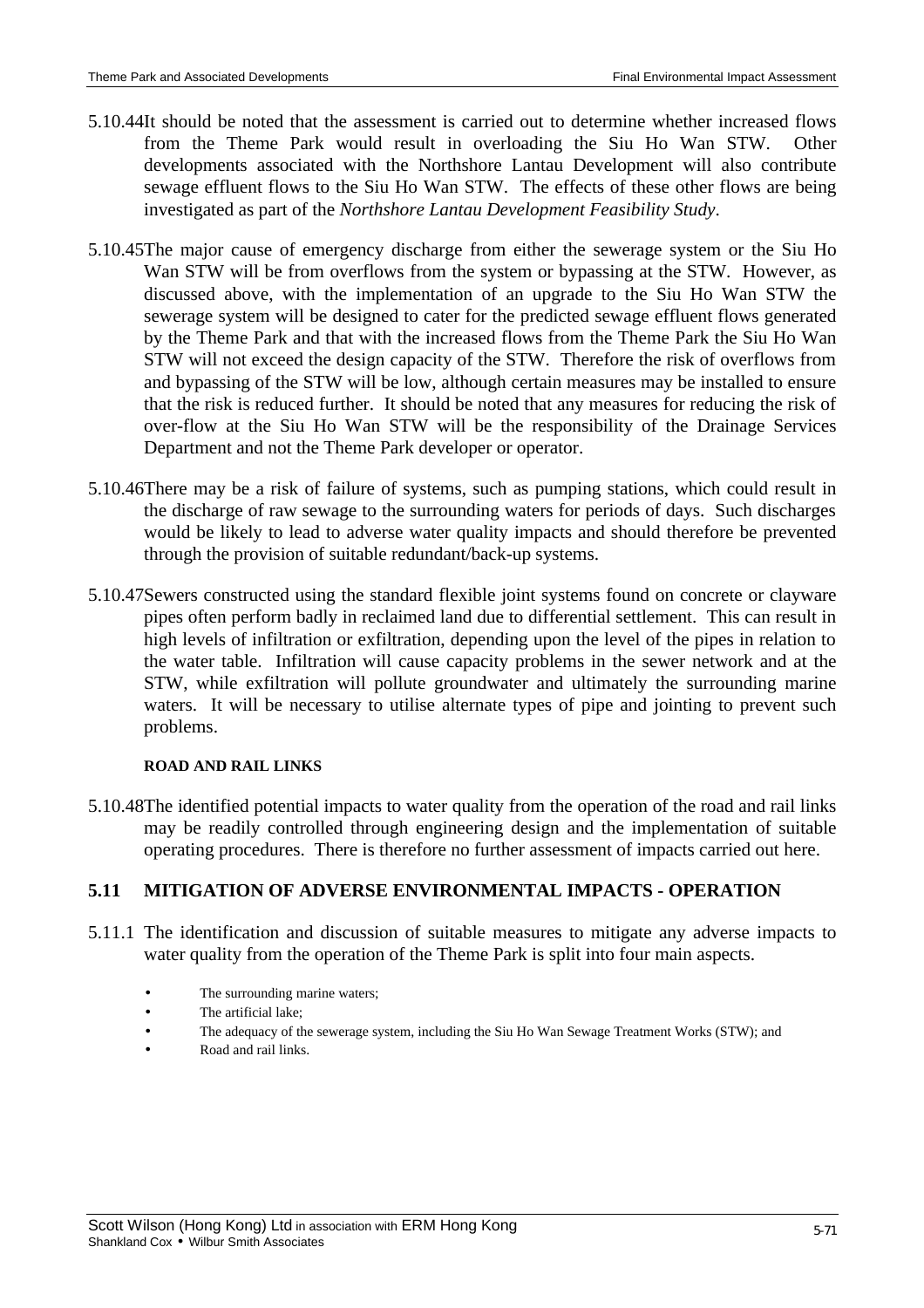#### **MARINE WATERS**

5.11.2 The operation of the Theme Park will have the potential to affect the water quality of the surrounding marine waters in two ways, by changing the hydrodynamics and through the discharges of pollutants from the Theme Park. Any mitigation measures for these two aspects are discussed separately.

### *Hydrodynamics*

- 5.11.3 The hydrodynamic modelling has predicted that the reclamations for the Theme Park at penny's Bay and Yam O will have minimal effects on tidal discharges through major flows channels. The only effects on tidal current speeds and directions are in the immediate vicinity of the reclamation at Penny's Bay, which are not considered to be significant. Mitigation measures for changes to tidal discharges and current patterns are therefore not considered to be necessary.
- 5.11.4 The modelling has, however, predicted that there will be a reduction in the flushing of Sze Pak Wan and Discovery Bay, as demonstrated by the increased salinity in these areas. This effect may cause changes in the water quality of these areas. The acceptability of such changes has been assessed through water quality modelling, which has determined whether such impacts would be acceptable. The need for mitigation measures in these two areas is discussed below.

#### *Water Quality*

- 5.11.5 The water quality modelling has predicted that the sewage effluent and stormwater discharges from the operation of the Theme Park will not cause adverse impacts to water quality. However, on a precautionary principle it is recommended that all storm water will pass through silt trap within the Theme Park and Commercial/Developed areas prior to entering the stormwater system. This will serve to ensure that the pollutants in the stormwater discharges are minimised as far as is practicable. The assessment also assumes that the Siu Ho Wan Sewage Treatment Works will be able to cater for the increased flows from the Theme Park, whilst maintaining the same level of treatment. Mitigation measures for this aspect are discussed below.
- 5.11.6 In order to control the potential impacts to water quality from fireworks residue it is recommended that large pieces of spent fireworks be collected as soon after the completion of the display as is practicable. The measure of installing silt traps, described above, will then serve to prevent smaller particles from being discharged to the marine waters.

### *Toxic Substances*

5.11.7 During operation of the attractions the water will be dosed with sodium hypochlorite, which acts as a disinfecting agent and as a biocide. Under normal operating conditions the water will be re-cycled around the rides and should not be allowed to be discharged to either storm drains or the nearby marine waters. However, during routine maintenance the water from the attractions will be emptied. In this case monitoring of the residual chlorine concentration should be undertaken and discharge of the water only allowed once the concentration is below 0.01 mg  $L^{-1}$ , which is the level at which EPD have expressed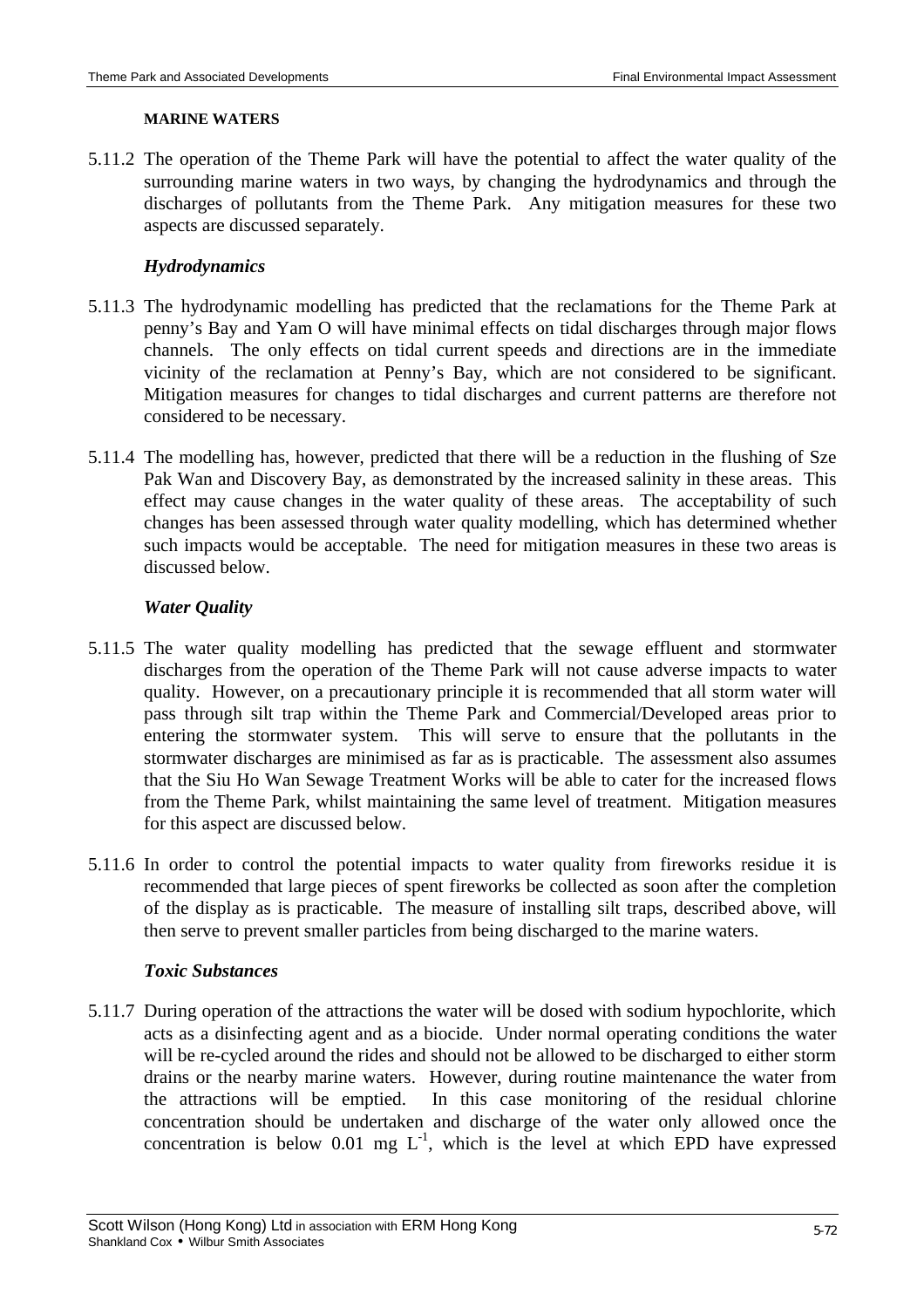concern (63). This measure will prevent the discharge of harmful quantities of residual chlorine during routine maintenance and hence prevent adverse impacts to water quality.

- 5.11.8 The discharge of pesticides and herbicides in harmful quantities should be prevented through the implementation of the following measures.
	- the construction of trenches, backfilled with loose soil or similar porous material, around any areas where pesticides and herbicides will be used;
	- pesticides and herbicides should not be used during periods of rainfall; and
	- biodegradable pesticides and herbicides with short half-lives of three days or less.
- 5.11.9 The measure of constructing trenches around any areas where pesticides and herbicides will ensure that the first flush of run-off from these areas, which is likely to contain the highest concentrations of pesticides and herbicides, will be absorbed in the material filling the trench and prevented from entering the stormwater system. The prevention of the application of pesticides and herbicides during periods of rainfall will prevent run-off of the substances immediately after application and allow some time for the substances to degrade, particularly through the use of substances which are biodegradable with short half lives. In order to determine compliance with these measures a log book detailing the application of any pesticides or herbicides should be kept, containing such information as date and time, location of application, quantities applied, pesticide/herbicide used and weather conditions.

#### **ARTIFICIAL LAKE**

- 5.11.10During the wet summer months stormwater run-off from the surrounding hillsides will be used to provide water to fill the artificial lake. Prior to entering the lake the stormwater will pass through silt traps to prevent siltation within the lake. The silt traps should be designed to have adequate capacity to retain any silt/sediment contained within the stormwater. The silt traps should be frequently maintained/cleaned to prevent a deterioration in performance.
- 5.11.11During months with low rainfall it is proposed that water from the Tai lam Chung Reservoir be used to 'top up' the water within the lake. At present the quality of the water within the reservoir is sufficient to maintain the quality of the water within the lake. However, if in future the quality of the water in the lake were to deteriorate below the present levels, particularly with regard to *E. coli* concentrations, then it would be necessary to adopt an alternate supply of water. The alternate supply of water should be at least as good as the current standard of the water within the Tai lam Chung Reservoir.
- 5.11.12A potential concern with regard to the quality of the lake could be algal growth. If growth becomes excessive then it may be necessary to add an algicide to the waters of the lake. The algicide should be biodegradable with a short half life of three days or less. During use of the algicide, discharge of the lake water to marine waters should be prohibited, until the algicide has decayed. This means that the algicide may not be used during periods of heavy rainfall, when overflow of the lake is possible.
- 5.11.13Stormwater run-off from the surrounding hillsides, passed through silt traps, and water from the Tai lam Chung Reservoir should be the only discharges to the lake. Stormwater from

<sup>(63)</sup> ERM (1999). Environmental Impact Assessment of a 1,800MW Gas-Fired Power Station at Lamma Extension. Final Report.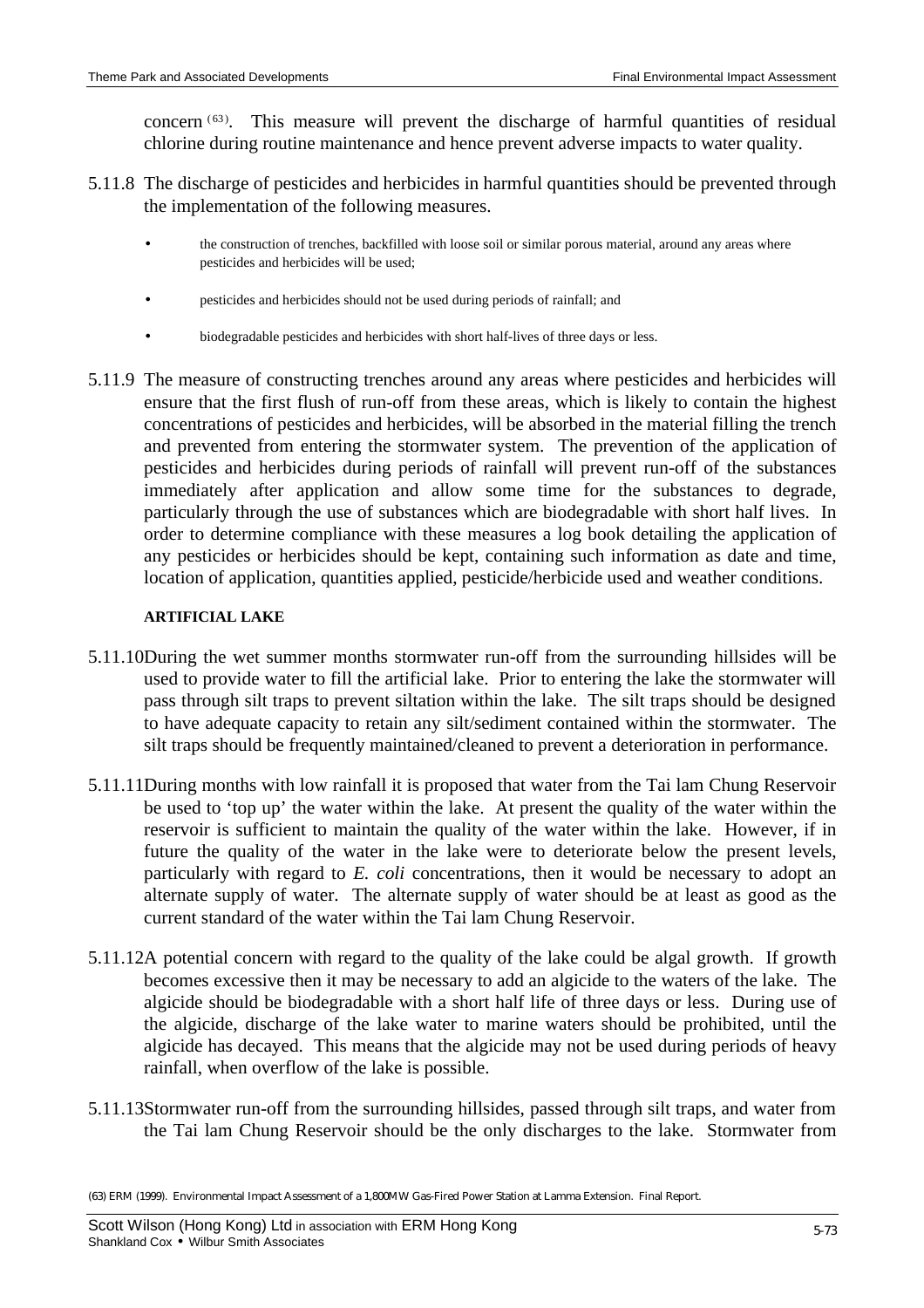any urban/developed areas should not be allowed to enter the lake as they may contain pollutants. Sewage effluent from the water recreation centre should be transported to the sewerage mains for conveyance to the Siu Ho Wan STW.

- 5.11.14Any fuel for motorised vessels should be stored in bunded areas, of at least 110% capacity of the largest fuel storage container to prevent any accidental spills entering the lake. Servicing of any vessels should be undertaken at suitable facilities away from the artificial lake. In the unlikely event that fuel or other petroleum products do enter the lake a suitable clean-up plan should be implemented. The clean-up plan being devised by the operators of the water recreation centre and approved by EPD prior to the commencement of operations at the water sports centre.
- 5.11.15The quality of the water in the lake is not predicted to be affected by the ingress of the contaminated groundwater because the lake will be lined with an impermeable liner. However, such liners may have a limited life span, beyond which the performance may deteriorate. In this case it is recommended that the liner be replaced once the manufacturer's specified life span is reached.

### **SEWERAGE SYSTEM**

- 5.11.16The flows to the Siu Ho Wan STW in 2005 at the time of the opening of the Theme Park have been found to be within the design capacity of the STW and as such no mitigation measures will be required in the form of increasing the capacity of the STW at this time. However, the assessment determined that in 2011 and later the STW would not have sufficient capacity to cater for the flows. This assessment was based on allowance for infiltration/inflow into the sewerage system as the system ages. There will be therefore be the necessity of increasing the capacity of the Siu Ho Wan STW prior to 2011. Such upgrade works would be the responsibility of the Drainage Services Department, the operators of the Siu Ho Wan STW.
- 5.11.17The sewerage system to transport the sewage effluent from the Theme Park will undergo a detailed design to ensure that it is adequate to cater for the predicted flows. As part of this process it is recommended that rising mains be duplicated in order to minimise the risk of overflow under peak flows and to provide a means of facilitating routine maintenance.
- 5.11.18In order to minimise the risk of failure at the two pumping stations serving the Theme Park development, at Yam O and at the north west boundary of the Theme Park the following measures should be implemented.
	- dualling of rising mains;
	- dualling of power supply; and
	- provision of duty/stand by pumps.
- 5.11.19The sewers following the boundary of the theme park are proposed to have on-line lift stations at approximately 300-600m intervals. The provision of these stations will reduce the depth of sewers and accordingly facilitate maintenance and eliminate potential problems associated with settlement in the deeper parts of the reclamation infill causing deformation to pipes.
- 5.11.20In the event of failure of one or more of the on-line lift stations the consequence will be that the sewer upstream of the station will be surcharged and flows will be conveyed to the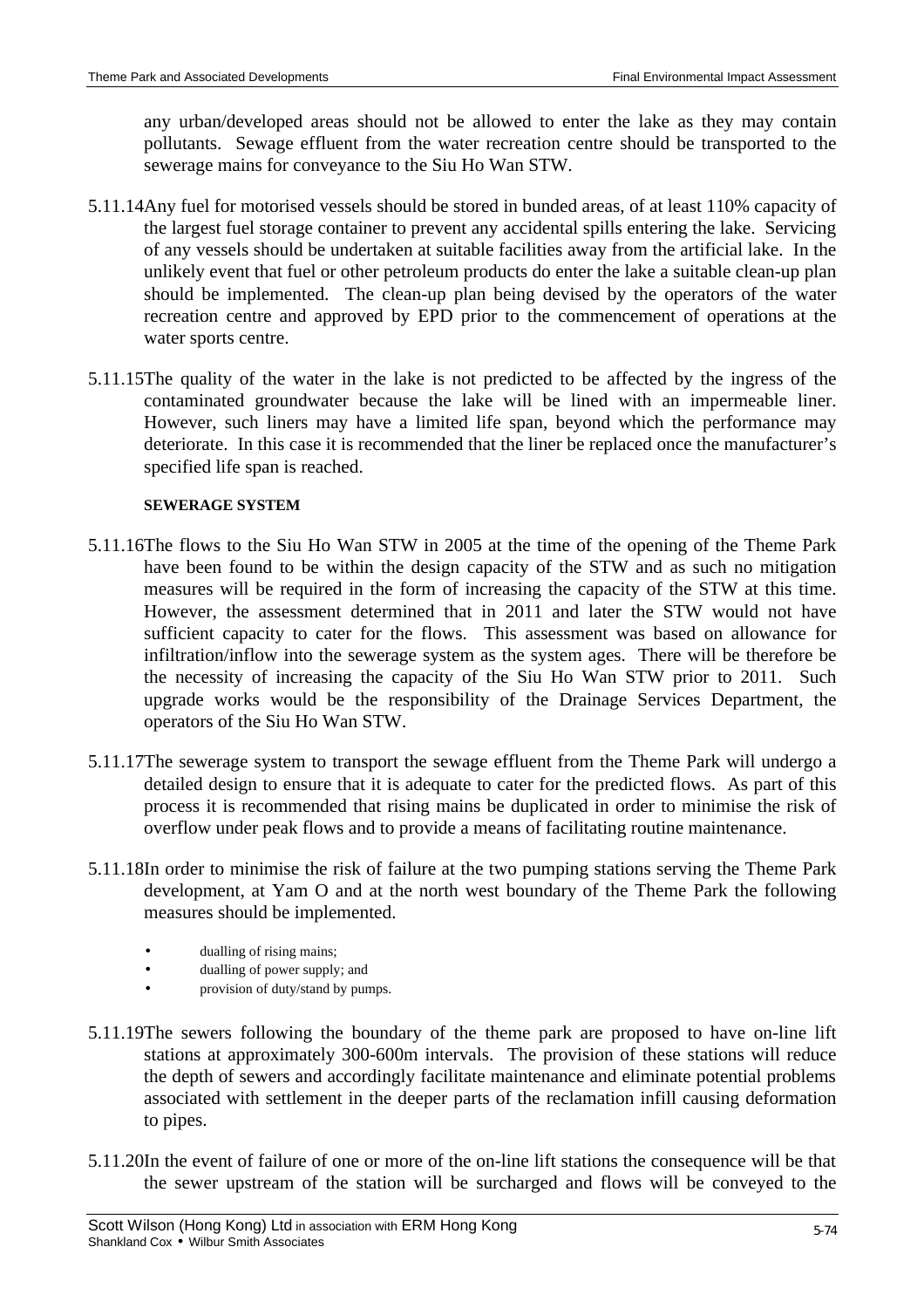outfall to the pumping station at the north west corner of the theme park site. Provision of secondary power supply and standby pumps at each site will minimise the risk of failure. In addition, temporary storage tanks/wells should be provided where practical to further minimise the risk of the discharge of untreated sewage effluent. Furthermore, the proposed system will have adequate pipe gradients to ensure that cleansing velocities are achieved hence siltation is prevented.

- 5.11.21All electrical and mechanical installations such as pumping stations should have telemetry systems to ensure that system failure is identified. This will facilitate early response to rectify any system failure. In order to reduce the potential of the failure of the pipes and joints due to differential settlement on the reclaimed land it is recommended that the following options for pipe construction be considered, which perform considerably better than clayware or concrete pipes.
	- jointless pipes;
	- HDPE pipes; and
	- ductile iron pipes.
- 5.11.22The provision of the above described measures will ensure that the risk for the discharge of untreated sewage to marine waters is minimised and as such it is predicted that no adverse impacts to water quality will occur as a result of the adequacy of the sewerage system.

#### **ROAD AND RAIL LINKS**

- 5.11.23The following mitigation measures should be implemented to prevent adverse operational impacts to water quality from the road links.
	- all road run-off should be collected and discharged via a stormwater drainage system;
	- oil and grit interceptors should be incorporated into areas where spills are likely to remove any oil or grease and sediment before being diverted to the public stormwater system;
	- the contents of oil and grit interceptors should be transferred to an appropriate disposal facility on a regular basis, the frequency of which would depend upon the amount of rainfall (ie more frequent removal during the wet season);
	- silt traps or sedimentation tanks should be installed to remove suspended solids, which may contain heavy metals and PAHs, from run-off water and, in the same way as oil and grit interceptors, they should be regularly cleaned and maintained in good working condition.
	- The following measures shall be incorporated into the operation of the PBRL to prevent adverse impacts to water quality.
	- a surface water drainage system shall be provided to collect operational tunnel seepage. Where oils and lubricating fluids could be spilt, facilities shall be provided to remove the oil / grease before being pumped to the public stormwater drainage system. It is envisaged that the operational tunnel discharge and track runoff will pass through the oil and grit / silt interceptors / chambers to remove oil, grease and sediment, however, other suitable alternative methods may be used;
	- sewage effluents shall be directed to the public foul sewerage system and/or on-site sewage treatment facility for treatment prior to discharge to the public foul sewerage system;
	- the efficiency of silt traps and oil interceptors is dependent on regular cleaning and maintenance. These installations shall be regularly cleaned and maintained in good working condition; and this shall be incorporated into operational procedures;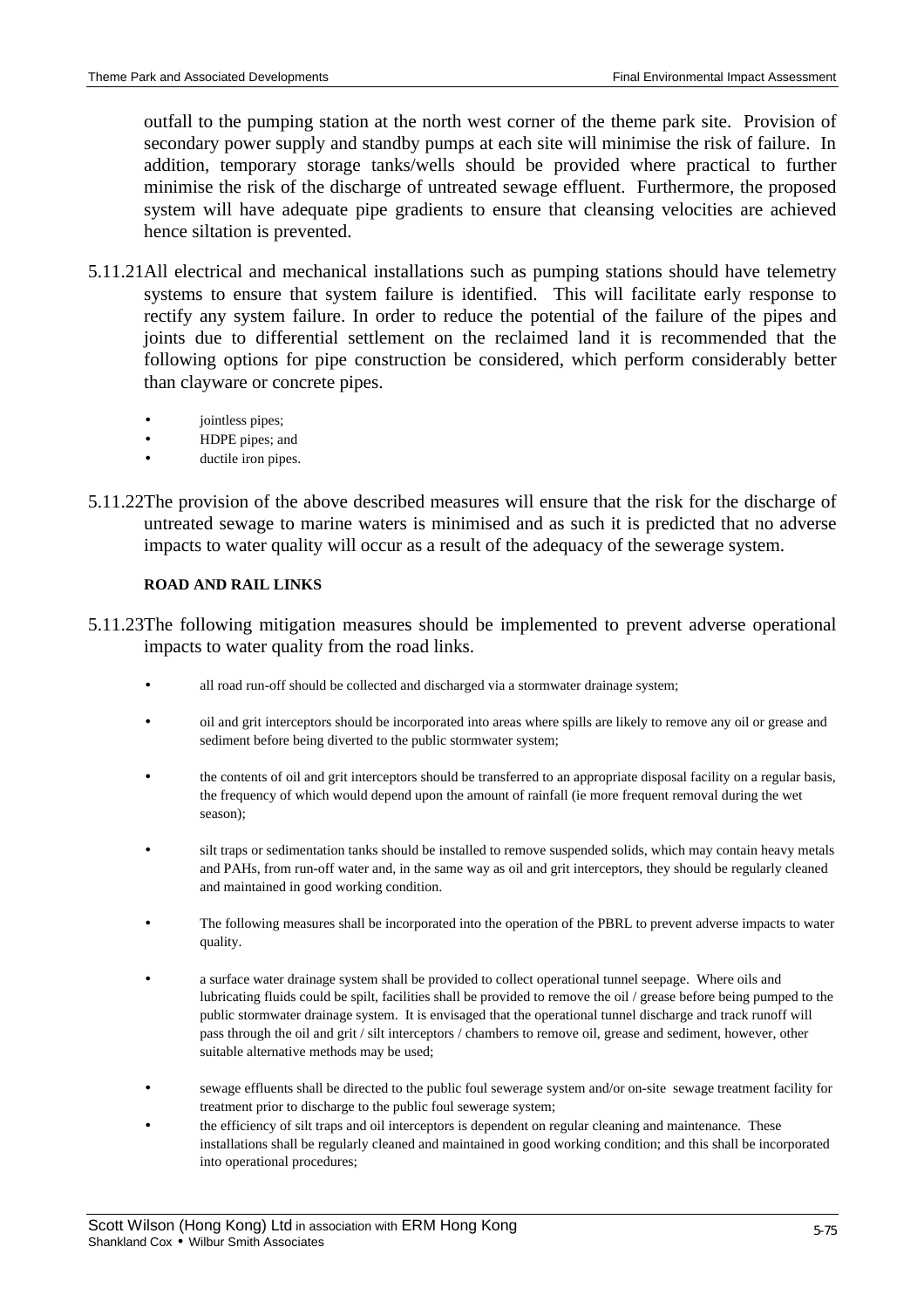- oily contents of the oil interceptors shall be collected for reuse, or transferred to a disposal facility;
- the design of the sanitary fitments and drainage works shall take into account the guidelines published in *Drainage Plans subject to Comment by the EPD*, *Practice Note for Professional Persons*, *Environmental Protection Department* (ProPECC PN 5/93); and
- a small waste water treatment plant (or other suitable alternative method) should be provided to remove detergents from the waste waters arising from the train washing facilities prior to discharging to the foul sewers.

## **5.12 RESIDUAL ENVIRONMENTAL IMPACTS**

#### **CONSTRUCTION**

- 5.12.1 No residual environmental impacts were predicted to occur due to the Theme Park alone during the construction phase, provided that the mitigation measures, described in *Section 5.7* are implemented. The mitigation measures were specified in the form of constraints on the construction programme and as a series of 'best practice' methods of working.
- 5.12.2 However, the assessment of the cumulative impacts due to the construction of the Theme Park reclamations and other concurrent projects predicted that there would be an exceedance of the WQO for suspended sediment concentrations at the Ma Wan Fish Culture Zone. The implementation of the mitigation measures to the construction of the reclamations for the Theme Park resulted in the contribution of the construction of the reclamations for the Theme Park being minimised, less than 2 mg  $L^{-1}$ . It was noted that the predicted increases in suspended sediment concentrations were based on very much worst case assumptions and that the duration of the contribution of the Theme Park construction to the predicted elevated suspended sediment concentrations would be short. These assumptions were that the highest rates of working (ie highest predicted impacts) for each of the concurrent projects were assessed and that the impacts from each of the concurrent projects would occur at the same phase of the tidal cycle. The probability of these worst case impacts occurring is very small. In spite of the conservative nature of the assessment, it was determined that the predicted increase in suspended sediment concentrations at the Ma Wan Fish Culture Zone would not adversely affect the fish stocks. It is therefore concluded that the predicted exceedance of the WQO at the Ma Wan Fish Culture Zone is not an adverse impact and that there will thus be no residual impacts.
- 5.12.3 The monitoring programme for this project, coordinated with monitoring programmes for other concurrent project through an ENPO, will be able to determine whether adverse impacts are occurring at sensitive receivers and be able to attribute any exceedances to particular projects so that effective mitigation measures may be implemented. This will ensure that there are no exceedances of the relevant water quality standards and thus that there will be no residual impacts.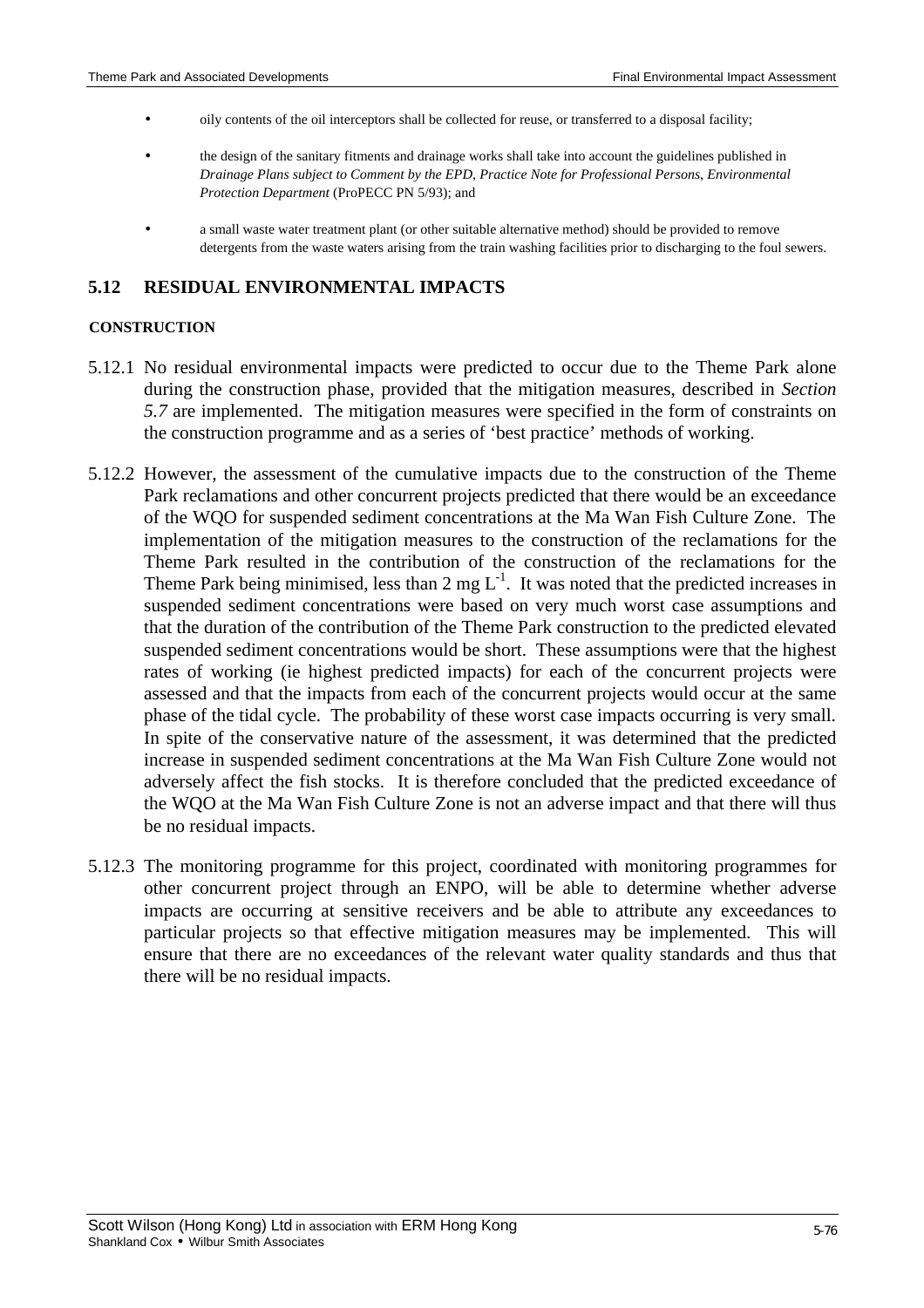#### **OPERATION**

- 5.12.4 Modelling of the impacts to water quality from sewage effluent and stormwater discharges associated with the operation of the Theme Park predicted that no exceedances of the Water Quality Objectives would result from such discharges. For total inorganic nitrogen and *E. coli* there were predicted to be exceedances of the WQOs, which were predicted to occur without the discharges from the Theme Park. It was concluded that the discharges from the Theme Park were not causing adverse impacts to water quality as any breaches in the WQO could not be attributed to the Theme Park and that the Theme Park was not causing a deterioration in those areas where the WQOs were already breached. There are therefore not anticipated to be residual impacts to water quality as a result of discharges from the Theme Park.
- 5.12.5 Operational measures were defined to protect water quality within the artificial lake associated with the water sports centre and maintain its beneficial uses as a source of irrigation water, as a water sports recreation area and as an area of general amenity value. Measures were also defined to control accidental spills into the lake. The implementation of these measures will maintain water quality at acceptable levels and as such it is not anticipated that there will be any residual impacts from the operation of the artificial lake and water sports centre.
- 5.12.6 Provided that the sewerage system to convey the sewage effluents from the Theme Park to the Siu Ho Wan STW was designed to cater for the predicted flow rates then there would not be any adverse impacts to water quality in the vicinity of the Theme Park through the discharge of untreated sewage. It was determined that the Siu Ho Wan STW would not have sufficient capacity to treat the sewage effluent flows predicted to be generated beyond 2011 and as such there is a requirement to upgrade the STW. Provided adequate additional capacity is provided at the STW there are not predicted to be any residual impacts to water quality due to the inadequacy of the sewerage system and the Siu Ho Wan STW.
- 5.12.7 No residual environmental impacts to water quality were predicted to occur during the operation of the road and rail links, provided that the mitigation measures, described in *Section 5.12.3* are implemented. The mitigation measures were specified in the form of a series of measures to be included in the engineering design of the road and rail links and as operational constraints.

## **5.13 ENVIRONMENTAL MONITORING AND AUDIT**

### **CONSTRUCTION PHASE**

5.13.1 Water quality monitoring and auditing has been recommended for the construction phase. The specific monitoring requirements are detailed in *Annex N* of this EIA Report which comprises the stand-alone Project EM&A Manual.

#### **OPERATION PHASE**

5.13.2 Monitoring of marine water quality during the operations of the Theme Park is not recommended to be carried. It is, however, recommended that post construction monitoring of the quality of the water in the artificial lake be undertaken. The specific monitoring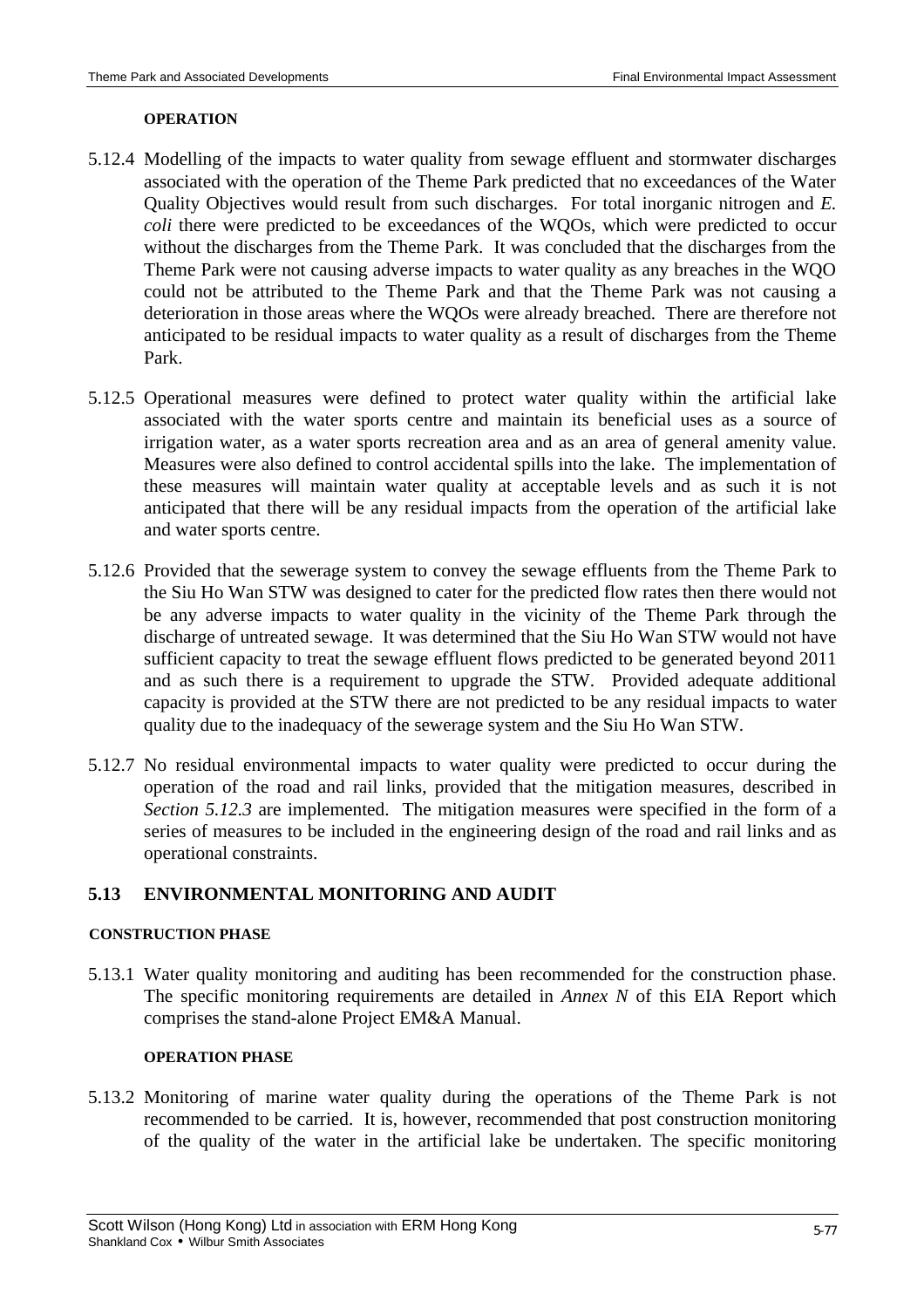requirements are detailed in *Annex N* of this EIA Report which comprises the stand-alone Project EM&A Manual.

## **5.14 CONCLUSIONS**

#### **CONSTRUCTION**

- 5.14.1 The construction phase assessment has considered the following aspects.
	- the potential impacts to marine water quality from the construction of the reclamations at Penny's Bay and at Yam O, including cumulative impacts with other concurrent projects; and
	- the potential impacts to marine water quality from land based construction works for the Theme Park and the associated infrastructure, including road and rail links.

## *Reclamation Construction*

- 5.14.2 The potential impacts to marine water quality from the construction of the reclamations for the Theme Park at Penny's Bay was assessed by making reference to previous computer modelling studies of suspended sediment dispersion and water quality impacts of the construction of a reclamation at Penny's Bay for container terminals. The current proposed reclamation and measured sediment quality were compared to those assumed for the previous reclamation to calculate the water quality impacts due to the Theme Park reclamation from those predicted in the previous modelling. It was determined that there would be no adverse impacts to water quality from the construction of the reclamation at Penny's Bay provided that a number of mitigation measures were implemented.
- 5.14.3 The impacts from the construction of the Yam O reclamation were assessed by calculating the increases in suspended sediment concentrations due to the dredging works using a desk top calculation method and then calculating the associated water quality impacts using measured sediment quality. It was predicted that there would be no adverse impacts to water quality provided that suitable mitigation measures were implemented.
- 5.14.4 The assessment of cumulative impacts was made by taking the results of previous computer modelling of increases in suspended sediment concentrations at sensitive receivers for potentially concurrent projects. The results of the previous computational modelling were summed with the predicted increases in suspended sediment concentrations from the Theme Park reclamations at the sensitive receivers. It was determined that there would be an exceedance of the WQO for suspended sediment at the Ma Wan Fish Culture Zone. Through mitigation of the construction of the Theme Park reclamation the contribution of the Theme Park reclamation construction to the total suspended sediment concentration could be minimised to contribute only a small amount to the total predicted increase in concentrations. It was noted that the cumulative assessment was based on a very conservative assessment methodology, which meant that the likelihood of the predicted cumulative impacts occurring will be very small and that the duration of the contribution of the Theme Park reclamation construction to the elevated suspended sediment concentrations would be small. Despite the conservative nature of the assessment it was determined that the predicted increases in suspended sediment concentrations would not result in adverse effects on the fish stocks (see *Section 9*). It was therefore concluded that the predicted exceedance of the WQO could not be considered an adverse impact. In addition, the monitoring and audit programme would ensure that no adverse impacts would occur by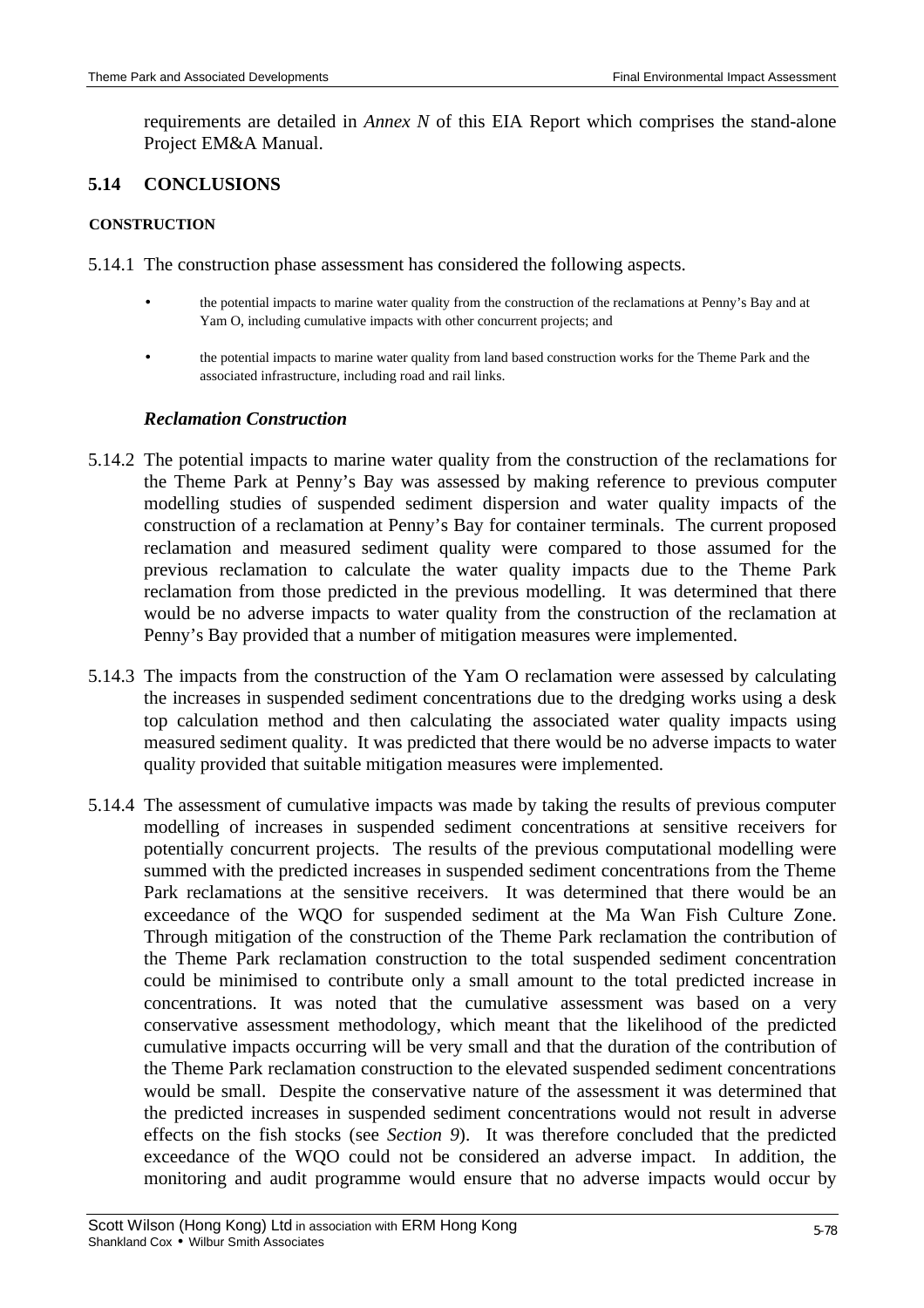triggering appropriate mitigation measures for the particular projects identified as contributing to any detected impacts. Therefore, there are not predicted to be any adverse impacts to water quality due to cumulative impacts.

- 5.14.5 Mitigation measures for the construction of the Theme Park reclamations were specified in terms of operational constraints (eg limiting the rate of working, construction sequence for the reclamation and methods of construction) and 'best practice' working methods. The implementation of these measures would prevent adverse impacts to water quality.
- 5.14.6 It was recommended that Environmental Monitoring and Audit (EM&A) programme be carried out during the construction of the Theme Park reclamations at Penny's Bay and Yam O to ensure that no adverse impacts to water quality would occur and to trigger further mitigation measures should adverse impacts be detected. The EM&A programme would also serve to identify whether the construction of the Theme Park reclamations was responsible for any adverse impacts or whether these could be attributed to other concurrent projects.

## *Land Based Construction Activities*

5.14.7 It was determined that the potential for adverse impacts to water quality from land based construction activities for the Theme Park and associated infrastructure would primarily be from contaminated surface run-off and from sewage effluent generated by the construction workforce. A number of mitigation measures were specified to reduce the potential adverse impacts to acceptable levels.

### **OPERATION**

- 5.14.8 The operation phase assessment has considered the following aspects.
	- the potential impacts to hydrodynamics from the Theme Park reclamations and to marine water quality from sewage effluent and stormwater discharges from the Theme Park and surrounding areas;
	- the protection of water quality in the artificial lake so that its beneficial uses as a recreation are for water sports, as a source of irrigation water for the Theme Park and as an area of general amenity value may be maintained;
	- the adequacy of the sewerage system and of the Siu Ho Wan Sewage Treatment Works so that adverse impacts to water quality due to the discharge of untreated sewage effluent to marine waters may be prevented; and
	- the potential impacts to marine water quality from the operation of the road and rail links for the Theme Park.

## *Hydrodynamics and Water Quality*

- 5.14.9 The potential impacts to hydrodynamics from the Theme Park reclamations were assessed using computational modelling. The modelling predicted that the Theme Park reclamations would have only minimal effects on tidal current speeds and directions. It was predicted that there would be a reduction in the flushing of the areas to the south west of the reclamations, Sze Pak Wan and Discovery Bay, which would have the potential to cause adverse water quality impacts. These potential impacts are discussed in the following paragraph.
- 5.14.10The potential impacts to water quality from the discharge of sewage effluent and stormwater were using computational modelling. The sewage effluent flows from the Theme Park will be conveyed to the Siu Ho Wan Sewage Treatment Works, while the stormwater will be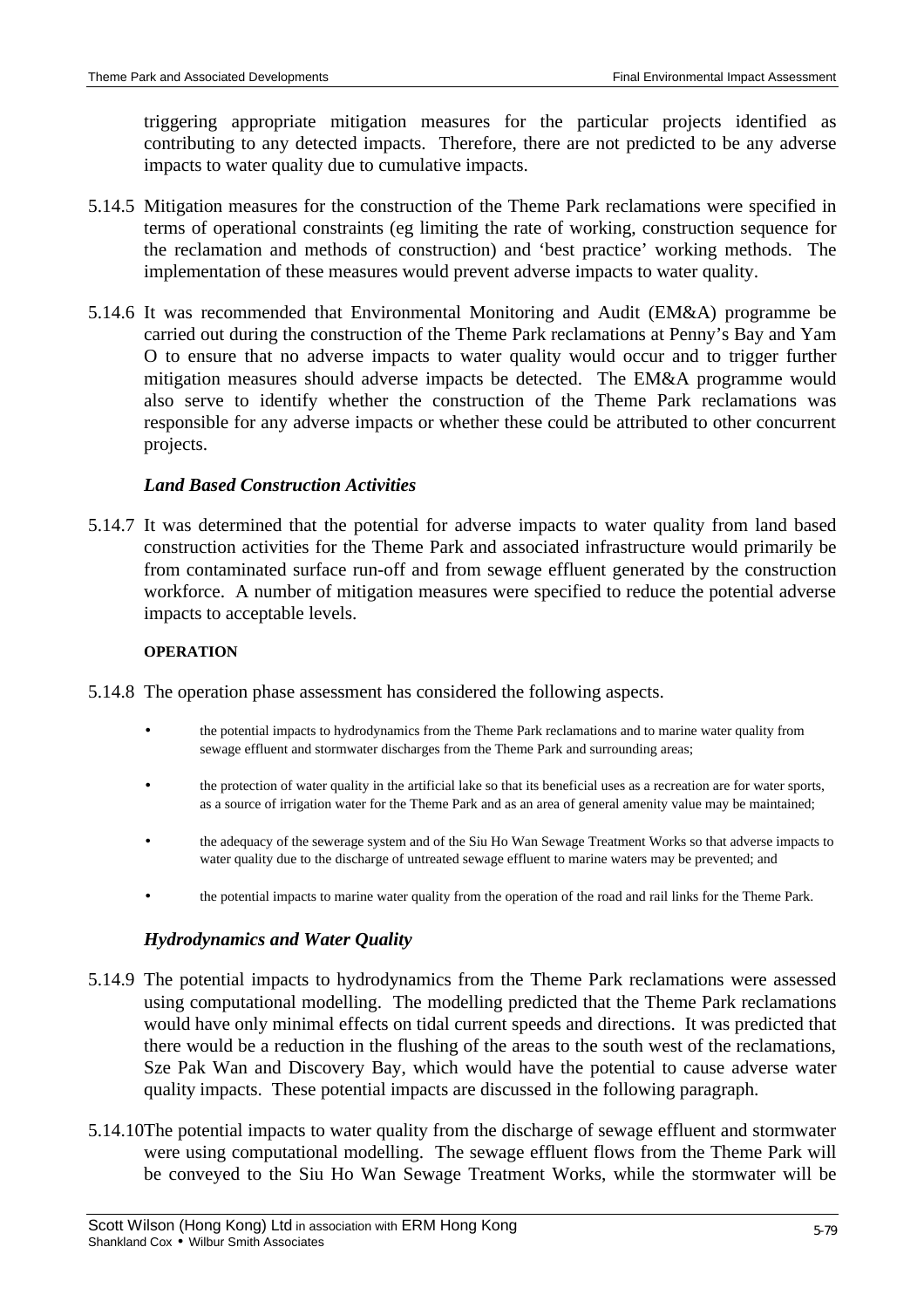discharged to the south and east of the Theme Park. The increased treated effluent flows from the Siu Ho Wan STW due to the load from the Theme Park and the stormwater discharges were included in the water quality modelling. The water quality modelling predicted that there would be no breaches of the Water Quality Objectives due to the sewage effluent and stormwater discharges from the Theme Park. It was also predicted that the water quality in the areas to the south west of the Theme Park would be acceptable. It was therefore concluded that there would be no adverse impacts to water quality due to sewage effluent and stormwater discharges from the Theme Park and as such no specific mitigation measures would be required. It was recommended that a performance verification study to monitor the performance of the Siu Ho Wan STW be carried out following the completion of the Theme Park to determine whether the STW was performing to the specified standards.

5.14.11During the operation of the Theme Park there would also be the potential for the discharge of toxic substances comprising residual chlorine, pesticides and biocides. Suitable operational constraints and mitigation measures were devised to prevent adverse impacts to water quality from the discharge of these substances.

# *Artificial Lake*

5.14.12Appropriate standards were defined for the water quality within the artificial lake with reference to its beneficial uses. The quality of the water to be used to fill the lake was assessed to determine whether it would be suitable to maintain water quality. Suitable sources of water with acceptable quality were identified. Operational constraints and mitigation measures were also devised and with the implementation of these measures it was determined that water quality within the artificial lake could be maintained to an acceptable level.

# *Adequacy of the Sewerage System*

5.14.13The adequacy of the sewerage system was assessed with regard to the required capacity of the sewers to convey sewage effluent from the Theme Park to the Siu Ho Wan STW and of the capacity of the Siu Ho Wan STW to cater for the increased flows due to the operation of the Theme Park. It was determined that the sewers could be designed to have adequate capacity and that the capacity of the Siu Ho Wan STW should be increased. This would necessitate upgrading works at the STW, which would be the responsibility of the Drainage Services Department. Suitable measures were devised to minimise the risk of emergency discharge from the sewers and to reduce the duration of any such events. It was assessed that there would therefore be no adverse impacts to water quality due to the sewerage system not being able to cope with the sewage effluent flows from the Theme Park.

# *Road and Rail Links*

5.14.14The road and rail links to the Theme Park would have the potential to cause adverse impacts to water quality through discharges from these infrastructure developments, primarily through surface run-off. Suitable mitigation measures were devised to minimise these impacts and hence prevent adverse impacts from occurring. Operational constraints were placed on aspects of the rail link to prevent adverse impacts. It was therefore assessed that there would be no adverse impacts to water quality from the operation of the road and rail links to the Theme Park.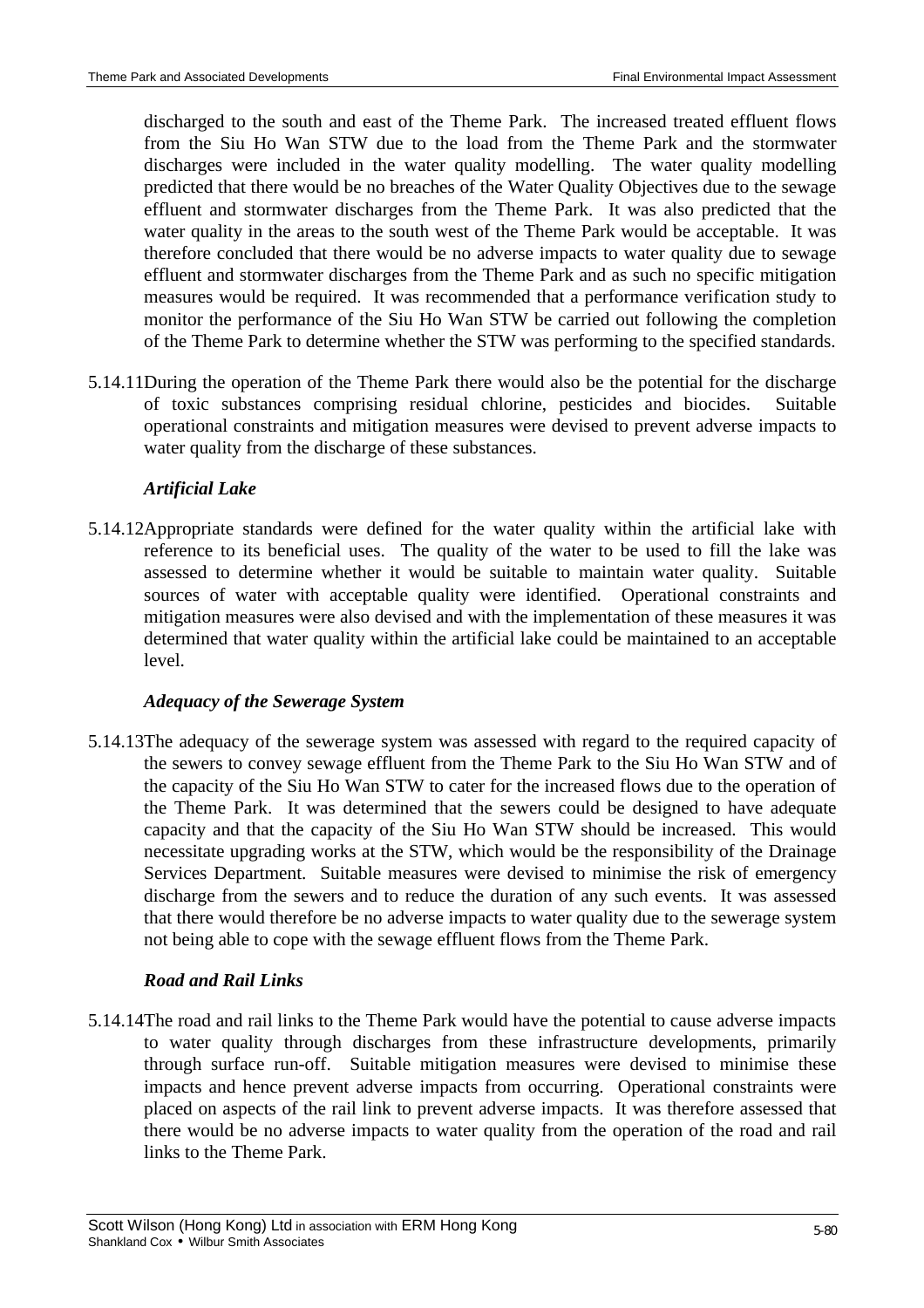# **5.15 IMPACT SUMMARY**

5.15.1 Water quality impacts due to construction and operation of the proposed International Theme Park at Penny's Bay and Its Associated Infrastructure have been summarised in *Table 5.15a* as follows.

| <b>Issue</b>             | <b>Construction Impact</b>                                                                                                                                                                                                                                                                                                                                                                                                                                                                                                                                                                                                                                                                                                                                                             | <b>Operational Impact</b>                                                                                                                                                                                                                                                                                                                                                                                                                                                                                                                                                                                                                                                                                                                                                                |
|--------------------------|----------------------------------------------------------------------------------------------------------------------------------------------------------------------------------------------------------------------------------------------------------------------------------------------------------------------------------------------------------------------------------------------------------------------------------------------------------------------------------------------------------------------------------------------------------------------------------------------------------------------------------------------------------------------------------------------------------------------------------------------------------------------------------------|------------------------------------------------------------------------------------------------------------------------------------------------------------------------------------------------------------------------------------------------------------------------------------------------------------------------------------------------------------------------------------------------------------------------------------------------------------------------------------------------------------------------------------------------------------------------------------------------------------------------------------------------------------------------------------------------------------------------------------------------------------------------------------------|
| <b>Assessment Points</b> | Impacts to water quality from dredging<br>$\bullet$<br>and filling for the Penny's Bay and Yam<br>O reclamation, including the cumulative<br>impacts with potentially concurrent<br>projects; and<br>Impacts to water quality from land based<br>٠<br>construction works for the Theme Park<br>and the associated infrastructure,<br>including road and rail links.                                                                                                                                                                                                                                                                                                                                                                                                                    | Impacts to hydrodynamics from the Theme Park<br>$\bullet$<br>reclamations and the impacts to marine water<br>quality due to sewage effluent and stormwater<br>discharges;<br>$\bullet$<br>The protection of water quality in the artificial<br>lake so that its beneficial uses may be maintained;<br>The adequacy of the sewerage system and of the<br>$\bullet$<br>Siu Ho Wan STW so cater for the sewage<br>effluents from the Theme Park; and<br>The impacts to marine water quality from the<br>$\bullet$<br>operation of the road and rail links.                                                                                                                                                                                                                                  |
| Relevant Criteria        | Water Pollution Control Ordinance;<br>$\bullet$<br><b>Technical Memorandum for Effluents</b><br>$\bullet$<br>Discharged into Drainage and Sewerage<br>Systems, Inland and Coastal Waters;<br><b>Environmental Impact Assessment</b><br>$\bullet$<br>Ordinance (Cap. 499 S16), Technical<br>Memorandum on Environmental Impact<br>Assessment Process, Annexes 6 and 14;<br>and<br>Practice Note for Professional Persons,<br>$\bullet$<br><b>Construction Site Drainage (ProPECC</b><br>PN 1/94).                                                                                                                                                                                                                                                                                       | Water Pollution Control Ordinance;<br>$\bullet$<br>Technical Memorandum for Effluents Discharged<br>$\bullet$<br>into Drainage and Sewerage Systems, Inland and<br>Coastal Waters;<br>$\bullet$<br><b>Environmental Impact Assessment Ordinance</b><br>(Cap. 499 S16), Technical Memorandum on<br>Environmental Impact Assessment Process,<br>Annexes 6 and 14; and<br>Drainage Services Department Sewerage Manual.<br>$\bullet$                                                                                                                                                                                                                                                                                                                                                        |
| Potential Impacts        | No adverse impacts to water quality from<br>$\bullet$<br>the construction of the Theme Park<br>reclamations alone;<br>It was predicted that there would an<br>٠<br>exceedance of the WQO at the Ma Wan<br>Fish Culture Zone due to cumulative<br>impacts, but that the Theme Park would<br>contribute minimally to the predicted<br>adverse impacts following the<br>implementation of mitigation measures<br>and that the contribution would be of<br>short duration:<br>It was determined that the predicted<br>exceedance of the WQO would be not<br>cause an adverse impact to the fish<br>stocks (see Section 9); and<br>No adverse impacts to water quality<br>$\bullet$<br>during land based construction activities,<br>provided that 'best practice' measures<br>implemented. | No adverse impacts to hydrodynamics and water<br>$\bullet$<br>quality were predicted due to the reclamations and<br>the discharge of sewage effluents and stormwater;<br>It was determined that the sewerage system to<br>$\bullet$<br>convey sewage effluents from the Theme Park to<br>the Siu Ho Wan STW could be designed to have<br>adequate capacity;<br>It was predicted that the Siu Ho WAN STW<br>$\bullet$<br>would be able to cater for the sewage effluent<br>flows from the Theme Park in 2005 (Theme Park<br>opening) but by 2012 the Siu Ho Wan STW<br>would not have sufficient capacity;<br>No adverse impacts to water quality from the<br>$\bullet$<br>operation of the road and rail links were<br>predicted, provided certain design features were<br>incorporated. |

**Table 5.15a - Impact Summary Table**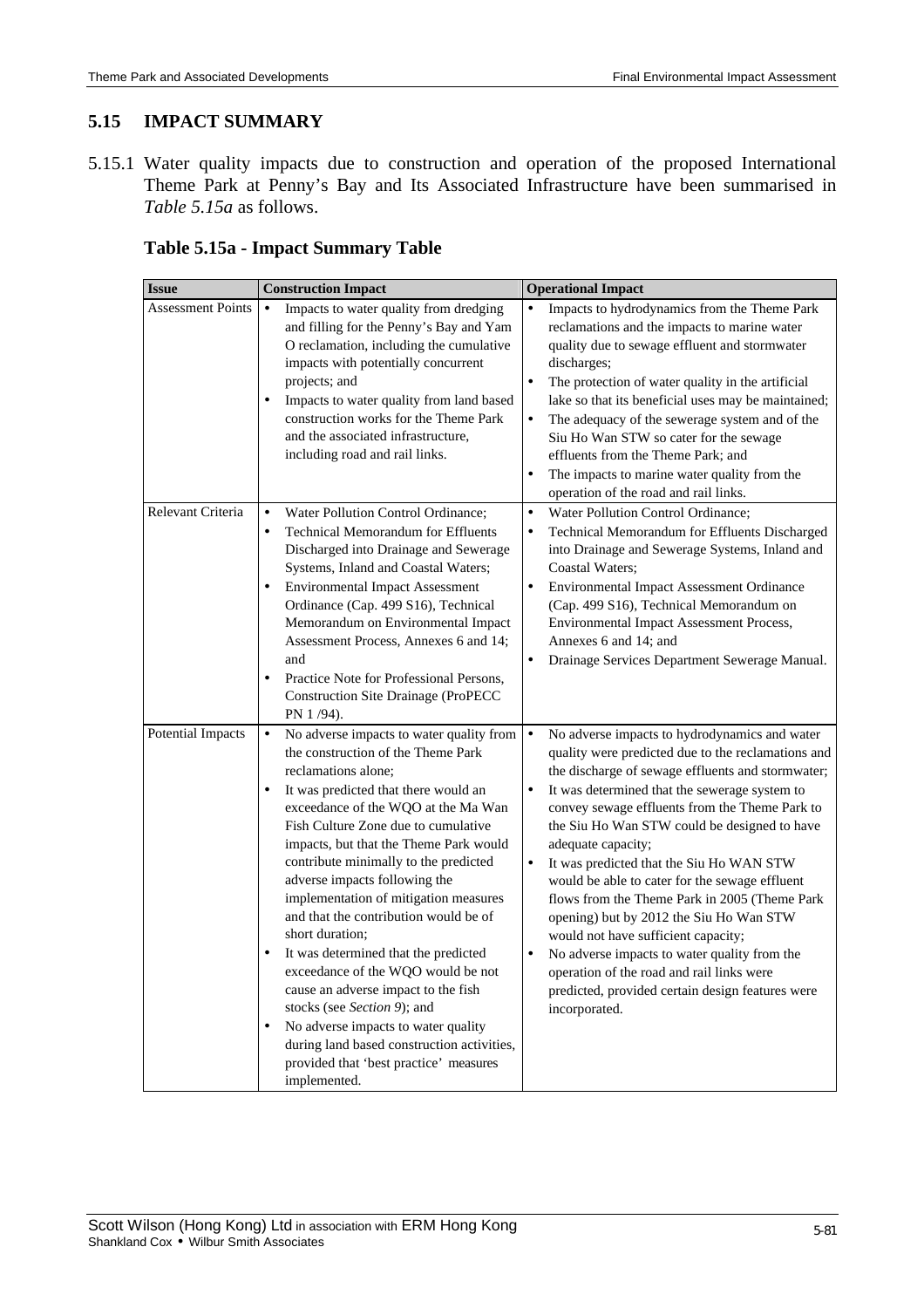| <b>Issue</b>                  | <b>Construction Impact</b>                                                                                                                                                                                                                                                                                                                                                                                                                                                                           | <b>Operational Impact</b>                                                                                                                                                                                                                                                                                                                                                                                                                                                                                                                                                                                                           |
|-------------------------------|------------------------------------------------------------------------------------------------------------------------------------------------------------------------------------------------------------------------------------------------------------------------------------------------------------------------------------------------------------------------------------------------------------------------------------------------------------------------------------------------------|-------------------------------------------------------------------------------------------------------------------------------------------------------------------------------------------------------------------------------------------------------------------------------------------------------------------------------------------------------------------------------------------------------------------------------------------------------------------------------------------------------------------------------------------------------------------------------------------------------------------------------------|
| Mitigation<br><b>Measures</b> | Operational constraints were specified<br>$\bullet$<br>for the construction of the reclamations,<br>in terms of rates of working, methods of<br>construction and sequence of<br>construction;<br>Mitigation measures would serve to<br>$\bullet$<br>minimise the Theme Park reclamation<br>construction contribution to the predicted<br>cumulative impacts, as discussed above;<br>In addition, 'best practice' working<br>$\bullet$<br>methods were specified for reclamation<br>construction; and | No mitigation measures were required due to the<br>potential impacts to water quality from the<br>changes to hydrodynamics and the discharges of<br>stormwater and sewage effluent;<br>Operational constraints to control the quality of<br>$\bullet$<br>the water to fill the lake were devised:<br>Further mitigation measures included the use of a<br>$\bullet$<br>watertight liner for the lake and preventing<br>accidental spills to the lake;<br>The capacity of the Siu Ho Wan STW should be<br>$\bullet$<br>increased prior to 2012 to prevent overloading;<br>Measures were devised to minimise the risk of<br>$\bullet$ |
|                               | For the land based construction activities<br>$\bullet$<br>measures were specified to minimise the<br>potential for contaminated surface run-<br>off entering marine waters and to prevent<br>the discharge of untreated sewage                                                                                                                                                                                                                                                                      | emergency discharges; and<br>Measures were devised to mitigate the potential<br>$\bullet$<br>impacts due to surface run-off from the road and<br>rail links.                                                                                                                                                                                                                                                                                                                                                                                                                                                                        |
|                               | effluent.                                                                                                                                                                                                                                                                                                                                                                                                                                                                                            |                                                                                                                                                                                                                                                                                                                                                                                                                                                                                                                                                                                                                                     |
| <b>Residual Impacts</b>       | Cumulative impacts, based on a conservative<br>assessment methodology were predicted to<br>exceed the WQO at the Ma Wan Fish<br>Culture Zone but would not be considered to<br>be an adverse impact (see Section 9).                                                                                                                                                                                                                                                                                 | No residual impacts to occur were predicted to occur<br>provided that the recommended mitigation measures<br>were implemented.                                                                                                                                                                                                                                                                                                                                                                                                                                                                                                      |
| Environmental                 | Acceptable.                                                                                                                                                                                                                                                                                                                                                                                                                                                                                          | Acceptable.                                                                                                                                                                                                                                                                                                                                                                                                                                                                                                                                                                                                                         |
| Acceptability                 |                                                                                                                                                                                                                                                                                                                                                                                                                                                                                                      |                                                                                                                                                                                                                                                                                                                                                                                                                                                                                                                                                                                                                                     |